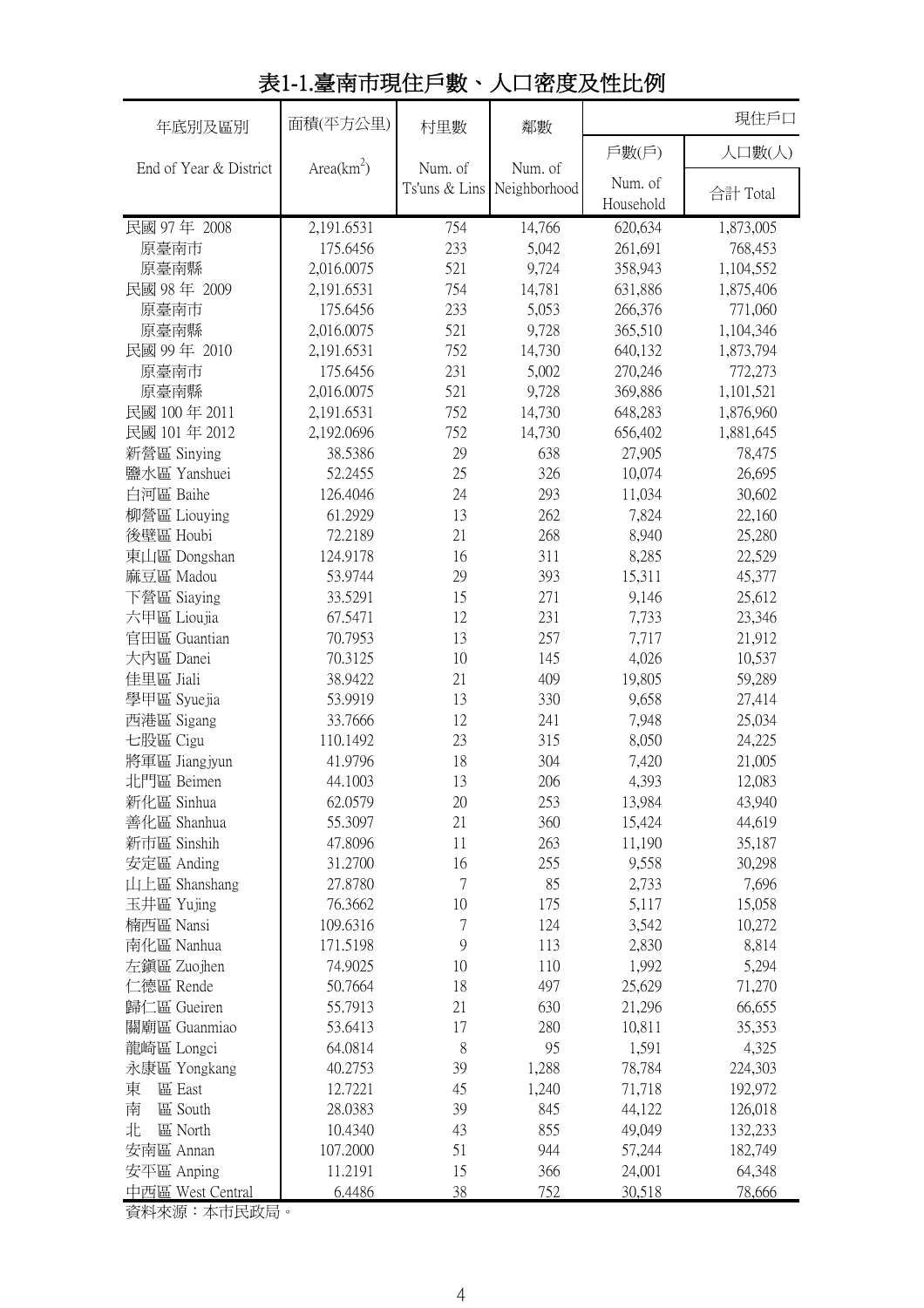| 人口密度<br>(人/戶)<br>性比例<br>(每平方公里人數)<br>(每百女子所當男子數)<br>Number of<br>Population(Person)<br>Population Density<br>Households<br>Sex Ratio<br>$(\text{per}/\text{km}^2)$<br>(Person/Households<br>(Male/Female*100)<br>男 Male<br>女 Female<br>947,401<br>925,604<br>3.02<br>854.61<br>102.35<br>4,375.02<br>2.94<br>98.63<br>381,567<br>386,886<br>105.03<br>565,834<br>3.08<br>547.89<br>538,718<br>2.97<br>855.70<br>101.81<br>946,116<br>929,290<br>2.89<br>98.11<br>381,857<br>389,203<br>4,389.86<br>564,259<br>540,087<br>3.02<br>547.79<br>104.48<br>944,044<br>929,750<br>2.93<br>854.97<br>101.54<br>97.83<br>381,903<br>390,370<br>2.86<br>4,396.77<br>539,380<br>2.98<br>546.39<br>104.22<br>562,141<br>2.90<br>856.41<br>101.16<br>943,899<br>933,061<br>858.39<br>100.89<br>945,004<br>936,641<br>2.87<br>39,029<br>39,446<br>2.81<br>98.94<br>2,036.27<br>108.46<br>13,889<br>12,806<br>2.65<br>510.95<br>16,036<br>2.77<br>242.10<br>110.09<br>14,566<br>2.83<br>361.54<br>109.35<br>11,575<br>10,585<br>13,176<br>12,104<br>2.83<br>350.05<br>108.86 |  |
|---------------------------------------------------------------------------------------------------------------------------------------------------------------------------------------------------------------------------------------------------------------------------------------------------------------------------------------------------------------------------------------------------------------------------------------------------------------------------------------------------------------------------------------------------------------------------------------------------------------------------------------------------------------------------------------------------------------------------------------------------------------------------------------------------------------------------------------------------------------------------------------------------------------------------------------------------------------------------------------------------------------------------------------------------------------|--|
|                                                                                                                                                                                                                                                                                                                                                                                                                                                                                                                                                                                                                                                                                                                                                                                                                                                                                                                                                                                                                                                               |  |
|                                                                                                                                                                                                                                                                                                                                                                                                                                                                                                                                                                                                                                                                                                                                                                                                                                                                                                                                                                                                                                                               |  |
|                                                                                                                                                                                                                                                                                                                                                                                                                                                                                                                                                                                                                                                                                                                                                                                                                                                                                                                                                                                                                                                               |  |
|                                                                                                                                                                                                                                                                                                                                                                                                                                                                                                                                                                                                                                                                                                                                                                                                                                                                                                                                                                                                                                                               |  |
|                                                                                                                                                                                                                                                                                                                                                                                                                                                                                                                                                                                                                                                                                                                                                                                                                                                                                                                                                                                                                                                               |  |
|                                                                                                                                                                                                                                                                                                                                                                                                                                                                                                                                                                                                                                                                                                                                                                                                                                                                                                                                                                                                                                                               |  |
|                                                                                                                                                                                                                                                                                                                                                                                                                                                                                                                                                                                                                                                                                                                                                                                                                                                                                                                                                                                                                                                               |  |
|                                                                                                                                                                                                                                                                                                                                                                                                                                                                                                                                                                                                                                                                                                                                                                                                                                                                                                                                                                                                                                                               |  |
|                                                                                                                                                                                                                                                                                                                                                                                                                                                                                                                                                                                                                                                                                                                                                                                                                                                                                                                                                                                                                                                               |  |
|                                                                                                                                                                                                                                                                                                                                                                                                                                                                                                                                                                                                                                                                                                                                                                                                                                                                                                                                                                                                                                                               |  |
|                                                                                                                                                                                                                                                                                                                                                                                                                                                                                                                                                                                                                                                                                                                                                                                                                                                                                                                                                                                                                                                               |  |
|                                                                                                                                                                                                                                                                                                                                                                                                                                                                                                                                                                                                                                                                                                                                                                                                                                                                                                                                                                                                                                                               |  |
|                                                                                                                                                                                                                                                                                                                                                                                                                                                                                                                                                                                                                                                                                                                                                                                                                                                                                                                                                                                                                                                               |  |
|                                                                                                                                                                                                                                                                                                                                                                                                                                                                                                                                                                                                                                                                                                                                                                                                                                                                                                                                                                                                                                                               |  |
|                                                                                                                                                                                                                                                                                                                                                                                                                                                                                                                                                                                                                                                                                                                                                                                                                                                                                                                                                                                                                                                               |  |
|                                                                                                                                                                                                                                                                                                                                                                                                                                                                                                                                                                                                                                                                                                                                                                                                                                                                                                                                                                                                                                                               |  |
|                                                                                                                                                                                                                                                                                                                                                                                                                                                                                                                                                                                                                                                                                                                                                                                                                                                                                                                                                                                                                                                               |  |
|                                                                                                                                                                                                                                                                                                                                                                                                                                                                                                                                                                                                                                                                                                                                                                                                                                                                                                                                                                                                                                                               |  |
|                                                                                                                                                                                                                                                                                                                                                                                                                                                                                                                                                                                                                                                                                                                                                                                                                                                                                                                                                                                                                                                               |  |
| 11,929<br>10,600<br>2.72<br>180.35<br>112.54                                                                                                                                                                                                                                                                                                                                                                                                                                                                                                                                                                                                                                                                                                                                                                                                                                                                                                                                                                                                                  |  |
| 23,150<br>22,227<br>2.96<br>840.71<br>104.15                                                                                                                                                                                                                                                                                                                                                                                                                                                                                                                                                                                                                                                                                                                                                                                                                                                                                                                                                                                                                  |  |
| 13,231<br>2.80<br>763.87<br>106.87<br>12,381                                                                                                                                                                                                                                                                                                                                                                                                                                                                                                                                                                                                                                                                                                                                                                                                                                                                                                                                                                                                                  |  |
| 3.02<br>345.63<br>108.02<br>12,123<br>11,223                                                                                                                                                                                                                                                                                                                                                                                                                                                                                                                                                                                                                                                                                                                                                                                                                                                                                                                                                                                                                  |  |
| 11,198<br>10,714<br>2.84<br>309.51<br>104.52                                                                                                                                                                                                                                                                                                                                                                                                                                                                                                                                                                                                                                                                                                                                                                                                                                                                                                                                                                                                                  |  |
| 5,627<br>4,910<br>149.86<br>114.60<br>2.62                                                                                                                                                                                                                                                                                                                                                                                                                                                                                                                                                                                                                                                                                                                                                                                                                                                                                                                                                                                                                    |  |
| 29,443<br>2.99<br>1,522.49<br>98.65<br>29,846                                                                                                                                                                                                                                                                                                                                                                                                                                                                                                                                                                                                                                                                                                                                                                                                                                                                                                                                                                                                                 |  |
| 14,018<br>2.84<br>507.74<br>104.64<br>13,396                                                                                                                                                                                                                                                                                                                                                                                                                                                                                                                                                                                                                                                                                                                                                                                                                                                                                                                                                                                                                  |  |
| 12,701<br>3.15<br>741.38<br>102.98<br>12,333                                                                                                                                                                                                                                                                                                                                                                                                                                                                                                                                                                                                                                                                                                                                                                                                                                                                                                                                                                                                                  |  |
| 11,593<br>3.01<br>219.93<br>108.96<br>12,632                                                                                                                                                                                                                                                                                                                                                                                                                                                                                                                                                                                                                                                                                                                                                                                                                                                                                                                                                                                                                  |  |
| 10,673<br>500.36<br>103.30<br>10,332<br>2.83                                                                                                                                                                                                                                                                                                                                                                                                                                                                                                                                                                                                                                                                                                                                                                                                                                                                                                                                                                                                                  |  |
| 6,116<br>5,967<br>2.75<br>273.99<br>102.50                                                                                                                                                                                                                                                                                                                                                                                                                                                                                                                                                                                                                                                                                                                                                                                                                                                                                                                                                                                                                    |  |
| 22,533<br>708.05<br>105.26<br>21,407<br>3.14                                                                                                                                                                                                                                                                                                                                                                                                                                                                                                                                                                                                                                                                                                                                                                                                                                                                                                                                                                                                                  |  |
| 2.89<br>806.71<br>101.58<br>22,484<br>22,135                                                                                                                                                                                                                                                                                                                                                                                                                                                                                                                                                                                                                                                                                                                                                                                                                                                                                                                                                                                                                  |  |
| 17,697<br>17,490<br>3.14<br>735.98<br>101.18                                                                                                                                                                                                                                                                                                                                                                                                                                                                                                                                                                                                                                                                                                                                                                                                                                                                                                                                                                                                                  |  |
| 15,656<br>968.92<br>106.93<br>14,642<br>3.17                                                                                                                                                                                                                                                                                                                                                                                                                                                                                                                                                                                                                                                                                                                                                                                                                                                                                                                                                                                                                  |  |
| 4,026<br>2.82<br>276.06<br>109.70<br>3,670                                                                                                                                                                                                                                                                                                                                                                                                                                                                                                                                                                                                                                                                                                                                                                                                                                                                                                                                                                                                                    |  |
| 7,835<br>2.94<br>197.18<br>108.47<br>7,223                                                                                                                                                                                                                                                                                                                                                                                                                                                                                                                                                                                                                                                                                                                                                                                                                                                                                                                                                                                                                    |  |
| 5,455<br>4,817<br>2.90<br>93.70<br>113.24                                                                                                                                                                                                                                                                                                                                                                                                                                                                                                                                                                                                                                                                                                                                                                                                                                                                                                                                                                                                                     |  |
| 4,818<br>3,996<br>3.11<br>51.39<br>120.57                                                                                                                                                                                                                                                                                                                                                                                                                                                                                                                                                                                                                                                                                                                                                                                                                                                                                                                                                                                                                     |  |
| 2,964<br>2,330<br>70.68<br>127.21<br>2.66                                                                                                                                                                                                                                                                                                                                                                                                                                                                                                                                                                                                                                                                                                                                                                                                                                                                                                                                                                                                                     |  |
| 36,402<br>2.78<br>104.40<br>34,868<br>1,403.88                                                                                                                                                                                                                                                                                                                                                                                                                                                                                                                                                                                                                                                                                                                                                                                                                                                                                                                                                                                                                |  |
| 33,935<br>3.13<br>103.71<br>32,720<br>1,194.72                                                                                                                                                                                                                                                                                                                                                                                                                                                                                                                                                                                                                                                                                                                                                                                                                                                                                                                                                                                                                |  |
| 18,316<br>3.27<br>659.06<br>107.51<br>17,037                                                                                                                                                                                                                                                                                                                                                                                                                                                                                                                                                                                                                                                                                                                                                                                                                                                                                                                                                                                                                  |  |
| 2,349<br>1,976<br>2.72<br>67.49<br>118.88                                                                                                                                                                                                                                                                                                                                                                                                                                                                                                                                                                                                                                                                                                                                                                                                                                                                                                                                                                                                                     |  |
| 111,219<br>113,084<br>2.85<br>5,569.24<br>98.35                                                                                                                                                                                                                                                                                                                                                                                                                                                                                                                                                                                                                                                                                                                                                                                                                                                                                                                                                                                                               |  |
| 93.05<br>93,011<br>2.69<br>99,961<br>15,168.25                                                                                                                                                                                                                                                                                                                                                                                                                                                                                                                                                                                                                                                                                                                                                                                                                                                                                                                                                                                                                |  |
| 63,011<br>2.86<br>4,494.50<br>100.01<br>63,007                                                                                                                                                                                                                                                                                                                                                                                                                                                                                                                                                                                                                                                                                                                                                                                                                                                                                                                                                                                                                |  |
| 64,890<br>67,343<br>2.70<br>96.36<br>12,673.28                                                                                                                                                                                                                                                                                                                                                                                                                                                                                                                                                                                                                                                                                                                                                                                                                                                                                                                                                                                                                |  |
| 92,644<br>90,105<br>3.19<br>1,704.75<br>102.82<br>30,760<br>5,735.58<br>91.58                                                                                                                                                                                                                                                                                                                                                                                                                                                                                                                                                                                                                                                                                                                                                                                                                                                                                                                                                                                 |  |
| 33,588<br>2.68<br>38,453<br>40,213<br>2.58<br>12,198.93<br>95.62                                                                                                                                                                                                                                                                                                                                                                                                                                                                                                                                                                                                                                                                                                                                                                                                                                                                                                                                                                                              |  |

Table 1-1 Population Density and Sex Ratio in Tainan

Source:Bureau of Civil Affairs .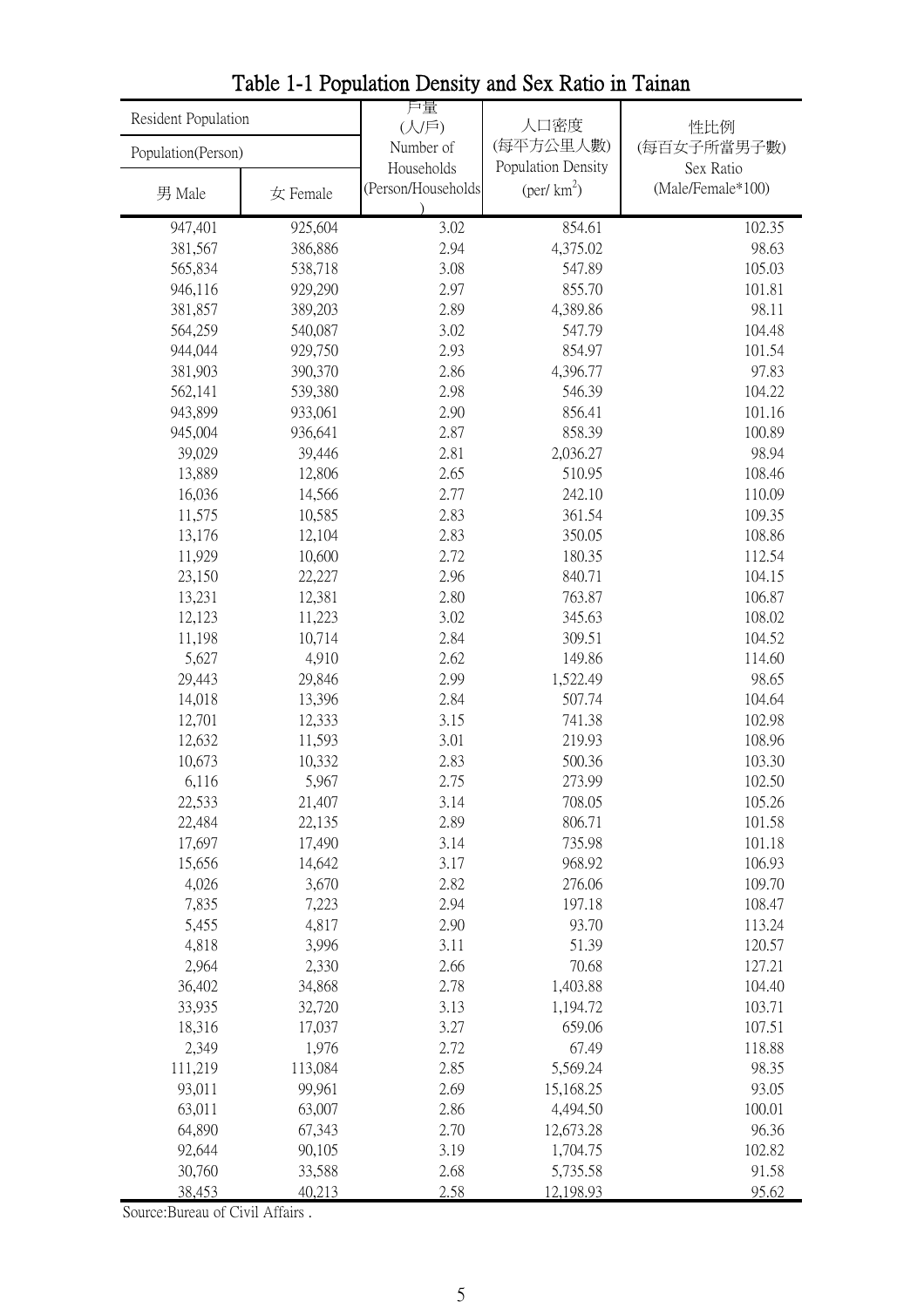## 表1-2. 臺南市戶口之戶量

|          | 年底及地區別                | 戶數(戶)<br>No. of Households (Household) |                                     |                                       |                                          |  |  |  |  |
|----------|-----------------------|----------------------------------------|-------------------------------------|---------------------------------------|------------------------------------------|--|--|--|--|
|          | End of Year & Distric | 合計<br>Total                            | 共同生活戶<br>Common Living<br>Household | 共同事業戶<br>Common Business<br>Household | 單獨生活戶<br>Independent Living<br>Household |  |  |  |  |
| 民國 99年底  | End of 2010           | 640,132                                | 462,118                             | 39                                    | 177,975                                  |  |  |  |  |
| 民國 100年底 | End of 2011           | 648,283                                | 465,183                             | 38                                    | 183,062                                  |  |  |  |  |
| 民國 101年底 | End of 2012           | 656,402                                | 467,528                             | 37                                    | 188,837                                  |  |  |  |  |
| 新營區      | Sinying               | 27,905                                 | 19,737                              | $\boldsymbol{0}$                      | 8,168                                    |  |  |  |  |
| 鹽水區      | Yanshuei              | 10,074                                 | 6,491                               | $\overline{c}$                        | 3,581                                    |  |  |  |  |
| 白河區      | Baihe                 | 11,034                                 | 7,328                               | 3                                     | 3,703                                    |  |  |  |  |
| 柳營區      | Liouying              | 7,824                                  | 5,439                               | $\boldsymbol{0}$                      | 2,385                                    |  |  |  |  |
| 後壁區      | Houbi                 | 8,940                                  | 6,092                               | 1                                     | 2,847                                    |  |  |  |  |
| 東山區      | Dongshan              | 8,285                                  | 5,259                               | $\boldsymbol{0}$                      | 3,026                                    |  |  |  |  |
| 麻豆區      | Madou                 | 15,311                                 | 10,951                              | 1                                     | 4,359                                    |  |  |  |  |
| 下營區      | Siaying               | 9,146                                  | 6,201                               | $\boldsymbol{0}$                      | 2,945                                    |  |  |  |  |
| 六甲區      | Lioujia               | 7,733                                  | 5,635                               | $\overline{2}$                        | 2,096                                    |  |  |  |  |
| 官田區      | Guantian              | 7,717                                  | 5,335                               | $\mathbf{0}$                          | 2,382                                    |  |  |  |  |
| 大內區      | Danei                 | 4,026                                  | 2,571                               | $\boldsymbol{0}$                      | 1,455                                    |  |  |  |  |
| 佳里區      | Jiali                 | 19,805                                 | 14,641                              | $\boldsymbol{0}$                      | 5,164                                    |  |  |  |  |
| 學甲區      | Syuejia               | 9,658                                  | 6,546                               | $\boldsymbol{0}$                      | 3,112                                    |  |  |  |  |
| 西港區      | Sigang                | 7,948                                  | 5,911                               | 1                                     | 2,036                                    |  |  |  |  |
| 七股區      | Cigu                  | 8,050                                  | 5,755                               | 1                                     | 2,294                                    |  |  |  |  |
| 將軍區      | Jiangjyun             | 7,420                                  | 5,080                               | $\overline{0}$                        | 2,340                                    |  |  |  |  |
| 北門區      | Beimen                | 4,393                                  | 2,903                               | 0                                     | 1,490                                    |  |  |  |  |
| 新化區      | Sinhua                | 13,984                                 | 10,494                              | 4                                     | 3,486                                    |  |  |  |  |
| 善化區      | Shanhua               | 15,424                                 | 11,032                              | 0                                     | 4,392                                    |  |  |  |  |
| 新市區      | Sinshih               | 11,190                                 | 8,458                               | 0                                     | 2,732                                    |  |  |  |  |
| 安定區      | Anding                | 9,558                                  | 7,142                               | 0                                     | 2,416                                    |  |  |  |  |
| 山上區      | Shanshang             | 2,733                                  | 1,887                               | 1                                     | 845                                      |  |  |  |  |
| 玉井區      | Yujing                | 5,117                                  | 3,569                               | 0                                     | 1,548                                    |  |  |  |  |
| 楠西區      | Nansi                 | 3,542                                  | 2,430                               | 0                                     | 1,112                                    |  |  |  |  |
| 南化區      | Nanhua                | 2,830                                  | 2,055                               | $\boldsymbol{0}$                      | 775                                      |  |  |  |  |
| 左鎭區      | Zuojhen               | 1,992                                  | 1,259                               | 0                                     | 733                                      |  |  |  |  |
| 仁德區      | Rende                 | 25,629                                 | 17,870                              |                                       | 7,758                                    |  |  |  |  |
| 歸仁區      | Gueiren               | 21,296                                 | 16,140                              | $\overline{c}$                        | 5,154                                    |  |  |  |  |
| 關廟區      | Guanmiao              | 10,811                                 | 8,332                               | 3                                     | 2,476                                    |  |  |  |  |
| 龍崎區      | Longci                | 1,591                                  | 1,059                               | 0                                     | 532                                      |  |  |  |  |
| 永康區      | Yongkang              | 78,784                                 | 57,086                              | 4                                     | 21,694                                   |  |  |  |  |
| 東<br>區   | East                  | 71,718                                 | 50,851                              | 4                                     | 20,863                                   |  |  |  |  |
| 區<br>南   | South                 | 44,122                                 | 31,287                              | 1                                     | 12,834                                   |  |  |  |  |
| 北<br>區   | North                 | 49,049                                 | 33,796                              | 4                                     | 15,249                                   |  |  |  |  |
| 安南區      | Annan                 | 57,244                                 | 44,276                              |                                       | 12,967                                   |  |  |  |  |
| 安平區      | Anping                | 24,001                                 | 16,491                              | 0                                     | 7,510                                    |  |  |  |  |
| 中西區      | West Central          | 30,518                                 | 20,139                              |                                       | 10,378                                   |  |  |  |  |

資料來源:本市民政局。

備註:資料期間至101年12月31日。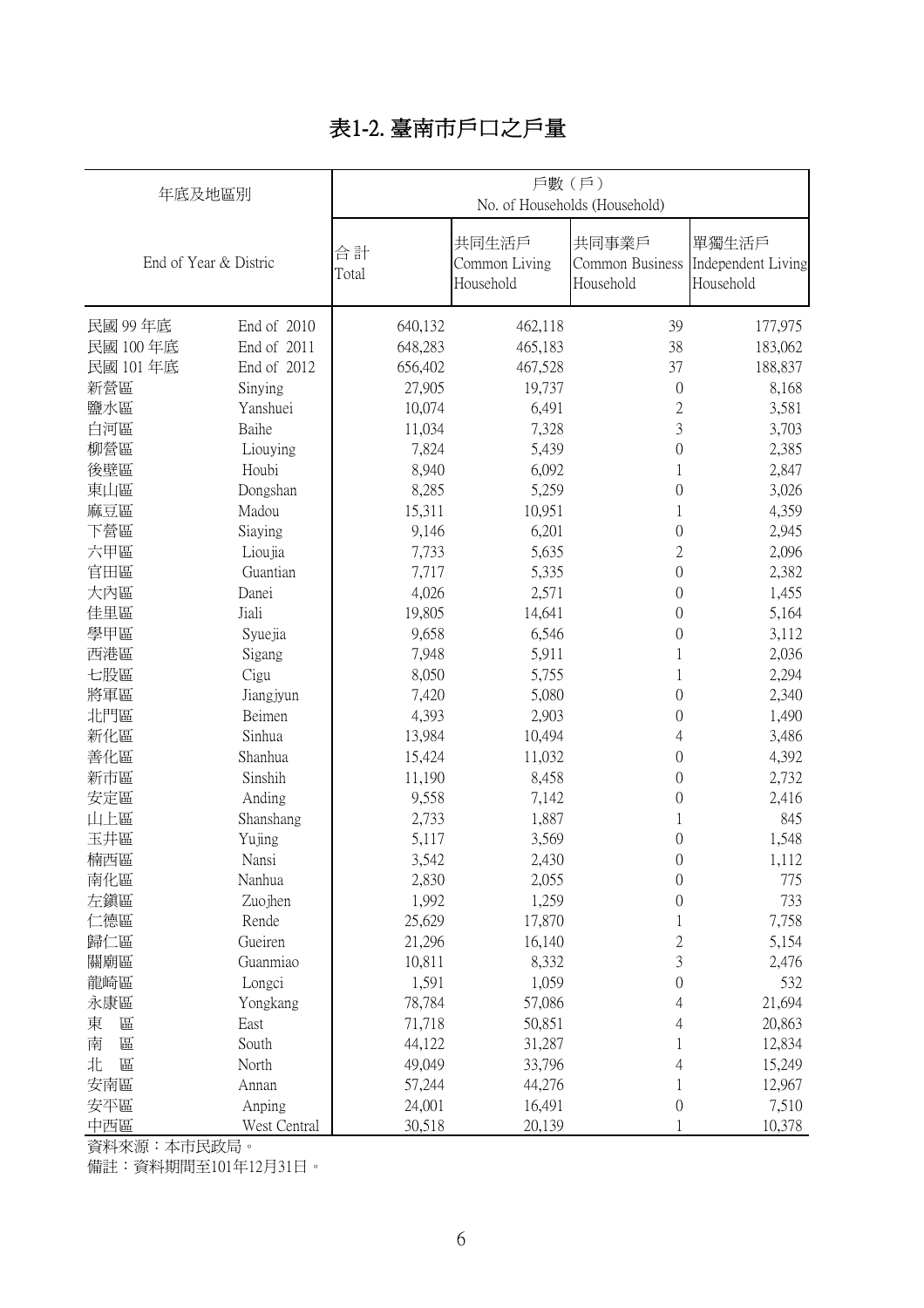|                  |                                        | 人口數(人)<br>No. of Population (Person)            |                                             | 戶量(人戶)<br>Mean Size of Household (Person/Household) |                                        |                                                 |                                             |  |
|------------------|----------------------------------------|-------------------------------------------------|---------------------------------------------|-----------------------------------------------------|----------------------------------------|-------------------------------------------------|---------------------------------------------|--|
| 合計<br>Total      | 共同生活戶<br>Common<br>Living<br>Household | 共同事業戶<br>Common<br><b>Business</b><br>Household | 單獨生活戶<br>Independent<br>Living<br>Household | 合計<br>Total                                         | 共同生活戶<br>Common<br>Living<br>Household | 共同事業戶<br>Common<br><b>Business</b><br>Household | 單獨生活戶<br>Independent<br>Living<br>Household |  |
| 1,873,794        | 1,694,303                              | 1,516                                           | 177,975                                     | 4.67                                                | 3.67                                   | 0.00                                            | 1.00                                        |  |
| 1,876,960        | 1,692,517                              | 1,381                                           | 183,062                                     | 4.64                                                | 3.64                                   | 0.00                                            | 1.00                                        |  |
| 1,881,645        | 1,691,531                              | 1,277                                           | 188,837                                     | 4.62                                                | 3.62                                   | 0.00                                            | 1.00                                        |  |
| 78,475           | 70,307                                 | $\boldsymbol{0}$                                | 8,168                                       | 4.56                                                | 3.56                                   | 0.00                                            | 1.00                                        |  |
| 26,695           | 23,110                                 | $\overline{4}$                                  | 3,581                                       | 6.56                                                | 3.56                                   | 2.00                                            | 1.00                                        |  |
| 30,602           | 26,750                                 | 149                                             | 3,703                                       | 54.32                                               | 3.65                                   | 49.67                                           | 1.00                                        |  |
| 22,160           | 19,775                                 | $\boldsymbol{0}$                                | 2,385                                       | 4.64                                                | 3.64                                   | 0.00                                            | 1.00                                        |  |
| 25,280           | 22,338                                 | 95                                              | 2,847                                       | 99.67                                               | 3.67                                   | 95.00                                           | 1.00                                        |  |
| 22,529           | 19,503                                 | $\boldsymbol{0}$                                | 3,026                                       | 4.71                                                | 3.71                                   | 0.00                                            | 1.00                                        |  |
| 45,377           | 41,014                                 | $\overline{4}$                                  | 4,359                                       | 8.75                                                | 3.75                                   | 4.00                                            | 1.00                                        |  |
| 25,612           | 22,667                                 | $\boldsymbol{0}$                                | 2,945                                       | 4.66                                                | 3.66                                   | 0.00                                            | 1.00                                        |  |
| 23,346           | 21,225                                 | 25                                              | 2,096                                       | 17.27                                               | 3.77                                   | 12.50                                           | 1.00                                        |  |
| 21,912           | 19,530                                 | $\boldsymbol{0}$                                | 2,382                                       | 4.66                                                | 3.66                                   | 0.00                                            | 1.00                                        |  |
| 10,537           | 9,082                                  | $\boldsymbol{0}$                                | 1,455                                       | 4.53                                                | 3.53                                   | 0.00                                            | 1.00                                        |  |
| 59,289           | 54,125                                 | $\boldsymbol{0}$                                | 5,164                                       | 4.70                                                | 3.70                                   | 0.00                                            | 1.00                                        |  |
| 27,414           | 24,302                                 | $\boldsymbol{0}$                                | 3,112                                       | 4.71                                                | 3.71                                   | 0.00                                            | 1.00                                        |  |
| 25,034           | 22,987                                 | 11                                              | 2,036                                       | 15.89                                               | 3.89                                   | 11.00                                           | 1.00                                        |  |
| 24,225           | 21,807                                 | 124                                             | 2,294                                       | 128.79                                              | 3.79                                   | 124.00                                          | 1.00                                        |  |
| 21,005           | 18,665                                 | $\theta$                                        | 2,340                                       | 4.67                                                | 3.67                                   | 0.00                                            | 1.00                                        |  |
| 12,083           | 10,593                                 | $\boldsymbol{0}$                                | 1,490                                       | 4.65                                                | 3.65                                   | 0.00                                            | 1.00                                        |  |
| 43,940           | 40,267                                 | 187                                             | 3,486                                       | 51.59                                               | 3.84                                   | 46.75                                           | 1.00                                        |  |
| 44,619           | 40,227                                 | $\boldsymbol{0}$                                | 4,392                                       | 4.65                                                | 3.65                                   | 0.00                                            | 1.00                                        |  |
| 35,187           | 32,455                                 | $\boldsymbol{0}$                                | 2,732                                       | 4.84                                                | 3.84                                   | 0.00                                            | 1.00                                        |  |
| 30,298           | 27,882                                 | $\boldsymbol{0}$                                | 2,416                                       | 4.90                                                | 3.90                                   | 0.00                                            | 1.00                                        |  |
| 7,696            | 6,850                                  | 1                                               | 845                                         | 5.63                                                | 3.63                                   | 1.00                                            | 1.00                                        |  |
| 15,058           | 13,510                                 | $\boldsymbol{0}$                                | 1,548                                       | 4.79                                                | 3.79                                   | 0.00                                            | 1.00                                        |  |
| 10,272           | 9,160                                  | $\boldsymbol{0}$                                | 1,112                                       | 4.77                                                | 3.77                                   | 0.00                                            | 1.00                                        |  |
| 8,814            | 8,039                                  | $\boldsymbol{0}$                                | 775                                         | 4.91                                                | 3.91                                   | 0.00                                            | 1.00                                        |  |
| 5,294            | 4,561                                  | $\boldsymbol{0}$                                | 733                                         | 4.62                                                | 3.62                                   | 0.00                                            | 1.00                                        |  |
| 71,270           | 63,511                                 | 1                                               | 7,758                                       | 5.55                                                | 3.55                                   | 1.00                                            | 1.00                                        |  |
| 66,655           | 61,479                                 | 22                                              | 5,154                                       | 15.81                                               | 3.81                                   | 11.00                                           | 1.00                                        |  |
| 35,353           | 32,838                                 | 39                                              | 2,476                                       | 17.94                                               | 3.94                                   | 13.00                                           | 1.00                                        |  |
| 4,325            | 3,793                                  | $\boldsymbol{0}$                                | 532                                         | 4.58                                                | 3.58                                   | 0.00                                            | 1.00                                        |  |
| 224,303          | 202,582                                | 27                                              | 21,694                                      | 11.30                                               | 3.55                                   | 6.75                                            | 1.00                                        |  |
| 192,972          | 171,784                                | 325                                             | 20,863                                      | 85.63                                               | 3.38                                   | 81.25                                           | 1.00                                        |  |
| 126,018          | 113,156                                | $28\,$                                          | 12,834                                      | 32.62                                               | 3.62                                   | 28.00                                           | 1.00                                        |  |
| 132,233          | 116,773                                | 211                                             | 15,249                                      | 57.21                                               | 3.46                                   | 52.75                                           | 1.00                                        |  |
| 182,749          | 169,762                                | 20                                              | 12,967                                      | 24.83                                               | 3.83                                   | 20.00                                           | 1.00                                        |  |
| 64,348<br>78,666 | 56,838<br>68,284                       | $\boldsymbol{0}$<br>$\overline{4}$              | 7,510<br>10,378                             | 4.45<br>8.39                                        | 3.45<br>3.39                           | 0.00<br>4.00                                    | 1.00<br>1.00                                |  |
|                  |                                        |                                                 |                                             |                                                     |                                        |                                                 |                                             |  |

## Table 1-2 The Mean Size of Household in Tainan

Source:Bureau of Civil Affairs .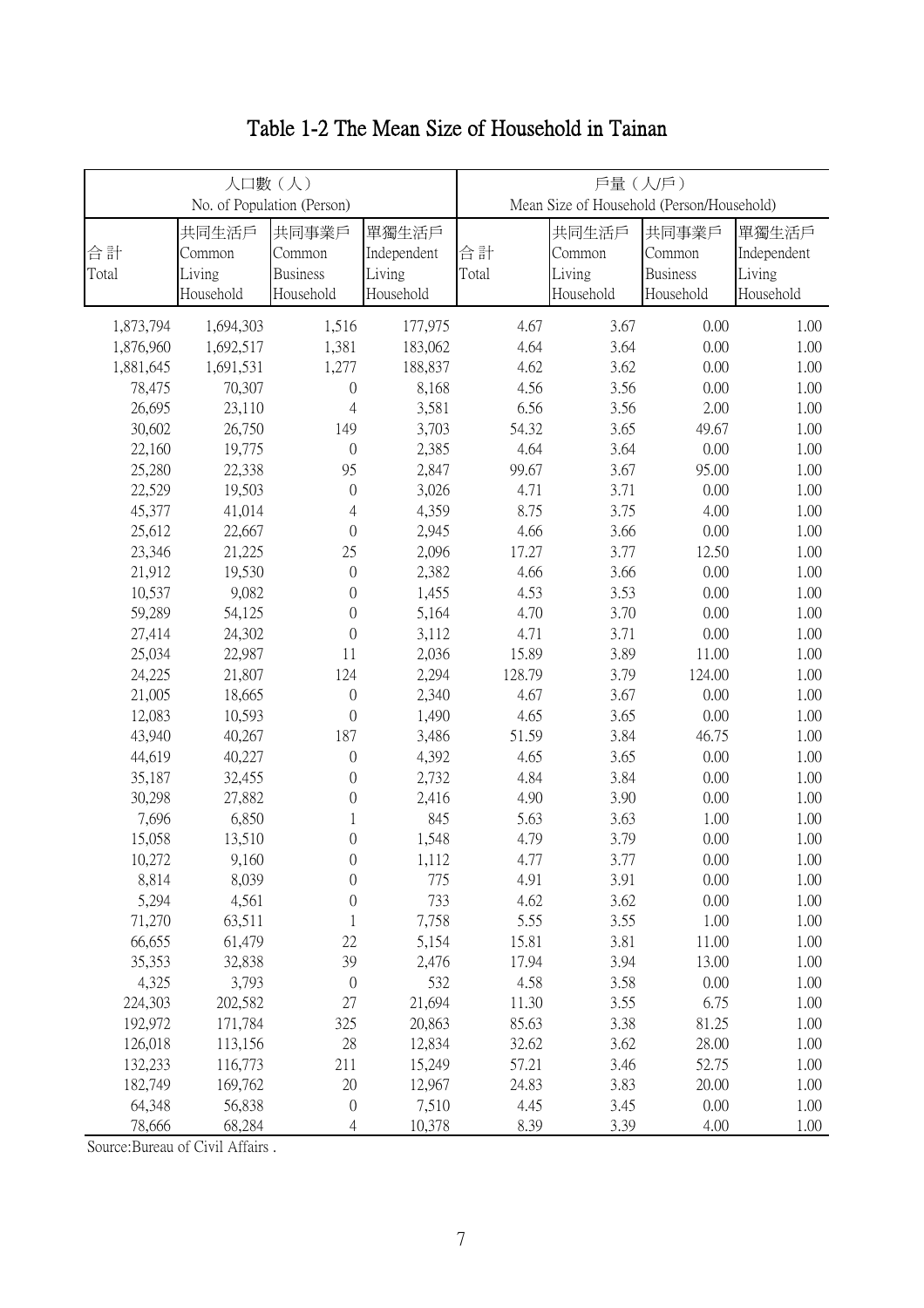## 表1-3.臺南市人口動態登記

#### 單位:人

| 十一 ノー                  |      |             |                      |                           | 遷入人數               |                       |                          |
|------------------------|------|-------------|----------------------|---------------------------|--------------------|-----------------------|--------------------------|
| 年別及月別                  |      | 合計<br>Total | 自國外<br>From          |                           |                    | 自他省(市)                |                          |
| Year & Month           |      |             | Foreign<br>Countries |                           | 台北市<br>Taipei City | 高雄市<br>Kaohsiung City |                          |
| 民國97年                  | 2008 | 87,515      | 2,319                |                           | 1,848              |                       | 3,740                    |
| 原臺南市                   |      | 43,849      | 1,515                |                           | 1,020              |                       | 1,590                    |
| 原臺南縣                   |      | 43,666      | 804                  |                           | 828                |                       | 2,150                    |
| 民國98年                  | 2009 | 86,338      | 2,309                |                           | 1,636              |                       | 3,303                    |
| 原臺南市                   |      | 42,793      | 1,451                |                           | 888                |                       | 1,378                    |
| 原臺南縣                   |      | 43,545      | 858                  |                           | 748                |                       | 1,925                    |
| 民國99年                  | 2010 | 81,416      | 1,999                |                           | 1,502              |                       | 3,243                    |
| 原臺南市                   |      | 40,726      | 1,258                |                           | 808                |                       | 1,461                    |
| 原臺南縣                   |      | 40,690      | 741                  |                           | 694                |                       | 1,782                    |
|                        |      |             |                      |                           | 遷入人數               |                       |                          |
| 年底別及區別                 |      | 合計<br>Total | 自國外<br>From          |                           |                    |                       | 自他省(市) From Other Pro    |
| End of Year & District |      |             | Foreign<br>Countries | 新北市<br>New Taipei<br>City | 臺北市<br>Taipei City | 臺中市<br>Taichung City  | 高雄市<br>Kaohsiung<br>City |
| 民國100年                 | 2011 | 84,641      | 2,075                | 2,664                     | 1,618              | 2,124                 | 8,866                    |
| 民國101年                 | 2012 | 80,439      | 1,899                | 2,661                     | 1,550              | 2,041                 | 8,048                    |
| 1月                     | Jan  | 5,399       | 228                  | 186                       | 118                | 144                   | 516                      |
| 2月                     | Feb  | 7,915       | 154                  | 233                       | 149                | 203                   | 804                      |
| 3月                     | Mar  | 8,062       | 159                  | 254                       | 142                | 181                   | 839                      |
| 4月                     | Apr  | 6,638       | 149                  | 275                       | 113                | 166                   | 681                      |
| 5月                     | May  | 7,132       | 142                  | 207                       | 132                | 154                   | 629                      |
| 6月                     | June | 5,876       | 173                  | 192                       | 136                | 147                   | 572                      |
| 7月                     | July | 7,533       | 198                  | 278                       | 143                | 194                   | 757                      |
| 8月                     | Aug  | 8,161       | 135                  | 313                       | 162                | 232                   | 851                      |
| 9月                     | Sep  | 6,228       | 120                  | 191                       | 120                | 145                   | 632                      |
| 10月                    | Oct  | 5,995       | 151                  | 173                       | 127                | 163                   | 615                      |
| 11月                    | Nov  | 5,749       | 154                  | 168                       | 106                | 149                   | 554                      |
| 12月                    | Dec  | 5,751       | 136                  | 191                       | 102                | 163                   | 598                      |

資料來源:本市民政局。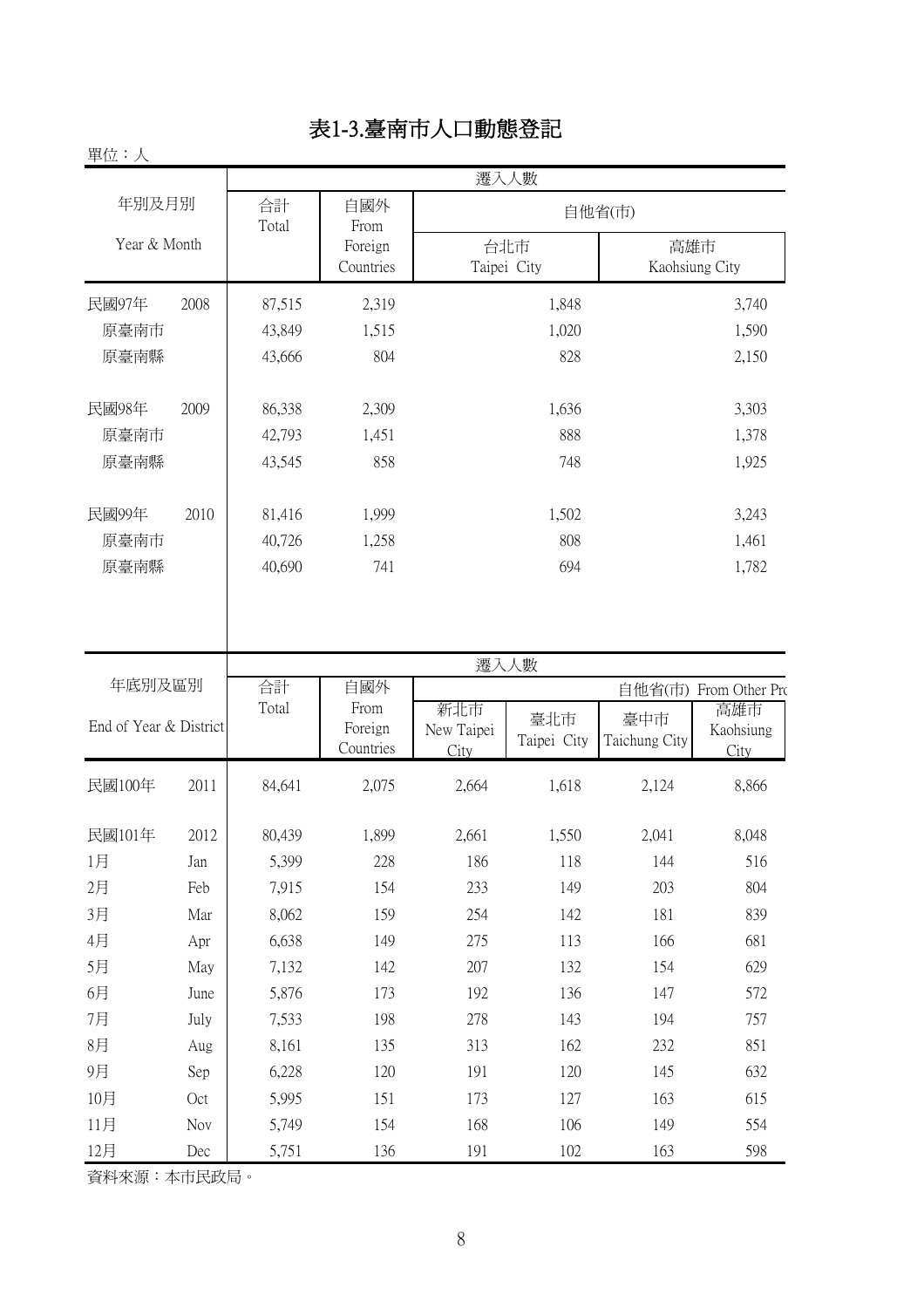|                    |                                |                | Num. of Immigrants          |                           |            |                |
|--------------------|--------------------------------|----------------|-----------------------------|---------------------------|------------|----------------|
|                    | From Other Provinces or Cities |                | 自本省他縣<br>(市)                | 自本市他區                     | 初設戶籍       | 其他             |
| 臺灣省<br>Taiwan Prov | 福建省<br>Fuchien Prov.           | 其他省市<br>Others | Other C. & City<br>of Prov. | Other T., City<br>& Dist. | First Reg. | Others         |
|                    | 193                            |                | 40,293                      | 37,423                    | 1,695      | 4              |
|                    | 97                             |                | 19,182                      | 19,820                    | 623        | $\mathfrak{2}$ |
|                    | 96                             |                | 21,111                      | 17,603                    | 1,072      | 2              |
|                    |                                |                |                             |                           |            |                |
|                    | 101                            |                | 38,210                      | 37,450                    | 3,318      | 11             |
|                    | 54                             |                | 17,853                      | 19,920                    | 1,243      | 6              |
|                    | 47                             |                | 20,357                      | 17,530                    | 2,075      | 5              |
|                    |                                |                |                             |                           |            |                |
|                    | 152                            | 1              | 37,943                      | 34,644                    | 1,926      | 6              |
|                    | 71                             |                | 17,690                      | 18,660                    | 775        | 3              |
|                    | 81                             |                | 20,253                      | 15,984                    | 1,151      | 3              |

### Table 1-3. Immigrants and Emigrants in Tainan

|                                         |                      |                |                                    | Num. of Immigrants                    |                    |                |  |  |
|-----------------------------------------|----------------------|----------------|------------------------------------|---------------------------------------|--------------------|----------------|--|--|
|                                         |                      |                | 自本省他縣                              |                                       |                    |                |  |  |
| ovinces or Cities<br>臺灣省<br>Taiwan Prov | 福建省<br>Fuchien Prov. | 其他省市<br>Others | (市)<br>Other C. & City<br>of Prov. | 自本市他區<br>Other T., City<br>$\&$ Dist. | 初設戶籍<br>First Reg. | 其他<br>Others   |  |  |
|                                         | 197                  |                | 11,303                             | 54,334                                | 1,453              | 7              |  |  |
| 10,144                                  | 175                  |                |                                    | 52,694                                | 1,221              | 6              |  |  |
| 726                                     | 24                   |                |                                    | 3,370                                 | 87                 |                |  |  |
| 990                                     | 19                   |                |                                    | 5,253                                 | 110                |                |  |  |
| 1,047                                   | 16                   |                |                                    | 5,327                                 | 96                 |                |  |  |
| 896                                     | 10                   |                |                                    | 4,274                                 | 72                 | $\overline{2}$ |  |  |
| 881                                     | 15                   |                |                                    | 4,824                                 | 148                |                |  |  |
| 779                                     | 15                   |                |                                    | 3,767                                 | 95                 |                |  |  |
| 1,013                                   | 16                   |                |                                    | 4,823                                 | 111                |                |  |  |
| 1,042                                   | 17                   |                |                                    | 5,264                                 | 143                | $\overline{2}$ |  |  |
| 659                                     | 11                   |                | $\overline{\phantom{0}}$           | 4,273                                 | 76                 | 1              |  |  |
| 762                                     | 11                   |                |                                    | 3,902                                 | 91                 |                |  |  |
| 696                                     | 6                    |                |                                    | 3,822                                 | 94                 |                |  |  |
| 653                                     | 15                   |                |                                    | 3,795                                 | 98                 |                |  |  |

Unit: Person

Source:Bureau of Civil Affairs .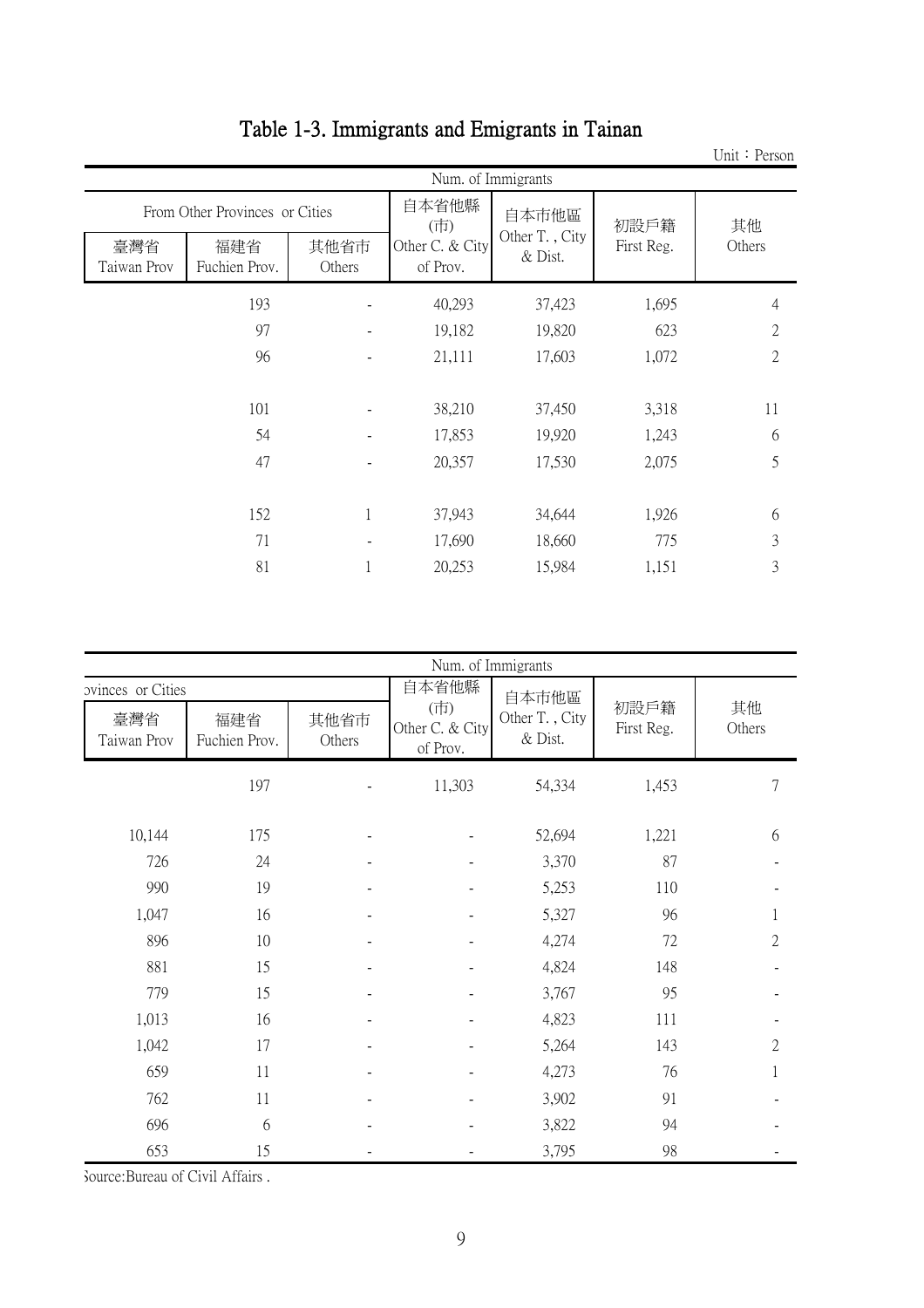#### 表1-3.臺南市人口動態登記(續)

#### 民國97年 2008 86,304 2,346 2,214 2,214 3,668 原臺南市 41,856 1,451 1,127 1,466 原臺南縣 44,448 895 1,087 2,202 民國98年 2009 1 85,143 2,664 1,959 3,403 原臺南市 41,810 1,675 972 1,420 原臺南縣 43,333 989 987 1,983 民國99年 2010 81,434 2,607 2,402 3,361 原臺南市 40,160 1,662 1,263 1,356 原臺南縣 41,274 945 1,139 2,005 民國100年 2011 81,742 2,499 3,288 2,722 2,528 7,101 民國101年 2012 | 79,635 2,233 3,236 2,387 2,453 7,147 1月 Jan | 5,209 192 199 172 166 507 2月 Feb 7,698 167 281 212 240 678 3月 Mar 7,910 221 296 234 271 660 4月 Apr 6,479 180 253 168 190 608 5月 May 7,136 174 297 245 207 584 6月 June | 5,818 190 259 174 212 526 7月 July 7,406 159 317 223 232 711 8月 Aug 8,043 199 368 252 246 743 9月 Sep 6,589 279 259 192 158 630 10月 Oct 5,923 201 240 158 174 503 遷出人數 合計 往國外 | 在國外 Total 往國外 To Foreign Countries 新北市 New Taipei **City** 臺中市 Taichung City 臺北市 Taipei City 高雄市 Kaohsiung City 年底別及區別 End of Year & District 遷出人數 年底別及區別 End of Year & District 往國外 To Foreign Countries 自他省(市) 高雄市 Kaohsiung City 台北市 Taipei City 合計 Total

資料來源:本市民政局。

單位:人

11月 Nov | 5,722 131 238 185 193 511 12月 Dec | 5,702 140 229 172 164 486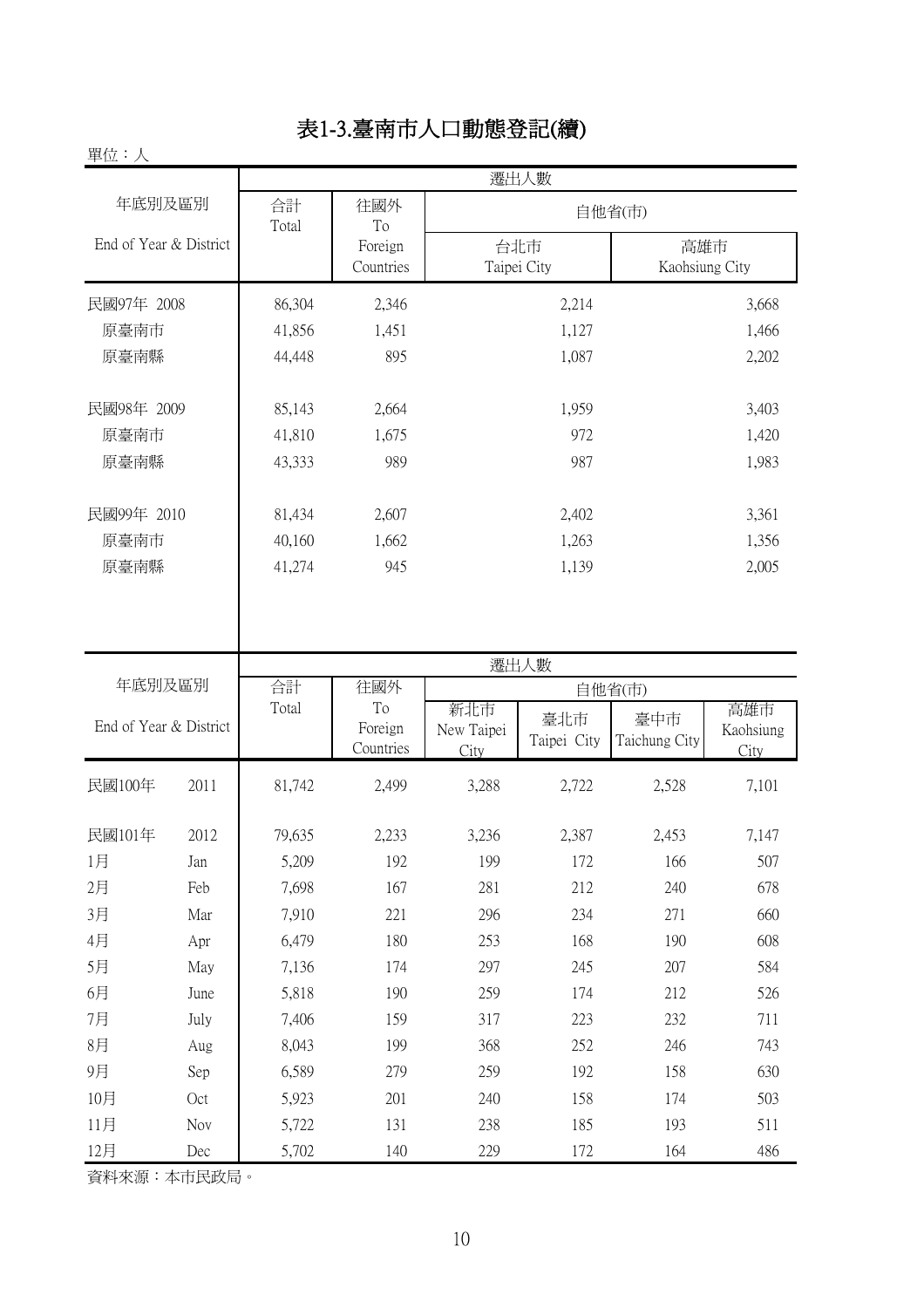|                    | Num. of Emigrants              |                |                             |                           |              |        |  |  |  |  |  |  |
|--------------------|--------------------------------|----------------|-----------------------------|---------------------------|--------------|--------|--|--|--|--|--|--|
|                    | From Other Provinces or Cities |                | 往本省他縣<br>(市)                | 往本市他區                     | 廢止戶籍         | 其他     |  |  |  |  |  |  |
| 臺灣省<br>Taiwan Prov | 福建省<br>Fuchien Prov.           | 其他省市<br>Others | Other C. & City<br>of Prov. | Other T., City<br>& Dist. | Abolish Reg. | Others |  |  |  |  |  |  |
|                    | 286                            |                | 40,336                      | 37,423                    | 14           |        |  |  |  |  |  |  |
|                    | 133                            |                | 17,840                      | 19,820                    | 11           |        |  |  |  |  |  |  |
|                    | 153                            |                | 22,496                      | 17,603                    | 3            |        |  |  |  |  |  |  |
|                    |                                |                |                             |                           |              |        |  |  |  |  |  |  |
|                    | 454                            |                | 39,178                      | 37,450                    | 20           |        |  |  |  |  |  |  |
|                    | 205                            |                | 17,604                      | 19,920                    | 9            |        |  |  |  |  |  |  |
|                    | 249                            |                | 21,574                      | 17,530                    | 11           |        |  |  |  |  |  |  |
|                    |                                |                |                             |                           |              |        |  |  |  |  |  |  |
|                    | 266                            |                | 38,110                      | 34,641                    | 27           |        |  |  |  |  |  |  |
|                    | 110                            |                | 17,079                      | 18,657                    | 19           |        |  |  |  |  |  |  |
|                    | 156                            |                | 21,031                      | 15,984                    | 8            |        |  |  |  |  |  |  |

## Table 1-3. Immigrants and Emigrants in Tainan(Cont)

| Num. of Emigrants  |                                |                |                                    |                           |                      |                |  |  |  |  |  |
|--------------------|--------------------------------|----------------|------------------------------------|---------------------------|----------------------|----------------|--|--|--|--|--|
|                    | From Other Provinces or Cities |                | 往本省他縣                              | 往本市他區                     |                      |                |  |  |  |  |  |
| 臺灣省<br>Taiwan Prov | 福建省<br>Fuchien Prov.           | 其他省市<br>Others | (市)<br>Other C. & City<br>of Prov. | Other T., City<br>& Dist. | 廢止戶籍<br>Abolish Reg. | 其他<br>Others   |  |  |  |  |  |
|                    | 430                            |                | 8,804                              | 54,333                    | 21                   |                |  |  |  |  |  |
| 8,813              | 633                            |                |                                    | 52,694                    | 23                   | 16             |  |  |  |  |  |
| 561                | 41                             |                |                                    | 3,370                     | 1                    |                |  |  |  |  |  |
| 807                | 57                             |                |                                    | 5,253                     | 3                    |                |  |  |  |  |  |
| 817                | 80                             |                |                                    | 5,327                     | 4                    |                |  |  |  |  |  |
| 764                | 38                             |                |                                    | 4,274                     | $\overline{2}$       | $\mathbf{2}$   |  |  |  |  |  |
| 766                | 36                             |                |                                    | 4,824                     | 1                    | $\sqrt{2}$     |  |  |  |  |  |
| 664                | 23                             |                |                                    | 3,767                     | $\overline{2}$       | 1              |  |  |  |  |  |
| 882                | 58                             |                |                                    | 4,823                     | 1                    |                |  |  |  |  |  |
| 910                | 55                             |                |                                    | 5,264                     | 3                    | 3              |  |  |  |  |  |
| 731                | 63                             |                |                                    | 4,273                     | 2                    | $\overline{2}$ |  |  |  |  |  |
| 678                | 64                             |                |                                    | 3,902                     | $\overline{2}$       | 1              |  |  |  |  |  |
| 587                | 52                             |                |                                    | 3,822                     |                      | 3              |  |  |  |  |  |
| 646                | 66                             |                |                                    | 3,795                     | 2                    | $\overline{2}$ |  |  |  |  |  |

Source:Bureau of Civil Affairs .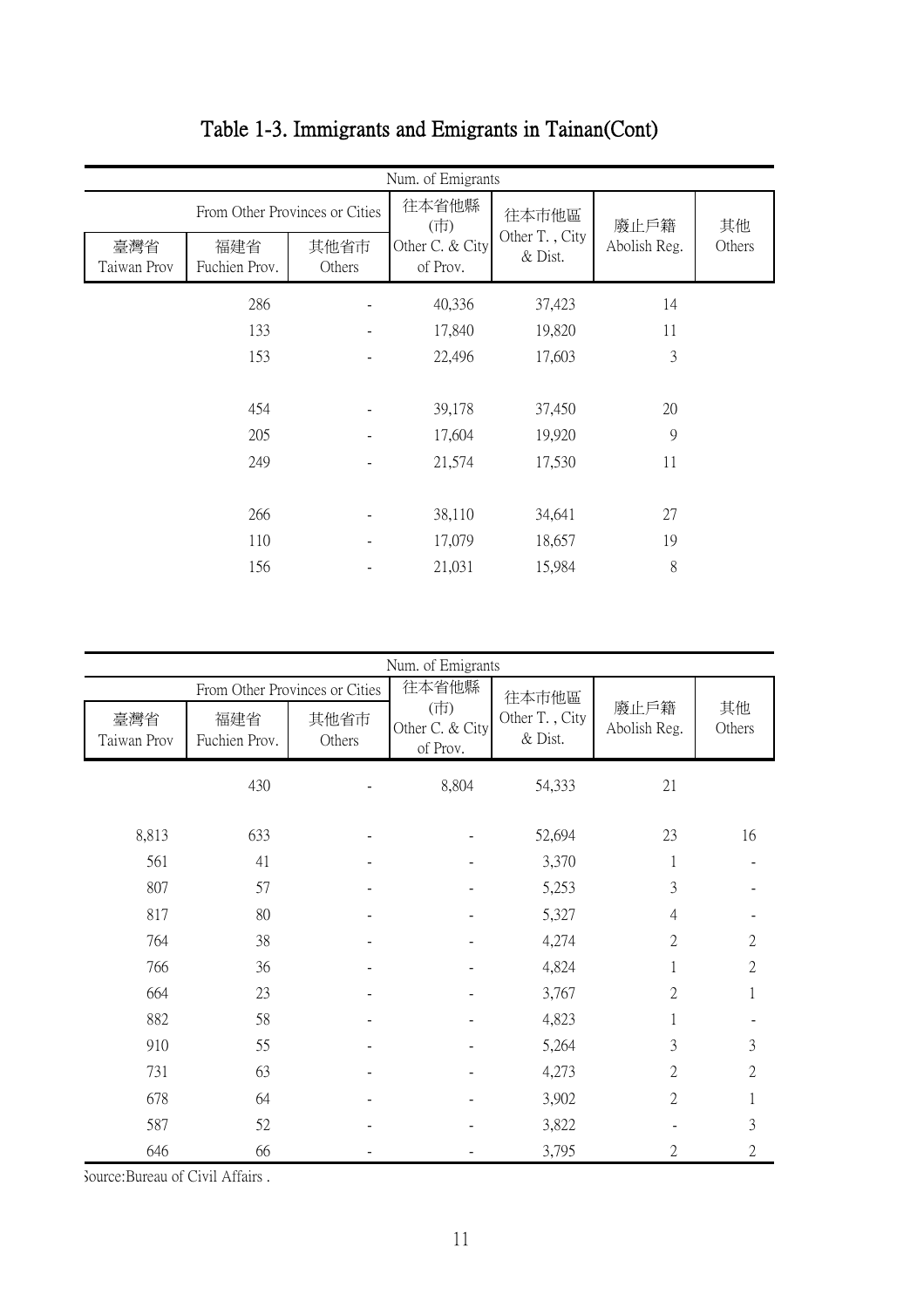## 表1-4.臺南市人口自然增加及社會增加

單位:人

|                 | 人口增                                    |             | 自然增加<br>Natural Increase |              |                                       |             |           |             |                                       |  |  |
|-----------------|----------------------------------------|-------------|--------------------------|--------------|---------------------------------------|-------------|-----------|-------------|---------------------------------------|--|--|
| 年及地區別           | 加數                                     |             | 出生                       | <b>Birth</b> |                                       |             | 死亡        | Death       |                                       |  |  |
| Year & District | Populatio<br>$\mathfrak n$<br>Increase | 合計<br>Total | 男<br>Male                | 女<br>Female  | 粗出生率<br>(0/00)<br>Crude<br>Rate(0/00) | 合計<br>Total | 男<br>Male | 女<br>Female | 粗死亡率<br>(0/00)<br>Crude<br>Rate(0/00) |  |  |
| 民國100年 2011     | 3,166                                  | 14,208      | 7,457                    | 6,751        | 7.58                                  | 13,941      | 8,395     | 5,546       | 7.43                                  |  |  |
| 民國101年 2012     | 4,685                                  | 17,752      | 9,222                    | 8,530        | 9.45                                  | 13,871      | 8,221     | 5,650       | 7.38                                  |  |  |
| 新營區 Sinying     | $\mathbf{2}$                           | 608         | 313                      | 295          | 7.75                                  | 548         | 300       | 248         | 6.98                                  |  |  |
| 鹽水區 Yanshuei    | $-196$                                 | 212         | 105                      | 107          | 7.91                                  | 266         | 151       | 115         | 9.93                                  |  |  |
| 白河區 Baihe       | $-345$                                 | 255         | 131                      | 124          | 8.29                                  | 386         | 231       | 155         | 12.54                                 |  |  |
| 柳營區 Liouying    | $-283$                                 | 156         | 76                       | 80           | 6.99                                  | 218         | 122       | 96          | 9.77                                  |  |  |
| 後壁區 Houbi       | $-289$                                 | 205         | 112                      | 93           | 8.06                                  | 296         | 162       | 134         | 11.64                                 |  |  |
| 東山區 Dongshan    | $-242$                                 | 158         | 75                       | 83           | 6.98                                  | 300         | 180       | 120         | 13.25                                 |  |  |
| 麻豆區 Madou       | $-232$                                 | 373         | 188                      | 185          | 8.20                                  | 421         | 230       | 191         | 9.25                                  |  |  |
| 下營區 Siaying     | $-191$                                 | 204         | 103                      | 101          | 7.94                                  | 288         | 158       | 130         | 11.20                                 |  |  |
| 六甲區 Lioujia     | $-163$                                 | 197         | 99                       | 98           | 8.41                                  | 210         | 122       | 88          | 8.96                                  |  |  |
| 官田區 Guantian    | $-53$                                  | 199         | 95                       | 104          | 9.07                                  | 209         | 130       | 79          | 9.53                                  |  |  |
| 大內區 Danei       | $-137$                                 | 86          | 47                       | 39           | 8.11                                  | 145         | 82        | 63          | 13.67                                 |  |  |
| 佳里區 Jiali       | 134                                    | 485         | 248                      | 237          | 8.19                                  | 494         | 261       | 233         | 8.34                                  |  |  |
| 學甲區 Syuejia     | $-169$                                 | 229         | 115                      | 114          | 8.33                                  | 247         | 149       | 98          | 8.98                                  |  |  |
| 西港區 Sigang      | $-35$                                  | 184         | 102                      | 82           | 7.34                                  | 217         | 126       | 91          | 8.66                                  |  |  |
| 七股區 Cigu        | $-424$                                 | 153         | 77                       | 76           | 6.26                                  | 320         | 189       | 131         | 13.09                                 |  |  |
| 將軍區 Jiangjyun   | $-256$                                 | 172         | 86                       | 86           | 8.14                                  | 260         | 150       | 110         | 12.30                                 |  |  |
| 北門區 Beimen      | $-171$                                 | 120         | 61                       | 59           | 9.86                                  | 172         | 108       | 64          | 14.13                                 |  |  |
| 新化區 Sinhua      | $-83$                                  | 385         | 213                      | 172          | 8.75                                  | 326         | 181       | 145         | 7.41                                  |  |  |
| 善化區 Shanhua     | 624                                    | 488         | 255                      | 233          | 11.01                                 | 354         | 212       | 142         | 7.99                                  |  |  |
| 新市區 Sinshih     | 152                                    | 341         | 171                      | 170          | 9.71                                  | 227         | 138       | 89          | 6.47                                  |  |  |
| 安定區 Anding      | 35                                     | 305         | 165                      | 140          | 10.07                                 | 245         | 145       | 100         | 8.09                                  |  |  |
| 山上區 Shanshang   | $-61$                                  | 74          | 38                       | 36           | 9.58                                  | 88          | 60        | 28          | 11.39                                 |  |  |
| 玉井區 Yujing      | $-165$                                 | 105         | 59                       | 46           | 6.93                                  | 160         | 77        | 83          | 10.57                                 |  |  |
| 楠西區 Nansi       | $-173$                                 | 81          | 44                       | 37           | 7.82                                  | 123         | 76        | 47          | 11.87                                 |  |  |
| 南化區 Nanhua      | $-26$                                  | 60          | 30                       | 30           | 6.80                                  | 97          | 62        | 35          | 10.99                                 |  |  |
| 左鎮區 Zuojhen     | $-65$                                  | 28          | 12                       | 16           | 5.26                                  | 55          | 32        | 23          | 10.32                                 |  |  |
| 仁德區 Rende       | 1,038                                  | 797         | 413                      | 384          | 11.26                                 | 473         | 286       | 187         | 6.69                                  |  |  |
| 歸仁區 Gueiren     | 551                                    | 678         | 360                      | 318          | 10.21                                 | 421         | 262       | 159         | 6.34                                  |  |  |
| 關廟區 Guanmiao    | $-240$                                 | 303         | 161                      | 142          | 8.54                                  | 312         | 188       | 124         | 8.80                                  |  |  |
| 龍崎區 Longci      | 14                                     | 30          | 16                       | 14           | 6.95                                  | 57          | 33        | 24          | 13.20                                 |  |  |
| 永康區 Yongkang    | 3,478                                  | 2,565       | 1,332                    | 1,233        | 11.52                                 | 1,198       | 757       | 441         | 5.38                                  |  |  |
| 區 East<br>東     | $-810$                                 | 1,670       | 872                      | 798          | 8.64                                  | 965         | 594       | 371         | 4.99                                  |  |  |
| 區 South<br>南    | $-111$                                 | 1,085       | 568                      | 517          | 8.61                                  | 880         | 545       | 335         | 6.98                                  |  |  |
| 北<br>區 North    | 135                                    | 1,311       | 685                      | 626          | 9.92                                  | 914         | 551       | 363         | 6.92                                  |  |  |
| 安南區 Annan       | 2,762                                  | 2,202       | 1,137                    | 1,065        | 12.14                                 | 1,028       | 626       | 402         | 5.67                                  |  |  |
| 安平區 Anping      | 755                                    | 620         | 331                      | 289          | 9.69                                  | 324         | 198       | 126         | 5.06                                  |  |  |
| 十四區 West        | $-75$                                  | 628         | 327                      | 301          | 7.98                                  | 627         | 347       | 280         | 7.97                                  |  |  |

資料來源:本市民政局。

附註:根據登記日期統計,並以年中人口數為分母計算而得。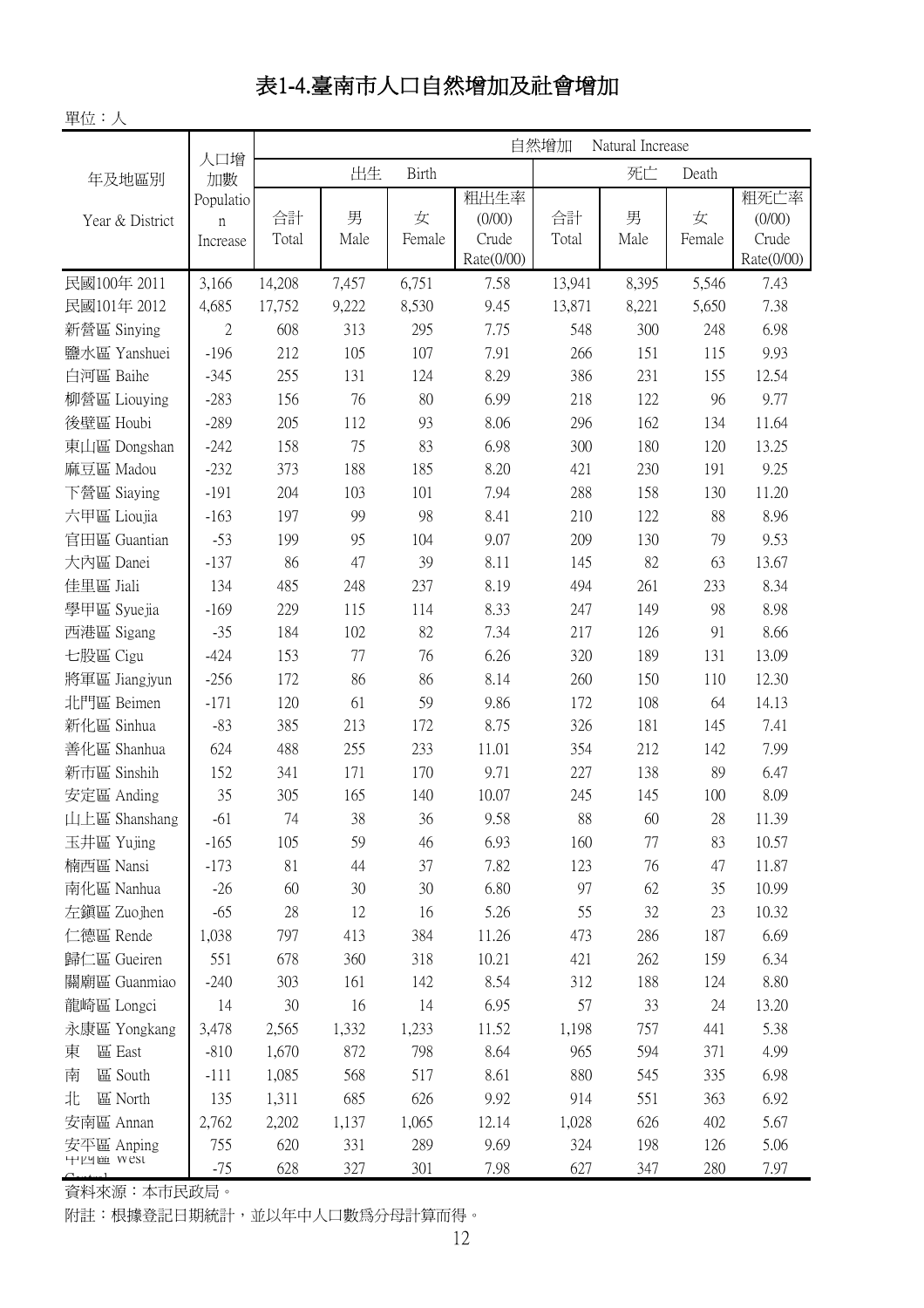Table 1-4. Natural Increase and Social Increase in the Population of Tainan

Unit:Person

|                                |                                | 社會增加<br>Social Increase |           |             |                            |             |           |             |                            |                                |                                |
|--------------------------------|--------------------------------|-------------------------|-----------|-------------|----------------------------|-------------|-----------|-------------|----------------------------|--------------------------------|--------------------------------|
|                                | 增加數增加率                         |                         | 遷入        | Immigrants  |                            |             | 遷出        | Emigrants   |                            | 增加數                            | 增加率                            |
| No. of<br>Persons<br>Increased | Rate of<br>Increase<br>$(\%o)$ | 合計<br>Total             | 男<br>Male | 女<br>Female | 遷入率<br>(0/00)<br>Rate(0/00 | 合計<br>Total | 男<br>Male | 女<br>Female | 遷出率<br>(0/00)<br>Rate(0/00 | No. of<br>Persons<br>Increased | Rate of<br>Increase<br>$(\%o)$ |
| 267                            | 0.14                           | 84,641                  | 37,217    | 47,424      | 45.13                      | 81,742      | 36,424    | 45,318      | 43.59                      | 2,899                          | 1.55                           |
| 3,881                          | 2.07                           | 80,439                  | 35,790    | 44,649      | 42.80                      | 79,635      | 35,686    | 43,949      | 42.37                      | 804                            | 0.43                           |
| 60                             | 0.76                           | 3,098                   | 1,383     | 1,715       | 39.48                      | 3,156       | 1,452     | 1,704       | 40.22                      | $-58$                          | $-0.74$                        |
| $-54$                          | $-2.02$                        | 908                     | 392       | 516         | 33.89                      | 1,050       | 457       | 593         | 39.19                      | $-142$                         | $-5.30$                        |
| $-131$                         | $-4.26$                        | 808                     | 373       | 435         | 26.26                      | 1,022       | 434       | 588         | 33.21                      | $-214$                         | $-6.95$                        |
| $-62$                          | $-2.78$                        | 648                     | 270       | 378         | 29.06                      | 869         | 390       | 479         | 38.97                      | $-221$                         | $-9.91$                        |
| $-91$                          | $-3.58$                        | 822                     | 373       | 449         | 32.33                      | 1,020       | 462       | 558         | 40.12                      | $-198$                         | $-7.79$                        |
| $-142$                         | $-6.27$                        | 632                     | 284       | 348         | 27.90                      | 732         | 329       | 403         | 32.32                      | $-100$                         | $-4.42$                        |
| $-48$                          | $-1.06$                        | 1,290                   | 598       | 692         | 28.36                      | 1,474       | 678       | 796         | 32.40                      | $-184$                         | $-4.04$                        |
| $-84$                          | $-3.27$                        | 659                     | 284       | 375         | 25.63                      | 766         | 341       | 425         | 29.80                      | $-107$                         | $-4.16$                        |
| $-13$                          | $-0.55$                        | 636                     | 268       | 368         | 27.15                      | 786         | 355       | 431         | 33.55                      | $-150$                         | $-6.40$                        |
| $-10$                          | $-0.46$                        | 756                     | 348       | 408         | 34.46                      | 799         | 352       | 447         | 36.42                      | $-43$                          | $-1.96$                        |
| $-59$                          | $-5.56$                        | 279                     | 128       | 151         | 26.31                      | 357         | 154       | 203         | 33.66                      | $-78$                          | $-7.35$                        |
| $-9$                           | $-0.15$                        | 2,173                   | 957       | 1,216       | 36.69                      | 2,030       | 869       | 1,161       | 34.28                      | 143                            | 2.41                           |
| $-18$                          | $-0.65$                        | 796                     | 370       | 426         | 28.95                      | 947         | 439       | 508         | 34.44                      | $-151$                         | $-5.49$                        |
| $-33$                          | $-1.32$                        | 816                     | 341       | 475         | 32.57                      | 818         | 356       | 462         | 32.65                      | $-2$                           | $-0.08$                        |
| $-167$                         | $-6.83$                        | 1,033                   | 492       | 541         | 42.27                      | 1,290       | 625       | 665         | 52.79                      | $-257$                         | $-10.52$                       |
| $-88$                          | $-4.16$                        | 645                     | 287       | 358         | 30.52                      | 813         | 388       | 425         | 38.47                      | $-168$                         | $-7.95$                        |
| $-52$                          | $-4.27$                        | 380                     | 161       | 219         | 31.23                      | 499         | 240       | 259         | 41.01                      | $-119$                         | $-9.78$                        |
| 59                             | 1.34                           | 1,418                   | 644       | 774         | 32.24                      | 1,560       | 667       | 893         | 35.47                      | $-142$                         | $-3.23$                        |
| 134                            | 3.02                           | 1,844                   | 824       | 1,020       | 41.62                      | 1,354       | 609       | 745         | 30.56                      | 490                            | 11.06                          |
| 114                            | 3.25                           | 1,319                   | 592       | 727         | 37.57                      | 1,281       | 543       | 738         | 36.48                      | 38                             | 1.08                           |
| 60                             | 1.98                           | 1,044                   | 457       | 587         | 34.48                      | 1,069       | 501       | 568         | 35.30                      | $-25$                          | $-0.83$                        |
| $-14$                          | $-1.81$                        | 246                     | 106       | 140         | 31.84                      | 293         | 139       | 154         | 37.92                      | $-47$                          | $-6.08$                        |
| $-55$                          | $-3.63$                        | 445                     | 206       | 239         | 29.39                      | 555         | 216       | 339         | 36.66                      | $-110$                         | $-7.27$                        |
| $-42$                          | $-4.05$                        | 225                     | 109       | 116         | 21.72                      | 356         | 162       | 194         | 34.37                      | $-131$                         | $-12.65$                       |
| $-37$                          | $-4.19$                        | 306                     | 150       | 156         | 34.67                      | 295         | 126       | 169         | 33.42                      | 11                             | 1.25                           |
| $-27$                          | $-5.07$                        | 163                     | 94        | 69          | 30.60                      | 201         | 90        | 111         | 37.73                      | $-38$                          | $-7.13$                        |
| 324                            | 4.58                           | 3,821                   | 1,722     | 2,099       | 54.01                      | 3,107       | 1,394     | 1,713       | 43.91                      | 714                            | 10.09                          |
| 257                            | 3.87                           | 2,531                   | 1,153     | 1,378       | 38.13                      | 2,237       | 1,044     | 1,193       | 33.70                      | 294                            | 4.43                           |
| $-9$                           | $-0.25$                        | 881                     | 349       | 532         | 24.84                      | 1,112       | 485       | 627         | 31.35                      | $-231$                         | $-6.51$                        |
| $-27$                          | $-6.25$                        | 209                     | 109       | 100         | 48.40                      | 168         | 74        | 94          | 38.91                      | 41                             | 9.50                           |
| 1,367                          | 6.14                           | 11,227                  | 5,079     | 6,148       | 50.44                      | 9,116       | 4,061     | 5,055       | 40.96                      | 2,111                          | 9.48                           |
| 705                            | 3.65                           | 9,638                   | 4,245     | 5,393       | 49.84                      | 11,153      | 5,068     | 6,085       | 57.67                      | $-1,515$                       | $-7.83$                        |
| 205                            | 1.63                           | 5,322                   | 2,261     | 3,061       | 42.21                      | 5,638       | 2,464     | 3,174       | 44.72                      | $-316$                         | $-2.51$                        |
| 397                            | 3.00                           | 6,968                   | 3,040     | 3,928       | 52.72                      | 7,230       | 3,236     | 3,994       | 54.70                      | $-262$                         | $-1.98$                        |
| 1,174                          | 6.47                           | 7,223                   | 3,210     | 4,013       | 39.83                      | 5,635       | 2,449     | 3,186       | 31.07                      | 1,588                          | 8.76                           |
| 296                            | 4.63                           | 4,019                   | 1,797     | 2,222       | 62.83                      | 3,560       | 1,615     | 1,945       | 55.65                      | 459                            | 7.18                           |
|                                | 0.01                           | 5,211                   | 2,334     | 2,877       | 66.21                      | 5,287       | 2,422     | 2865        | 67.18                      | $-76$                          | $-0.97$                        |

Source:Bureau of Civil Affairs.

Note:Base on the data of registration and computed by using the mid-year population as the denominator.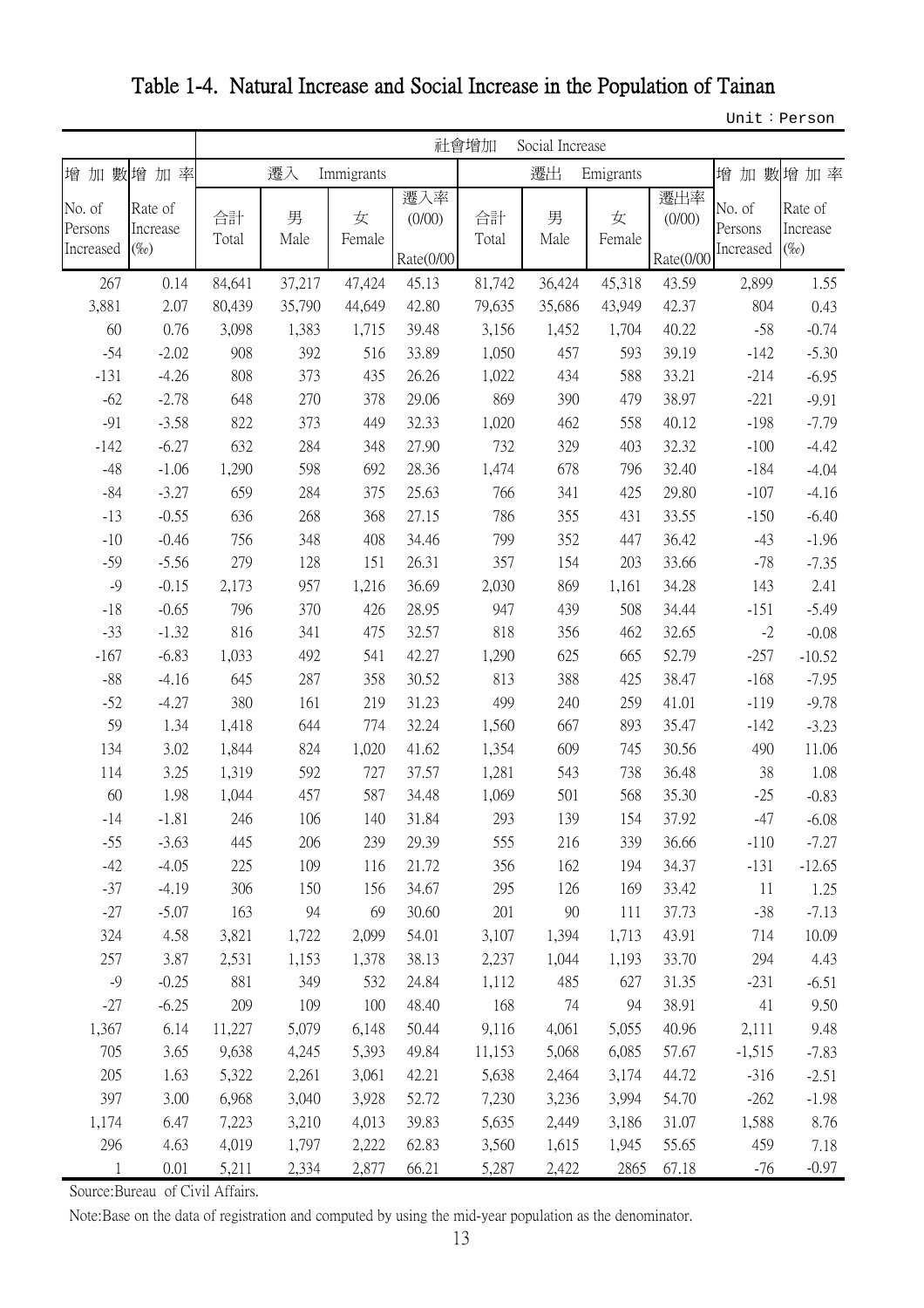#### 表 1-5 臺南市各行政區人口消長

#### 單位:人、百分比

| 年底及月底別                     |                | 新營區 Sinying       |                                      | 鹽水區 Yanshuei      |                                      |                   | 白河區 Baihe                            | 柳營區 Liouying      |                                  |
|----------------------------|----------------|-------------------|--------------------------------------|-------------------|--------------------------------------|-------------------|--------------------------------------|-------------------|----------------------------------|
| End of Year & End of Month |                | 人口數<br>Population | 增減率(%)<br>Rate of<br>Increase $(\%)$ | 人口數<br>Population | 增減率(%)<br>Rate of<br>Increase $(\%)$ | 人口數<br>Population | 增減率(%)<br>Rate of<br>Increase $(\%)$ | 人口數<br>Population | 增減率(%)<br>Rate of<br>Increase(%) |
| 民國 99年底                    | End of 2010    | 78,105            |                                      | 27,160            |                                      | 31,395            |                                      | 22,726            |                                  |
| 民國 100 年底                  | End of 2011    | 78,473            | 0.47                                 | 26,891            | $-0.99$                              | 30,947            | $-1.43$                              | 22,443            | $-1.25$                          |
| 民國 101 年底                  | End of 2012    | 78,475            | 0.00                                 | 26,695            | $-0.73$                              | 30,602            | $-1.11$                              | 22,160            | $-1.26$                          |
| 1月底                        | End of Jan.    | 78,467            | $-0.01$                              | 26,892            | 0.00                                 | 30,907            | $-0.13$                              | 22,412            | $-0.14$                          |
| 2月底                        | End of Feb     | 78,521            | 0.07                                 | 26,869            | $-0.09$                              | 30,891            | $-0.05$                              | 22,352            | $-0.27$                          |
| 3月底                        | End of Mar.    | 78,601            | 0.10                                 | 26,839            | $-0.11$                              | 30,857            | $-0.11$                              | 22,329            | $-0.10$                          |
| 4月底                        | End of Apr.    | 78,668            | 0.09                                 | 26,803            | $-0.13$                              | 30,820            | $-0.12$                              | 22,299            | $-0.13$                          |
| 5月底                        | End of<br>May  | 78,651            | $-0.02$                              | 26,789            | $-0.05$                              | 30,771            | $-0.16$                              | 22,288            | $-0.05$                          |
| 6月底                        | End of June.   | 78,648            | 0.00                                 | 26,789            | 0.00                                 | 30,735            | $-0.12$                              | 22,259            | $-0.13$                          |
| 7月底                        | End of July    | 78,648            | 0.00                                 | 26,750            | $-0.15$                              | 30,691            | $-0.14$                              | 22,213            | $-0.21$                          |
| 8月底                        | End of Aug.    | 78,584            | $-0.08$                              | 26,754            | 0.01                                 | 30,659            | $-0.10$                              | 22,184            | $-0.13$                          |
| 9月底                        | Sep.<br>End of | 78,543            | $-0.05$                              | 26,730            | $-0.09$                              | 30,615            | $-0.14$                              | 22,171            | $-0.06$                          |
| 10月底                       | End of<br>Oct. | 78,498            | $-0.06$                              | 26,702            | $-0.10$                              | 30,622            | 0.02                                 | 22,192            | 0.09                             |
| 11月底                       | End of<br>Nov. | 78,481            | $-0.02$                              | 26,717            | 0.06                                 | 30,608            | $-0.05$                              | 22,185            | $-0.03$                          |
| 12月底                       | Nov.<br>End of | 78,475            | $-0.01$                              | 26,695            | $-0.08$                              | 30,602            | $-0.02$                              | 22,160            | $-0.11$                          |

資料來源:本市民政局。

## 表1-5 臺南市各行政區人口消長(續1)

#### 單位:人、百分比

| 年底及月底別                     |                | 官田區 Guantian      |                                  | 大內區 Danei         |                                      |                   | 佳里區 Jiali                             | 學甲區 Syuejia       |                                       |
|----------------------------|----------------|-------------------|----------------------------------|-------------------|--------------------------------------|-------------------|---------------------------------------|-------------------|---------------------------------------|
| End of Year & End of Month |                | 人口數<br>Population | 增減率(%)<br>Rate of<br>Increase(%) | 人口數<br>Population | 增減率(%)<br>Rate of<br>Increase $(\%)$ | 人口數<br>Population | 增減率(%)<br>Rate of<br>Increase $(\% )$ | 人口數<br>Population | 增減率(%)<br>Rate of<br>Increase $(\% )$ |
| 民國 99年底                    | End of 2010    | 22,212            |                                  | 10,899            |                                      | 59,269            |                                       | 27,864            |                                       |
| 民國 100 年底                  | End of 2011    | 21,965            | $-1.11$                          | 10,674            | $-2.06$                              | 59,155            | $-0.19$                               | 27,583            | $-1.01$                               |
| 民國 101 年底                  | End of 2012    | 21,912            | $-0.24$                          | 10,537            | $-1.28$                              | 59,289            | 0.23                                  | 27,414            | $-0.61$                               |
| 1月底                        | End of Jan.    | 21,953            | $-0.05$                          | 10,666            | $-0.07$                              | 59,148            | $-0.01$                               | 27,583            | 0.00                                  |
| 2月底                        | End of Feb     | 21,950            | $-0.01$                          | 10,655            | $-0.10$                              | 59,171            | 0.04                                  | 27,559            | $-0.09$                               |
| 3月底                        | End of Mar.    | 21,897            | $-0.24$                          | 10,634            | $-0.20$                              | 59,166            | $-0.01$                               | 27,509            | $-0.18$                               |
| 4月底                        | End of Apr.    | 21,891            | $-0.03$                          | 10,627            | $-0.07$                              | 59,168            | 0.00                                  | 27,491            | $-0.07$                               |
| 5月底                        | End of May     | 21,882            | $-0.04$                          | 10,598            | $-0.27$                              | 59,266            | 0.17                                  | 27,474            | $-0.06$                               |
| 6月底                        | End of June.   | 21,897            | 0.07                             | 10,585            | $-0.12$                              | 59,247            | $-0.03$                               | 27,447            | $-0.10$                               |
| 7月底                        | End of July    | 21,889            | $-0.04$                          | 10,577            | $-0.08$                              | 59,213            | $-0.06$                               | 27,441            | $-0.02$                               |
| 8月底                        | End of Aug.    | 21,881            | $-0.04$                          | 10,569            | $-0.08$                              | 59,221            | 0.01                                  | 27,426            | $-0.05$                               |
| 9月底                        | Sep.<br>End of | 21,885            | 0.02                             | 10,538            | $-0.29$                              | 59,254            | 0.06                                  | 27,411            | $-0.05$                               |
| 10月底                       | End of<br>Oct. | 21,911            | 0.12                             | 10,536            | $-0.02$                              | 59,245            | $-0.02$                               | 27,396            | $-0.05$                               |
| 11月底                       | End of<br>Nov. | 21,920            | 0.04                             | 10,542            | 0.06                                 | 59,249            | 0.01                                  | 27,416            | 0.07                                  |
| 12月底                       | End of<br>Nov. | 21,912            | $-0.04$                          | 10,537            | $-0.05$                              | 59,289            | 0.07                                  | 27,414            | $-0.01$                               |

資料來源:本市民政局。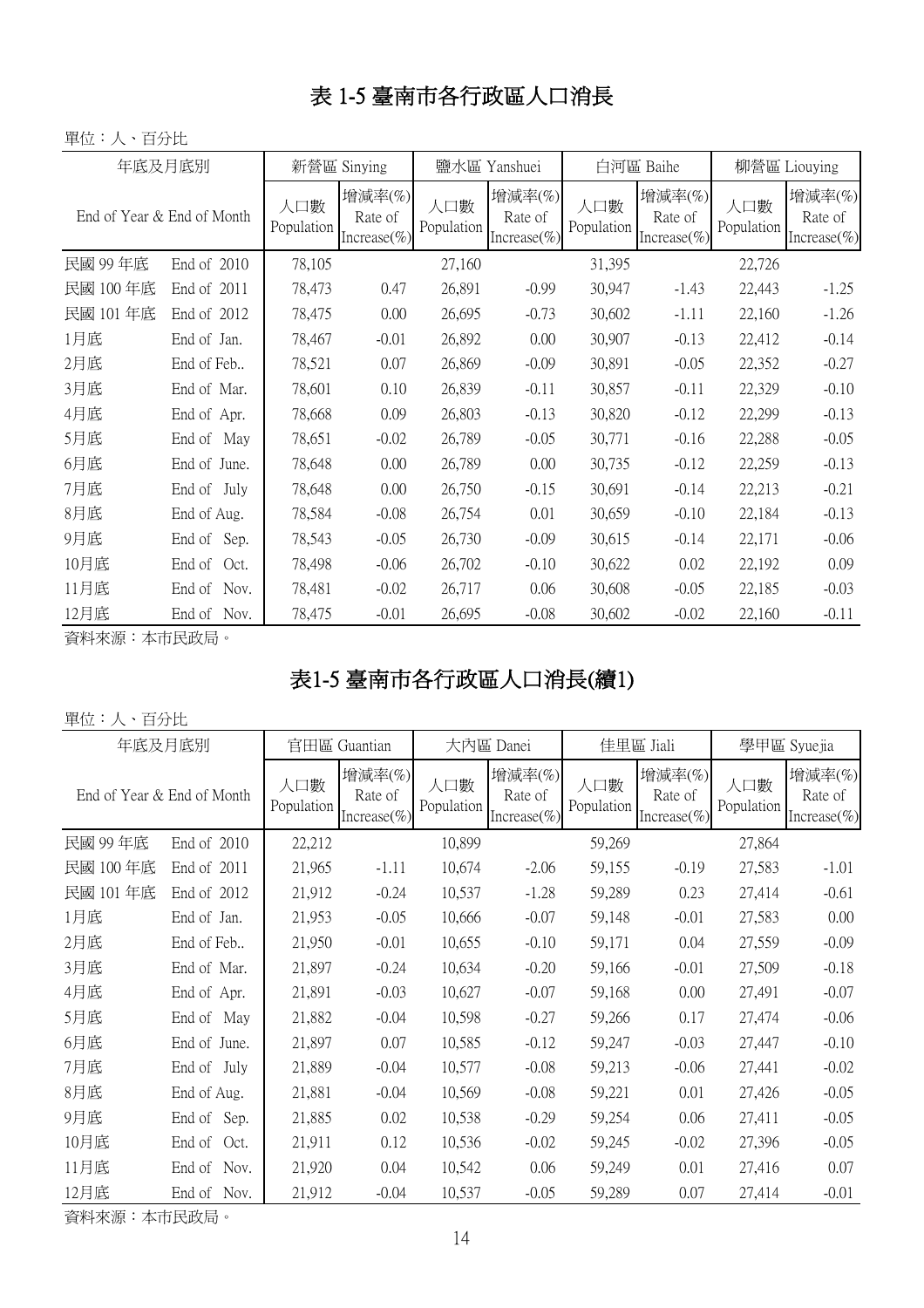#### Table 1-5 Population Mobility within the Districts of Tainan(Cont)

Unit: Person; %

|                   | 後壁區 Houbi                             | 東山區 Dongshan<br>麻豆區 Madou |                                       |                   |                                      | 下營區 Siaying       | 六甲區 Lioujia                          |                   |                                      |
|-------------------|---------------------------------------|---------------------------|---------------------------------------|-------------------|--------------------------------------|-------------------|--------------------------------------|-------------------|--------------------------------------|
| 人口數<br>Population | 增減率(%)<br>Rate of<br>Increase $(\% )$ | 人口數<br>Population         | 增減率(%)<br>Rate of<br>Increase $(\% )$ | 人口數<br>Population | 增減率(%)<br>Rate of<br>Increase $(\%)$ | 人口數<br>Population | 增減率(%)<br>Rate of<br>Increase $(\%)$ | 人口數<br>Population | 增減率(%)<br>Rate of<br>Increase $(\%)$ |
| 25,884            |                                       | 23,117                    |                                       | 45,793            |                                      | 26,119            |                                      | 23,694            |                                      |
| 25,569            | $-1.22$                               | 22,771                    | $-1.50$                               | 45,609            | $-0.40$                              | 25,803            | $-1.21$                              | 23,509            | $-0.78$                              |
| 25,280            | $-1.13$                               | 22,529                    | $-1.06$                               | 45,377            | $-0.51$                              | 25,612            | $-0.74$                              | 23,346            | $-0.69$                              |
| 25,537            | $-0.13$                               | 22,727                    | $-0.19$                               | 45,593            | $-0.04$                              | 25,788            | $-0.06$                              | 23,491            | $-0.08$                              |
| 25,465            | $-0.28$                               | 22,685                    | $-0.18$                               | 45,578            | $-0.03$                              | 25,756            | $-0.12$                              | 23,454            | $-0.16$                              |
| 25,402            | $-0.25$                               | 22,663                    | $-0.10$                               | 45,554            | $-0.05$                              | 25,741            | $-0.06$                              | 23,452            | $-0.01$                              |
| 25,399            | $-0.01$                               | 22,637                    | $-0.11$                               | 45,516            | $-0.08$                              | 25,714            | $-0.10$                              | 23,428            | $-0.10$                              |
| 25,371            | $-0.11$                               | 22,621                    | $-0.07$                               | 45,526            | 0.02                                 | 25,717            | 0.01                                 | 23,409            | $-0.08$                              |
| 25,350            | $-0.08$                               | 22,620                    | 0.00                                  | 45,527            | 0.00                                 | 25,706            | $-0.04$                              | 23,403            | $-0.03$                              |
| 25,328            | $-0.09$                               | 22,619                    | 0.00                                  | 45,475            | $-0.11$                              | 25,699            | $-0.03$                              | 23,390            | $-0.06$                              |
| 25,326            | $-0.01$                               | 22,580                    | $-0.17$                               | 45,463            | $-0.03$                              | 25,679            | $-0.08$                              | 23,372            | $-0.08$                              |
| 25,331            | 0.02                                  | 22,577                    | $-0.01$                               | 45,433            | $-0.07$                              | 25,654            | $-0.10$                              | 23,354            | $-0.08$                              |
| 25,315            | $-0.06$                               | 22,549                    | $-0.12$                               | 45,431            | 0.00                                 | 25,628            | $-0.10$                              | 23,354            | 0.00                                 |
| 25,278            | $-0.15$                               | 22,544                    | $-0.02$                               | 45,407            | $-0.05$                              | 25,620            | $-0.03$                              | 23,368            | 0.06                                 |
| 25,280            | 0.01                                  | 22,529                    | $-0.07$                               | 45,377            | $-0.07$                              | 25,612            | $-0.03$                              | 23,346            | $-0.09$                              |

#### Table 1-5 Population Mobility within the Districts of Tainan(Cont.1)

Unit: Person; %

|                   | 西港區 Sigang                            |                   | 七股區 Cigu                              | 將軍區 Jiangjyun     |                                      |                   | 北門區 Beimen                           | 新化區 Sinhua        |                                      |
|-------------------|---------------------------------------|-------------------|---------------------------------------|-------------------|--------------------------------------|-------------------|--------------------------------------|-------------------|--------------------------------------|
| 人口數<br>Population | 增減率(%)<br>Rate of<br>Increase $(\% )$ | 人口數<br>Population | 增減率(%)<br>Rate of<br>Increase $(\% )$ | 人口數<br>Population | 增減率(%)<br>Rate of<br>Increase $(\%)$ | 人口數<br>Population | 增減率(%)<br>Rate of<br>Increase $(\%)$ | 人口數<br>Population | 增減率(%)<br>Rate of<br>Increase $(\%)$ |
| 25,200            |                                       | 24,815            |                                       | 21,579            |                                      | 12,468            |                                      | 44,096            |                                      |
| 25,069            | $-0.52$                               | 24,649            | $-0.67$                               | 21,261            | $-1.47$                              | 12,254            | $-1.72$                              | 44,023            | $-0.17$                              |
| 25,034            | $-0.14$                               | 24,225            | $-1.72$                               | 21,005            | $-1.20$                              | 12,083            | $-1.40$                              | 43,940            | $-0.19$                              |
| 25,061            | $-0.03$                               | 24,630            | $-0.08$                               | 21,226            | $-0.16$                              | 12,249            | $-0.04$                              | 44,012            | $-0.02$                              |
| 25,032            | $-0.12$                               | 24,615            | $-0.06$                               | 21,186            | $-0.19$                              | 12,237            | $-0.10$                              | 43,979            | $-0.07$                              |
| 24,999            | $-0.13$                               | 24,606            | $-0.04$                               | 21,173            | $-0.06$                              | 12,223            | $-0.11$                              | 43,962            | $-0.04$                              |
| 24,999            | 0.00                                  | 24,555            | $-0.21$                               | 21,164            | $-0.04$                              | 12,198            | $-0.20$                              | 43,965            | 0.01                                 |
| 25,002            | 0.01                                  | 24,393            | $-0.66$                               | 21,156            | $-0.04$                              | 12,178            | $-0.16$                              | 43,947            | $-0.04$                              |
| 25,015            | 0.05                                  | 24,386            | $-0.03$                               | 21,115            | $-0.19$                              | 12,148            | $-0.25$                              | 43,959            | 0.03                                 |
| 25,005            | $-0.04$                               | 24,335            | $-0.21$                               | 21,112            | $-0.01$                              | 12,123            | $-0.21$                              | 43,926            | $-0.08$                              |
| 25,027            | 0.09                                  | 24,307            | $-0.12$                               | 21,111            | 0.00                                 | 12,120            | $-0.02$                              | 43,885            | $-0.09$                              |
| 25,030            | 0.01                                  | 24,241            | $-0.27$                               | 21,090            | $-0.10$                              | 12,103            | $-0.14$                              | 43,894            | 0.02                                 |
| 25,018            | $-0.05$                               | 24,235            | $-0.02$                               | 21,071            | $-0.09$                              | 12,102            | $-0.01$                              | 43,916            | 0.05                                 |
| 25,041            | 0.09                                  | 24,212            | $-0.09$                               | 21,044            | $-0.13$                              | 12,081            | $-0.17$                              | 43,917            | 0.00                                 |
| 25,034            | $-0.03$                               | 24,225            | 0.05                                  | 21,005            | $-0.19$                              | 12,083            | 0.02                                 | 43,940            | 0.05                                 |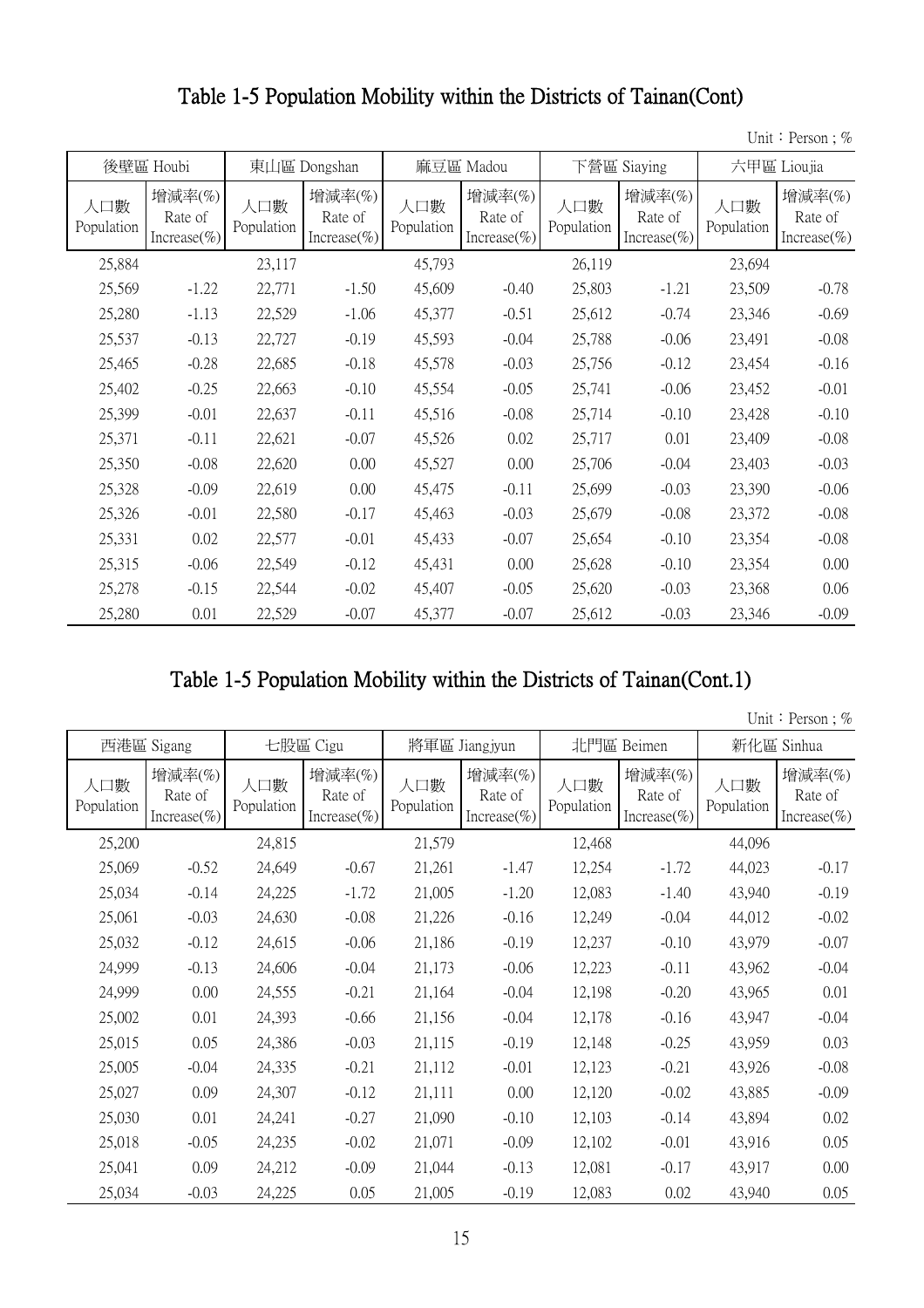#### 表 1-5 臺南市各行政區人口消長(續2)

單位:人、百分比

| 年底及月底別                     |                |                   | 善化區 Shanhua                          | 新市區 Sinshih       |                                      |                   | 安定區 Anding                            | 山上區 Shanshang     |                                       |
|----------------------------|----------------|-------------------|--------------------------------------|-------------------|--------------------------------------|-------------------|---------------------------------------|-------------------|---------------------------------------|
| End of Year & End of Month |                | 人口數<br>Population | 增減率(%)<br>Rate of<br>Increase $(\%)$ | 人口數<br>Population | 增減率(%)<br>Rate of<br>Increase $(\%)$ | 人口數<br>Population | 增減率(%)<br>Rate of<br>Increase $(\% )$ | 人口數<br>Population | 增減率(%)<br>Rate of<br>Increase $(\% )$ |
| 民國 99年底                    | End of 2010    | 43,477            |                                      | 34,740            |                                      | 30,232            |                                       | 7,864             |                                       |
| 民國 100年底                   | End of 2011    | 43,995            | 1.19                                 | 35,035            | 0.85                                 | 30,263            | 0.10                                  | 7,757             | $-1.36$                               |
| 民國 101 年底                  | End of 2012    | 44,619            | 1.42                                 | 35,187            | 0.43                                 | 30,298            | 0.12                                  | 7,696             | $-0.79$                               |
| 1月底                        | End of Jan.    | 44,012            | 0.04                                 | 35,046            | 0.03                                 | 30,251            | $-0.04$                               | 7,754             | $-0.04$                               |
| 2月底                        | End of Feb     | 44,044            | 0.07                                 | 35,076            | 0.09                                 | 30,244            | $-0.02$                               | 7,752             | $-0.03$                               |
| 3月底                        | End of Mar.    | 44,110            | 0.15                                 | 35,102            | 0.07                                 | 30,247            | 0.01                                  | 7,743             | $-0.12$                               |
| 4月底                        | End of Apr.    | 44,130            | 0.05                                 | 35,134            | 0.09                                 | 30,244            | $-0.01$                               | 7,727             | $-0.21$                               |
| 5月底                        | End of May     | 44,174            | 0.10                                 | 35,075            | $-0.17$                              | 30,259            | 0.05                                  | 7,717             | $-0.13$                               |
| 6月底                        | End of June.   | 44,215            | 0.09                                 | 35,100            | 0.07                                 | 30,267            | 0.03                                  | 7,724             | 0.09                                  |
| 7月底                        | End of July    | 44,275            | 0.14                                 | 35,090            | $-0.03$                              | 30,252            | $-0.05$                               | 7,732             | 0.10                                  |
| 8月底                        | End of Aug.    | 44,388            | 0.26                                 | 35,112            | 0.06                                 | 30,244            | $-0.03$                               | 7,713             | $-0.25$                               |
| 9月底                        | End of<br>Sep. | 44,486            | 0.22                                 | 35,121            | 0.03                                 | 30,253            | 0.03                                  | 7,715             | 0.03                                  |
| 10月底                       | End of<br>Oct. | 44,546            | 0.13                                 | 35,164            | 0.12                                 | 30,266            | 0.04                                  | 7,703             | $-0.16$                               |
| 11月底                       | End of<br>Nov. | 44,566            | 0.04                                 | 35,184            | 0.06                                 | 30,280            | 0.05                                  | 7,703             | 0.00                                  |
| 12月底                       | End of Nov.    | 44,619            | 0.12                                 | 35,187            | 0.01                                 | 30,298            | 0.06                                  | 7,696             | $-0.09$                               |

資料來源:本市民政局。

#### 表 1-5 臺南市各行政區人口消長(續3)

#### 單位:人、百分比

| 年底及月底別                     |                | 歸仁區 Gueiren       |                                      | 關廟區 Guanmiao      |                                       |                   | 龍崎區 Longci                           | 永康區 Yongkang      |                                      |
|----------------------------|----------------|-------------------|--------------------------------------|-------------------|---------------------------------------|-------------------|--------------------------------------|-------------------|--------------------------------------|
| End of Year & End of Month |                | 人口數<br>Population | 增減率(%)<br>Rate of<br>Increase $(\%)$ | 人口數<br>Population | 增減率(%)<br>Rate of<br>Increase $(\% )$ | 人口數<br>Population | 增減率(%)<br>Rate of<br>Increase $(\%)$ | 人口數<br>Population | 增減率(%)<br>Rate of<br>Increase $(\%)$ |
| 民國 99年底                    | End of 2010    | 65,819            |                                      | 36,026            |                                       | 4,382             |                                      | 216,748           |                                      |
| 民國 100 年底                  | End of 2011    | 66,104            | 0.43                                 | 35,593            | $-1.20$                               | 4,311             | $-1.62$                              | 220,825           | 1.88                                 |
| 民國 101 年底                  | End of 2012    | 66,655            | 0.83                                 | 35,353            | $-0.67$                               | 4,325             | 0.32                                 | 224,303           | 1.58                                 |
| 1月底                        | End of Jan.    | 66,168            | 0.10                                 | 35,568            | $-0.07$                               | 4,313             | 0.05                                 | 220,969           | 0.07                                 |
| 2月底                        | End of Feb     | 66,206            | 0.06                                 | 35,526            | $-0.12$                               | 4,312             | $-0.02$                              | 221,262           | 0.13                                 |
| 3月底                        | End of Mar.    | 66,260            | 0.08                                 | 35,502            | $-0.07$                               | 4,298             | $-0.32$                              | 221,613           | 0.16                                 |
| 4月底                        | End of Apr.    | 66,293            | 0.05                                 | 35,487            | $-0.04$                               | 4,305             | 0.16                                 | 221,933           | 0.14                                 |
| 5月底                        | End of<br>May  | 66,346            | 0.08                                 | 35,469            | $-0.05$                               | 4,299             | $-0.14$                              | 222,225           | 0.13                                 |
| 6月底                        | End of June.   | 66,359            | 0.02                                 | 35,432            | $-0.10$                               | 4,294             | $-0.12$                              | 222,494           | 0.12                                 |
| 7月底                        | End of July    | 66,417            | 0.09                                 | 35,418            | $-0.04$                               | 4,283             | $-0.26$                              | 222,764           | 0.12                                 |
| 8月底                        | End of Aug.    | 66,469            | 0.08                                 | 35,399            | $-0.05$                               | 4,288             | 0.12                                 | 223,261           | 0.22                                 |
| 9月底                        | Sep.<br>End of | 66,461            | $-0.01$                              | 35,386            | $-0.04$                               | 4,297             | 0.21                                 | 223,459           | 0.09                                 |
| 10月底                       | End of<br>Oct. | 66,522            | 0.09                                 | 35,391            | 0.01                                  | 4,309             | 0.28                                 | 223,806           | 0.16                                 |
| 11月底                       | End of<br>Nov. | 66,579            | 0.09                                 | 35,383            | $-0.02$                               | 4,323             | 0.32                                 | 224,060           | 0.11                                 |
| 12月底                       | End of<br>Nov. | 66,655            | 0.11                                 | 35,353            | $-0.08$                               | 4,325             | 0.05                                 | 224,303           | 0.11                                 |

資料來源:本市民政局。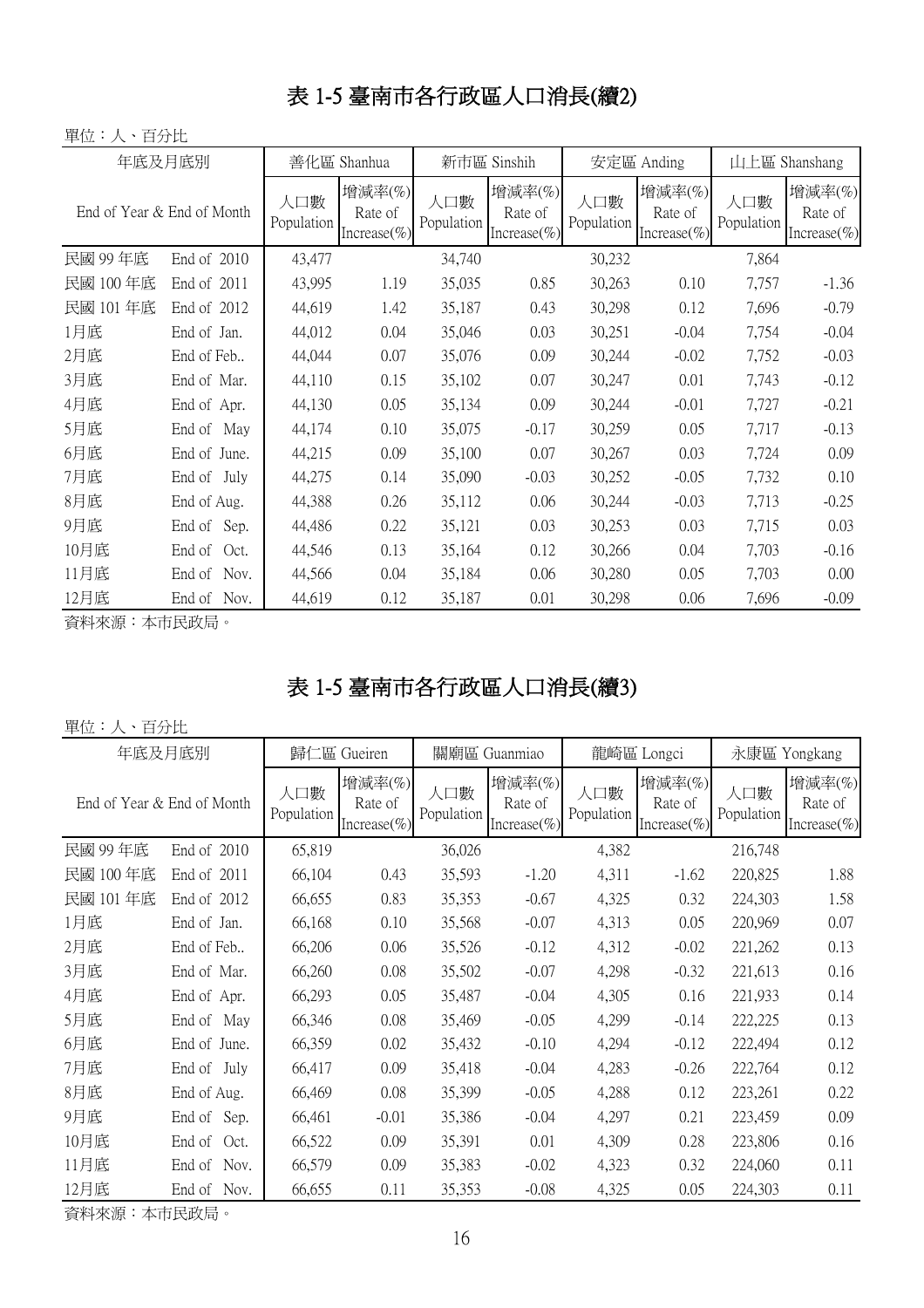|                   |                                       |                   |                                       |                   |                                      |                   |                                           |                   | Unit: Person; $%$                    |
|-------------------|---------------------------------------|-------------------|---------------------------------------|-------------------|--------------------------------------|-------------------|-------------------------------------------|-------------------|--------------------------------------|
|                   | 玉井區 Yujing                            |                   | 楠西區 Nansi                             | 南化區 Nanhua        |                                      |                   | 左鎮區 Zuojhen                               | 仁德區 Rende         |                                      |
| 人口數<br>Population | 增減率(%)<br>Rate of<br>Increase $(\% )$ | 人口數<br>Population | 增減率(%)<br>Rate of<br>Increase $(\% )$ | 人口數<br>Population | 增減率(%)<br>Rate of<br>Increase $(\%)$ | 人口數<br>Population | 增減率 $(\%)$<br>Rate of<br>Increase $(\% )$ | 人口數<br>Population | 增減率(%)<br>Rate of<br>Increase $(\%)$ |
| 15,413            |                                       | 10,663            |                                       | 8,925             |                                      | 5,492             |                                           | 69,343            |                                      |
| 15,223            | $-1.23$                               | 10,445            | $-2.04$                               | 8,840             | $-0.95$                              | 5,359             | $-2.42$                                   | 70,232            | 1.28                                 |
| 15,058            | $-1.08$                               | 10,272            | $-1.66$                               | 8,814             | $-0.29$                              | 5,294             | $-1.21$                                   | 71,270            | 1.48                                 |
| 15,220            | $-0.02$                               | 10,438            | $-0.07$                               | 8,829             | $-0.12$                              | 5,348             | $-0.21$                                   | 70,288            | 0.08                                 |
| 15,205            | $-0.10$                               | 10,412            | $-0.25$                               | 8,808             | $-0.24$                              | 5,355             | 0.13                                      | 70,379            | 0.13                                 |
| 15,176            | $-0.19$                               | 10,395            | $-0.16$                               | 8,803             | $-0.06$                              | 5,340             | $-0.28$                                   | 70,455            | 0.11                                 |
| 15,174            | $-0.01$                               | 10,372            | $-0.22$                               | 8,782             | $-0.24$                              | 5,325             | $-0.28$                                   | 70,540            | 0.12                                 |
| 15,148            | $-0.17$                               | 10,359            | $-0.13$                               | 8,776             | $-0.07$                              | 5,330             | 0.09                                      | 70,656            | 0.16                                 |
| 15,139            | $-0.06$                               | 10,346            | $-0.13$                               | 8,789             | 0.15                                 | 5,324             | $-0.11$                                   | 70,654            | 0.00                                 |
| 15,126            | $-0.09$                               | 10,336            | $-0.10$                               | 8,785             | $-0.05$                              | 5,309             | $-0.28$                                   | 70,755            | 0.14                                 |
| 15,085            | $-0.27$                               | 10,322            | $-0.14$                               | 8,780             | $-0.06$                              | 5,313             | 0.08                                      | 70,936            | 0.26                                 |
| 15,076            | $-0.06$                               | 10,298            | $-0.23$                               | 8,785             | 0.06                                 | 5,311             | $-0.04$                                   | 70,981            | 0.06                                 |
| 15,063            | $-0.09$                               | 10,301            | 0.03                                  | 8,782             | $-0.03$                              | 5,296             | $-0.28$                                   | 71,088            | 0.15                                 |
| 15,061            | $-0.01$                               | 10,292            | $-0.09$                               | 8,798             | 0.18                                 | 5,299             | 0.06                                      | 71,167            | 0.11                                 |
| 15,058            | $-0.02$                               | 10,272            | $-0.19$                               | 8,814             | 0.18                                 | 5,294             | $-0.09$                                   | 71,270            | 0.14                                 |

Table 1-5 Population Mobility within the Districts of Tainan(Cont.2)

|  |  |  | Unit: Person; $%$ |  |  |
|--|--|--|-------------------|--|--|
|--|--|--|-------------------|--|--|

| 東                 | 區 East                           | 南<br>區 South      |                                  | 北<br>區 North      |                                      |                   | 安南區 Annan                            | 安平區 Anping        |                                      |
|-------------------|----------------------------------|-------------------|----------------------------------|-------------------|--------------------------------------|-------------------|--------------------------------------|-------------------|--------------------------------------|
| 人口數<br>Population | 增減率(%)<br>Rate of<br>Increase(%) | 人口數<br>Population | 增減率(%)<br>Rate of<br>Increase(%) | 人口數<br>Population | 增減率(%)<br>Rate of<br>Increase $(\%)$ | 人口數<br>Population | 增減率(%)<br>Rate of<br>Increase $(\%)$ | 人口數<br>Population | 增減率(%)<br>Rate of<br>Increase $(\%)$ |
| 194,183           |                                  | 126,173           |                                  | 131,925           |                                      | 178,119           |                                      | 62,602            |                                      |
| 193,782           | $-0.21$                          | 126,129           | $-0.03$                          | 132,098           | 0.13                                 | 179,987           | 1.05                                 | 63,593            | 1.58                                 |
| 192,972           | $-0.42$                          | 126,018           | $-0.09$                          | 132,233           | 0.10                                 | 182,749           | 1.53                                 | 64,348            | 1.19                                 |
| 193,787           | 0.00                             | 126,183           | 0.04                             | 132,062           | $-0.03$                              | 180,117           | 0.07                                 | 63,662            | 0.11                                 |
| 193,751           | $-0.02$                          | 126,145           | $-0.03$                          | 132,119           | 0.04                                 | 180,357           | 0.13                                 | 63,695            | 0.05                                 |
| 193,771           | 0.01                             | 126,159           | 0.01                             | 132,120           | 0.00                                 | 180,508           | 0.08                                 | 63,812            | 0.18                                 |
| 193,715           | $-0.03$                          | 126,125           | $-0.03$                          | 132,104           | $-0.01$                              | 180,732           | 0.12                                 | 63,859            | 0.07                                 |
| 193,636           | $-0.04$                          | 126,106           | $-0.02$                          | 132,048           | $-0.04$                              | 180,994           | 0.14                                 | 63,951            | 0.14                                 |
| 193,610           | $-0.01$                          | 126,102           | 0.00                             | 132,138           | 0.07                                 | 181,263           | 0.15                                 | 63,991            | 0.06                                 |
| 193,363           | $-0.13$                          | 126,048           | $-0.04$                          | 132,194           | 0.04                                 | 181,639           | 0.21                                 | 64,093            | 0.16                                 |
| 193,143           | $-0.11$                          | 126,046           | 0.00                             | 132,190           | 0.00                                 | 181,913           | 0.15                                 | 64,180            | 0.14                                 |
| 193,037           | $-0.05$                          | 126,039           | $-0.01$                          | 132,180           | $-0.01$                              | 182,116           | 0.11                                 | 64,289            | 0.17                                 |
| 192,964           | $-0.04$                          | 126,005           | $-0.03$                          | 132,219           | 0.03                                 | 182,354           | 0.13                                 | 64,332            | 0.07                                 |
| 192,909           | $-0.03$                          | 126,068           | 0.05                             | 132,241           | 0.02                                 | 182,565           | 0.12                                 | 64,360            | 0.04                                 |
| 192,972           | 0.03                             | 126,018           | $-0.04$                          | 132,233           | $-0.01$                              | 182,749           | 0.10                                 | 64,348            | $-0.02$                              |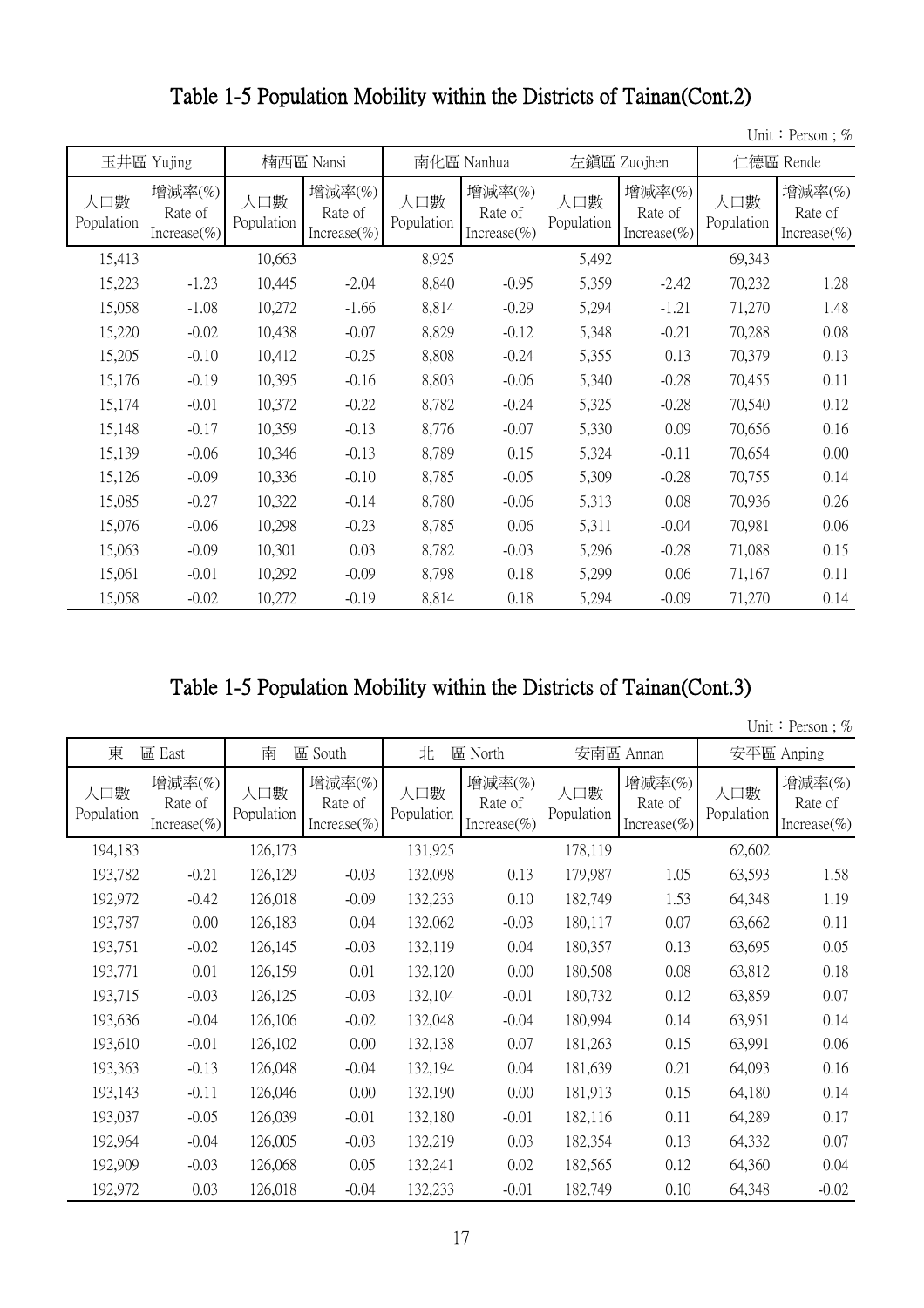## 表 1-5 臺南市各行政區人口消長(續4完)

單位:人、百分比

| 年底及月底別                     |              | 中西區 West Central  |                                      |                   |                                       |                   |                                      |                   |                                      |
|----------------------------|--------------|-------------------|--------------------------------------|-------------------|---------------------------------------|-------------------|--------------------------------------|-------------------|--------------------------------------|
| End of Year & End of Month |              | 人口數<br>Population | 增減率(%)<br>Rate of<br>Increase $(\%)$ | 人口數<br>Population | 增減率(%)<br>Rate of<br>Increase $(\% )$ | 人口數<br>Population | 增減率(%)<br>Rate of<br>Increase $(\%)$ | 人口數<br>Population | 增減率(%)<br>Rate of<br>Increase $(\%)$ |
| 民國 99年底                    | End of 2010  | 79,271            |                                      |                   |                                       |                   |                                      |                   |                                      |
| 民國 100年底                   | End of 2011  | 78,741            | $-0.67$                              |                   |                                       |                   |                                      |                   |                                      |
| 民國 101年底                   | End of 2012  | 78,666            | $-0.10$                              |                   |                                       |                   |                                      |                   |                                      |
| 1月底                        | End of Jan.  | 78,758            | 0.02                                 |                   |                                       |                   |                                      |                   |                                      |
| 2月底                        | End of Feb   | 78,794            | 0.05                                 |                   |                                       |                   |                                      |                   |                                      |
| 3月底                        | End of Mar.  | 78,757            | $-0.05$                              |                   |                                       |                   |                                      |                   |                                      |
| 4月底                        | End of Apr.  | 78,754            | 0.00                                 |                   |                                       |                   |                                      |                   |                                      |
| 5月底                        | End of May   | 78,707            | $-0.06$                              |                   |                                       |                   |                                      |                   |                                      |
| 6月底                        | End of June. | 78,718            | 0.01                                 |                   |                                       |                   |                                      |                   |                                      |
| 7月底                        | End of July  | 78,709            | $-0.01$                              |                   |                                       |                   |                                      |                   |                                      |
| 8月底                        | End of Aug.  | 78,576            | $-0.17$                              |                   |                                       |                   |                                      |                   |                                      |
| 9月底                        | End of Sep.  | 78,500            | $-0.10$                              |                   |                                       |                   |                                      |                   |                                      |
| 10月底                       | End of Oct.  | 78,528            | 0.04                                 |                   |                                       |                   |                                      |                   |                                      |
| 11月底                       | End of Nov.  | 78,558            | 0.04                                 |                   |                                       |                   |                                      |                   |                                      |
| 12月底                       | End of Nov.  | 78,666            | 0.14                                 |                   |                                       |                   |                                      |                   |                                      |

資料來源:本市民政局。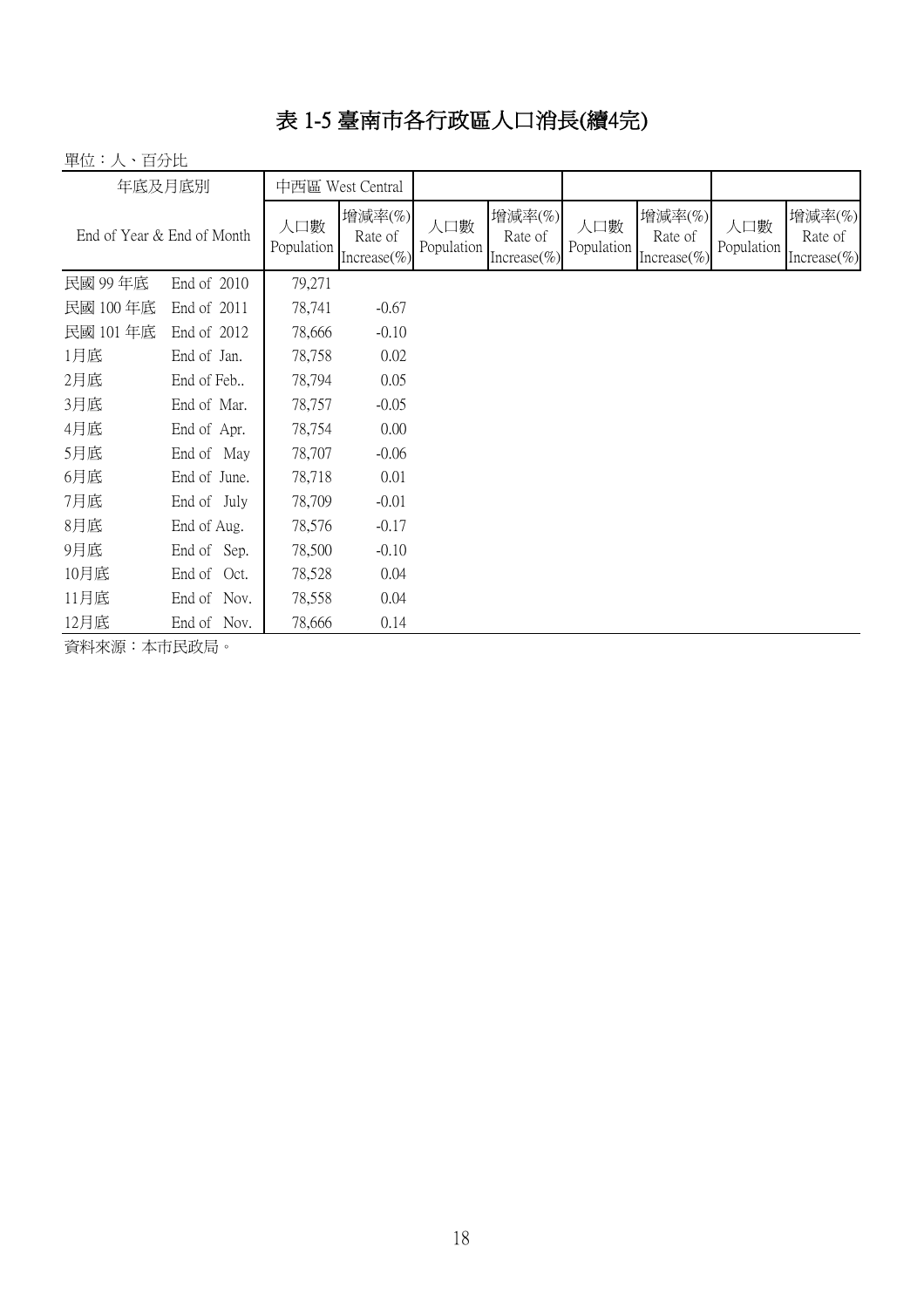## Table 1-5 Population Mobility within the Districts of Tainan(Cont.4 End)

Unit: Person ;  $\%$ 

| 口數<br>Population | 增減率(%)<br>Rate of<br>Increase $(\% )$ | 口數<br>Population | 增減率(%)<br>Rate of<br>Increase $(\% )$ | 口數<br>Population | 增減率(%)<br>Rate of<br>Increase $(\% )$ | 口數<br>Population | 增減率(%)<br>Rate of<br>Increase $(\% )$ | 、口數<br>Population | 增減率(%)<br>Rate of<br>Increase $(\% )$ |
|------------------|---------------------------------------|------------------|---------------------------------------|------------------|---------------------------------------|------------------|---------------------------------------|-------------------|---------------------------------------|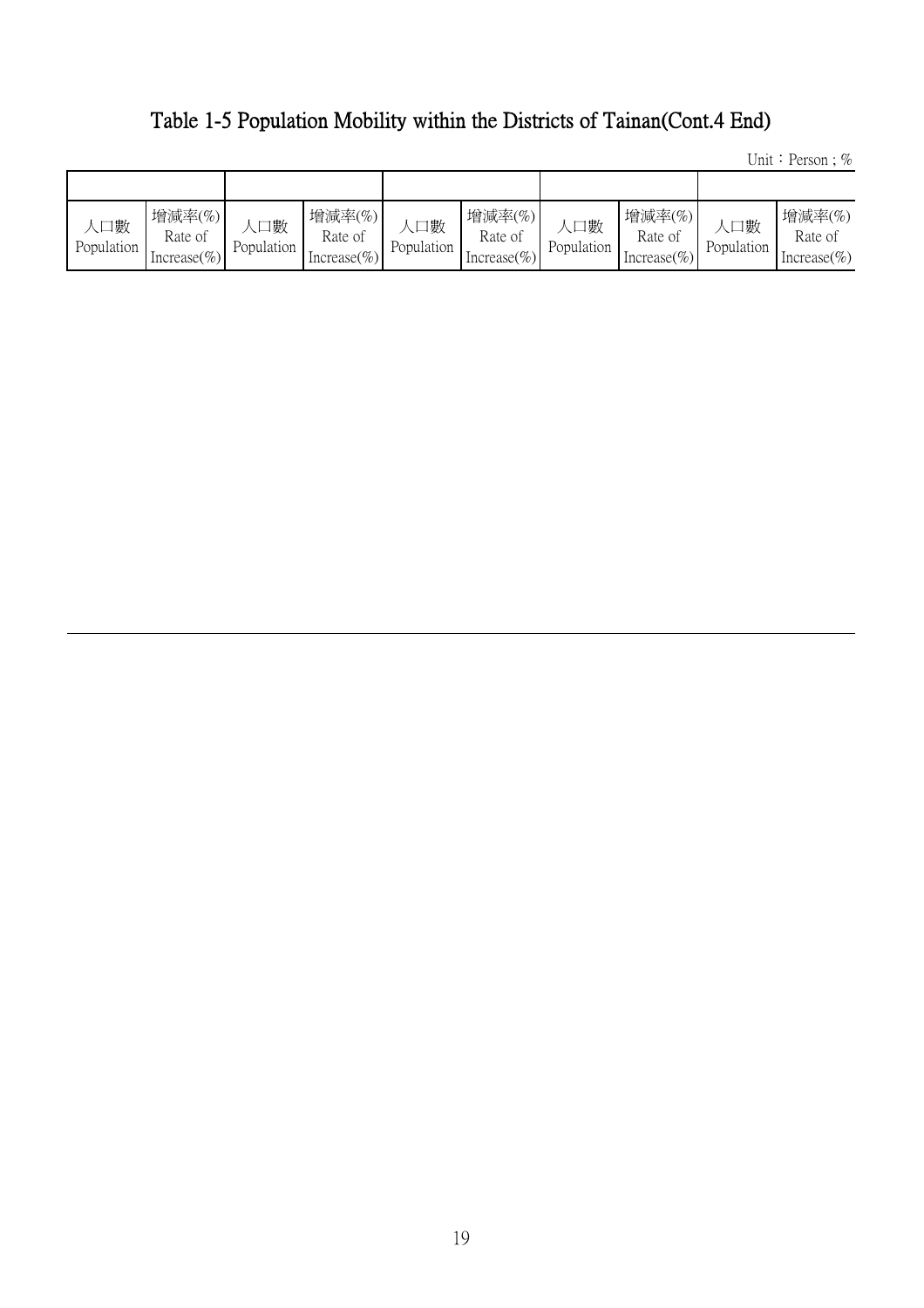## 表 1-6.現住人口之年齡分配

| 十匹・ハ        |           |         |        |           |         |           |         |         |         |         |
|-------------|-----------|---------|--------|-----------|---------|-----------|---------|---------|---------|---------|
| 年底別、區別      | 總計        | 0-4歲    | 5-9歲   | 10-14歲    | 15-19歲  | 20-24歲    | 25-29歲  | 30-34歲  | 35-39歲  | 40-44歲  |
| End of Year | Grand     | $0 - 4$ | $5-9$  | $10 - 14$ | 15-19   | $20 - 24$ | 25-29   | 30-34   | 35-39   | 40-44   |
| &District   | Total     | Years   | Years  | Years     | Years   | Years     | Years   | Years   | Years   | Years   |
| 民國97年 2008  | 1,873,005 | 76,304  | 99,246 | 121,174   | 128,777 | 136,383   | 163,315 | 153,588 | 142,305 | 152,966 |
| 男 Male      | 947,402   | 39,778  | 51,782 | 63,266    | 66,684  | 70,223    | 83,137  | 77,890  | 71,139  | 77,142  |
| 女 Female    | 925,603   | 36,526  | 47,464 | 57,908    | 62,093  | 66,160    | 80,178  | 75,698  | 71,166  | 75,824  |
| 原臺南市        | 768,453   | 32,118  | 43,146 | 53,992    | 53,596  | 55,764    | 67,367  | 65,605  | 62,456  | 64,292  |
| 男 Male      | 381,567   | 16,583  | 22,559 | 28,164    | 27,794  | 28,649    | 34,032  | 32,405  | 29,914  | 30,846  |
| 女 Female    | 386,886   | 15,535  | 20,587 | 25,828    | 25,802  | 27,115    | 33,335  | 33,200  | 32,542  | 33,446  |
| 原臺南縣        | 1,104,552 | 44,186  | 56,100 | 67,182    | 75,181  | 80,619    | 95,948  | 87,983  | 79,849  | 88,674  |
| 男 Male      | 565,835   | 23,195  | 29,223 | 35,102    | 38,890  | 41,574    | 49,105  | 45,485  | 41,225  | 46,296  |
| 女 Female    | 538,717   | 20,991  | 26,877 | 32,080    | 36,291  | 39,045    | 46,843  | 42,498  | 38,624  | 42,378  |
| 民國98年 2009  | 1,875,406 | 74,508  | 93,829 | 117,468   | 128,520 | 131,448   | 159,924 | 159,867 | 140,028 | 150,846 |
| 男 Male      | 946,116   | 38,818  | 48,885 | 61,376    | 66,458  | 67,751    | 80,915  | 81,032  | 69,825  | 75,690  |
| 女 Female    | 929,290   | 35,690  | 44,944 | 56,092    | 62,062  | 63,697    | 79,009  | 78,835  | 70,203  | 75,156  |
| 原臺南市        | 771,060   | 31,842  | 41,109 | 52,497    | 53,581  | 53,578    | 66,150  | 68,043  | 61,616  | 64,165  |
| 男 Male      | 381,857   | 16,486  | 21,388 | 27,468    | 27,628  | 27,643    | 33,168  | 33,607  | 29,514  | 30,792  |
| 女 Female    | 389,203   | 15,356  | 19,721 | 25,029    | 25,953  | 25,935    | 32,982  | 34,436  | 32,102  | 33,373  |
| 原臺南縣        | 1,104,346 | 42,666  | 52,720 | 64,971    | 74,939  | 77,870    | 93,774  | 91,824  | 78,412  | 86,681  |
| 男 Male      | 564,259   | 22,332  | 27,497 | 33,908    | 38,830  | 40,108    | 47,747  | 47,425  | 40,311  | 44,898  |
| 女 Female    | 540,087   | 20,334  | 25,223 | 31,063    | 36,109  | 37,762    | 46,027  | 44,399  | 38,101  | 41,783  |
| 民國99年 2010  | 1,873,794 | 70,630  | 86,087 | 115,592   | 126,842 | 130,300   | 154,915 | 163,778 | 139,151 | 148,976 |
| 男 Male      | 944,044   | 36,836  | 44,854 | 60,511    | 65,680  | 67,337    | 78,370  | 83,105  | 69,128  | 74,528  |
| 女 Female    | 929,750   | 33,794  | 41,233 | 55,081    | 61,162  | 62,963    | 76,545  | 80,673  | 70,023  | 74,448  |
| 原臺南市        | 772,273   | 30,853  | 37,726 | 51,722    | 53,264  | 53,095    | 64,358  | 69,364  | 61,111  | 64,171  |
| 男 Male      | 381,903   | 15,940  | 19,690 | 27,080    | 27,551  | 27,346    | 32,324  | 34,430  | 29,295  | 30,699  |
| 女 Female    | 390,370   | 14,913  | 18,036 | 24,642    | 25,713  | 25,749    | 32,034  | 34,934  | 31,816  | 33,472  |
| 原臺南縣        | 1,101,521 | 39,777  | 48,361 | 63,870    | 73,578  | 77,205    | 90,557  | 94,414  | 78,040  | 84,805  |
| 男 Male      | 562,141   | 20,896  | 25,164 | 33,431    | 38,129  | 39,991    | 46,046  | 48,675  | 39,833  | 43,829  |
| 女 Female    | 539,380   | 18,881  | 23,197 | 30,439    | 35,449  | 37,214    | 44,511  | 45,739  | 38,207  | 40,976  |
| 民國100年 2011 | 1,876,960 | 71,356  | 82,769 | 110,341   | 126,082 | 131,091   | 145,959 | 163,859 | 143,987 | 145,520 |
| 男 Male      | 943,899   | 37,154  | 43,238 | 57,672    | 65,246  | 67,924    | 73,818  | 82,963  | 71,475  | 72,513  |
| 女 Female    | 933,061   | 34,202  | 39,531 | 52,669    | 60,836  | 63,167    | 72,141  | 80,896  | 72,512  | 73,007  |
| 民國101年 2012 | 1,881,645 | 74,303  | 80,039 | 103,485   | 126,330 | 130,374   | 138,979 | 165,130 | 147,643 | 143,855 |
| 男 Male      | 945,004   | 38,662  | 41,822 | 54,070    | 65,455  | 67,641    | 70,555  | 83,394  | 73,599  | 71,378  |
| 女 Female    | 936,641   | 35,641  | 38,217 | 49,415    | 60,875  | 62,733    | 68,424  | 81,736  | 74,044  | 72,477  |
| 新營區 Sinying | 78,475    | 2,756   | 3,524  | 5,197     | 5,654   | 5,720     | 5,910   | 6,244   | 5,468   | 5,407   |
| 男 Male      | 39,029    | 1,414   | 1,835  | 2,727     | 2,938   | 2,984     | 3,031   | 3,150   | 2,633   | 2,606   |
| 女 Female    | 39,446    | 1,342   | 1,689  | 2,470     | 2,716   | 2,736     | 2,879   | 3,094   | 2,835   | 2,801   |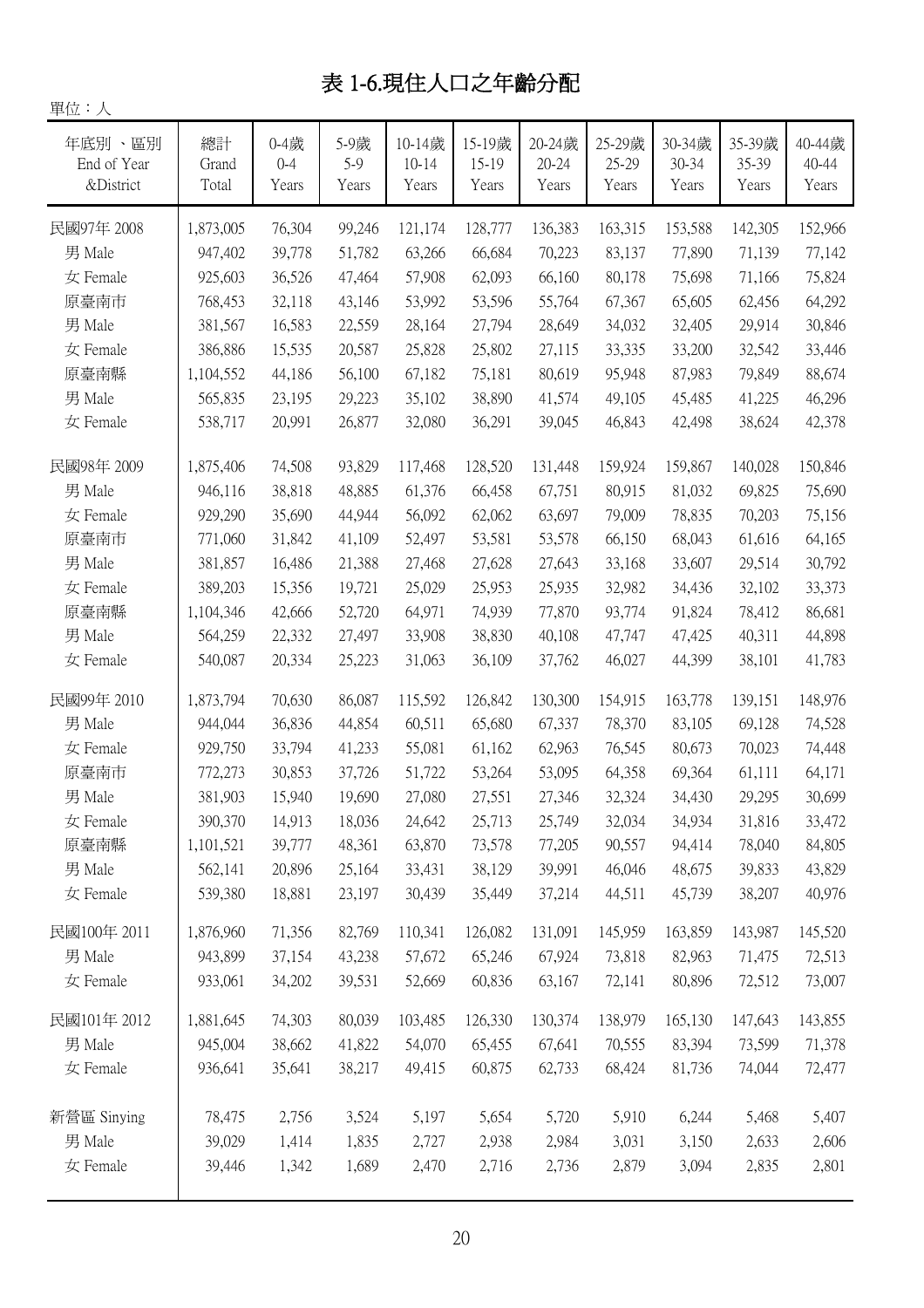Unit: Person 45-49歲 45-49 Years 50-54歲 50-54 Years 55-59歲 55-59 Years 60-64歲 60-64 Years 65-69歲 65-69 Years 70-74歲 70-74 Years 75-79歲 75-79 Years 80-84歲 80-84 Years 85-89歲 85-89 Years 90-94歲 90-94 Years 95-99歲 95-99 Years 100歲以上 100 Years of Age and Over 159,331 142,208 116,275 68,572 64,871 56,741 45,593 28,562 12,307 3,640 764 83 81,098 72,683 58,970 33,741 30,929 26,163 21,863 13,980 5,294 1,359 243 38 78,233 69,525 57,305 34,831 33,942 30,578 23,730 14,582 7,013 2,281 521 45 64,670 58,444 48,001 27,321 23,837 18,539 14,355 9,396 4,117 1,178 224 35 31,309 28,839 23,618 13,187 11,134 8,218 6,942 4,817 1,952 499 88 18 33,361 29,605 24,383 14,134 12,703 10,321 7,413 4,579 2,165 679 136 17 94,661 83,764 68,274 41,251 41,034 38,202 31,238 19,166 8,190 2,462 540 48 49,789 43,844 35,352 20,554 19,795 17,945 14,921 9,163 3,342 860 155 20 44,872 39,920 32,922 20,697 21,239 20,257 16,317 10,003 4,848 1,602 385 28 159,666 146,264 122,353 74,342 64,621 56,585 46,558 30,297 13,508 3,846 833 95 80,842 74,667 62,043 36,769 30,933 25,994 21,654 14,852 5,834 1,472 266 40 78,824 71,597 60,310 37,573 33,688 30,591 24,904 15,445 7,674 2,374 567 55 64,703 59,830 50,484 29,994 23,957 19,088 14,572 9,708 4,550 1,284 269 40 31,184 29,454 24,748 14,525 11,235 8,422 6,771 4,965 2,171 562 103 23 33,519 30,376 25,736 15,469 12,722 10,666 7,801 4,743 2,379 722 166 17 94,963 86,434 71,869 44,348 40,664 37,497 31,986 20,589 8,958 2,562 564 55 49,658 45,213 37,295 22,244 19,698 17,572 14,883 9,887 3,663 910 163 17 45,305 41,221 34,574 22,104 20,966 19,925 17,103 10,702 5,295 1,652 401 38 158,337 149,674 128,323 83,805 61,356 57,079 46,944 32,292 14,454 4,270 893 96 79,966 76,033 64,936 41,670 29,456 26,202 21,488 15,535 6,427 1,635 308 39 78,371 73,641 63,387 42,135 31,900 30,877 25,456 16,757 8,027 2,635 585 57 64,331 60,886 52,874 33,752 23,346 19,745 14,775 10,162 4,967 1,438 300 33 30,929 29,618 25,884 16,404 11,023 8,747 6,666 5,079 2,427 630 123 18 33,402 31,268 26,990 17,348 12,323 10,998 8,109 5,083 2,540 808 177 15 94,006 88,788 75,449 50,053 38,010 37,334 32,169 22,130 9,487 2,832 593 63 49,037 46,415 39,052 25,266 18,433 17,455 14,822 10,456 4,000 1,005 185 21 44,969 42,373 36,397 24,787 19,577 19,879 17,347 11,674 5,487 1,827 408 42 152,407 157,082 131,003 96,811 58,900 57,926 47,029 33,381 15,540 4,905 916 96 77,333 79,070 66,205 48,192 28,280 26,598 21,230 15,775 6,948 1,894 332 39 75,074 78,012 64,798 48,619 30,620 31,328 25,799 17,606 8,592 3,011 584 57 155,295 153,180 134,782 105,320 60,462 57,791 47,561 34,118 16,476 5,355 1,039 128 78,374 76,747 68,127 52,615 29,047 26,638 21,093 15,856 7,426 2,095 358 52 76,921 76,433 66,655 52,705 31,415 31,153 26,468 18,262 9,050 3,260 681 76 6,316 6,159 5,617 4,542 2,702 2,648 2,147 1,501 665 240 54 4 3,111 3,016 2,766 2,286 1,345 1,200 943 668 268 90 17 1 3,205 3,143 2,851 2,256 1,357 1,448 1,204 833 397 150 37 3

Table 1-6. Resident Population by Age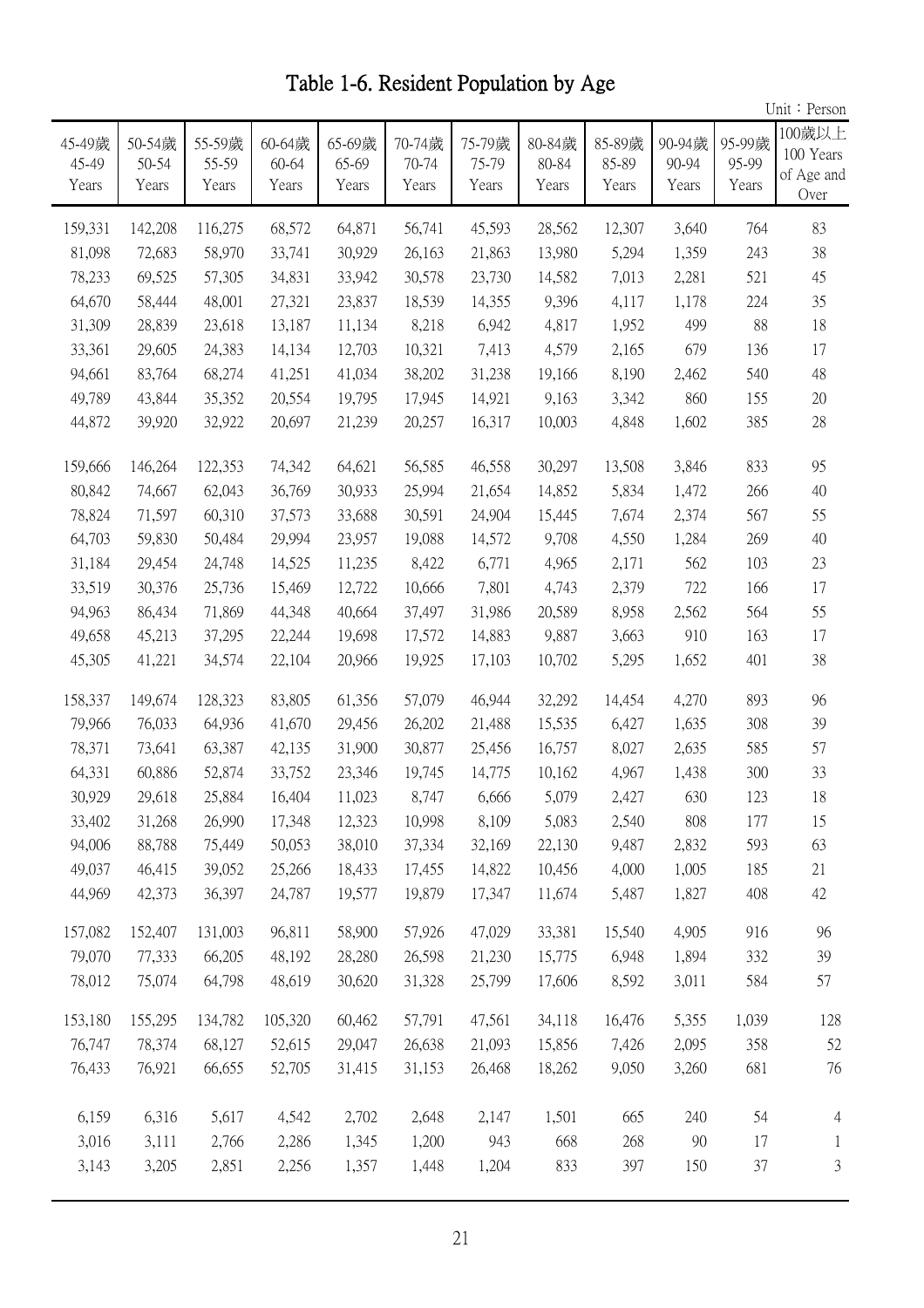## 表 1-6.現住人口之年齡分配(續1)

| 單位:人                               |                      |                          |                      |                              |                          |                              |                          |                          |                          |                          |
|------------------------------------|----------------------|--------------------------|----------------------|------------------------------|--------------------------|------------------------------|--------------------------|--------------------------|--------------------------|--------------------------|
| 年底別、區別<br>End of Year<br>&District | 總計<br>Grand<br>Total | 0-4歲<br>$0 - 4$<br>Years | 5-9歲<br>5-9<br>Years | 10-14歲<br>$10 - 14$<br>Years | 15-19歲<br>15-19<br>Years | 20-24歲<br>$20 - 24$<br>Years | 25-29歲<br>25-29<br>Years | 30-34歲<br>30-34<br>Years | 35-39歲<br>35-39<br>Years | 40-44歲<br>40-44<br>Years |
| 鹽水鎮 Yanshuei                       | 26,695               | 883                      | 1,037                | 1,280                        | 1,676                    | 1,779                        | 1,884                    | 2,128                    | 1,747                    | 1,775                    |
| 男 Male                             | 13,889               | 446                      | 545                  | 664                          | 891                      | 926                          | 973                      | 1,125                    | 960                      | 946                      |
| 女 Female                           | 12,806               | 437                      | 492                  | 616                          | 785                      | 853                          | 911                      | 1,003                    | 787                      | 829                      |
| 白河區 Baihe                          | 30,602               | 915                      | 1,048                | 1,444                        | 1,744                    | 1,802                        | 2,019                    | 2,179                    | 1,906                    | 1,910                    |
| 男 Male                             | 16,036               | 454                      | 531                  | 761                          | 913                      | 910                          | 1,078                    | 1,134                    | 987                      | 1,074                    |
| 女 Female                           | 14,566               | 461                      | 517                  | 683                          | 831                      | 892                          | 941                      | 1,045                    | 919                      | 836                      |
| 柳營區 Liouying                       | 22,160               | 617                      | 766                  | 1,000                        | 1,456                    | 1,597                        | 1,538                    | 1,626                    | 1,406                    | 1,492                    |
| 男 Male                             | 11,575               | 325                      | 405                  | 497                          | 773                      | 823                          | 813                      | 852                      | 736                      | 796                      |
| 女 Female                           | 10,585               | 292                      | 361                  | 503                          | 683                      | 774                          | 725                      | 774                      | 670                      | 696                      |
| 後壁區 Houbi                          | 25,280               | 790                      | 807                  | 1,022                        | 1,399                    | 1,562                        | 1,653                    | 1,741                    | 1,467                    | 1,614                    |
| 男 Male                             | 13,176               | 417                      | 412                  | 516                          | 724                      | 803                          | 845                      | 903                      | 814                      | 866                      |
| 女 Female                           | 12,104               | 373                      | 395                  | 506                          | 675                      | 759                          | 808                      | 838                      | 653                      | 748                      |
| 東山區 Dongshan                       | 22,529               | 623                      | 803                  | 991                          | 1,252                    | 1,368                        | 1,465                    | 1,569                    | 1,406                    | 1,509                    |
| 男 Male                             | 11,929               | 319                      | 414                  | 515                          | 647                      | 706                          | 772                      | 828                      | 755                      | 843                      |
| 女 Female                           | 10,600               | 304                      | 389                  | 476                          | 605                      | 662                          | 693                      | 741                      | 651                      | 666                      |
| 麻豆區 Madou                          | 45,377               | 1,464                    | 1,830                | 2,535                        | 2,818                    | 3,075                        | 3,320                    | 3,810                    | 3,124                    | 2,988                    |
| 男 Male                             | 23,150               | 770                      | 948                  | 1,332                        | 1,501                    | 1,605                        | 1,702                    | 2,011                    | 1,566                    | 1,555                    |
| 女 Female                           | 22,227               | 694                      | 882                  | 1,203                        | 1,317                    | 1,470                        | 1,618                    | 1,799                    | 1,558                    | 1,433                    |
| 下營區 Siaying                        | 25,612               | 799                      | 951                  | 1,133                        | 1,577                    | 1,645                        | 1,897                    | 1,993                    | 1,658                    | 1,651                    |
| 男 Male                             | 13,231               | 418                      | 510                  | 596                          | 854                      | 825                          | 966                      | 1,054                    | 879                      | 888                      |
| 女 Female                           | 12,381               | 381                      | 441                  | 537                          | 723                      | 820                          | 931                      | 939                      | 779                      | 763                      |
| 六甲區 Lioujia                        | 23,346               | 772                      | 957                  | 1,306                        | 1,595                    | 1,648                        | 1,710                    | 1,786                    | 1,573                    | 1,578                    |
| 男 Male                             | 12,123               | 396                      | 525                  | 660                          | 815                      | 865                          | 879                      | 957                      | 819                      | 826                      |
| 女 Female                           | 11,223               | 376                      | 432                  | 646                          | 780                      | 783                          | 831                      | 829                      | 754                      | 752                      |
| 官田區 Guantian                       | 21,912               | 770                      | 804                  | 917                          | 1,451                    | 1,595                        | 1,611                    | 1,644                    | 1,643                    | 1,538                    |
| 男 Male                             | 11,198               | 376                      | 415                  | 460                          | 775                      | 838                          | 822                      | 840                      | 843                      | 782                      |
| 女 Female                           | 10,714               | 394                      | 389                  | 457                          | 676                      | 757                          | 789                      | 804                      | 800                      | 756                      |
| 大內區 Danei                          | 10,537               | 351                      | 325                  | 450                          | 566                      | 526                          | 523                      | 798                      | 725                      | 766                      |
| 男 Male                             | 5,627                | 183                      | 169                  | 246                          | 279                      | 277                          | 278                      | 421                      | 392                      | 426                      |
| 女 Female                           | 4,910                | 168                      | 156                  | 204                          | 287                      | 249                          | 245                      | 377                      | 333                      | 340                      |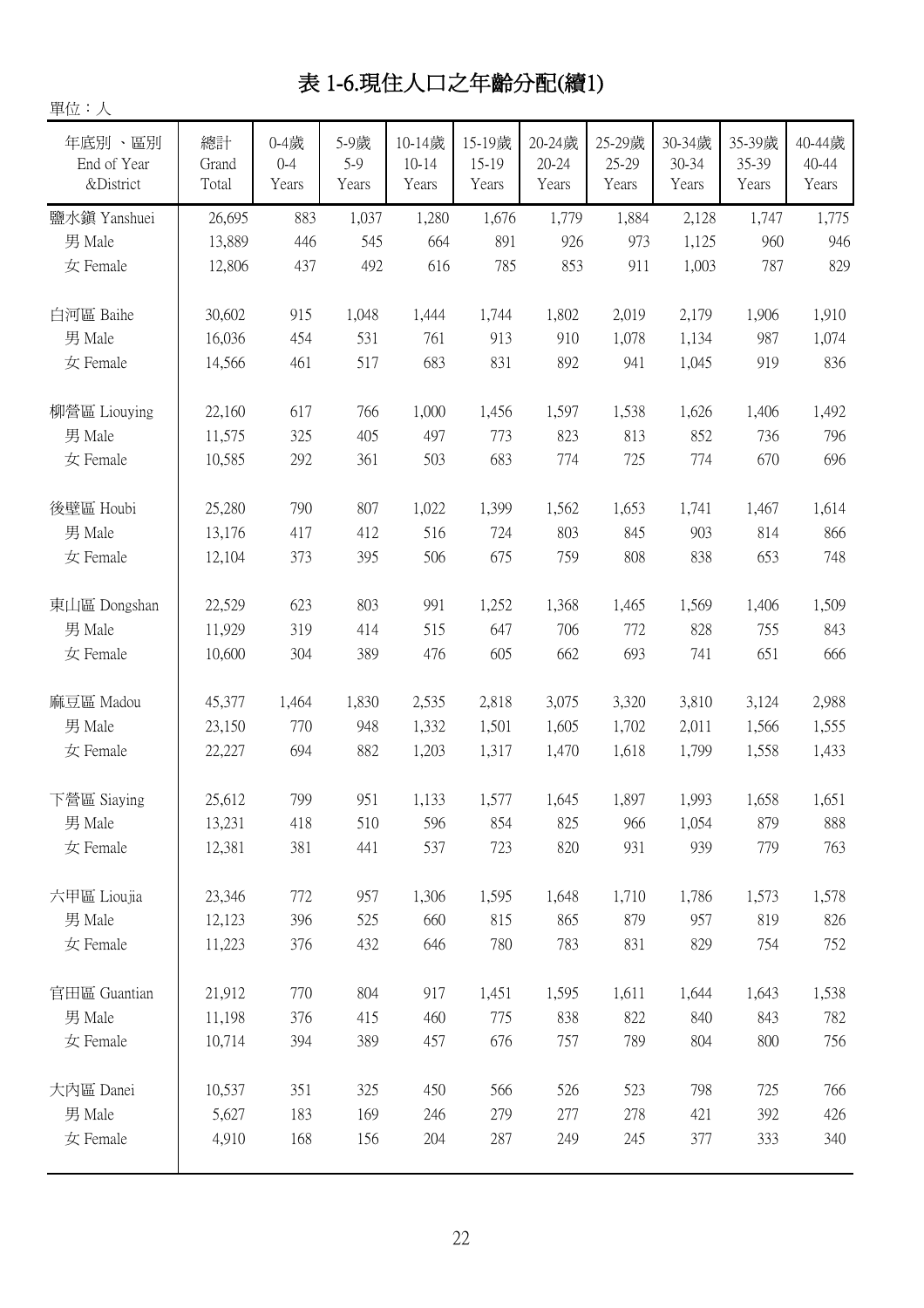|                          |                          |                          |                          |                          |                          |                          |                          |                          |                          |                          | Unit: Person                              |
|--------------------------|--------------------------|--------------------------|--------------------------|--------------------------|--------------------------|--------------------------|--------------------------|--------------------------|--------------------------|--------------------------|-------------------------------------------|
| 45-49歲<br>45-49<br>Years | 50-54歲<br>50-54<br>Years | 55-59歲<br>55-59<br>Years | 60-64歲<br>60-64<br>Years | 65-69歲<br>65-69<br>Years | 70-74歲<br>70-74<br>Years | 75-79歲<br>75-79<br>Years | 80-84歲<br>80-84<br>Years | 85-89歲<br>85-89<br>Years | 90-94歲<br>90-94<br>Years | 95-99歲<br>95-99<br>Years | 100歲以上<br>100 Years<br>of Age and<br>Over |
| 2,123                    | 2,287                    | 1,924                    | 1,640                    | 1,035                    | 1,106                    | 1,097                    | 796                      | 356                      | 110                      | 29                       | $\mathfrak{Z}$                            |
| 1,147                    | 1,309                    | 1,048                    | 893                      | 504                      | 531                      | 478                      | 325                      | 141                      | 28                       | 8                        | 1                                         |
| 976                      | 978                      | 876                      | 747                      | 531                      | 575                      | 619                      | 471                      | 215                      | 82                       | 21                       | $\sqrt{2}$                                |
| 2,386                    | 2,535                    | 2,272                    | 1,997                    | 1,326                    | 1,602                    | 1,573                    | 1,166                    | 562                      | 169                      | 43                       | $\overline{4}$                            |
| 1,373                    | 1,460                    | 1,273                    | 1,036                    | 625                      | 778                      | 721                      | 563                      | 272                      | 75                       | 16                       | $\mathbf{2}$                              |
| 1,013                    | 1,075                    | 999                      | 961                      | 701                      | 824                      | 852                      | 603                      | 290                      | 94                       | 27                       | $\sqrt{2}$                                |
| 1,802                    | 1,894                    | 1,640                    | 1,458                    | 930                      | 1,009                    | 942                      | 617                      | 265                      | 92                       | 10                       | $\mathfrak{Z}$                            |
| 1,002                    | 1,115                    | 882                      | 800                      | 459                      | 462                      | 440                      | 254                      | 101                      | 36                       | 4                        |                                           |
| 800                      | 779                      | 758                      | 658                      | 471                      | 547                      | 502                      | 363                      | 164                      | 56                       | 6                        | 3                                         |
| 2,011                    | 2,184                    | 1,913                    | 1,702                    | 1,212                    | 1,303                    | 1,340                    | 965                      | 424                      | 148                      | 20                       | $\mathfrak{Z}$                            |
| 1,128                    | 1,248                    | 1,088                    | 947                      | 623                      | 596                      | 603                      | 439                      | 148                      | 50                       | 6                        |                                           |
| 883                      | 936                      | 825                      | 755                      | 589                      | 707                      | 737                      | 526                      | 276                      | 98                       | 14                       | $\sqrt{3}$                                |
| 1,941                    | 1,944                    | 1,619                    | 1,468                    | 1,065                    | 1,192                    | 1,053                    | 768                      | 358                      | 112                      | 21                       | $2\,$                                     |
| 1,189                    | 1,136                    | 956                      | 753                      | 523                      | 596                      | 464                      | 330                      | 136                      | 37                       | $\overline{9}$           | 1                                         |
| 752                      | 808                      | 663                      | 715                      | 542                      | 596                      | 589                      | 438                      | 222                      | 75                       | 12                       | $\mathbf{1}$                              |
| 3,404                    | 3,893                    | 3,351                    | 2,730                    | 1,550                    | 1,764                    | 1,698                    | 1,214                    | 549                      | 194                      | 56                       | 10                                        |
| 1,729                    | 2,103                    | 1,741                    | 1,394                    | 799                      | 804                      | 783                      | 514                      | 212                      | 63                       | 14                       | $\overline{4}$                            |
| 1,675                    | 1,790                    | 1,610                    | 1,336                    | 751                      | 960                      | 915                      | 700                      | 337                      | 131                      | 42                       | 6                                         |
| 2,002                    | 2,279                    | 1,914                    | 1,511                    | 1,008                    | 1,235                    | 1,100                    | 773                      | 366                      | 101                      | 18                       |                                           |
| 1,044                    | 1,261                    | 1,039                    | 777                      | 520                      | 598                      | 504                      | 323                      | 148                      | 24                       | $\mathfrak{Z}$           |                                           |
| 958                      | 1,018                    | 875                      | 734                      | 488                      | 637                      | 596                      | 450                      | 218                      | 77                       | 15                       | $\mathbf{1}$                              |
| 1,909                    | 1,896                    | 1,741                    | 1,403                    | 906                      | 922                      | 815                      | 534                      | 225                      | 63                       | 6                        | $\mathbf{1}$                              |
| 1,065                    | 1,041                    | 905                      | 730                      | 461                      | 450                      | 374                      | 235                      | 88                       | 27                       | $\overline{4}$           | $\mathbf{1}$                              |
| 844                      | 855                      | 836                      | 673                      | 445                      | 472                      | 441                      | 299                      | 137                      | 36                       | $\overline{c}$           |                                           |
| 1,850                    | 1,923                    | 1,531                    | 1,348                    | 734                      | 753                      | 735                      | 665                      | 310                      | 79                       | 9                        | $\mathbf{2}$                              |
| 1,013                    | 1,032                    | 807                      | 638                      | 330                      | 354                      | 340                      | 336                      | 162                      | 29                       | 5                        | $\mathbf{1}$                              |
| 837                      | 891                      | 724                      | 710                      | 404                      | 399                      | 395                      | 329                      | 148                      | 50                       | $\overline{4}$           | $\mathbf{1}$                              |
| 808                      | 869                      | 852                      | 797                      | 486                      | 568                      | 462                      | 398                      | 188                      | 69                       | 9                        | $\mathbf{1}$                              |
| 486                      | 541                      | 468                      | 425                      | 231                      | 297                      | 243                      | 173                      | 67                       | 21                       | 3                        | $\mathbf{1}$                              |
| 322                      | 328                      | 384                      | 372                      | 255                      | 271                      | 219                      | 225                      | 121                      | 48                       | $6\,$                    |                                           |

Table 1-6. Resident Population by Age(Cont.1)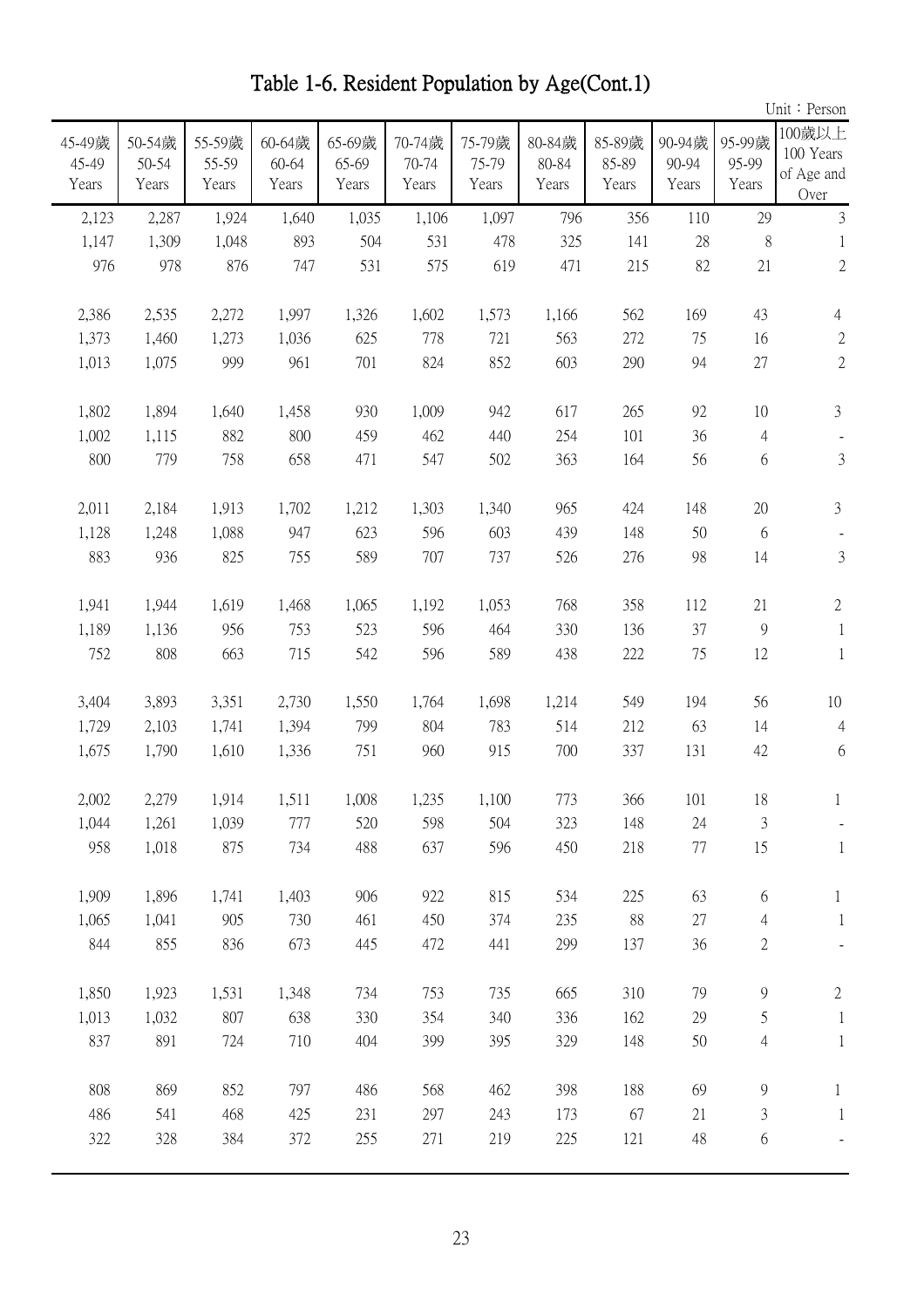## 表 1-6.現住人口之年齡分配(續2)

| 單位:人                               |                      |                          |                        |                              |                          |                              |                          |                          |                          |                          |
|------------------------------------|----------------------|--------------------------|------------------------|------------------------------|--------------------------|------------------------------|--------------------------|--------------------------|--------------------------|--------------------------|
| 年底別、區別<br>End of Year<br>&District | 總計<br>Grand<br>Total | 0-4歲<br>$0 - 4$<br>Years | 5-9歲<br>$5-9$<br>Years | 10-14歲<br>$10 - 14$<br>Years | 15-19歲<br>15-19<br>Years | 20-24歳<br>$20 - 24$<br>Years | 25-29歲<br>25-29<br>Years | 30-34歲<br>30-34<br>Years | 35-39歲<br>35-39<br>Years | 40-44歲<br>40-44<br>Years |
| 佳里區 Jiali                          | 59,289               | 2,116                    | 2,470                  | 3,186                        | 3,952                    | 4,239                        | 4,677                    | 5,376                    | 4,536                    | 4,109                    |
| 男 Male                             | 29,443               | 1,081                    | 1,311                  | 1,640                        | 2,059                    | 2,182                        | 2,365                    | 2,650                    | 2,251                    | 2,001                    |
| 女 Female                           | 29,846               | 1,035                    | 1,159                  | 1,546                        | 1,893                    | 2,057                        | 2,312                    | 2,726                    | 2,285                    | 2,108                    |
| 學甲區 Syuejia                        | 27,414               | 939                      | 1,039                  | 1,222                        | 1,692                    | 1,898                        | 2,166                    | 2,355                    | 1,888                    | 1,878                    |
| 男 Male                             | 14,018               | 492                      | 535                    | 621                          | 891                      | 1,023                        | 1,122                    | 1,209                    | 951                      | 1,009                    |
| 女 Female                           | 13,396               | 447                      | 504                    | 601                          | 801                      | 875                          | 1,044                    | 1,146                    | 937                      | 869                      |
| 西港區 Sigang                         | 25,034               | 806                      | 891                    | 1,141                        | 1,826                    | 1,919                        | 1,921                    | 2,046                    | 1,686                    | 1,830                    |
| 男 Male                             | 12,701               | 416                      | 434                    | 571                          | 929                      | 983                          | 974                      | 1,056                    | 842                      | 935                      |
| 女 Female                           | 12,333               | 390                      | 457                    | 570                          | 897                      | 936                          | 947                      | 990                      | 844                      | 895                      |
| 七股區 Cigu                           | 24,225               | 675                      | 805                    | 1,503                        | 1,374                    | 1,521                        | 1,385                    | 1,871                    | 1,669                    | 1,853                    |
| 男 Male                             | 12,632               | 345                      | 439                    | 788                          | 713                      | 827                          | 688                      | 911                      | 883                      | 1,033                    |
| 女 Female                           | 11,593               | 330                      | 366                    | 715                          | 661                      | 694                          | 697                      | 960                      | 786                      | 820                      |
| 將軍區 Jiangjyun                      | 21,005               | 622                      | 563                    | 692                          | 1,083                    | 1,270                        | 1,390                    | 1,686                    | 1,608                    | 1,596                    |
| 男 Male                             | 10,673               | 326                      | 285                    | 355                          | 557                      | 642                          | 715                      | 851                      | 819                      | 849                      |
| 女 Female                           | 10,332               | 296                      | 278                    | 337                          | 526                      | 628                          | 675                      | 835                      | 789                      | 747                      |
| 北門區 Beimen                         | 12,083               | 416                      | 401                    | 458                          | 544                      | 730                          | 892                      | 1,009                    | 957                      | 950                      |
| 男 Male                             | 6,116                | 208                      | 217                    | 231                          | 278                      | 373                          | 446                      | 502                      | 474                      | 549                      |
| 女 Female                           | 5,967                | 208                      | 184                    | 227                          | 266                      | 357                          | 446                      | 507                      | 483                      | 401                      |
| 新化區 Sinhua                         | 43,940               | 1,544                    | 1,773                  | 2,311                        | 3,111                    | 3,048                        | 3,301                    | 3,763                    | 3,172                    | 3,181                    |
| 男 Male                             | 22,533               | 839                      | 970                    | 1,244                        | 1,581                    | 1,606                        | 1,694                    | 1,924                    | 1,659                    | 1,632                    |
| 女 Female                           | 21,407               | 705                      | 803                    | 1,067                        | 1,530                    | 1,442                        | 1,607                    | 1,839                    | 1,513                    | 1,549                    |
| 善化區 Shanhua                        | 44,619               | 2,012                    | 2,116                  | 2,474                        | 2,909                    | 2,944                        | 3,009                    | 3,944                    | 3,578                    | 3,274                    |
| 男 Male                             | 22,484               | 1,026                    | 1,036                  | 1,291                        | 1,503                    | 1,490                        | 1,572                    | 1,929                    | 1,795                    | 1,659                    |
| 女 Female                           | 22,135               | 986                      | 1,080                  | 1,183                        | 1,406                    | 1,454                        | 1,437                    | 2,015                    | 1,783                    | 1,615                    |
| 新市區 Sinshih                        | 35,187               | 1,465                    | 1,647                  | 2,146                        | 2,572                    | 2,658                        | 2,719                    | 3,301                    | 2,741                    | 2,598                    |
| 男 Male                             | 17,697               | 790                      | 852                    | 1,062                        | 1,334                    | 1,315                        | 1,387                    | 1,725                    | 1,347                    | 1,250                    |
| 女 Female                           | 17,490               | 675                      | 795                    | 1,084                        | 1,238                    | 1,343                        | 1,332                    | 1,576                    | 1,394                    | 1,348                    |
| 安定區 Anding                         | 30,298               | 1,252                    | 1,173                  | 1,540                        | 2,016                    | 2,218                        | 2,243                    | 2,703                    | 2,310                    | 2,279                    |
| 男 Male                             | 15,656               | 678                      | 626                    | 782                          | 1,059                    | 1,129                        | 1,172                    | 1,387                    | 1,193                    | 1,217                    |
| 女 Female                           | 14,642               | 574                      | 547                    | 758                          | 957                      | 1,089                        | 1,071                    | 1,316                    | 1,117                    | 1,062                    |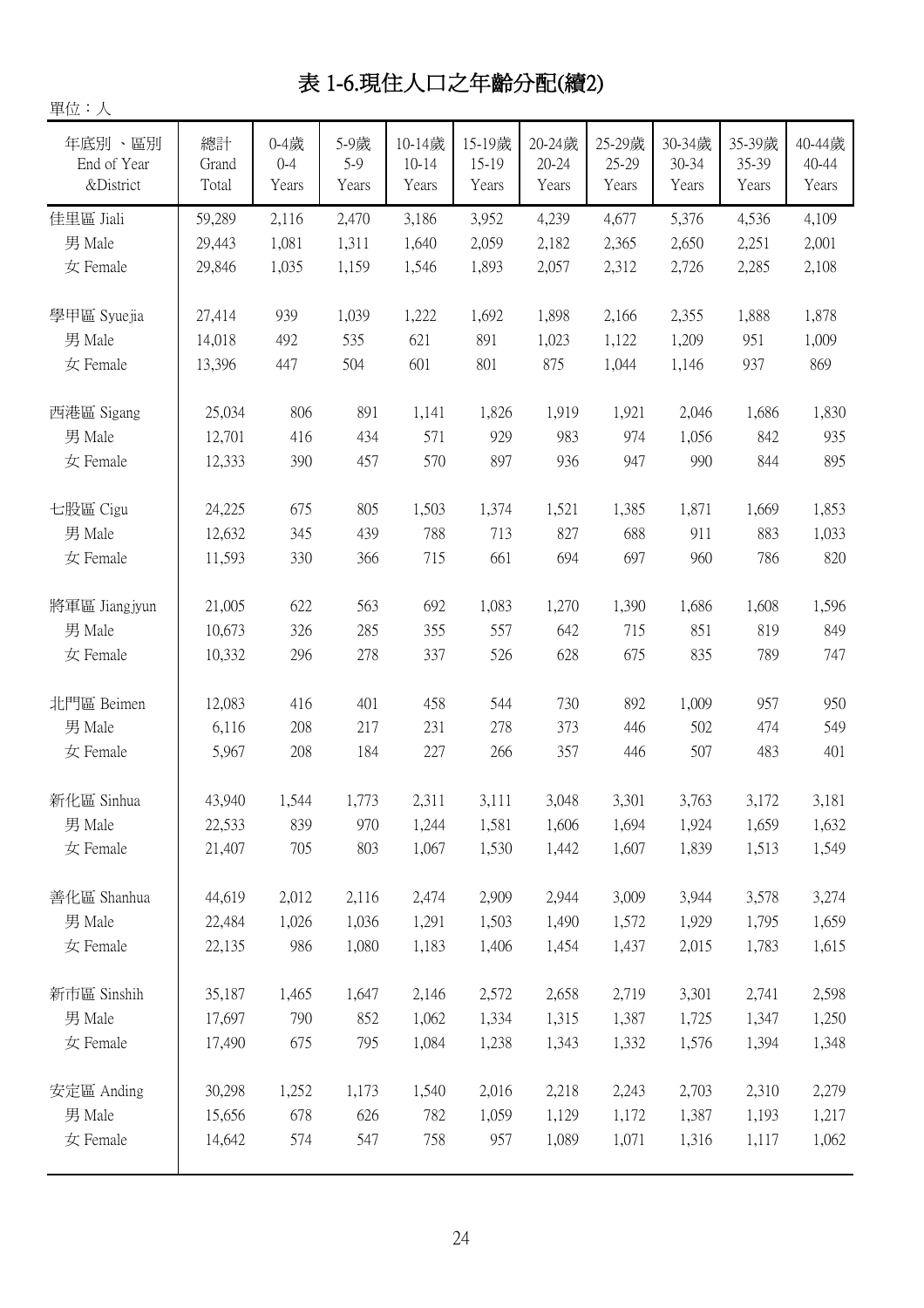|                          |                          |                          |                          |                          |                          |                          |                          |                          |                          |                          | Unit: Person                              |
|--------------------------|--------------------------|--------------------------|--------------------------|--------------------------|--------------------------|--------------------------|--------------------------|--------------------------|--------------------------|--------------------------|-------------------------------------------|
| 45-49歲<br>45-49<br>Years | 50-54歲<br>50-54<br>Years | 55-59歲<br>55-59<br>Years | 60-64歲<br>60-64<br>Years | 65-69歲<br>65-69<br>Years | 70-74歲<br>70-74<br>Years | 75-79歲<br>75-79<br>Years | 80-84歲<br>80-84<br>Years | 85-89歲<br>85-89<br>Years | 90-94歲<br>90-94<br>Years | 95-99歲<br>95-99<br>Years | 100歲以上<br>100 Years<br>of Age and<br>Over |
| 4,631                    | 4,830                    | 4,420                    | 3,326                    | 1,828                    | 1,874                    | 1,621                    | 1,245                    | 540                      | 238                      | 72                       | $\mathfrak{Z}$                            |
| 2,272                    | 2,402                    | 2,214                    | 1,709                    | 904                      | 877                      | 703                      | 524                      | 213                      | 63                       | $20\,$                   | $\sqrt{2}$                                |
| 2,359                    | 2,428                    | 2,206                    | 1,617                    | 924                      | 997                      | 918                      | 721                      | 327                      | 175                      | 52                       | $\mathbf{1}$                              |
| 2,234                    | 2,475                    | 2,133                    | 1,603                    | 985                      | 1,097                    | 940                      | 557                      | 239                      | 60                       | 12                       | $\sqrt{2}$                                |
| 1,229                    | 1,352                    | 1,134                    | 806                      | 456                      | 480                      | 370                      | 223                      | 92                       | 20                       | 3                        |                                           |
| 1,005                    | 1,123                    | 999                      | 797                      | 529                      | 617                      | 570                      | 334                      | 147                      | 40                       | 9                        | $\overline{2}$                            |
| 2,215                    | 2,149                    | 1,786                    | 1,335                    | 785                      | 898                      | 836                      | 566                      | 247                      | 120                      | 28                       | $\mathfrak{Z}$                            |
| 1,172                    | 1,148                    | 976                      | 698                      | 398                      | 439                      | 380                      | 233                      | 77                       | 34                       | 6                        |                                           |
| 1,043                    | 1,001                    | 810                      | 637                      | 387                      | 459                      | 456                      | 333                      | 170                      | 86                       | 22                       | $\mathfrak{Z}$                            |
| 2,175                    | 2,060                    | 1,609                    | 1,290                    | 943                      | 1,116                    | 1,029                    | 741                      | 398                      | 174                      | 31                       | 3                                         |
| 1,279                    | 1,188                    | 884                      | 667                      | 482                      | 522                      | 433                      | 318                      | 152                      | 69                       | 11                       |                                           |
| 896                      | 872                      | 725                      | 623                      | 461                      | 594                      | 596                      | 423                      | 246                      | 105                      | 20                       | $\mathfrak{Z}$                            |
| 1,853                    | 1,879                    | 1,642                    | 1,294                    | 823                      | 928                      | 854                      | 667                      | 349                      | 163                      | 41                       | $\mathbf{2}$                              |
| 1,035                    | 1,017                    | 907                      | 662                      | 409                      | 447                      | 366                      | 264                      | 113                      | 45                       | 8                        | $\mathbf{1}$                              |
| 818                      | 862                      | 735                      | 632                      | 414                      | 481                      | 488                      | 403                      | 236                      | 118                      | 33                       | $\mathbf{1}$                              |
| 1,148                    | 1,149                    | 900                      | 694                      | 455                      | 524                      | 439                      | 252                      | 131                      | 25                       | 8                        | 1                                         |
| 648                      | 623                      | 464                      | 321                      | 214                      | 230                      | 167                      | 110                      | 48                       | $8\,$                    | $\overline{4}$           | $\mathbf{1}$                              |
| 500                      | 526                      | 436                      | 373                      | 241                      | 294                      | 272                      | 142                      | 83                       | 17                       | $\overline{4}$           |                                           |
| 3,518                    | 3,723                    | 3,228                    | 2,635                    | 1,511                    | 1,409                    | 1,229                    | 873                      | 457                      | 133                      | 20                       |                                           |
| 1,761                    | 1,942                    | 1,664                    | 1,334                    | 739                      | 680                      | 562                      | 424                      | 222                      | 54                       | $\mathbf{2}$             |                                           |
| 1,757                    | 1,781                    | 1,564                    | 1,301                    | 772                      | 729                      | 667                      | 449                      | 235                      | 79                       | 18                       |                                           |
| 3,399                    | 3,422                    | 2,973                    | 2,488                    | 1,466                    | 1,535                    | 1,408                    | 1,021                    | 483                      | 137                      | 22                       | 5                                         |
| 1,781                    | 1,818                    | 1,552                    | 1,230                    | 723                      | 722                      | 649                      | 462                      | 209                      | 32                       | $\overline{4}$           | $\mathbf{1}$                              |
| 1,618                    | 1,604                    | 1,421                    | 1,258                    | 743                      | 813                      | 759                      | 559                      | 274                      | 105                      | 18                       | $\overline{4}$                            |
| 2,849                    | 2,787                    | 2,424                    | 1,831                    | 928                      | 884                      | 777                      | 551                      | 227                      | 68                       | 12                       | $\mathbf{2}$                              |
| 1,438                    | 1,378                    | 1,227                    | 992                      | 470                      | 420                      | 362                      | 233                      | 92                       | 21                       | $\mathbf{1}$             | $\mathbf{1}$                              |
| 1,411                    | 1,409                    | 1,197                    | 839                      | 458                      | 464                      | 415                      | 318                      | 135                      | 47                       | 11                       | $\mathbf{1}$                              |
| 2,574                    | 2,566                    | 2,069                    | 1,536                    | 892                      | 1,026                    | 898                      | 589                      | 274                      | 107                      | 31                       | $\mathbf{2}$                              |
| 1,404                    | 1,373                    | 1,117                    | 817                      | 427                      | 504                      | 383                      | 250                      | 90                       | 40                       | 7                        | $\mathbf{1}$                              |
| 1,170                    | 1,193                    | 952                      | 719                      | 465                      | 522                      | 515                      | 339                      | 184                      | 67                       | 24                       | $\mathbf{1}$                              |
|                          |                          |                          |                          |                          |                          |                          |                          |                          |                          |                          |                                           |

Table 1-6. Resident Population by Age(Cont.2)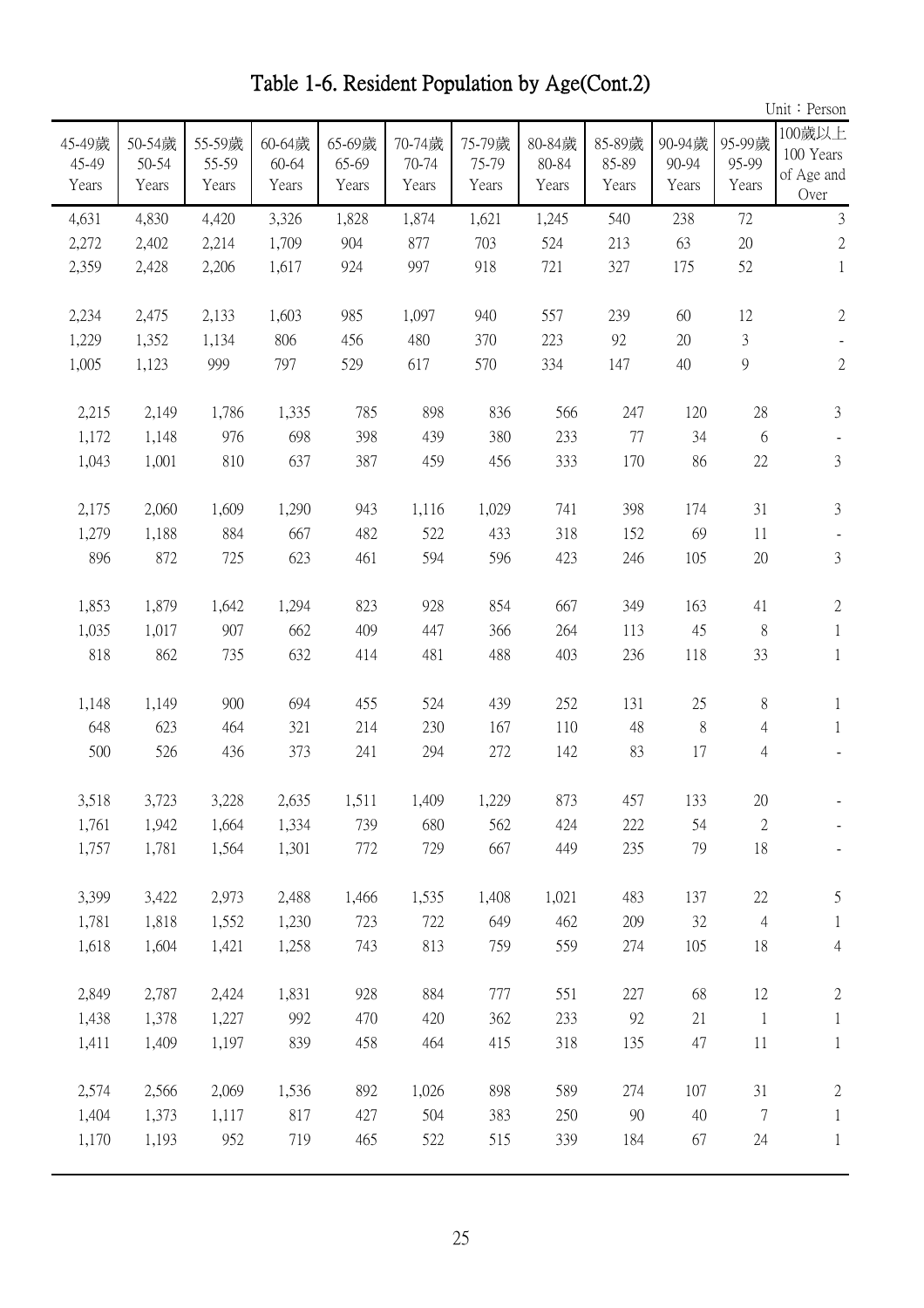## 表 1-6.現住人口之年齡分配(續3)

| 單位:人                               |                      |                          |                      |                              |                          |                              |                          |                          |                          |                          |
|------------------------------------|----------------------|--------------------------|----------------------|------------------------------|--------------------------|------------------------------|--------------------------|--------------------------|--------------------------|--------------------------|
| 年底別、區別<br>End of Year<br>&District | 總計<br>Grand<br>Total | 0-4歲<br>$0 - 4$<br>Years | 5-9歲<br>5-9<br>Years | 10-14歲<br>$10 - 14$<br>Years | 15-19歲<br>15-19<br>Years | 20-24歲<br>$20 - 24$<br>Years | 25-29歲<br>25-29<br>Years | 30-34歲<br>30-34<br>Years | 35-39歲<br>35-39<br>Years | 40-44歲<br>40-44<br>Years |
| 山上區 Shanshang                      | 7,696                | 250                      | 205                  | 346                          | 507                      | 540                          | 492                      | 552                      | 488                      | 570                      |
| 男 Male                             | 4,026                | 129                      | 104                  | 185                          | 258                      | 282                          | 251                      | 306                      | 244                      | 293                      |
| 女 Female                           | 3,670                | 121                      | 101                  | 161                          | 249                      | 258                          | 241                      | 246                      | 244                      | 277                      |
| 玉井區 Yujing                         | 15,058               | 457                      | 514                  | 734                          | 883                      | 949                          | 976                      | 1,049                    | 901                      | 989                      |
| 男 Male                             | 7,835                | 245                      | 272                  | 372                          | 460                      | 505                          | 508                      | 514                      | 503                      | 526                      |
| 女 Female                           | 7,223                | 212                      | 242                  | 362                          | 423                      | 444                          | 468                      | 535                      | 398                      | 463                      |
| 楠西區 Nansi                          | 10,272               | 343                      | 297                  | 457                          | 546                      | 606                          | 713                      | 684                      | 631                      | 734                      |
| 男 Male                             | 5,455                | 196                      | 156                  | 238                          | 261                      | 326                          | 371                      | 364                      | 347                      | 428                      |
| 女 Female                           | 4,817                | 147                      | 141                  | 219                          | 285                      | 280                          | 342                      | 320                      | 284                      | 306                      |
| 南化區 Nanhua                         | 8,814                | 318                      | 228                  | 346                          | 491                      | 612                          | 516                      | 603                      | 585                      | 576                      |
| 男 Male                             | 4,818                | 178                      | 133                  | 193                          | 267                      | 312                          | 260                      | 308                      | 325                      | 357                      |
| 女 Female                           | 3,996                | 140                      | 95                   | 153                          | 224                      | 300                          | 256                      | 295                      | 260                      | 219                      |
| 左鎮區 Zuojhen                        | 5,294                | 128                      | 125                  | 164                          | 242                      | 240                          | 259                      | 298                      | 288                      | 364                      |
| 男 Male                             | 2,964                | 66                       | 66                   | 92                           | 122                      | 123                          | 137                      | 185                      | 165                      | 212                      |
| 女 Female                           | 2,330                | 62                       | 59                   | 72                           | 120                      | 117                          | 122                      | 113                      | 123                      | 152                      |
| 仁德區 Rende                          | 71,270               | 3,184                    | 2,480                | 2,994                        | 4,566                    | 5,032                        | 5,645                    | 7,144                    | 6,094                    | 5,356                    |
| 男 Male                             | 36,402               | 1,663                    | 1,330                | 1,605                        | 2,366                    | 2,679                        | 2,823                    | 3,740                    | 3,218                    | 2,794                    |
| 女 Female                           | 34,868               | 1,521                    | 1,150                | 1,389                        | 2,200                    | 2,353                        | 2,822                    | 3,404                    | 2,876                    | 2,562                    |
| 歸仁區 Gueiren                        | 66,655               | 2,693                    | 2,947                | 3,876                        | 4,886                    | 5,077                        | 5,349                    | 6,216                    | 5,264                    | 4,862                    |
| 男 Male                             | 33,935               | 1,420                    | 1,595                | 2,049                        | 2,560                    | 2,649                        | 2,742                    | 3,194                    | 2,718                    | 2,422                    |
| 女 Female                           | 32,720               | 1,273                    | 1,352                | 1,827                        | 2,326                    | 2,428                        | 2,607                    | 3,022                    | 2,546                    | 2,440                    |
| 關廟區 Guanmiao                       | 35,353               | 1,203                    | 1,333                | 1,715                        | 2,154                    | 2,426                        | 2,612                    | 3,016                    | 2,671                    | 2,480                    |
| 男 Male                             | 18,316               | 654                      | 686                  | 900                          | 1,053                    | 1,269                        | 1,353                    | 1,631                    | 1,422                    | 1,321                    |
| 女 Female                           | 17,037               | 549                      | 647                  | 815                          | 1,101                    | 1,157                        | 1,259                    | 1,385                    | 1,249                    | 1,159                    |
| 龍崎區 Longci                         | 4,325                | 142                      | 76                   | 117                          | 171                      | 228                          | 233                      | 300                      | 234                      | 291                      |
| 男 Male                             | 2,349                | 76                       | 41                   | 67                           | 84                       | 114                          | 124                      | 169                      | 124                      | 161                      |
| 女 Female                           | 1,976                | 66                       | 35                   | 50                           | 87                       | 114                          | 109                      | 131                      | 110                      | 130                      |
| 永康區 Yongkang                       | 224,303              | 10,511                   | 10,692               | 12,733                       | 16,372                   | 16,445                       | 17,447                   | 22,372                   | 19,717                   | 18,662                   |
| 男 Male                             | 111,219              | 5,524                    | 5,555                | 6,652                        | 8,546                    | 8,556                        | 8,823                    | 11,197                   | 9,728                    | 9,044                    |
| 女 Female                           | 113,084              | 4,987                    | 5,137                | 6,081                        | 7,826                    | 7,889                        | 8,624                    | 11,175                   | 9,989                    | 9,618                    |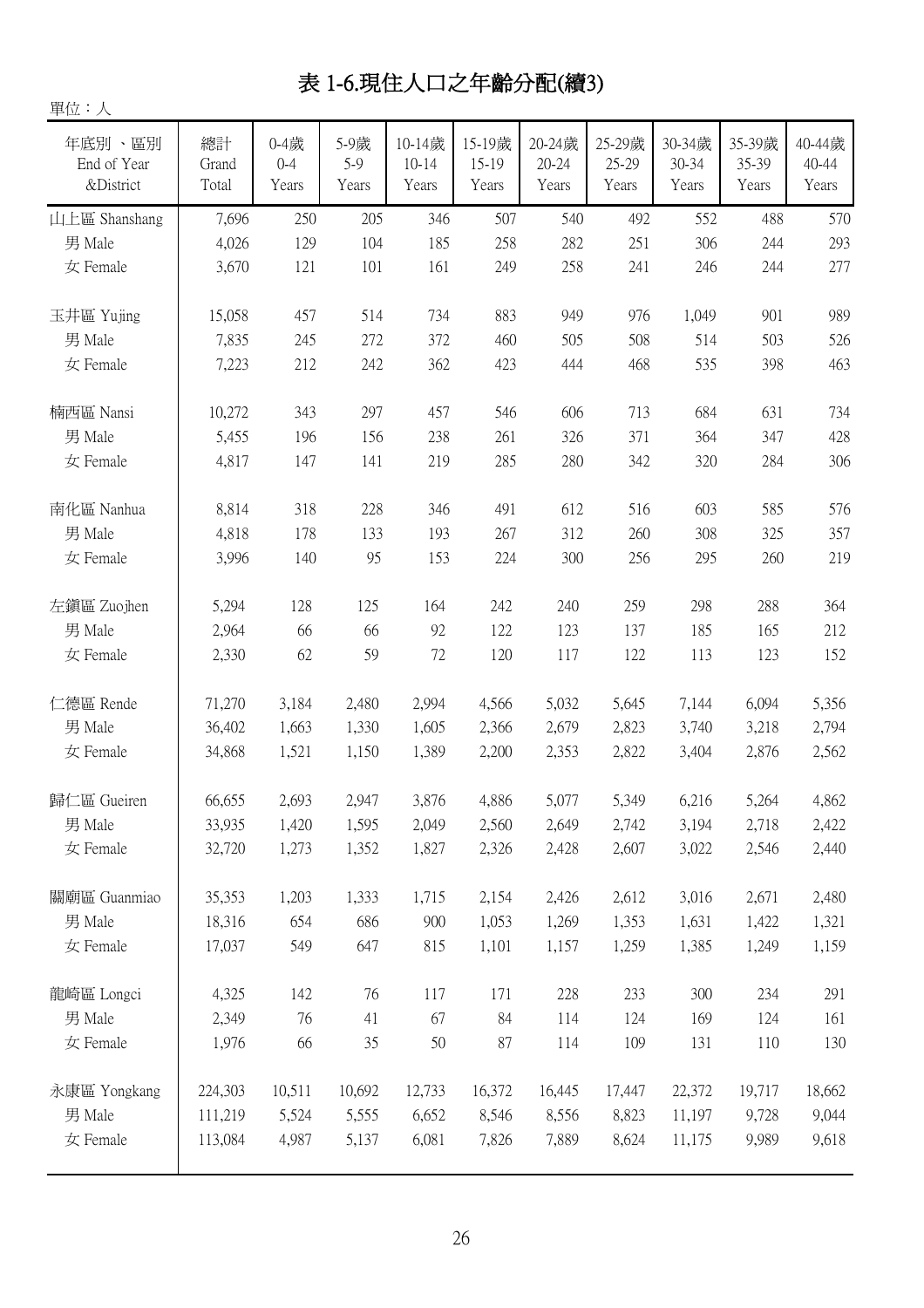|                          |                          |                          |                          |                          |                          |                          |                          |                          |                          |                          | Unit: Person                              |
|--------------------------|--------------------------|--------------------------|--------------------------|--------------------------|--------------------------|--------------------------|--------------------------|--------------------------|--------------------------|--------------------------|-------------------------------------------|
| 45-49歲<br>45-49<br>Years | 50-54歲<br>50-54<br>Years | 55-59歲<br>55-59<br>Years | 60-64歲<br>60-64<br>Years | 65-69歲<br>65-69<br>Years | 70-74歲<br>70-74<br>Years | 75-79歲<br>75-79<br>Years | 80-84歲<br>80-84<br>Years | 85-89歲<br>85-89<br>Years | 90-94歲<br>90-94<br>Years | 95-99歲<br>95-99<br>Years | 100歲以上<br>100 Years<br>of Age and<br>Over |
| 659                      | 668                      | 559                      | 486                      | 297                      | 326                      | 376                      | 237                      | 103                      | 30                       | 5                        |                                           |
| 374                      | 390                      | 305                      | 259                      | 144                      | 165                      | 189                      | 104                      | 35                       | $\mathcal{G}$            |                          |                                           |
| 285                      | 278                      | 254                      | 227                      | 153                      | 161                      | 187                      | 133                      | 68                       | 21                       | 5                        |                                           |
| 1,292                    | 1,338                    | 1,218                    | 923                      | 653                      | 715                      | 701                      | 513                      | 193                      | 52                       | 6                        | $\sqrt{2}$                                |
| 724                      | 748                      | 658                      | 500                      | 307                      | 352                      | 324                      | 219                      | 76                       | 20                       | 2                        |                                           |
| 568                      | 590                      | 560                      | 423                      | 346                      | 363                      | 377                      | 294                      | 117                      | 32                       | $\overline{4}$           | $\sqrt{2}$                                |
| 869                      | 938                      | 816                      | 715                      | 455                      | 528                      | 471                      | 305                      | 132                      | 29                       | 3                        |                                           |
| 502                      | 551                      | 452                      | 370                      | 222                      | 235                      | 217                      | 145                      | 60                       | 12                       | 2                        |                                           |
| 367                      | 387                      | 364                      | 345                      | 233                      | 293                      | 254                      | 160                      | 72                       | 17                       | $\mathbf{1}$             |                                           |
| 743                      | 782                      | 719                      | 638                      | 394                      | 390                      | 412                      | 307                      | 122                      | 25                       | 6                        | 1                                         |
| 447                      | 475                      | 387                      | 344                      | 229                      | 186                      | 206                      | 144                      | 52                       | 12                       | $\overline{2}$           | $\mathbf{1}$                              |
| 296                      | 307                      | 332                      | 294                      | 165                      | 204                      | 206                      | 163                      | 70                       | 13                       | 4                        |                                           |
| 494                      | 538                      | 481                      | 402                      | 233                      | 329                      | 343                      | 238                      | 90                       | 33                       | 5                        |                                           |
| 316                      | 333                      | 297                      | 229                      | 124                      | 173                      | 161                      | 111                      | 40                       | 10                       | $\overline{c}$           |                                           |
| 178                      | 205                      | 184                      | 173                      | 109                      | 156                      | 182                      | 127                      | 50                       | 23                       | $\mathfrak{Z}$           |                                           |
| 5,616                    | 5,980                    | 5,487                    | 4,244                    | 2,405                    | 1,823                    | 1,416                    | 1,027                    | 573                      | 181                      | 21                       | $\mathbf{2}$                              |
| 2,814                    | 2,920                    | 2,737                    | 2,142                    | 1,189                    | 846                      | 639                      | 508                      | 293                      | 87                       | 8                        | $\mathbf{1}$                              |
| 2,802                    | 3,060                    | 2,750                    | 2,102                    | 1,216                    | 977                      | 777                      | 519                      | 280                      | 94                       | 13                       | $\mathbf{1}$                              |
| 5,325                    | 5,667                    | 4,804                    | 3,533                    | 1,786                    | 1,565                    | 1,276                    | 958                      | 423                      | 123                      | 23                       | 2                                         |
| 2,572                    | 2,836                    | 2,421                    | 1,818                    | 904                      | 759                      | 594                      | 445                      | 185                      | 44                       | 8                        |                                           |
| 2,753                    | 2,831                    | 2,383                    | 1,715                    | 882                      | 806                      | 682                      | 513                      | 238                      | 79                       | 15                       | $\mathbf{2}$                              |
| 2,694                    | 3,018                    | 2,827                    | 2,176                    | 1,273                    | 1,335                    | 1,170                    | 766                      | 346                      | 122                      | 14                       | $\mathbf{2}$                              |
| 1,441                    | 1,602                    | 1,455                    | 1,118                    | 649                      | 683                      | 565                      | 333                      | 137                      | 39                       | $\overline{4}$           | $\mathbf{1}$                              |
| 1,253                    | 1,416                    | 1,372                    | 1,058                    | 624                      | 652                      | 605                      | 433                      | 209                      | 83                       | 10                       | $\mathbf{1}$                              |
| 411                      | 449                      | 372                      | 301                      | 181                      | 246                      | 269                      | 201                      | 76                       | 19                       | 5                        | $\mathfrak{Z}$                            |
| 245                      | 286                      | 216                      | 179                      | 87                       | 123                      | 124                      | 88                       | 33                       | $\tau$                   | $\mathbf{1}$             |                                           |
| 166                      | 163                      | 156                      | 122                      | 94                       | 123                      | 145                      | 113                      | 43                       | 12                       | $\overline{4}$           | $\mathfrak{Z}$                            |
| 19,038                   | 18,336                   | 14,905                   | 10,450                   | 5,424                    | 4,307                    | 2,791                    | 2,517                    | 1,173                    | 349                      | 50                       | 12                                        |
| 8,910                    | 8,583                    | 7,240                    | 4,950                    | 2,402                    | 1,774                    | 1,220                    | 1,543                    | 747                      | 195                      | 26                       | $\overline{4}$                            |
| 10,128                   | 9,753                    | 7,665                    | 5,500                    | 3,022                    | 2,533                    | 1,571                    | 974                      | 426                      | 154                      | 24                       | $8\,$                                     |
|                          |                          |                          |                          |                          |                          |                          |                          |                          |                          |                          |                                           |

Table 1-6. Resident Population by Age(Cont.3)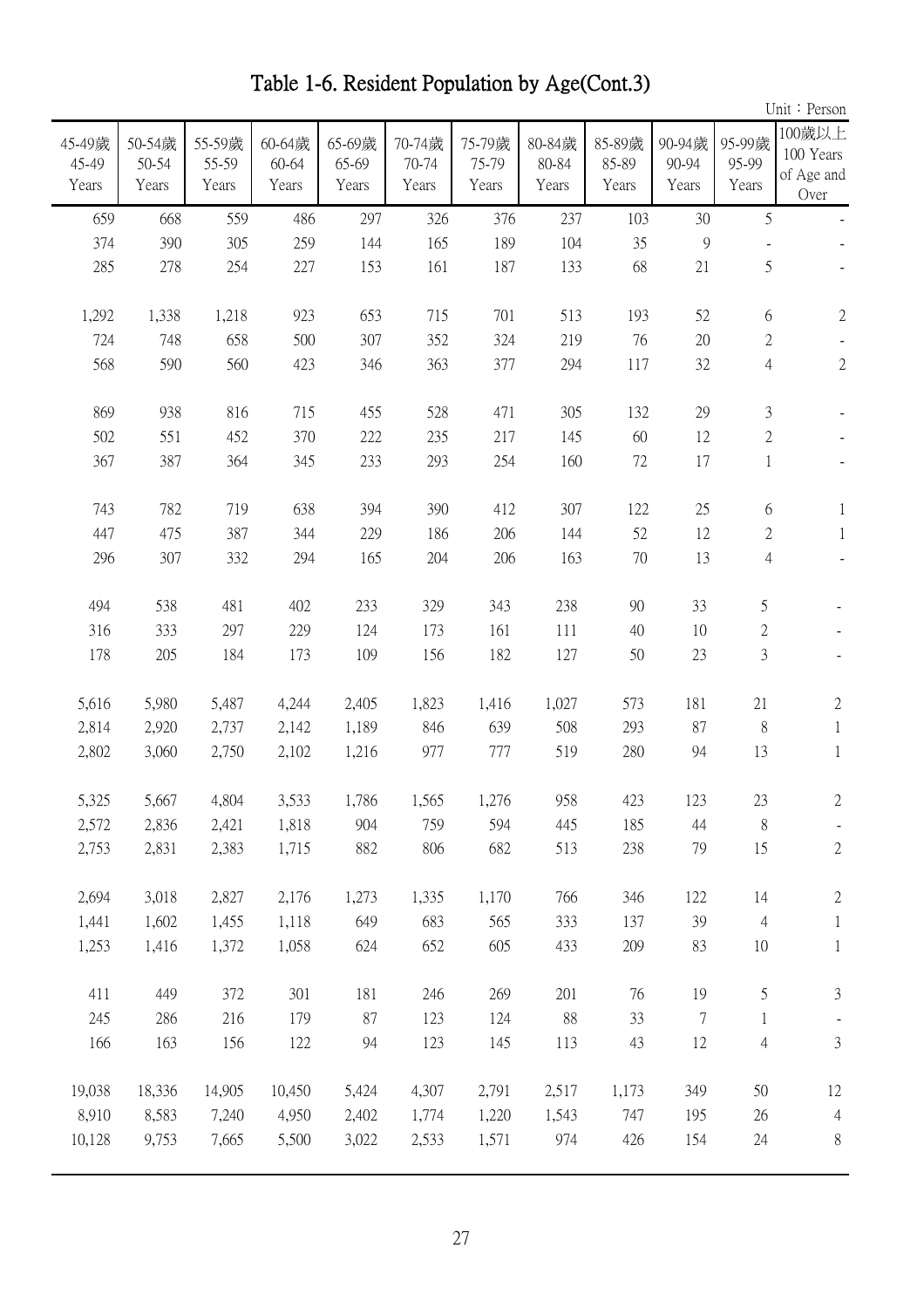## 表 1-6.現住人口之年齡分配(續4)

| 單位:人                                   |                             |                               |                         |                              |                          |                              |                          |                          |                          |                          |
|----------------------------------------|-----------------------------|-------------------------------|-------------------------|------------------------------|--------------------------|------------------------------|--------------------------|--------------------------|--------------------------|--------------------------|
| 年底別、區別<br>End of Year<br>&District     | 總計<br>Grand<br>Total        | $0 - 4$ 歲<br>$0 - 4$<br>Years | 5-9歲<br>5-9<br>Years    | 10-14歲<br>$10 - 14$<br>Years | 15-19歲<br>15-19<br>Years | 20-24歲<br>$20 - 24$<br>Years | 25-29歲<br>25-29<br>Years | 30-34歳<br>30-34<br>Years | 35-39歲<br>35-39<br>Years | 40-44歲<br>40-44<br>Years |
| 區 East<br>東                            | 192,972                     | 7,651                         | 9,909                   | 14,503                       | 14,594                   | 12,688                       | 12,837                   | 15,175                   | 15,566                   | 16,752                   |
| 男 Male                                 | 93,011                      | 3,930                         | 5,255                   | 7,668                        | 7,520                    | 6,515                        | 6,377                    | 7,233                    | 6,958                    | 7,330                    |
| 女 Female                               | 99,961                      | 3,721                         | 4,654                   | 6,835                        | 7,074                    | 6,173                        | 6,460                    | 7,942                    | 8,608                    | 9,422                    |
| 區 South<br>南<br>男 Male<br>女 Female     | 126,018<br>63,011<br>63,007 | 4,364<br>2,283<br>2,081       | 4,271<br>2,193<br>2,078 | 5,602<br>2,859<br>2,743      | 7,752<br>4,044<br>3,708  | 9,311<br>4,847<br>4,464      | 10,430<br>5,329<br>5,101 | 11,519<br>5,994<br>5,525 | 9,562<br>4,930<br>4,632  | 9,083<br>4,581<br>4,502  |
| 北<br>區 North                           | 132,233                     | 6,004                         | 6,070                   | 6,911                        | 8,139                    | 8,515                        | 9,486                    | 12,062<br>5,878          | 11,875                   | 10,949                   |
| 男 Male<br>女 Female                     | 64,890<br>67,343            | 3,136<br>2,868                | 3,186<br>2,884          | 3,522<br>3,389               | 4,169<br>3,970           | 4,432<br>4,083               | 4,779<br>4,707           | 6,184                    | 5,778<br>6,097           | 5,339<br>5,610           |
| 安南區 Annan<br>男 Male                    | 182,749<br>92,644           | 8,746<br>4,483                | 8,693<br>4,527          | 10,315<br>5,484              | 13,082<br>6,709          | 13,809<br>7,192              | 15,612<br>7,939          | 18,808<br>9,566          | 15,762<br>8,145          | 13,624<br>6,974          |
| 女 Female                               | 90,105                      | 4,263                         | 4,166                   | 4,831                        | 6,373                    | 6,617                        | 7,673                    | 9,242                    | 7,617                    | 6,650                    |
| 安平區 Anping<br>男 Male<br>女 Female       | 64,348<br>30,760<br>33,588  | 2,928<br>1,517<br>1,411       | 3,504<br>1,782<br>1,722 | 4,140<br>2,141<br>1,999      | 4,982<br>2,617<br>2,365  | 4,223<br>2,164<br>2,059      | 4,055<br>1,902<br>2,153  | 5,569<br>2,620<br>2,949  | 5,757<br>2,565<br>3,192  | 6,492<br>2,916<br>3,576  |
| 中西區 West Central<br>男 Male<br>女 Female | 78,666<br>38,453<br>40,213  | 2,794<br>1,443<br>1,351       | 2,965<br>1,527<br>1,438 | 4,584<br>2,484<br>2,100      | 4,696<br>2,405<br>2,291  | 4,911<br>2,544<br>2,367      | 5,084<br>2,543<br>2,541  | 6,191<br>3,076<br>3,115  | 5,980<br>2,831<br>3,149  | 6,295<br>2,938<br>3,357  |

資料來源:本市民政局。

備註:資料期間至101年12月31日。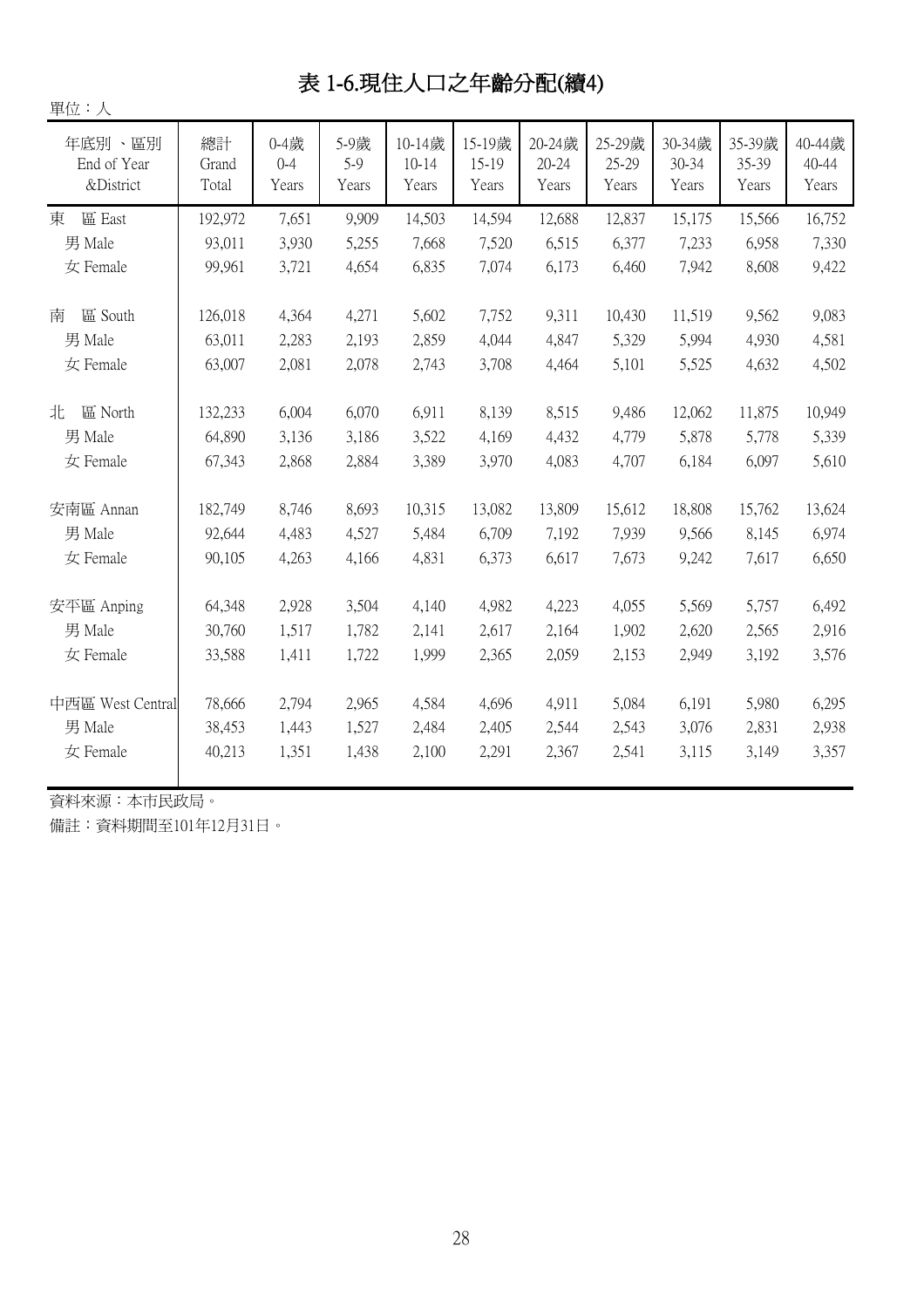|                          |                          |                          |                          |                          |                          |                          |                          |                          |                          |                          | Unit: Person                              |
|--------------------------|--------------------------|--------------------------|--------------------------|--------------------------|--------------------------|--------------------------|--------------------------|--------------------------|--------------------------|--------------------------|-------------------------------------------|
| 45-49歲<br>45-49<br>Years | 50-54歲<br>50-54<br>Years | 55-59歲<br>55-59<br>Years | 60-64歲<br>60-64<br>Years | 65-69歲<br>65-69<br>Years | 70-74歲<br>70-74<br>Years | 75-79歲<br>75-79<br>Years | 80-84歲<br>80-84<br>Years | 85-89歲<br>85-89<br>Years | 90-94歲<br>90-94<br>Years | 95-99歲<br>95-99<br>Years | 100歲以上<br>100 Years<br>of Age and<br>Over |
| 16,402                   | 15,019                   | 13,116                   | 10,443                   | 5,629                    | 4,718                    | 3,367                    | 2,527                    | 1,501                    | 467                      | 83                       | 25                                        |
| 7,489                    | 7,053                    | 6,231                    | 4,923                    | 2,620                    | 2,046                    | 1,504                    | 1,245                    | 825                      | 228                      | 44                       | 17                                        |
| 8,913                    | 7,966                    | 6,885                    | 5,520                    | 3,009                    | 2,672                    | 1,863                    | 1,282                    | 676                      | 239                      | 39                       | 8                                         |
| 9,819<br>4,807<br>5,012  | 10,903<br>5,272<br>5,631 | 10,237<br>4,972<br>5,265 | 8,157<br>3,970<br>4,187  | 4,624<br>2,092<br>2,532  | 4,121<br>1,899<br>2,222  | 2,914<br>1,295<br>1,619  | 1,884<br>909<br>975      | 1,077<br>534<br>543      | 318<br>170<br>148        | 64<br>30<br>34           | 6<br>1<br>5                               |
|                          |                          |                          |                          |                          |                          |                          |                          |                          |                          |                          |                                           |
| 10,246                   | 10,330                   | 9,270                    | 7,501                    | 4,491                    | 3,902                    | 2,818                    | 2,101                    | 1,113                    | 371                      | 74                       | 5                                         |
| 5,021                    | 4,914                    | 4,441                    | 3,565                    | 2,039                    | 1,697                    | 1,163                    | 1,051                    | 562                      | 177                      | 37                       | $\overline{4}$                            |
| 5,225                    | 5,416                    | 4,829                    | 3,936                    | 2,452                    | 2,205                    | 1,655                    | 1,050                    | 551                      | 194                      | 37                       | $\mathbf{1}$                              |
| 14,182<br>7,052<br>7,130 | 14,824<br>7,363<br>7,461 | 12,372<br>6,322<br>6,050 | 8,889<br>4,525<br>4,364  | 4,375<br>2,191<br>2,184  | 3,813<br>1,792<br>2,021  | 2,840<br>1,154<br>1,686  | 1,857<br>815<br>1,042    | 816<br>317<br>499        | 265<br>77<br>188         | 60<br>16<br>44           | 5<br>$\mathbf{1}$<br>$\overline{4}$       |
| 6,227                    | 5,163                    | 3,899                    | 2,778                    | 1,572                    | 1,303                    | 869                      | 526                      | 277                      | 75                       | $\overline{9}$           |                                           |
| 2,882                    | 2,392                    | 1,866                    | 1,301                    | 724                      | 567                      | 377                      | 251                      | 141                      | 33                       | $\overline{2}$           |                                           |
| 3,345                    | 2,771                    | 2,033                    | 1,477                    | 848                      | 736                      | 492                      | 275                      | 136                      | 42                       | 7                        |                                           |
| 6,172<br>2,940<br>3,232  | 6,282<br>3,058<br>3,224  | 6,142<br>3,015<br>3,127  | 5,056<br>2,507<br>2,549  | 3,100<br>1,482<br>1,618  | 2,977<br>1,354<br>1,623  | 2,535<br>1,093<br>1,442  | 1,695<br>744<br>951      | 848<br>338<br>510        | 294<br>109<br>185        | 59<br>19<br>40           | 6<br>$\mathfrak{Z}$<br>3                  |
|                          |                          |                          |                          |                          |                          |                          |                          |                          |                          |                          |                                           |

Table 1-6. Resident Population by Age(Cont.4)

Source:Bureau of Civil Affairs.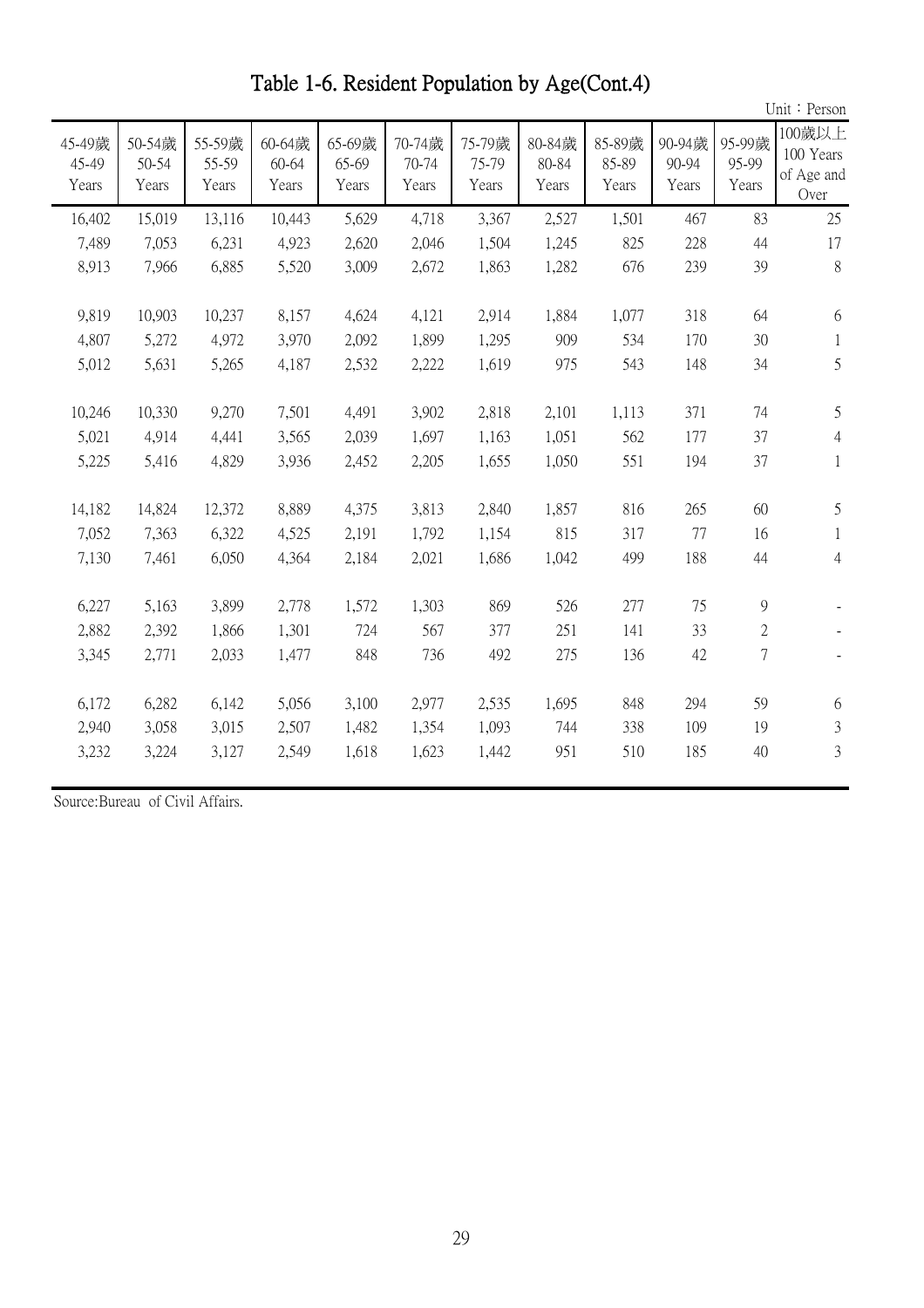### 表 1-6.現住人口之年齡分配(續完)

單位:人;%

| 幼年人口 (0~14歲)<br>青壯年人口 (15~64歲)<br>Young Age Population (0~14 Years)<br>Working Age Population (15~64 Years)<br>年底及地區別<br>占全市人口比率<br>占全市人口比率<br>End of Year & District<br>人口數<br>(%)<br>人口數<br>(%)<br>Population<br>Population<br>percentage of<br>percentage of<br>population<br>population<br>民國97年<br>296,724<br>15.84<br>2008<br>1,363,720<br>72.81<br>民國98年<br>285,805<br>73.22<br>2009<br>15.24<br>1,373,258<br>民國99年<br>2010<br>272,309<br>14.53<br>1,384,101<br>73.87<br>民國100年 2011<br>264,466<br>14.09<br>1,393,801<br>74.26<br>民國101年 2012<br>257,827<br>13.70<br>1,400,888<br>74.45<br>新營區 Sinying<br>72.60<br>11,807<br>15.05<br>56,976<br>鹽水區 Yanshuei<br>3,323<br>12.45<br>19,024<br>71.26<br>白河區 Baihe<br>68.36<br>3,589<br>11.73<br>20,918<br>柳營區 Liouying<br>2,581<br>11.65<br>16,027<br>72.32<br>後壁區 Houbi<br>2,738<br>68.99<br>10.83<br>17,441<br>東山區 Dongshan<br>2,532<br>11.24<br>15,665<br>69.53<br>麻豆區 Madou<br>6,034<br>13.30<br>32,576<br>71.79<br>下營區 Siaying<br>3,043<br>11.88<br>18,194<br>71.04<br>六甲區 Lioujia<br>3,202<br>72.29<br>13.72<br>16,877<br>官田區 Guantian<br>2,602<br>11.87<br>16,083<br>73.40<br>大內區 Danei<br>1,162<br>11.03<br>7,347<br>69.73<br>佳里區 Jiali<br>7,973<br>13.45<br>43,858<br>73.97<br>74.40<br>學甲區 Syuejia<br>3,294<br>12.02<br>20,397<br>西港區 Sigang<br>2,959<br>11.82<br>18,653<br>74.51<br>七股區 Cigu<br>3,275<br>13.52<br>16,903<br>69.78<br>將軍區 Jiangjyun<br>1,959<br>9.33<br>15,424<br>73.43<br>北門區 Beimen<br>75.13<br>1,296<br>10.73<br>9,078<br>新化區 Sinhua<br>5,907<br>13.44<br>32,592<br>74.17<br>善化區 Shanhua<br>6,532<br>14.64<br>31,480<br>70.55<br>新市區 Sinshih<br>5,434<br>15.44<br>26,209<br>74.48<br>安定區 Anding<br>4,068<br>73.78<br>13.43<br>22,354<br>山上區 Shanshang<br>833<br>5,560<br>10.82<br>72.25<br>玉井區 Yujing<br>1,796<br>10,621<br>70.53<br>11.93<br>楠西區 Nansi<br>71.66<br>1,157<br>11.26<br>7,361<br>南化區 Nanhua<br>904<br>10.26<br>6,282<br>71.27<br>左鎮區 Zuojhen<br>434<br>8.20<br>3,661<br>69.15<br>仁德區 Rende<br>76.35<br>8,610<br>12.08<br>54,415<br>歸仁區 Gueiren<br>9,663<br>14.50<br>50,425<br>75.65<br>關廟區 Guanmiao<br>4,394<br>74.22<br>12.43<br>26,239<br>龍崎區 Longci<br>333<br>7.70<br>2,969<br>68.65<br>170,833<br>76.16<br>永康區 Yongkang<br>34,006<br>15.16<br>區 East<br>142,477<br>東<br>33,705<br>73.83<br>17.47<br>96,889<br>區 South<br>14,703<br>76.89<br>南<br>11.67<br>98,321<br>北<br>區 North<br>74.35<br>19,261<br>14.57<br>138,498<br>安南區 Annan<br>27,908<br>75.79<br>15.27<br>48,177<br>安平區 Anping<br>10,985<br>17.07<br>74.87 |                  | 年齡分配   |       |        |       |  |  |  |  |  |
|-------------------------------------------------------------------------------------------------------------------------------------------------------------------------------------------------------------------------------------------------------------------------------------------------------------------------------------------------------------------------------------------------------------------------------------------------------------------------------------------------------------------------------------------------------------------------------------------------------------------------------------------------------------------------------------------------------------------------------------------------------------------------------------------------------------------------------------------------------------------------------------------------------------------------------------------------------------------------------------------------------------------------------------------------------------------------------------------------------------------------------------------------------------------------------------------------------------------------------------------------------------------------------------------------------------------------------------------------------------------------------------------------------------------------------------------------------------------------------------------------------------------------------------------------------------------------------------------------------------------------------------------------------------------------------------------------------------------------------------------------------------------------------------------------------------------------------------------------------------------------------------------------------------------------------------------------------------------------------------------------------------------------------------------------------------------------------------------------------------------------------------------------------------------------------------------------------------------------------------------------------------------------------------------------------------------------------------------------------------------------------------------------------------------------------------------------------------------------------------------------------------------------|------------------|--------|-------|--------|-------|--|--|--|--|--|
|                                                                                                                                                                                                                                                                                                                                                                                                                                                                                                                                                                                                                                                                                                                                                                                                                                                                                                                                                                                                                                                                                                                                                                                                                                                                                                                                                                                                                                                                                                                                                                                                                                                                                                                                                                                                                                                                                                                                                                                                                                                                                                                                                                                                                                                                                                                                                                                                                                                                                                                         |                  |        |       |        |       |  |  |  |  |  |
|                                                                                                                                                                                                                                                                                                                                                                                                                                                                                                                                                                                                                                                                                                                                                                                                                                                                                                                                                                                                                                                                                                                                                                                                                                                                                                                                                                                                                                                                                                                                                                                                                                                                                                                                                                                                                                                                                                                                                                                                                                                                                                                                                                                                                                                                                                                                                                                                                                                                                                                         |                  |        |       |        |       |  |  |  |  |  |
|                                                                                                                                                                                                                                                                                                                                                                                                                                                                                                                                                                                                                                                                                                                                                                                                                                                                                                                                                                                                                                                                                                                                                                                                                                                                                                                                                                                                                                                                                                                                                                                                                                                                                                                                                                                                                                                                                                                                                                                                                                                                                                                                                                                                                                                                                                                                                                                                                                                                                                                         |                  |        |       |        |       |  |  |  |  |  |
|                                                                                                                                                                                                                                                                                                                                                                                                                                                                                                                                                                                                                                                                                                                                                                                                                                                                                                                                                                                                                                                                                                                                                                                                                                                                                                                                                                                                                                                                                                                                                                                                                                                                                                                                                                                                                                                                                                                                                                                                                                                                                                                                                                                                                                                                                                                                                                                                                                                                                                                         |                  |        |       |        |       |  |  |  |  |  |
|                                                                                                                                                                                                                                                                                                                                                                                                                                                                                                                                                                                                                                                                                                                                                                                                                                                                                                                                                                                                                                                                                                                                                                                                                                                                                                                                                                                                                                                                                                                                                                                                                                                                                                                                                                                                                                                                                                                                                                                                                                                                                                                                                                                                                                                                                                                                                                                                                                                                                                                         |                  |        |       |        |       |  |  |  |  |  |
|                                                                                                                                                                                                                                                                                                                                                                                                                                                                                                                                                                                                                                                                                                                                                                                                                                                                                                                                                                                                                                                                                                                                                                                                                                                                                                                                                                                                                                                                                                                                                                                                                                                                                                                                                                                                                                                                                                                                                                                                                                                                                                                                                                                                                                                                                                                                                                                                                                                                                                                         |                  |        |       |        |       |  |  |  |  |  |
|                                                                                                                                                                                                                                                                                                                                                                                                                                                                                                                                                                                                                                                                                                                                                                                                                                                                                                                                                                                                                                                                                                                                                                                                                                                                                                                                                                                                                                                                                                                                                                                                                                                                                                                                                                                                                                                                                                                                                                                                                                                                                                                                                                                                                                                                                                                                                                                                                                                                                                                         |                  |        |       |        |       |  |  |  |  |  |
|                                                                                                                                                                                                                                                                                                                                                                                                                                                                                                                                                                                                                                                                                                                                                                                                                                                                                                                                                                                                                                                                                                                                                                                                                                                                                                                                                                                                                                                                                                                                                                                                                                                                                                                                                                                                                                                                                                                                                                                                                                                                                                                                                                                                                                                                                                                                                                                                                                                                                                                         |                  |        |       |        |       |  |  |  |  |  |
|                                                                                                                                                                                                                                                                                                                                                                                                                                                                                                                                                                                                                                                                                                                                                                                                                                                                                                                                                                                                                                                                                                                                                                                                                                                                                                                                                                                                                                                                                                                                                                                                                                                                                                                                                                                                                                                                                                                                                                                                                                                                                                                                                                                                                                                                                                                                                                                                                                                                                                                         |                  |        |       |        |       |  |  |  |  |  |
|                                                                                                                                                                                                                                                                                                                                                                                                                                                                                                                                                                                                                                                                                                                                                                                                                                                                                                                                                                                                                                                                                                                                                                                                                                                                                                                                                                                                                                                                                                                                                                                                                                                                                                                                                                                                                                                                                                                                                                                                                                                                                                                                                                                                                                                                                                                                                                                                                                                                                                                         |                  |        |       |        |       |  |  |  |  |  |
|                                                                                                                                                                                                                                                                                                                                                                                                                                                                                                                                                                                                                                                                                                                                                                                                                                                                                                                                                                                                                                                                                                                                                                                                                                                                                                                                                                                                                                                                                                                                                                                                                                                                                                                                                                                                                                                                                                                                                                                                                                                                                                                                                                                                                                                                                                                                                                                                                                                                                                                         |                  |        |       |        |       |  |  |  |  |  |
|                                                                                                                                                                                                                                                                                                                                                                                                                                                                                                                                                                                                                                                                                                                                                                                                                                                                                                                                                                                                                                                                                                                                                                                                                                                                                                                                                                                                                                                                                                                                                                                                                                                                                                                                                                                                                                                                                                                                                                                                                                                                                                                                                                                                                                                                                                                                                                                                                                                                                                                         |                  |        |       |        |       |  |  |  |  |  |
|                                                                                                                                                                                                                                                                                                                                                                                                                                                                                                                                                                                                                                                                                                                                                                                                                                                                                                                                                                                                                                                                                                                                                                                                                                                                                                                                                                                                                                                                                                                                                                                                                                                                                                                                                                                                                                                                                                                                                                                                                                                                                                                                                                                                                                                                                                                                                                                                                                                                                                                         |                  |        |       |        |       |  |  |  |  |  |
|                                                                                                                                                                                                                                                                                                                                                                                                                                                                                                                                                                                                                                                                                                                                                                                                                                                                                                                                                                                                                                                                                                                                                                                                                                                                                                                                                                                                                                                                                                                                                                                                                                                                                                                                                                                                                                                                                                                                                                                                                                                                                                                                                                                                                                                                                                                                                                                                                                                                                                                         |                  |        |       |        |       |  |  |  |  |  |
|                                                                                                                                                                                                                                                                                                                                                                                                                                                                                                                                                                                                                                                                                                                                                                                                                                                                                                                                                                                                                                                                                                                                                                                                                                                                                                                                                                                                                                                                                                                                                                                                                                                                                                                                                                                                                                                                                                                                                                                                                                                                                                                                                                                                                                                                                                                                                                                                                                                                                                                         |                  |        |       |        |       |  |  |  |  |  |
|                                                                                                                                                                                                                                                                                                                                                                                                                                                                                                                                                                                                                                                                                                                                                                                                                                                                                                                                                                                                                                                                                                                                                                                                                                                                                                                                                                                                                                                                                                                                                                                                                                                                                                                                                                                                                                                                                                                                                                                                                                                                                                                                                                                                                                                                                                                                                                                                                                                                                                                         |                  |        |       |        |       |  |  |  |  |  |
|                                                                                                                                                                                                                                                                                                                                                                                                                                                                                                                                                                                                                                                                                                                                                                                                                                                                                                                                                                                                                                                                                                                                                                                                                                                                                                                                                                                                                                                                                                                                                                                                                                                                                                                                                                                                                                                                                                                                                                                                                                                                                                                                                                                                                                                                                                                                                                                                                                                                                                                         |                  |        |       |        |       |  |  |  |  |  |
|                                                                                                                                                                                                                                                                                                                                                                                                                                                                                                                                                                                                                                                                                                                                                                                                                                                                                                                                                                                                                                                                                                                                                                                                                                                                                                                                                                                                                                                                                                                                                                                                                                                                                                                                                                                                                                                                                                                                                                                                                                                                                                                                                                                                                                                                                                                                                                                                                                                                                                                         |                  |        |       |        |       |  |  |  |  |  |
|                                                                                                                                                                                                                                                                                                                                                                                                                                                                                                                                                                                                                                                                                                                                                                                                                                                                                                                                                                                                                                                                                                                                                                                                                                                                                                                                                                                                                                                                                                                                                                                                                                                                                                                                                                                                                                                                                                                                                                                                                                                                                                                                                                                                                                                                                                                                                                                                                                                                                                                         |                  |        |       |        |       |  |  |  |  |  |
|                                                                                                                                                                                                                                                                                                                                                                                                                                                                                                                                                                                                                                                                                                                                                                                                                                                                                                                                                                                                                                                                                                                                                                                                                                                                                                                                                                                                                                                                                                                                                                                                                                                                                                                                                                                                                                                                                                                                                                                                                                                                                                                                                                                                                                                                                                                                                                                                                                                                                                                         |                  |        |       |        |       |  |  |  |  |  |
|                                                                                                                                                                                                                                                                                                                                                                                                                                                                                                                                                                                                                                                                                                                                                                                                                                                                                                                                                                                                                                                                                                                                                                                                                                                                                                                                                                                                                                                                                                                                                                                                                                                                                                                                                                                                                                                                                                                                                                                                                                                                                                                                                                                                                                                                                                                                                                                                                                                                                                                         |                  |        |       |        |       |  |  |  |  |  |
|                                                                                                                                                                                                                                                                                                                                                                                                                                                                                                                                                                                                                                                                                                                                                                                                                                                                                                                                                                                                                                                                                                                                                                                                                                                                                                                                                                                                                                                                                                                                                                                                                                                                                                                                                                                                                                                                                                                                                                                                                                                                                                                                                                                                                                                                                                                                                                                                                                                                                                                         |                  |        |       |        |       |  |  |  |  |  |
|                                                                                                                                                                                                                                                                                                                                                                                                                                                                                                                                                                                                                                                                                                                                                                                                                                                                                                                                                                                                                                                                                                                                                                                                                                                                                                                                                                                                                                                                                                                                                                                                                                                                                                                                                                                                                                                                                                                                                                                                                                                                                                                                                                                                                                                                                                                                                                                                                                                                                                                         |                  |        |       |        |       |  |  |  |  |  |
|                                                                                                                                                                                                                                                                                                                                                                                                                                                                                                                                                                                                                                                                                                                                                                                                                                                                                                                                                                                                                                                                                                                                                                                                                                                                                                                                                                                                                                                                                                                                                                                                                                                                                                                                                                                                                                                                                                                                                                                                                                                                                                                                                                                                                                                                                                                                                                                                                                                                                                                         |                  |        |       |        |       |  |  |  |  |  |
|                                                                                                                                                                                                                                                                                                                                                                                                                                                                                                                                                                                                                                                                                                                                                                                                                                                                                                                                                                                                                                                                                                                                                                                                                                                                                                                                                                                                                                                                                                                                                                                                                                                                                                                                                                                                                                                                                                                                                                                                                                                                                                                                                                                                                                                                                                                                                                                                                                                                                                                         |                  |        |       |        |       |  |  |  |  |  |
|                                                                                                                                                                                                                                                                                                                                                                                                                                                                                                                                                                                                                                                                                                                                                                                                                                                                                                                                                                                                                                                                                                                                                                                                                                                                                                                                                                                                                                                                                                                                                                                                                                                                                                                                                                                                                                                                                                                                                                                                                                                                                                                                                                                                                                                                                                                                                                                                                                                                                                                         |                  |        |       |        |       |  |  |  |  |  |
|                                                                                                                                                                                                                                                                                                                                                                                                                                                                                                                                                                                                                                                                                                                                                                                                                                                                                                                                                                                                                                                                                                                                                                                                                                                                                                                                                                                                                                                                                                                                                                                                                                                                                                                                                                                                                                                                                                                                                                                                                                                                                                                                                                                                                                                                                                                                                                                                                                                                                                                         |                  |        |       |        |       |  |  |  |  |  |
|                                                                                                                                                                                                                                                                                                                                                                                                                                                                                                                                                                                                                                                                                                                                                                                                                                                                                                                                                                                                                                                                                                                                                                                                                                                                                                                                                                                                                                                                                                                                                                                                                                                                                                                                                                                                                                                                                                                                                                                                                                                                                                                                                                                                                                                                                                                                                                                                                                                                                                                         |                  |        |       |        |       |  |  |  |  |  |
|                                                                                                                                                                                                                                                                                                                                                                                                                                                                                                                                                                                                                                                                                                                                                                                                                                                                                                                                                                                                                                                                                                                                                                                                                                                                                                                                                                                                                                                                                                                                                                                                                                                                                                                                                                                                                                                                                                                                                                                                                                                                                                                                                                                                                                                                                                                                                                                                                                                                                                                         |                  |        |       |        |       |  |  |  |  |  |
|                                                                                                                                                                                                                                                                                                                                                                                                                                                                                                                                                                                                                                                                                                                                                                                                                                                                                                                                                                                                                                                                                                                                                                                                                                                                                                                                                                                                                                                                                                                                                                                                                                                                                                                                                                                                                                                                                                                                                                                                                                                                                                                                                                                                                                                                                                                                                                                                                                                                                                                         |                  |        |       |        |       |  |  |  |  |  |
|                                                                                                                                                                                                                                                                                                                                                                                                                                                                                                                                                                                                                                                                                                                                                                                                                                                                                                                                                                                                                                                                                                                                                                                                                                                                                                                                                                                                                                                                                                                                                                                                                                                                                                                                                                                                                                                                                                                                                                                                                                                                                                                                                                                                                                                                                                                                                                                                                                                                                                                         |                  |        |       |        |       |  |  |  |  |  |
|                                                                                                                                                                                                                                                                                                                                                                                                                                                                                                                                                                                                                                                                                                                                                                                                                                                                                                                                                                                                                                                                                                                                                                                                                                                                                                                                                                                                                                                                                                                                                                                                                                                                                                                                                                                                                                                                                                                                                                                                                                                                                                                                                                                                                                                                                                                                                                                                                                                                                                                         |                  |        |       |        |       |  |  |  |  |  |
|                                                                                                                                                                                                                                                                                                                                                                                                                                                                                                                                                                                                                                                                                                                                                                                                                                                                                                                                                                                                                                                                                                                                                                                                                                                                                                                                                                                                                                                                                                                                                                                                                                                                                                                                                                                                                                                                                                                                                                                                                                                                                                                                                                                                                                                                                                                                                                                                                                                                                                                         |                  |        |       |        |       |  |  |  |  |  |
|                                                                                                                                                                                                                                                                                                                                                                                                                                                                                                                                                                                                                                                                                                                                                                                                                                                                                                                                                                                                                                                                                                                                                                                                                                                                                                                                                                                                                                                                                                                                                                                                                                                                                                                                                                                                                                                                                                                                                                                                                                                                                                                                                                                                                                                                                                                                                                                                                                                                                                                         |                  |        |       |        |       |  |  |  |  |  |
|                                                                                                                                                                                                                                                                                                                                                                                                                                                                                                                                                                                                                                                                                                                                                                                                                                                                                                                                                                                                                                                                                                                                                                                                                                                                                                                                                                                                                                                                                                                                                                                                                                                                                                                                                                                                                                                                                                                                                                                                                                                                                                                                                                                                                                                                                                                                                                                                                                                                                                                         |                  |        |       |        |       |  |  |  |  |  |
|                                                                                                                                                                                                                                                                                                                                                                                                                                                                                                                                                                                                                                                                                                                                                                                                                                                                                                                                                                                                                                                                                                                                                                                                                                                                                                                                                                                                                                                                                                                                                                                                                                                                                                                                                                                                                                                                                                                                                                                                                                                                                                                                                                                                                                                                                                                                                                                                                                                                                                                         |                  |        |       |        |       |  |  |  |  |  |
|                                                                                                                                                                                                                                                                                                                                                                                                                                                                                                                                                                                                                                                                                                                                                                                                                                                                                                                                                                                                                                                                                                                                                                                                                                                                                                                                                                                                                                                                                                                                                                                                                                                                                                                                                                                                                                                                                                                                                                                                                                                                                                                                                                                                                                                                                                                                                                                                                                                                                                                         |                  |        |       |        |       |  |  |  |  |  |
|                                                                                                                                                                                                                                                                                                                                                                                                                                                                                                                                                                                                                                                                                                                                                                                                                                                                                                                                                                                                                                                                                                                                                                                                                                                                                                                                                                                                                                                                                                                                                                                                                                                                                                                                                                                                                                                                                                                                                                                                                                                                                                                                                                                                                                                                                                                                                                                                                                                                                                                         |                  |        |       |        |       |  |  |  |  |  |
|                                                                                                                                                                                                                                                                                                                                                                                                                                                                                                                                                                                                                                                                                                                                                                                                                                                                                                                                                                                                                                                                                                                                                                                                                                                                                                                                                                                                                                                                                                                                                                                                                                                                                                                                                                                                                                                                                                                                                                                                                                                                                                                                                                                                                                                                                                                                                                                                                                                                                                                         |                  |        |       |        |       |  |  |  |  |  |
|                                                                                                                                                                                                                                                                                                                                                                                                                                                                                                                                                                                                                                                                                                                                                                                                                                                                                                                                                                                                                                                                                                                                                                                                                                                                                                                                                                                                                                                                                                                                                                                                                                                                                                                                                                                                                                                                                                                                                                                                                                                                                                                                                                                                                                                                                                                                                                                                                                                                                                                         |                  |        |       |        |       |  |  |  |  |  |
|                                                                                                                                                                                                                                                                                                                                                                                                                                                                                                                                                                                                                                                                                                                                                                                                                                                                                                                                                                                                                                                                                                                                                                                                                                                                                                                                                                                                                                                                                                                                                                                                                                                                                                                                                                                                                                                                                                                                                                                                                                                                                                                                                                                                                                                                                                                                                                                                                                                                                                                         |                  |        |       |        |       |  |  |  |  |  |
|                                                                                                                                                                                                                                                                                                                                                                                                                                                                                                                                                                                                                                                                                                                                                                                                                                                                                                                                                                                                                                                                                                                                                                                                                                                                                                                                                                                                                                                                                                                                                                                                                                                                                                                                                                                                                                                                                                                                                                                                                                                                                                                                                                                                                                                                                                                                                                                                                                                                                                                         |                  |        |       |        |       |  |  |  |  |  |
|                                                                                                                                                                                                                                                                                                                                                                                                                                                                                                                                                                                                                                                                                                                                                                                                                                                                                                                                                                                                                                                                                                                                                                                                                                                                                                                                                                                                                                                                                                                                                                                                                                                                                                                                                                                                                                                                                                                                                                                                                                                                                                                                                                                                                                                                                                                                                                                                                                                                                                                         |                  |        |       |        |       |  |  |  |  |  |
|                                                                                                                                                                                                                                                                                                                                                                                                                                                                                                                                                                                                                                                                                                                                                                                                                                                                                                                                                                                                                                                                                                                                                                                                                                                                                                                                                                                                                                                                                                                                                                                                                                                                                                                                                                                                                                                                                                                                                                                                                                                                                                                                                                                                                                                                                                                                                                                                                                                                                                                         |                  |        |       |        |       |  |  |  |  |  |
|                                                                                                                                                                                                                                                                                                                                                                                                                                                                                                                                                                                                                                                                                                                                                                                                                                                                                                                                                                                                                                                                                                                                                                                                                                                                                                                                                                                                                                                                                                                                                                                                                                                                                                                                                                                                                                                                                                                                                                                                                                                                                                                                                                                                                                                                                                                                                                                                                                                                                                                         |                  |        |       |        |       |  |  |  |  |  |
|                                                                                                                                                                                                                                                                                                                                                                                                                                                                                                                                                                                                                                                                                                                                                                                                                                                                                                                                                                                                                                                                                                                                                                                                                                                                                                                                                                                                                                                                                                                                                                                                                                                                                                                                                                                                                                                                                                                                                                                                                                                                                                                                                                                                                                                                                                                                                                                                                                                                                                                         |                  |        |       |        |       |  |  |  |  |  |
|                                                                                                                                                                                                                                                                                                                                                                                                                                                                                                                                                                                                                                                                                                                                                                                                                                                                                                                                                                                                                                                                                                                                                                                                                                                                                                                                                                                                                                                                                                                                                                                                                                                                                                                                                                                                                                                                                                                                                                                                                                                                                                                                                                                                                                                                                                                                                                                                                                                                                                                         |                  |        |       |        |       |  |  |  |  |  |
|                                                                                                                                                                                                                                                                                                                                                                                                                                                                                                                                                                                                                                                                                                                                                                                                                                                                                                                                                                                                                                                                                                                                                                                                                                                                                                                                                                                                                                                                                                                                                                                                                                                                                                                                                                                                                                                                                                                                                                                                                                                                                                                                                                                                                                                                                                                                                                                                                                                                                                                         | 中西區 West Central | 10,464 | 13.30 | 56,997 | 72.45 |  |  |  |  |  |

資料來源:本市民政局。 備註:資料期間至101年12月31日。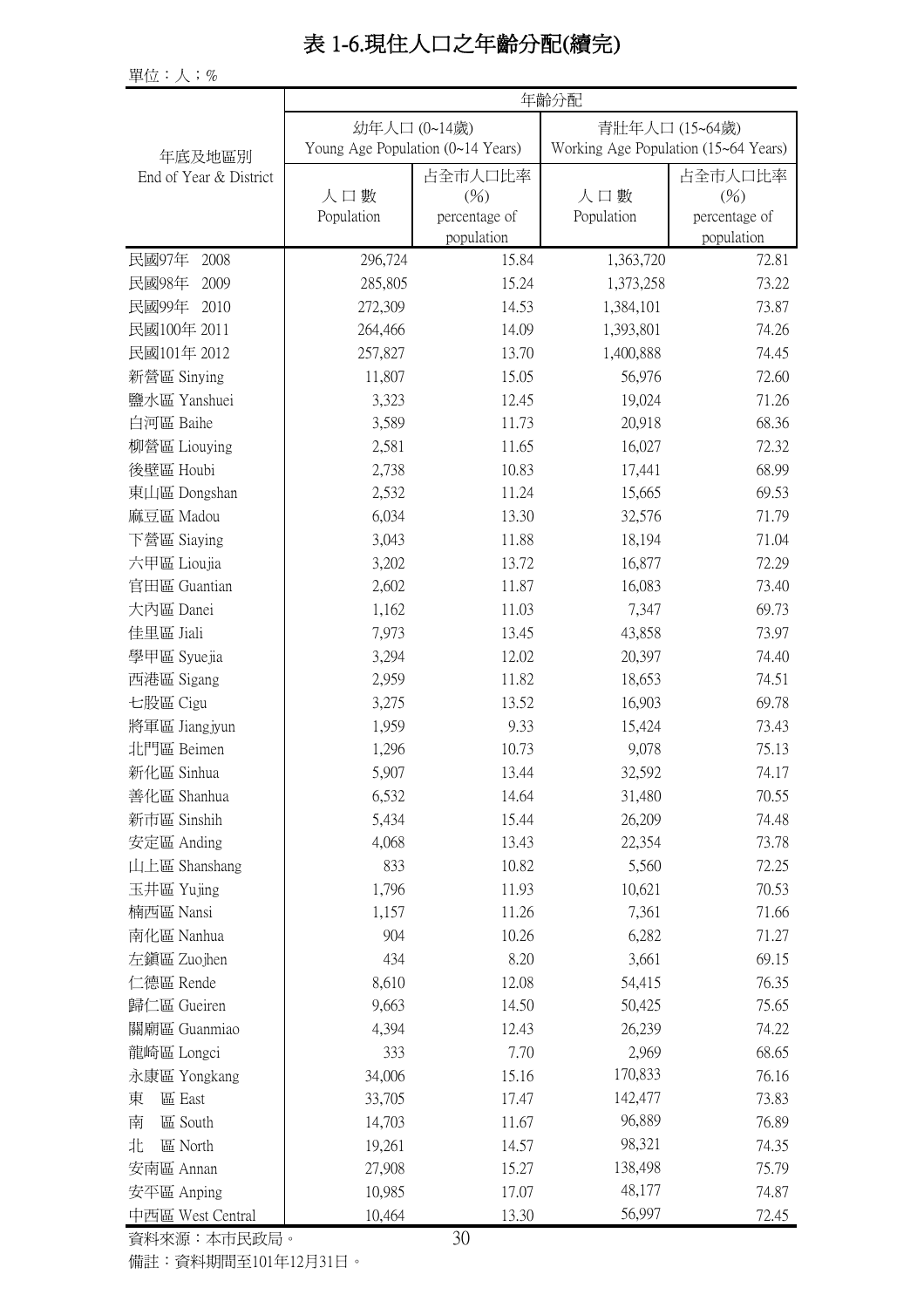|            |                          |                    |                  |                   | Unit: Person; $%$ |
|------------|--------------------------|--------------------|------------------|-------------------|-------------------|
|            | Age Distribution         |                    |                  |                   |                   |
| 65歲以上      |                          |                    |                  |                   |                   |
|            | 65 Years of Age and Over | 扶老比%               | 扶幼比%             | 扶養比%              | 老化指數%             |
|            | 占全市人口比率                  | Elderly Dependency | Child Dependency | Dependency Ratio% | Aging Index%      |
| 人口數        | (%)                      | Radio%             | Radio%           |                   |                   |
| Population | percentage of            |                    |                  |                   |                   |
|            | population               |                    |                  |                   |                   |
| 212,561    | 11.35                    | 15.59              | 21.76            | 37.35             | 71.64             |
| 216,343    | 11.54                    | 15.75              | 20.81            | 36.57             | 75.70             |
| 217,384    | 11.60                    | 15.71              | 19.67            | 35.38             | 79.83             |
| 218,693    | 11.65                    | 15.69              | 18.97            | 34.66             | 82.69             |
| 222,930    | 11.85                    | 15.91              | 18.40            | 34.32             | 86.46             |
| 9,690      | 12.35                    | 17.01              | 20.72            | 37.73             | 82.07             |
| 4,544      | 17.02                    | 23.89              | 17.47            | 41.35             | 136.74            |
| 6,440      | 21.04                    | 30.79              | 17.16            | 47.94             | 179.44            |
| 3,835      | 17.31                    | 23.93              | 16.10            | 40.03             | 148.59            |
| 5,390      | 21.32                    | 30.90              | 15.70            | 46.60             | 196.86            |
| 4,574      | 20.30                    | 29.20              | 16.16            | 45.36             | 180.65            |
| 6,999      | 15.42                    | 21.49              | 18.52            | 40.01             | 115.99            |
| 4,566      | 17.83                    | 25.10              | 16.73            | 41.82             | 150.05            |
| 3,430      | 14.69                    | 20.32              | 18.97            | 39.30             | 107.12            |
| 3,280      | 14.97                    | 20.39              | 16.18            | 36.57             | 126.06            |
| 2,165      | 20.55                    | 29.47              | 15.82            | 45.28             | 186.32            |
| 7,324      | 12.35                    | 16.70              | 18.18            | 34.88             | 91.86             |
| 3,892      | 14.20                    | 19.08              | 16.15            | 35.23             | 118.15            |
| 3,457      | 13.81                    | 18.53              | 15.86            | 34.40             | 116.83            |
| 4,471      | 18.46                    | 26.45              | 19.38            | 45.83             | 136.52            |
| 3,878      | 18.46                    | 25.14              | 12.70            | 37.84             | 197.96            |
| 1,880      | 15.56                    | 20.71              | 14.28            | 34.99             | 145.06            |
| 5,524      | 12.57                    | 16.95              | 18.12            | 35.07             | 93.52             |
| 5,983      | 13.41                    | 19.01              | 20.75            | 39.76             | 91.60             |
| 3,392      | 9.64                     | 12.94              | 20.73            | 33.68             | 62.42             |
| 3,841      | 12.68                    | 17.18              | 18.20            | 35.38             | 94.42             |
| 1,364      | 17.72                    | 24.53              | 14.98            | 39.51             | 163.75            |
| 2,806      | 18.63                    | 26.42              | 16.91            | 43.33             | 156.24            |
| 1,927      | 18.76                    | 26.18              | 15.72            | 41.90             | 166.55            |
| 1,654      | 18.77                    | 26.33              | 14.39            | 40.72             | 182.96            |
| 1,264      | 23.88                    | 34.53              | 11.85            | 46.38             | 291.24            |
| 7,207      | 10.11                    | 13.24              | 15.82            | 29.07             | 83.70             |
| 6,016      | 9.03                     | 11.93              | 19.16            | 31.09             | 62.26             |
| 4,960      | 14.03                    | 18.90              | 16.75            | 35.65             | 112.88            |
| 1,009      | 23.33                    | 33.98              | 11.22            | 45.20             | 303.00            |
| 15,986     | 7.13                     | 9.36               | 19.91            | 29.26             | 47.01             |
| 17,600     | 9.12                     | 12.35              | 23.66            | 36.01             | 52.22             |
| 14,537     | 11.54                    | 15.00              | 15.18            | 30.18             | 98.87             |
| 14,516     | 10.98                    | 14.76              | 19.59            | 34.35             | 75.36             |
| 13,581     | 7.43                     | 9.81               | 20.15            | 29.96             | 48.66             |
| 4,431      | 6.89                     | 9.20               | 22.80            | 32.00             | 40.34             |
| 11,280     | 14.34                    | 19.79              | 18.36            | 38.15             | 107.80            |

### Table 1-6. Resident Population by Age(Cont. End)

Source:Bureau of Civil Affairs.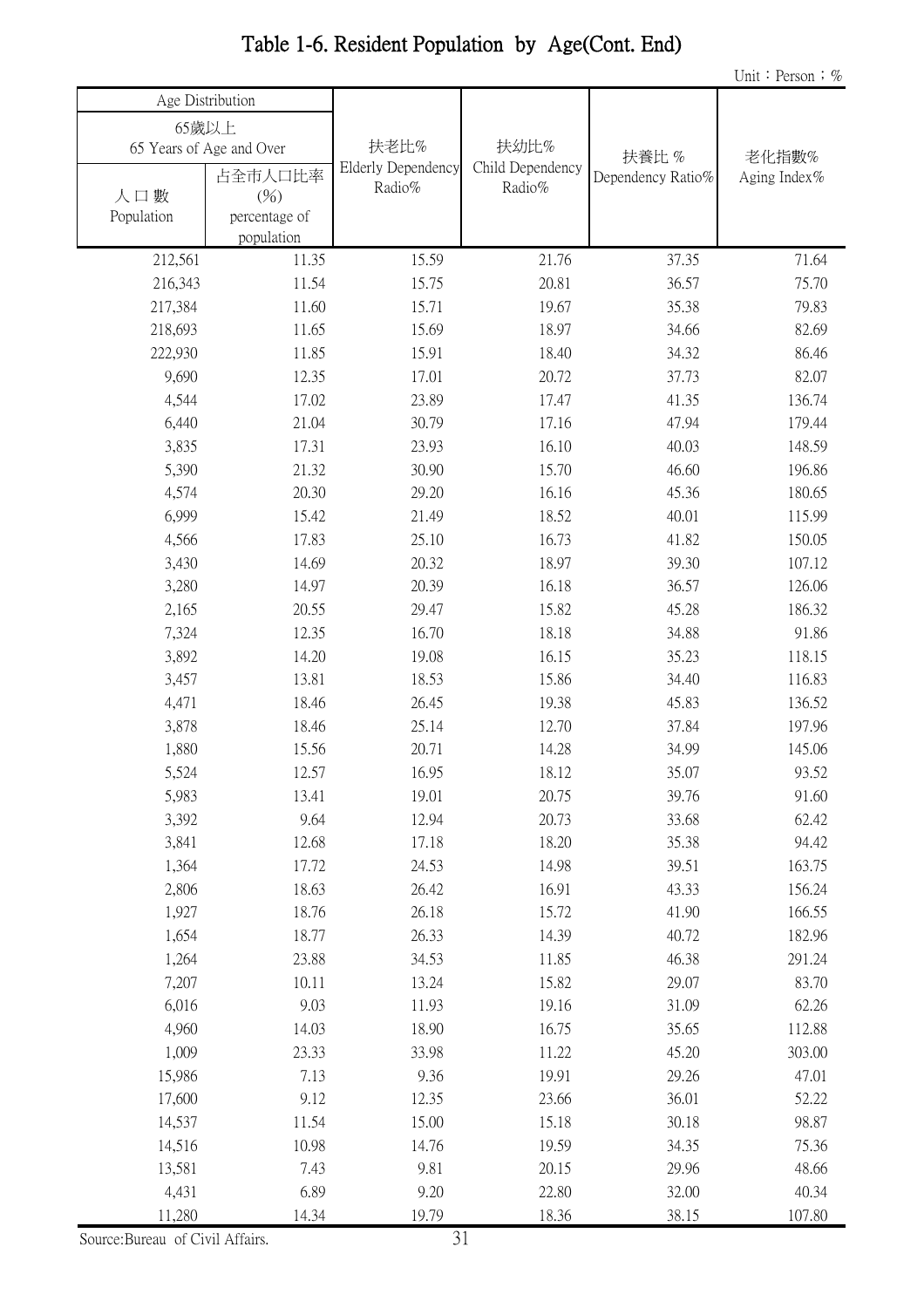## 表 1-7.滿15歲以上現住人口之教育程度-按年齡別分

單位:人

| 大學<br>性別<br>總計<br>年底別<br>研究所<br>合計<br>(含獨立學院)<br>Graduate School<br>University (College)<br>End of Year<br>Grand Total<br>By<br>Total<br>畢業<br>肄業<br>畢業<br>肄業<br>Sex<br>Graduated<br>Attended<br>Graduated<br>Attended<br>計 Total<br>民國97年 2008<br>1,576,281<br>41,264<br>16,878<br>201,757<br>1,535,809<br>男 Male<br>792,575<br>788,860<br>28,060<br>9,813<br>101,633<br>女 Female<br>783,706<br>746,949<br>7,065<br>100,124<br>13,204<br>計 Total<br>原臺南市<br>639,197<br>627,876<br>23,557<br>8,439<br>99,304<br>38,977<br>男 Male<br>314,261<br>313,308<br>4,794<br>49,289<br>20,674<br>15,686<br>7,871<br>50,015<br>女 Female<br>324,936<br>314,568<br>3,645<br>18,303<br>48,435<br>原臺南縣<br>計 Total<br>937,084<br>907,933<br>17,707<br>8,439<br>102,453<br>25,661<br>男 Male<br>475,552<br>5,019<br>478,314<br>12,374<br>52,344<br>5,333<br>458,770<br>432,381<br>3,420<br>50,109<br>22,774<br>女 Female<br>識字者<br>博士<br>碩士<br>年底別<br>性別<br>總計<br>合計<br>Doctor<br>Master<br>End of Year<br>Grand Total<br>By<br>Total<br>畢業<br>肄業<br>肄業<br>畢業<br><b>Sex</b><br>Graduated<br>Attended<br>Graduated<br>Attended<br>計 Total<br>民國98年 2009<br>1,214<br>1,415<br>43,301<br>1,589,601<br>1,551,306<br>男 Male<br>797,037<br>793,668<br>925<br>1,015<br>29,013<br>$\pm$ Female<br>792,564<br>757,638<br>289<br>400<br>14,288<br>原臺南市<br>645,612<br>計 Total<br>634,926<br>24,399<br>834<br>764<br>男 Male<br>316,515<br>315,661<br>558<br>590<br>15,991<br>女 Female<br>329,097<br>8,408<br>319,265<br>206<br>244<br>計 Total<br>581<br>原臺南縣<br>943,989<br>916,380<br>450<br>18,902<br>男 Male<br>480,522<br>478,007<br>367<br>425<br>13,022<br>83<br>5,880<br>女 Female<br>463,467<br>438,373<br>156<br>民國99年 2010<br>計 Total<br>1,601,485<br>1,565,187<br>1,918<br>2,009<br>47,124<br>男 Male<br>801,843<br>1,476<br>1,447<br>31,115<br>798,733<br>女 Female<br>799,642<br>766,454<br>442<br>562<br>16,009<br>計 Total<br>原臺南市<br>651,972<br>641,854<br>26,297<br>1,177<br>1,191<br>男 Male<br>318,410<br>879<br>835<br>319,193<br>17,032<br>9,265<br>女 Female<br>332,779<br>312<br>342<br>323,444<br>計 Total<br>832<br>原臺南縣<br>923,333<br>727<br>20,827<br>949,513<br>612<br>男 Male<br>482,650<br>480,323<br>597<br>14,083 |          |         |         |     | 識字者 |       |       |
|----------------------------------------------------------------------------------------------------------------------------------------------------------------------------------------------------------------------------------------------------------------------------------------------------------------------------------------------------------------------------------------------------------------------------------------------------------------------------------------------------------------------------------------------------------------------------------------------------------------------------------------------------------------------------------------------------------------------------------------------------------------------------------------------------------------------------------------------------------------------------------------------------------------------------------------------------------------------------------------------------------------------------------------------------------------------------------------------------------------------------------------------------------------------------------------------------------------------------------------------------------------------------------------------------------------------------------------------------------------------------------------------------------------------------------------------------------------------------------------------------------------------------------------------------------------------------------------------------------------------------------------------------------------------------------------------------------------------------------------------------------------------------------------------------------------------------------------------------------------------------------------------------------------------------------------------------------------------------------------------------------------------------------------------------------------------------------------------------------------------------------------------------------------------------------------------------------|----------|---------|---------|-----|-----|-------|-------|
| 87,412<br>46,335<br>41,077<br>17,432<br>9,985<br>4,838<br>8,841                                                                                                                                                                                                                                                                                                                                                                                                                                                                                                                                                                                                                                                                                                                                                                                                                                                                                                                                                                                                                                                                                                                                                                                                                                                                                                                                                                                                                                                                                                                                                                                                                                                                                                                                                                                                                                                                                                                                                                                                                                                                                                                                          |          |         |         |     |     |       |       |
|                                                                                                                                                                                                                                                                                                                                                                                                                                                                                                                                                                                                                                                                                                                                                                                                                                                                                                                                                                                                                                                                                                                                                                                                                                                                                                                                                                                                                                                                                                                                                                                                                                                                                                                                                                                                                                                                                                                                                                                                                                                                                                                                                                                                          |          |         |         |     |     |       |       |
|                                                                                                                                                                                                                                                                                                                                                                                                                                                                                                                                                                                                                                                                                                                                                                                                                                                                                                                                                                                                                                                                                                                                                                                                                                                                                                                                                                                                                                                                                                                                                                                                                                                                                                                                                                                                                                                                                                                                                                                                                                                                                                                                                                                                          |          |         |         |     |     |       |       |
|                                                                                                                                                                                                                                                                                                                                                                                                                                                                                                                                                                                                                                                                                                                                                                                                                                                                                                                                                                                                                                                                                                                                                                                                                                                                                                                                                                                                                                                                                                                                                                                                                                                                                                                                                                                                                                                                                                                                                                                                                                                                                                                                                                                                          |          |         |         |     |     |       |       |
| 7,447<br>8,682<br>4,867<br>3,815<br>8,750<br>5,118<br>3,632<br>17,651<br>9,907<br>7,744<br>8,810<br>3,972<br>5,069                                                                                                                                                                                                                                                                                                                                                                                                                                                                                                                                                                                                                                                                                                                                                                                                                                                                                                                                                                                                                                                                                                                                                                                                                                                                                                                                                                                                                                                                                                                                                                                                                                                                                                                                                                                                                                                                                                                                                                                                                                                                                       |          |         |         |     |     |       |       |
|                                                                                                                                                                                                                                                                                                                                                                                                                                                                                                                                                                                                                                                                                                                                                                                                                                                                                                                                                                                                                                                                                                                                                                                                                                                                                                                                                                                                                                                                                                                                                                                                                                                                                                                                                                                                                                                                                                                                                                                                                                                                                                                                                                                                          |          |         |         |     |     |       |       |
|                                                                                                                                                                                                                                                                                                                                                                                                                                                                                                                                                                                                                                                                                                                                                                                                                                                                                                                                                                                                                                                                                                                                                                                                                                                                                                                                                                                                                                                                                                                                                                                                                                                                                                                                                                                                                                                                                                                                                                                                                                                                                                                                                                                                          |          |         |         |     |     |       |       |
|                                                                                                                                                                                                                                                                                                                                                                                                                                                                                                                                                                                                                                                                                                                                                                                                                                                                                                                                                                                                                                                                                                                                                                                                                                                                                                                                                                                                                                                                                                                                                                                                                                                                                                                                                                                                                                                                                                                                                                                                                                                                                                                                                                                                          |          |         |         |     |     |       |       |
|                                                                                                                                                                                                                                                                                                                                                                                                                                                                                                                                                                                                                                                                                                                                                                                                                                                                                                                                                                                                                                                                                                                                                                                                                                                                                                                                                                                                                                                                                                                                                                                                                                                                                                                                                                                                                                                                                                                                                                                                                                                                                                                                                                                                          |          |         |         |     |     |       |       |
|                                                                                                                                                                                                                                                                                                                                                                                                                                                                                                                                                                                                                                                                                                                                                                                                                                                                                                                                                                                                                                                                                                                                                                                                                                                                                                                                                                                                                                                                                                                                                                                                                                                                                                                                                                                                                                                                                                                                                                                                                                                                                                                                                                                                          |          |         |         |     |     |       |       |
|                                                                                                                                                                                                                                                                                                                                                                                                                                                                                                                                                                                                                                                                                                                                                                                                                                                                                                                                                                                                                                                                                                                                                                                                                                                                                                                                                                                                                                                                                                                                                                                                                                                                                                                                                                                                                                                                                                                                                                                                                                                                                                                                                                                                          |          |         |         |     |     |       |       |
|                                                                                                                                                                                                                                                                                                                                                                                                                                                                                                                                                                                                                                                                                                                                                                                                                                                                                                                                                                                                                                                                                                                                                                                                                                                                                                                                                                                                                                                                                                                                                                                                                                                                                                                                                                                                                                                                                                                                                                                                                                                                                                                                                                                                          |          |         |         |     |     |       |       |
|                                                                                                                                                                                                                                                                                                                                                                                                                                                                                                                                                                                                                                                                                                                                                                                                                                                                                                                                                                                                                                                                                                                                                                                                                                                                                                                                                                                                                                                                                                                                                                                                                                                                                                                                                                                                                                                                                                                                                                                                                                                                                                                                                                                                          |          |         |         |     |     |       |       |
|                                                                                                                                                                                                                                                                                                                                                                                                                                                                                                                                                                                                                                                                                                                                                                                                                                                                                                                                                                                                                                                                                                                                                                                                                                                                                                                                                                                                                                                                                                                                                                                                                                                                                                                                                                                                                                                                                                                                                                                                                                                                                                                                                                                                          |          |         |         |     |     |       |       |
|                                                                                                                                                                                                                                                                                                                                                                                                                                                                                                                                                                                                                                                                                                                                                                                                                                                                                                                                                                                                                                                                                                                                                                                                                                                                                                                                                                                                                                                                                                                                                                                                                                                                                                                                                                                                                                                                                                                                                                                                                                                                                                                                                                                                          |          |         |         |     |     |       |       |
|                                                                                                                                                                                                                                                                                                                                                                                                                                                                                                                                                                                                                                                                                                                                                                                                                                                                                                                                                                                                                                                                                                                                                                                                                                                                                                                                                                                                                                                                                                                                                                                                                                                                                                                                                                                                                                                                                                                                                                                                                                                                                                                                                                                                          |          |         |         |     |     |       |       |
|                                                                                                                                                                                                                                                                                                                                                                                                                                                                                                                                                                                                                                                                                                                                                                                                                                                                                                                                                                                                                                                                                                                                                                                                                                                                                                                                                                                                                                                                                                                                                                                                                                                                                                                                                                                                                                                                                                                                                                                                                                                                                                                                                                                                          |          |         |         |     |     |       |       |
|                                                                                                                                                                                                                                                                                                                                                                                                                                                                                                                                                                                                                                                                                                                                                                                                                                                                                                                                                                                                                                                                                                                                                                                                                                                                                                                                                                                                                                                                                                                                                                                                                                                                                                                                                                                                                                                                                                                                                                                                                                                                                                                                                                                                          |          |         |         |     |     |       |       |
|                                                                                                                                                                                                                                                                                                                                                                                                                                                                                                                                                                                                                                                                                                                                                                                                                                                                                                                                                                                                                                                                                                                                                                                                                                                                                                                                                                                                                                                                                                                                                                                                                                                                                                                                                                                                                                                                                                                                                                                                                                                                                                                                                                                                          |          |         |         |     |     |       |       |
|                                                                                                                                                                                                                                                                                                                                                                                                                                                                                                                                                                                                                                                                                                                                                                                                                                                                                                                                                                                                                                                                                                                                                                                                                                                                                                                                                                                                                                                                                                                                                                                                                                                                                                                                                                                                                                                                                                                                                                                                                                                                                                                                                                                                          |          |         |         |     |     |       |       |
|                                                                                                                                                                                                                                                                                                                                                                                                                                                                                                                                                                                                                                                                                                                                                                                                                                                                                                                                                                                                                                                                                                                                                                                                                                                                                                                                                                                                                                                                                                                                                                                                                                                                                                                                                                                                                                                                                                                                                                                                                                                                                                                                                                                                          |          |         |         |     |     |       |       |
|                                                                                                                                                                                                                                                                                                                                                                                                                                                                                                                                                                                                                                                                                                                                                                                                                                                                                                                                                                                                                                                                                                                                                                                                                                                                                                                                                                                                                                                                                                                                                                                                                                                                                                                                                                                                                                                                                                                                                                                                                                                                                                                                                                                                          |          |         |         |     |     |       |       |
|                                                                                                                                                                                                                                                                                                                                                                                                                                                                                                                                                                                                                                                                                                                                                                                                                                                                                                                                                                                                                                                                                                                                                                                                                                                                                                                                                                                                                                                                                                                                                                                                                                                                                                                                                                                                                                                                                                                                                                                                                                                                                                                                                                                                          |          |         |         |     |     |       |       |
|                                                                                                                                                                                                                                                                                                                                                                                                                                                                                                                                                                                                                                                                                                                                                                                                                                                                                                                                                                                                                                                                                                                                                                                                                                                                                                                                                                                                                                                                                                                                                                                                                                                                                                                                                                                                                                                                                                                                                                                                                                                                                                                                                                                                          |          |         |         |     |     |       |       |
|                                                                                                                                                                                                                                                                                                                                                                                                                                                                                                                                                                                                                                                                                                                                                                                                                                                                                                                                                                                                                                                                                                                                                                                                                                                                                                                                                                                                                                                                                                                                                                                                                                                                                                                                                                                                                                                                                                                                                                                                                                                                                                                                                                                                          |          |         |         |     |     |       |       |
|                                                                                                                                                                                                                                                                                                                                                                                                                                                                                                                                                                                                                                                                                                                                                                                                                                                                                                                                                                                                                                                                                                                                                                                                                                                                                                                                                                                                                                                                                                                                                                                                                                                                                                                                                                                                                                                                                                                                                                                                                                                                                                                                                                                                          |          |         |         |     |     |       |       |
|                                                                                                                                                                                                                                                                                                                                                                                                                                                                                                                                                                                                                                                                                                                                                                                                                                                                                                                                                                                                                                                                                                                                                                                                                                                                                                                                                                                                                                                                                                                                                                                                                                                                                                                                                                                                                                                                                                                                                                                                                                                                                                                                                                                                          |          |         |         |     |     |       |       |
|                                                                                                                                                                                                                                                                                                                                                                                                                                                                                                                                                                                                                                                                                                                                                                                                                                                                                                                                                                                                                                                                                                                                                                                                                                                                                                                                                                                                                                                                                                                                                                                                                                                                                                                                                                                                                                                                                                                                                                                                                                                                                                                                                                                                          |          |         |         |     |     |       |       |
|                                                                                                                                                                                                                                                                                                                                                                                                                                                                                                                                                                                                                                                                                                                                                                                                                                                                                                                                                                                                                                                                                                                                                                                                                                                                                                                                                                                                                                                                                                                                                                                                                                                                                                                                                                                                                                                                                                                                                                                                                                                                                                                                                                                                          |          |         |         |     |     |       |       |
|                                                                                                                                                                                                                                                                                                                                                                                                                                                                                                                                                                                                                                                                                                                                                                                                                                                                                                                                                                                                                                                                                                                                                                                                                                                                                                                                                                                                                                                                                                                                                                                                                                                                                                                                                                                                                                                                                                                                                                                                                                                                                                                                                                                                          |          |         |         |     |     |       |       |
|                                                                                                                                                                                                                                                                                                                                                                                                                                                                                                                                                                                                                                                                                                                                                                                                                                                                                                                                                                                                                                                                                                                                                                                                                                                                                                                                                                                                                                                                                                                                                                                                                                                                                                                                                                                                                                                                                                                                                                                                                                                                                                                                                                                                          |          |         |         |     |     |       |       |
|                                                                                                                                                                                                                                                                                                                                                                                                                                                                                                                                                                                                                                                                                                                                                                                                                                                                                                                                                                                                                                                                                                                                                                                                                                                                                                                                                                                                                                                                                                                                                                                                                                                                                                                                                                                                                                                                                                                                                                                                                                                                                                                                                                                                          |          |         |         |     |     |       |       |
|                                                                                                                                                                                                                                                                                                                                                                                                                                                                                                                                                                                                                                                                                                                                                                                                                                                                                                                                                                                                                                                                                                                                                                                                                                                                                                                                                                                                                                                                                                                                                                                                                                                                                                                                                                                                                                                                                                                                                                                                                                                                                                                                                                                                          |          |         |         |     |     |       |       |
|                                                                                                                                                                                                                                                                                                                                                                                                                                                                                                                                                                                                                                                                                                                                                                                                                                                                                                                                                                                                                                                                                                                                                                                                                                                                                                                                                                                                                                                                                                                                                                                                                                                                                                                                                                                                                                                                                                                                                                                                                                                                                                                                                                                                          | 女 Female | 466,863 | 443,010 | 130 | 220 | 6,744 | 3,772 |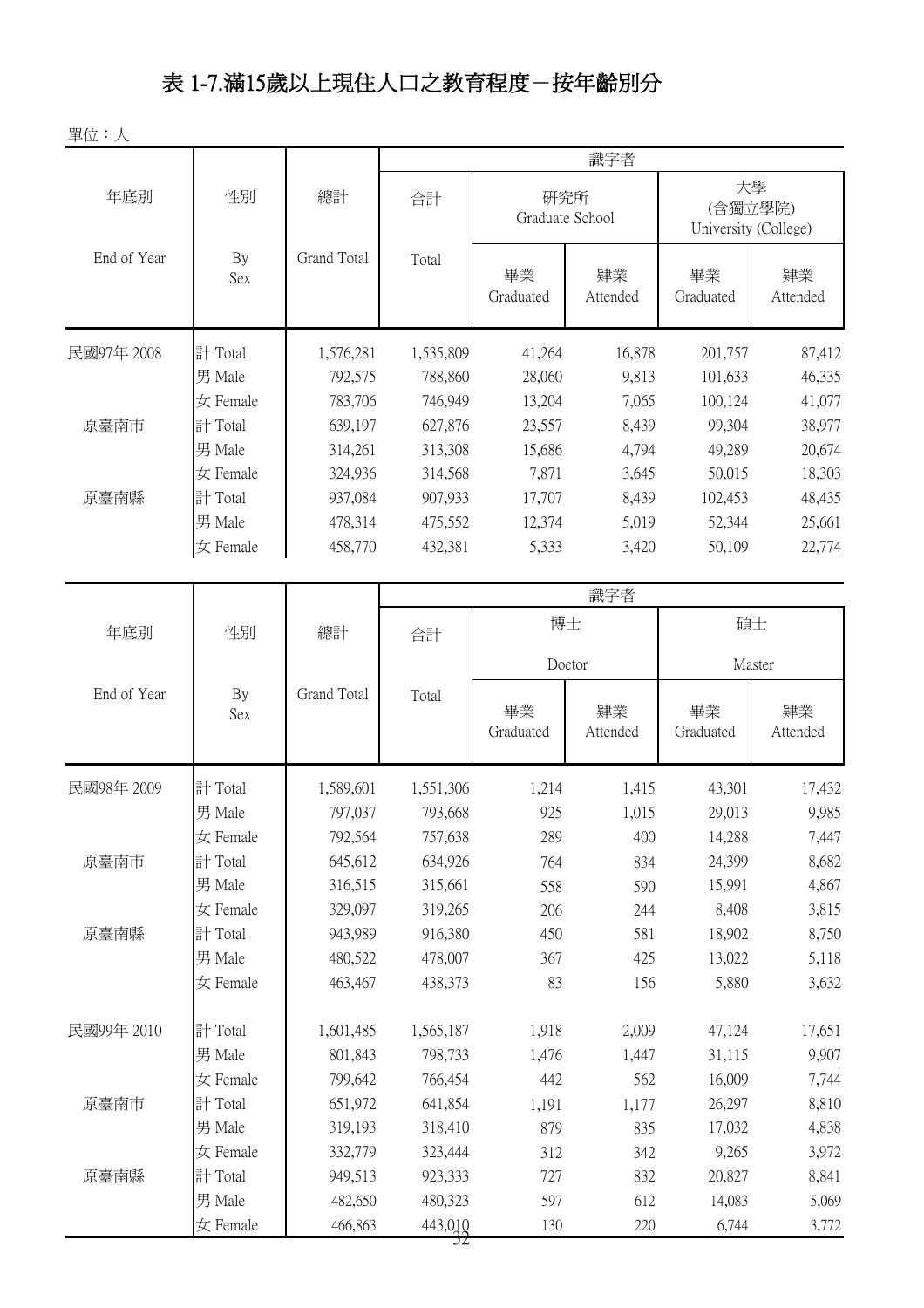#### Table 1-7. Educational Attainment of Population Aged 15 and Over  $-$  By Age

Unit:Person

| Literate             |                  |                                         |                |                                        |                       |                  |  |
|----------------------|------------------|-----------------------------------------|----------------|----------------------------------------|-----------------------|------------------|--|
| 專科<br>Junior College |                  |                                         |                |                                        | 高中                    |                  |  |
| 二、三年制                | 2,3 Years System | 五年制<br>5 Years System                   |                |                                        | Senior High<br>School |                  |  |
| 畢業<br>Graduated      | 肄業<br>Attended   | 後二年<br>Final 2 Years<br>畢業<br>Graduated | 肄業<br>Attended | 前三年<br>First 3 Years<br>肄業<br>Attended | 畢業<br>Graduated       | 肄業<br>Attended   |  |
| 84,243               | 13,765           | 66,934                                  | 4,575          | 7,779                                  | 88,068                | 42,119           |  |
| 42,012<br>42,231     | 8,269<br>5,496   | 37,768<br>29,166                        | 2,771<br>1,804 | 1,871<br>5,908                         | 46,748<br>41,320      | 22,243<br>19,876 |  |
| 36,621               | 5,619            | 31,993                                  | 2,052          | 3,127                                  | 40,955                | 19,214           |  |
| 16,869               | 3,158            | 16,721                                  | 1,134          | 731                                    | 20,865                | 9,976            |  |
| 19,752               | 2,461            | 15,272                                  | 918            | 2,396                                  | 20,090                | 9,238            |  |
| 47,622               | 8,146            | 34,941                                  | 2,523          | 4,652                                  | 47,113                | 22,905           |  |
| 25,143               | 5,111            | 21,047                                  | 1,637          | 1,140                                  | 25,883                | 12,267           |  |
| 22,479               | 3,035            | 13,894                                  | 886            | 3,512                                  | 21,230                | 10,638           |  |

|                      | Literate |                  |                         |               |                |               |  |  |  |
|----------------------|----------|------------------|-------------------------|---------------|----------------|---------------|--|--|--|
| 大學                   |          |                  | 專科<br>College<br>Junior |               |                |               |  |  |  |
| (含獨立學院)              |          | 二、三年制            |                         | 五年制           |                |               |  |  |  |
| University (College) |          | 2,3 Years System |                         |               | 5 Years System |               |  |  |  |
|                      |          |                  |                         |               | 後二年            |               |  |  |  |
| 畢業                   | 肄業       | 畢業               | 肄業                      | Final 2 Years |                | First 3 Years |  |  |  |
| Graduated            | Attended | Graduated        | Attended                | 畢業            | 肄業             | 肄業            |  |  |  |
|                      |          |                  |                         | Graduated     | Attended       | Attended      |  |  |  |
| 216,808              | 88,339   | 84,332           | 13,549                  | 65,804        | 4,449          | 7,919         |  |  |  |
| 108,361              | 46,540   | 42,233           | 7,980                   | 37,058        | 2,712          | 1,807         |  |  |  |
| 108,447              | 41,799   | 42,099           | 5,569                   | 28,746        | 1,737          | 6,112         |  |  |  |
| 105,850              | 39,150   | 36,748           | 5,960                   | 31,592        | 1,980          | 3,058         |  |  |  |
| 52,114               | 20,485   | 16,976           | 3,265                   | 16,426        | 1,101          | 713           |  |  |  |
| 53,736               | 18,665   | 19,772           | 2,695                   | 15,166        | 879            | 2,345         |  |  |  |
| 110,958              | 49,189   | 47,584           | 7,589                   | 34,212        | 2,469          | 4,861         |  |  |  |
| 56,247               | 26,055   | 25,257           | 4,715                   | 20,632        | 1,611          | 1,094         |  |  |  |
| 54,711               | 23,134   | 22,327           | 2,874                   | 13,580        | 858            | 3,767         |  |  |  |
|                      |          |                  |                         |               |                |               |  |  |  |
| 230,957              | 93,445   | 84,599           | 13,680                  | 64,986        | 4,450          | 7,618         |  |  |  |
| 114,975              | 49,477   | 42,508           | 8,025                   | 36,545        | 2,660          | 1,713         |  |  |  |
| 115,982              | 43,968   | 42,091           | 5,655                   | 28,441        | 1,790          | 5,905         |  |  |  |
| 111,851              | 41,145   | 37,041           | 6,337                   | 31,231        | 1,980          | 2,932         |  |  |  |
| 54,791               | 21,718   | 17,162           | 3,409                   | 16,201        | 1,088          | 659           |  |  |  |
| 57,060               | 19,427   | 19,879           | 2,928                   | 15,030        | 892            | 2,273         |  |  |  |
| 119,106              | 52,300   | 47,558           | 7,343                   | 33,755        | 2,470          | 4,686         |  |  |  |
| 60,184               | 27,759   | 25,346           | 4,616                   | 20,344        | 1,572          | 1,054         |  |  |  |
| 58,922               | 24,541   | 22,212           | 2,727                   | 13,411        | 898            | 3,632         |  |  |  |
|                      |          |                  | IJ                      |               |                |               |  |  |  |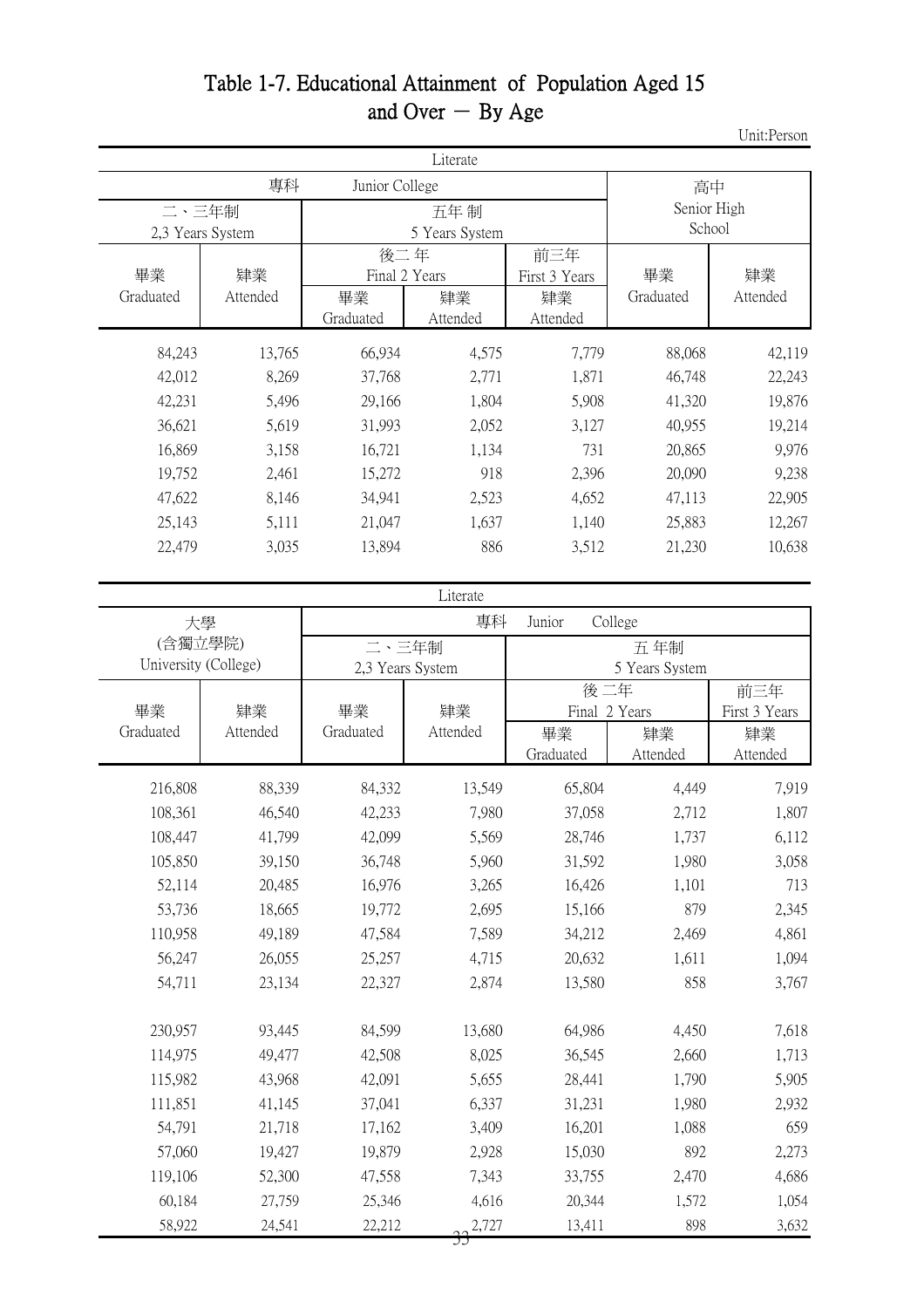## 表1-7.滿15歲以上現住人口之教育程度-按年齡別分 (續1)

| 單位:人        |                  |                                   |                |                             |                |  |  |
|-------------|------------------|-----------------------------------|----------------|-----------------------------|----------------|--|--|
|             |                  | 識字者                               |                |                             |                |  |  |
| 年底別         | 性別               | 高職<br>Senior Vocational<br>School |                | 國中<br>Junior High<br>School |                |  |  |
| End of Year | By<br><b>Sex</b> | 畢業<br>Graduated                   | 肄業<br>Attended | 畢業<br>Graduated             | 肄業<br>Attended |  |  |
| 民國97年 2008  | 計 Total          | 294,312                           | 64,456         | 190,287                     | 26,336         |  |  |
|             | 男 Male           | 154,364                           | 38,437         | 103,744                     | 15,599         |  |  |
|             | 女 Female         | 139,948                           | 26,019         | 86,543                      | 10,737         |  |  |
| 原臺南市        | 計 Total          | 113,217                           | 24,954         | 68,400                      | 10,485         |  |  |
|             | 男 Male           | 55,590                            | 14,593         | 36,038                      | 6,027          |  |  |
|             | 女 Female         | 57,627                            | 10,361         | 32,362                      | 4,458          |  |  |
| 原臺南縣        | 計 Total          | 181,095                           | 39,502         | 121,887                     | 15,851         |  |  |
|             | 男 Male           | 98,774                            | 23,844         | 67,706                      | 9,572          |  |  |
|             | $\pm$ Female     | 82,321                            | 15,658         | 54,181                      | 6,279          |  |  |
|             |                  |                                   | 識字者            |                             |                |  |  |
|             |                  | 高中                                |                | 高職                          |                |  |  |
| 年底別         | 性別               | Senior High                       |                | Senior Vocational           |                |  |  |
|             |                  | School                            |                | School                      |                |  |  |
| End of Year | By<br><b>Sex</b> | 畢業<br>Graduated                   | 肄業<br>Attended | 畢業<br>Graduated             | 肄業<br>Attended |  |  |
| 民國98年 2009  | 計 Total          | 89,116                            | 42,297         | 295,416                     | 65,209         |  |  |
|             | 男 Male           | 47,055                            | 22,168         | 155,270                     | 38,839         |  |  |
|             | 女 Female         | 42,061                            | 20,129         | 140,146                     | 26,370         |  |  |
| 原臺南市        | 計 Total          | 41,222                            | 19,417         | 113,206                     | 25,268         |  |  |
|             | 男 Male           | 20,996                            | 10,000         | 55,747                      | 14,726         |  |  |
|             | 女 Female         | 20,226                            | 9,417          | 57,459                      | 10,542         |  |  |
| 原臺南縣        | 計 Total          | 47,894                            | 22,880         | 182,210                     | 39,941         |  |  |
|             | 男 Male           | 26,059                            | 12,168         | 99,523                      | 24,113         |  |  |
|             | 女 Female         | 21,835                            | 10,712         | 82,687                      | 15,828         |  |  |
| 民國99年 2010  | 計 Total          | 87,141                            | 43,910         | 294,622                     | 66,859         |  |  |
|             | 男 Male           | 45,812                            | 22,901         | 154,715                     | 39,837         |  |  |
|             | 女 Female         | 41,329                            | 21,009         | 139,907                     | 27,022         |  |  |
| 原臺南市        | 計 Total          | 40,409                            | 19,558         | 112,326                     | 26,308         |  |  |
|             | 男 Male           | 20,442                            | 10,053         | 55,256                      | 15,284         |  |  |
|             | 女 Female         | 19,967                            | 9,505          | 57,070                      | 11,024         |  |  |
| 原臺南縣        | 計 Total          | 46,732                            | 24,352         | 182,296                     | 40,551         |  |  |
|             | 男 Male           | 25,370                            | 12,848         | 99,459                      | 24,553         |  |  |
|             | 女 Female         | 21,362                            | 11,504         | 82,837                      | 15,998         |  |  |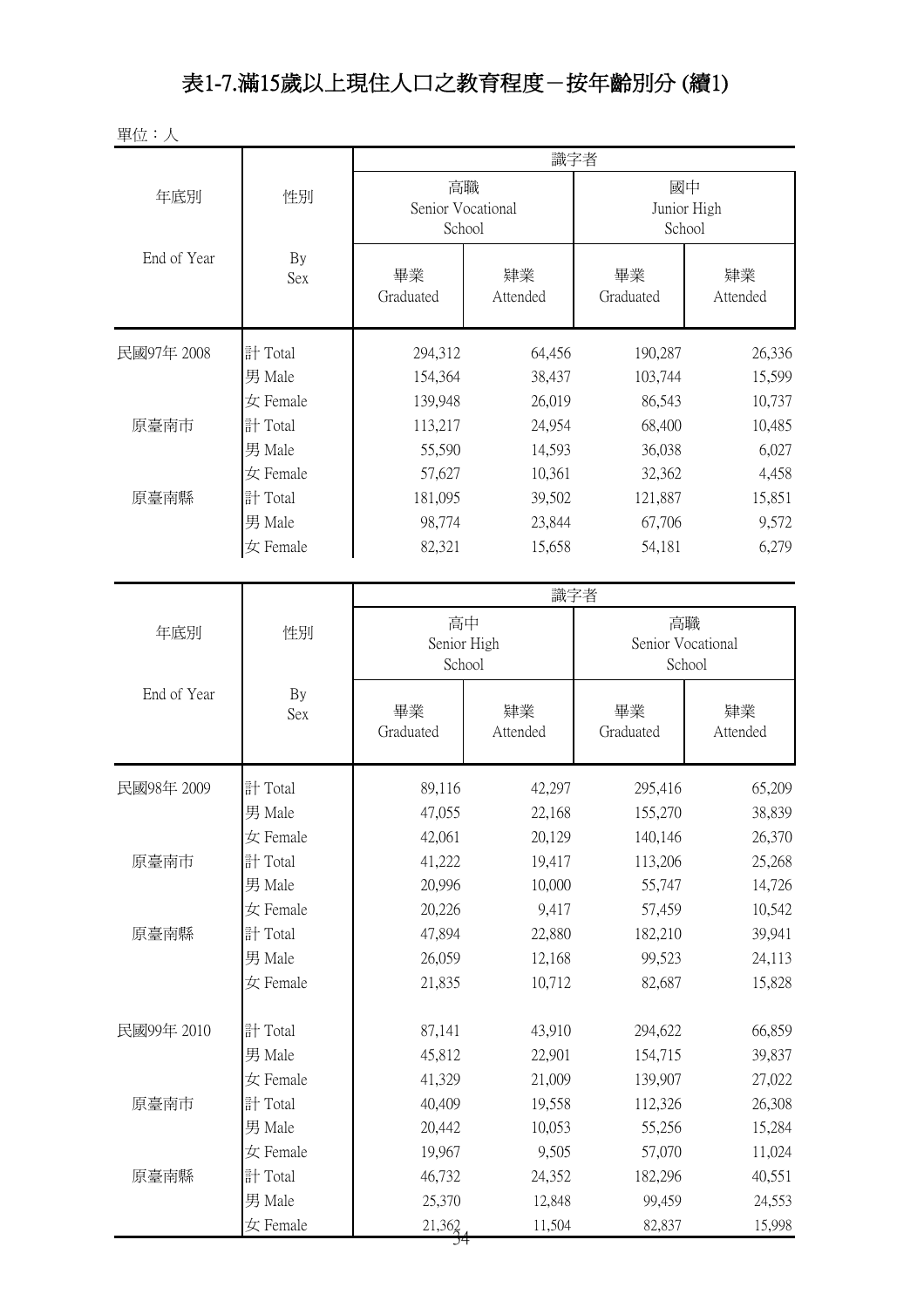#### Table1-7. Educational Attainment of Population Aged 15 and Over  $-$  By Age(Cont.1)

Unit:Person

|                 | 初職<br>Junior Vocational<br>School |                 | 國小<br>Elementary<br>School |             | 不識字者       |
|-----------------|-----------------------------------|-----------------|----------------------------|-------------|------------|
| 畢業<br>Graduated | 肄業<br>Attended                    | 畢業<br>Graduated | 肄業<br>Attended             | Self-taught | Illiterate |
| 5,231           | 1,197                             | 251,661         | 43,768                     | 3,767       | 40,472     |
| 3,048           | 962                               | 111,151         | 12,898                     | 1,134       | 3,715      |
| 2,183           | 235                               | 140,510         | 30,870                     | 2,633       | 36,757     |
| 2,136           | 338                               | 86,172          | 10,522                     | 1,794       | 11,321     |
| 1,051           | 237                               | 36,244          | 3,154                      | 477         | 953        |
| 1,085           | 101                               | 49,928          | 7,368                      | 1,317       | 10,368     |
| 3,095           | 859                               | 165,489         | 33,246                     | 1,973       | 29,151     |
| 1,997           | 725                               | 74,907          | 9,744                      | 657         | 2,762      |
| 1,098           | 134                               | 90,582          | 23,502                     | 1,316       | 26,389     |

| Literate                    |                |                                   |                |                            |                |             |                  |  |
|-----------------------------|----------------|-----------------------------------|----------------|----------------------------|----------------|-------------|------------------|--|
| 國中<br>Junior High<br>School |                | 初職<br>Junior Vocational<br>School |                | 國小<br>Elementary<br>School |                | 自修          | 不識               |  |
| 畢業<br>Graduated             | 肄業<br>Attended | 畢業<br>Graduated                   | 肄業<br>Attended | 畢業<br>Graduated            | 肄業<br>Attended | Self-taught | 字者<br>Illiterate |  |
| 189,470                     | 25,647         | 5,120                             | 1,187          | 246,968                    | 42,670         | 3,644       | 38,295           |  |
| 102,652                     | 14,991         | 2,956                             | 942            | 107,833                    | 12,293         | 1,040       | 3,369            |  |
| 86,818                      | 10,656         | 2,164                             | 245            | 139,135                    | 30,377         | 2,604       | 34,926           |  |
| 67,475                      | 10,406         | 2,083                             | 351            | 84,357                     | 10,365         | 1,759       | 10,686           |  |
| 35,350                      | 5,878          | 1,016                             | 239            | 35,125                     | 3,053          | 445         | 854              |  |
| 32,125                      | 4,528          | 1,067                             | 112            | 49,232                     | 7,312          | 1,314       | 9,832            |  |
| 121,995                     | 15,241         | 3,037                             | 836            | 162,611                    | 32,305         | 1,885       | 27,609           |  |
| 67,302                      | 9,113          | 1,940                             | 703            | 72,708                     | 9,240          | 595         | 2,515            |  |
| 54,693                      | 6,128          | 1,097                             | 133            | 89,903                     | 23,065         | 1,290       | 25,094           |  |
| 185,077                     | 25,937         | 5,007                             | 1,178          | 242,020                    | 41,510         | 3,489       | 36,298           |  |
| 99,627                      | 15,090         | 2,856                             | 913            | 104,478                    | 11,694         | 962         | 3,110            |  |
| 85,450                      | 10,847         | 2,151                             | 265            | 137,542                    | 29,816         | 2,527       | 33,188           |  |
| 65,900                      | 10,392         | 2,052                             | 357            | 82,553                     | 10,307         | 1,700       | 10,118           |  |
| 34,239                      | 5,877          | 989                               | 233            | 34,011                     | 3,000          | 414         | 783              |  |
| 31,661                      | 4,515          | 1,063                             | 124            | 48,542                     | 7,307          | 1,286       | 9,335            |  |
| 119,177                     | 15,545         | 2,955                             | 821            | 159,467                    | 31,203         | 1,789       | 26,180           |  |
| 65,388                      | 9,213          | 1,867                             | 680            | 70,467                     | 8,694          | 548         | 2,327            |  |
| 53,789                      | 6,332          | 1,088                             | 141<br>IJ      | 89,000                     | 22,509         | 1,241       | 23,853           |  |
|                             |                |                                   |                |                            |                |             |                  |  |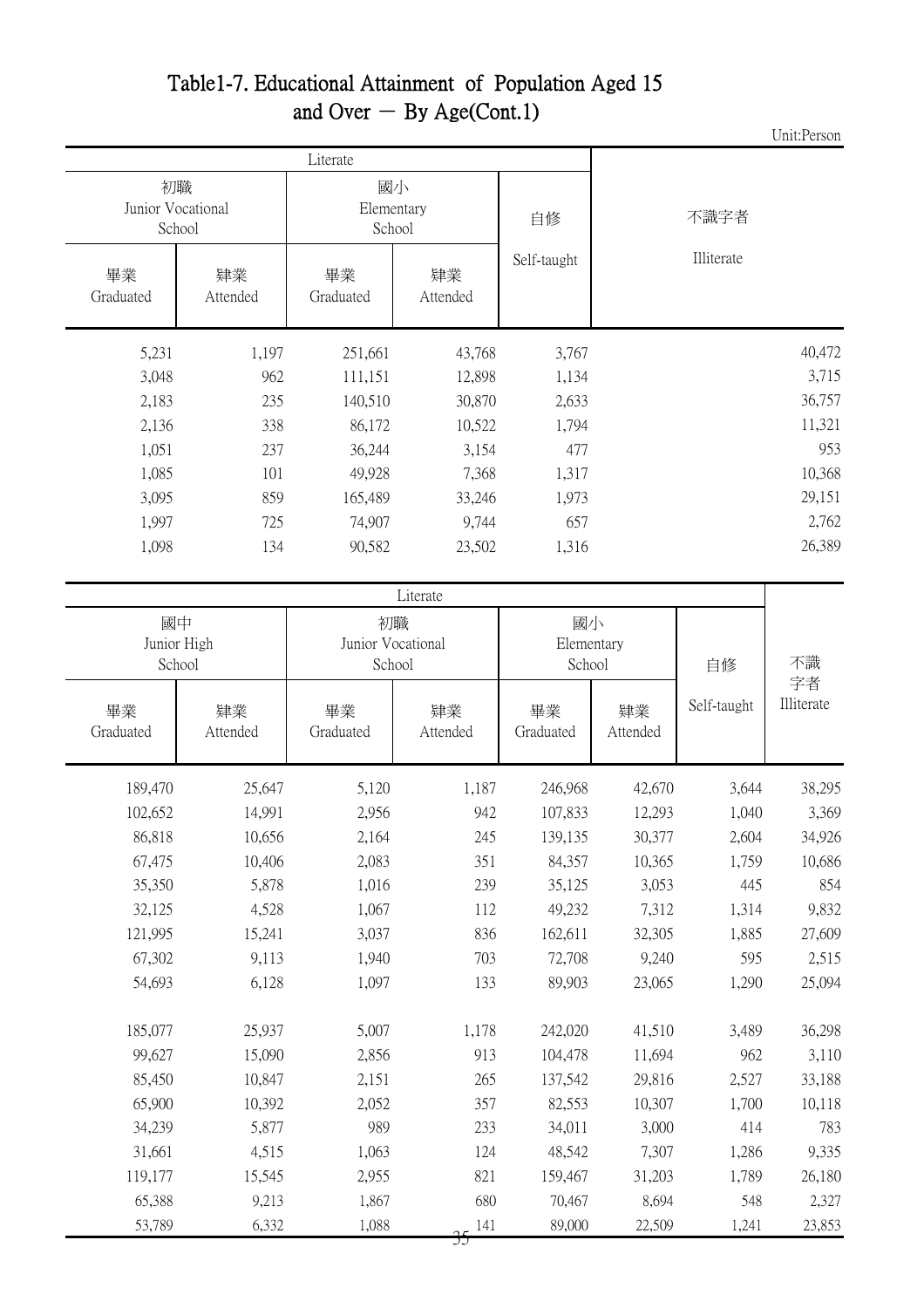# 表 1-7.滿15歲以上現住人口之教育程度-按年齡別分(續2)

單位:人

|             |           |             | 識字者       |                 |                |                 |                |  |
|-------------|-----------|-------------|-----------|-----------------|----------------|-----------------|----------------|--|
| 年底別         | 性別        | 總計          | 合計        | 博士              |                |                 | 碩士             |  |
|             |           |             |           |                 | Doctor         | Master          |                |  |
| End of Year | By<br>Sex | Grand Total | Total     | 畢業<br>Graduated | 肄業<br>Attended | 畢業<br>Graduated | 肄業<br>Attended |  |
| 民國100年 2011 | 計 Total   | 1,612,494   | 1,578,159 | 4,828           | 2,716          | 49,204          | 19,517         |  |
|             | 男 Male    | 805,835     | 802,942   | 3,726           | 1,979          | 31,654          | 11,013         |  |
|             | 女 Female  | 806,659     | 775,217   | 1,102           | 737            | 17,550          | 8,504          |  |
| 民國101年 2012 | 計 Total   | 1,623,818   | 1,591,541 | 5,293           | 2,987          | 53,569          | 21,122         |  |
|             | 男 Male    | 810,450     | 807,800   | 4,069           | 2,148          | 34,096          | 12,029         |  |
|             | 女 Female  | 813,368     | 783,741   | 1,224           | 839            | 19,473          | 9,093          |  |
| 15-19歲      | 計 Total   | 126,330     | 126,327   |                 |                |                 |                |  |
| 15-19 Years | 男 Male    | 65,455      | 65,453    |                 |                |                 |                |  |
|             | 女 Female  | 60,875      | 60,874    |                 |                |                 |                |  |
| 20-24歲      | 計 Total   | 130,374     | 130,371   |                 | 71             | 1,057           | 6,672          |  |
| 20-24 Years | 男 Male    | 67,641      | 67,638    |                 | 54             | 673             | 4,136          |  |
|             | 女 Female  | 62,733      | 62,733    |                 | 17             | 384             | 2,536          |  |
| 25-29歲      | 計 Total   | 138,979     | 138,958   | 72              | 749            | 11,978          | 4,462          |  |
| 25-29Years  | 男 Male    | 70,555      | 70,543    | 46              | 546            | 7,566           | 2,360          |  |
|             | 女 Female  | 68,424      | 68,415    | 26              | 203            | 4,412           | 2,102          |  |
| 30-34歲      | 計 Total   | 165,130     | 165,068   | 717             | 729            | 12,583          | 3,569          |  |
| 30-34Years  | 男 Male    | 83,394      | 83,368    | 573             | 481            | 7,754           | 1,942          |  |
|             | 女 Female  | 81,736      | 81,700    | 144             | 248            | 4,829           | 1,627          |  |
| 35-39歲      | 計 Total   | 147,643     | 147,544   | 827             | 499            | 9,789           | 2,667          |  |
| 35-39Years  | 男 Male    | 73,599      | 73,557    | 595             | 358            | 5,938           | 1,443          |  |
|             | 女 Female  | 74,044      | 73,987    | 232             | 141            | 3,851           | 1,224          |  |
| 40-44歲      | 計 Total   | 143,855     | 143,732   | 834             | 434            | 7,240           | 1,677          |  |
| 40-44Years  | 男 Male    | 71,378      | 71,336    | 550             | 320            | 4,530           | 904            |  |
|             | 女 Female  | 72,477      | 72,396    | 284             | 114            | 2,710           | 773            |  |
| 45-49歲      | 計 Total   | 153,180     | 153,000   | 1,021           | 287            | 4,921           | 1,094          |  |
| 45-49Years  | 男 Male    | 76,747      | 76,676    | 770             | 214            | 3,153           | 595            |  |
|             | 女 Female  | 76,433      | 76,324    | 251             | 73             | 1,768           | 499            |  |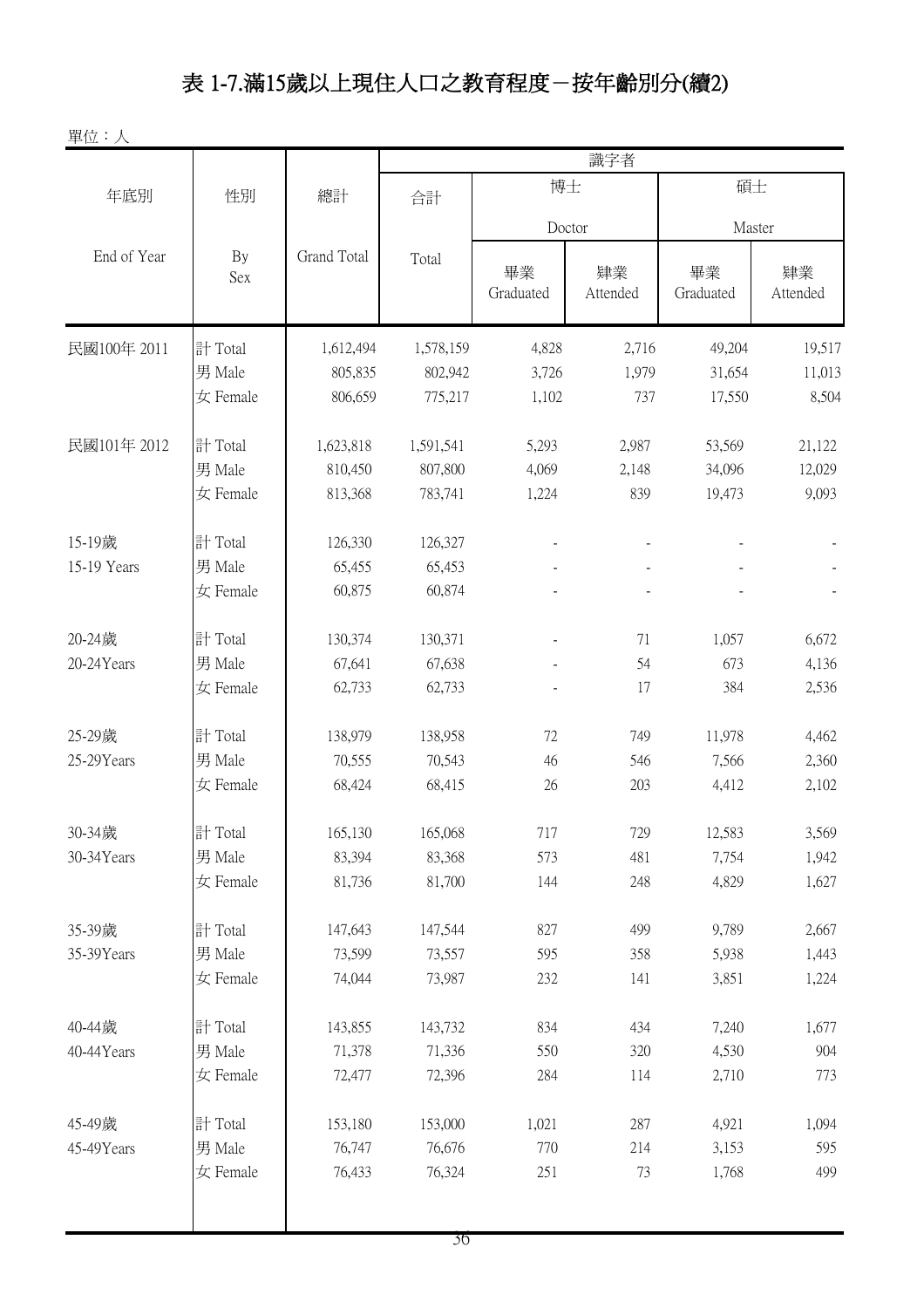### Table 1-7. Educational Attainment of Population Aged 15 and Over  $-$  By Age(Cont.2)

Unit:Person

|                                 | Literate |                           |          |                   |                |                      |  |  |  |  |
|---------------------------------|----------|---------------------------|----------|-------------------|----------------|----------------------|--|--|--|--|
|                                 | 大學       |                           | 專科       | College<br>Junior |                |                      |  |  |  |  |
| (含獨立學院)<br>University (College) |          | 二、三年制<br>2,3 Years System |          |                   | 5 Years System |                      |  |  |  |  |
| 畢業                              | 肄業       | 畢業                        | 肄業       | 後二年               | Final 2 Years  | 前三年<br>First 3 Years |  |  |  |  |
| Graduated                       | Attended | Graduated                 | Attended | 畢業<br>Graduated   | 肄業<br>Attended | 肄業<br>Attended       |  |  |  |  |
| 243,865                         | 96,946   | 84,898                    | 14,445   | 64,487            | 4,345          | 7,376                |  |  |  |  |
| 120,676                         | 51,174   | 42,713                    | 8,433    | 36,154            | 2,584          | 1,647                |  |  |  |  |
| 123,189                         | 45,772   | 42,185                    | 6,012    | 28,333            | 1,761          | 5,729                |  |  |  |  |
| 257,764                         | 100,962  | 85,252                    | 14,843   | 64,250            | 4,241          | 7,329                |  |  |  |  |
| 126,755                         | 53,388   | 43,007                    | 8,517    | 35,763            | 2,515          | 1,681                |  |  |  |  |
| 131,009                         | 47,574   | 42,245                    | 6,326    | 28,487            | 1,726          | 5,648                |  |  |  |  |
|                                 | 30,902   |                           | 1,259    |                   | 196            | 5,743                |  |  |  |  |
|                                 | 15,631   |                           | 902      |                   | 36             | 1,073                |  |  |  |  |
|                                 | 15,271   |                           | 357      |                   | 160            | 4,670                |  |  |  |  |
| 34,387                          | 50,763   | 2,371                     | 1,771    | 2,782             | 152            | 943                  |  |  |  |  |
| 15,085                          | 26,902   | 1,693                     | 1,197    | 442               | 46             | 223                  |  |  |  |  |
| 19,302                          | 23,861   | 678                       | 574      | 2,340             | 106            | 720                  |  |  |  |  |
| 64,787                          | 7,661    | 5,972                     | 2,539    | 2,140             | 119            | 349                  |  |  |  |  |
| 28,859                          | 4,606    | 3,402                     | 1,630    | 568               | 59             | 187                  |  |  |  |  |
| 35,928                          | 3,055    | 2,570                     | 909      | 1,572             | 60             | 162                  |  |  |  |  |
| 52,648                          | 5,380    | 16,292                    | 3,173    | 5,955             | 1,270          | 127                  |  |  |  |  |
| 24,462                          | 3,022    | 6,811                     | 1,774    | 2,860             | 699            | 82                   |  |  |  |  |
| 28,186                          | 2,358    | 9,481                     | 1,399    | 3,095             | 571            | 45                   |  |  |  |  |
| 32,893                          | 1,902    | 20,222                    | 1,792    | 9,526             | 546            | 34                   |  |  |  |  |
| 15,954                          | 1,033    | 8,538                     | 938      | 4,675             | 340            | 23                   |  |  |  |  |
| 16,939                          | 869      | 11,684                    | 854      | 4,851             | 206            | 11                   |  |  |  |  |
| 20,961                          | 1,312    | 14,512                    | 1,568    | 10,923            | 532            | 39                   |  |  |  |  |
| 10,343                          | 625      | 6,971                     | 755      | 5,710             | 358            | 21                   |  |  |  |  |
| 10,618                          | 687      | 7,541                     | 813      | 5,213             | 174            | 18                   |  |  |  |  |
| 15,340                          | 1,099    | 8,995                     | 1,206    | 10,762            | 503            | 43                   |  |  |  |  |
| 8,022                           | 470      | 4,900                     | 526      | 6,432             | 321            | 28                   |  |  |  |  |
| 7,318                           | 629      | 4,095                     | 680      | 4,330             | 182            | 15                   |  |  |  |  |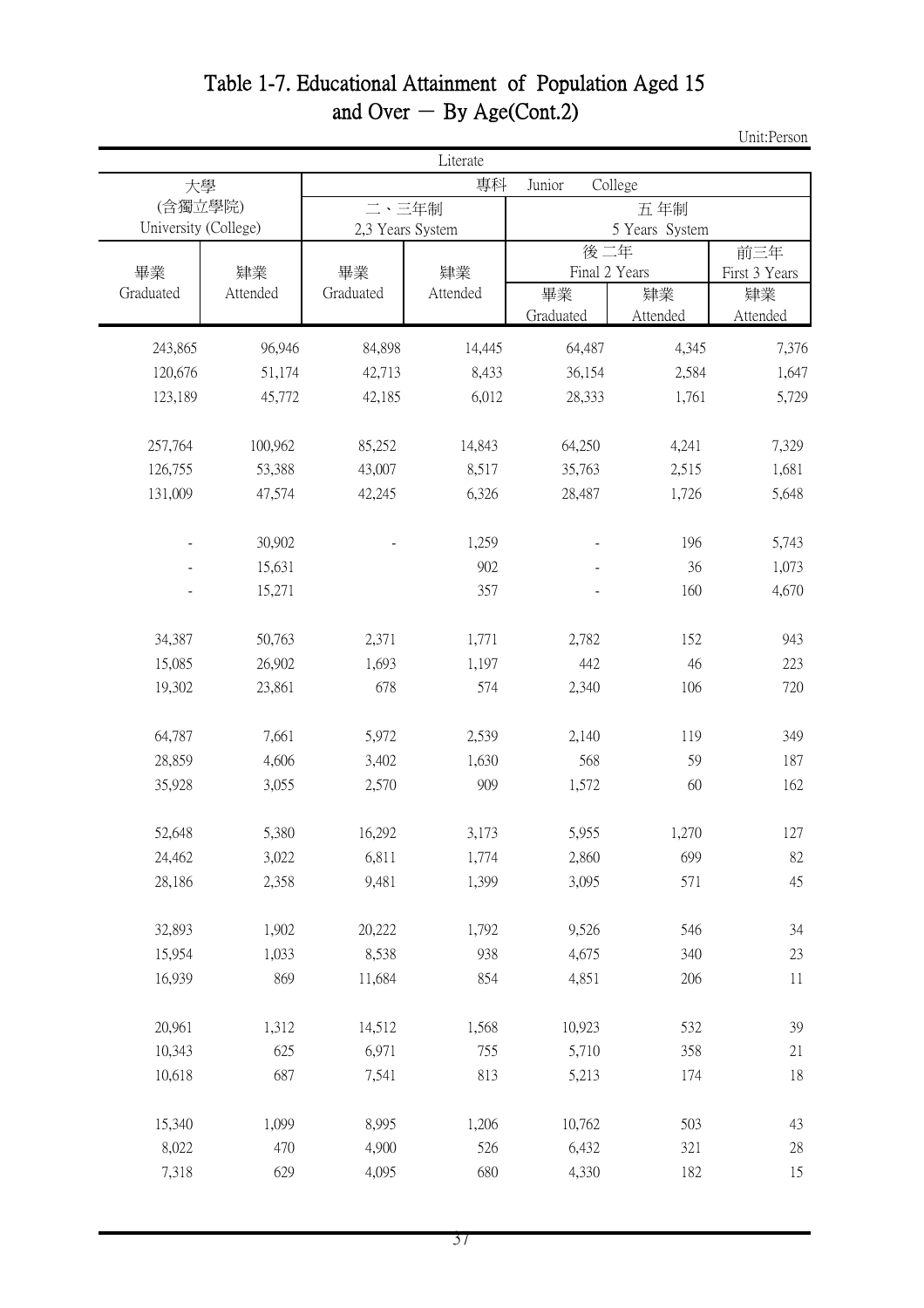## 表1-7.滿15歲以上現住人口之教育程度-按年齡別分(續3)

單位:人

|                      |           | 識字者               |                |                 |                                   |  |  |  |
|----------------------|-----------|-------------------|----------------|-----------------|-----------------------------------|--|--|--|
| 年底別                  | 性別        | 高中<br>Senior High | School         |                 | 高職<br>Senior Vocational<br>School |  |  |  |
| End of Year          | By<br>Sex | 畢業<br>Graduated   | 肄業<br>Attended | 畢業<br>Graduated | 肄業<br>Attended                    |  |  |  |
| 民國100年 2011          | 計 Total   | 85,399            | 45,328         | 294,258         | 68,238                            |  |  |  |
|                      | 男 Male    | 44,555            | 23,829         | 154,225         | 40,626                            |  |  |  |
|                      | 女 Female  | 40,844            | 21,499         | 140,033         | 27,612                            |  |  |  |
| 民國 101年 2012 計 Total |           | 82,976            | 44,256         | 294,003         | 69,110                            |  |  |  |
|                      | 男 Male    | 43,159            | 23,411         | 153,956         | 41,015                            |  |  |  |
|                      | 女 Female  | 39,817            | 20,845         | 140,047         | 28,095                            |  |  |  |
| 15-19歲               | 計 Total   | 1,279             | 32,588         | 4,288           | 38,921                            |  |  |  |
| 15-19 Years          | 男 Male    | 683               | 16,423         | 2,529           | 22,260                            |  |  |  |
|                      | 女 Female  | 596               | 16,165         | 1,759           | 16,661                            |  |  |  |
| 20-24歲               | 計 Total   | 4,654             | 663            | 17,588          | 4,374                             |  |  |  |
| 20-24Years           | 男 Male    | 2,493             | 347            | 10,377          | 2,711                             |  |  |  |
|                      | 女 Female  | 2,161             | 316            | 7,211           | 1,663                             |  |  |  |
| 25-29歲               | 計 Total   | 2,860             | 1,130          | 23,051          | 5,856                             |  |  |  |
| 25-29Years           | 男 Male    | 1,381             | 619            | 12,659          | 3,640                             |  |  |  |
|                      | 女 Female  | 1,479             | 511            | 10,392          | 2,216                             |  |  |  |
| 30-34歲               | 計 Total   | 5,290             | 1,445          | 39,509          | 4,285                             |  |  |  |
| 30-34Years           | 男 Male    | 2,362             | 825            | 21,189          | 2,691                             |  |  |  |
|                      | 女 Female  | 2,928             | 620            | 18,320          | 1,594                             |  |  |  |
| 35-39歲               | 計 Total   | 8,637             | 1,308          | 37,533          | 2,749                             |  |  |  |
| 35-39Years           | 男 Male    | 4,053             | 770            | 18,567          | 1,744                             |  |  |  |
|                      | 女 Female  | 4,584             | 538            | 18,966          | 1,005                             |  |  |  |
| 40-44歲               | 計 Total   | 11,442            | 1,428          | 42,942          | 3,105                             |  |  |  |
| 40-44Years           | 男 Male    | 5,155             | 805            | 20,317          | 1,928                             |  |  |  |
|                      | 女 Female  | 6,287             | 623            | 22,625          | 1,177                             |  |  |  |
| 45-49歲               | 計 Total   | 12,533            | 1,665          | 43,667          | 3,377                             |  |  |  |
| 45-49Years           | 男 Male    | 5,949             | 972            | 20,608          | 1,984                             |  |  |  |
|                      | 女 Female  | 6,584             | 693            | 23,059          | 1,393                             |  |  |  |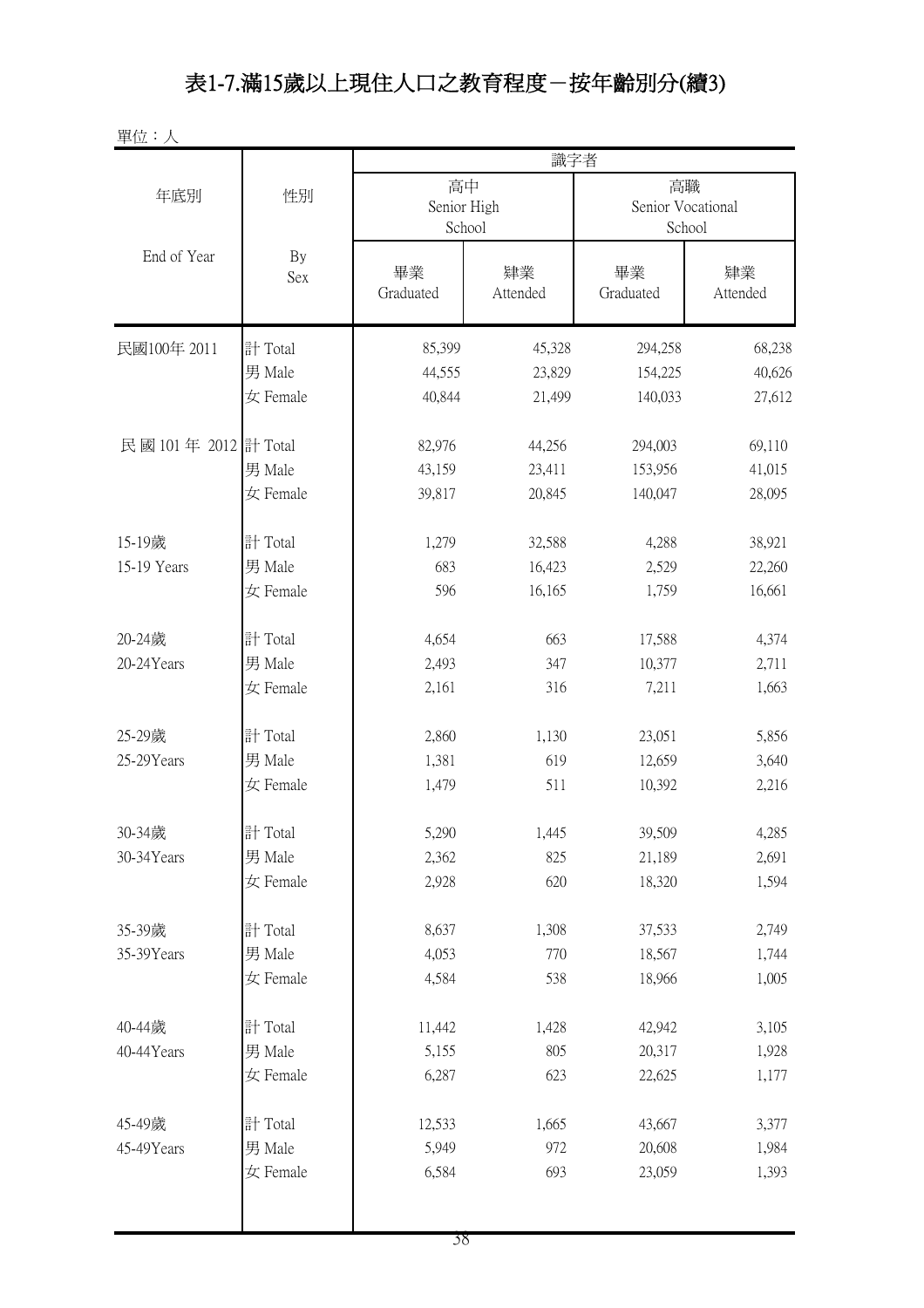#### Table 1-7. Educational Attainment of Population Aged 15 and Over  $-$  By Age(Cont.3)

|                             |                |                                   |                             |                            |                |                             | Unit:Person              |
|-----------------------------|----------------|-----------------------------------|-----------------------------|----------------------------|----------------|-----------------------------|--------------------------|
|                             |                |                                   | Literate                    |                            |                |                             |                          |
| 國中<br>Junior High<br>School |                | 初職<br>Junior Vocational<br>School |                             | 國小<br>Elementary<br>School |                | 自修                          | 不識                       |
| 畢業<br>Graduated             | 肄業<br>Attended | 畢業<br>Graduated                   | 肄業<br>Attended              | 畢業<br>Graduated            | 肄業<br>Attended | Self-taught                 | 字者<br>Illiterate         |
| 180,328                     | 25,895         | 4,929                             | 1,226                       | 236,354                    | 40,265         | 3,312                       | 34,335                   |
| 96,544                      | 14,908         | 2,779                             | 920                         | 100,810                    | 11,124         | 869                         | 2,893                    |
| 83,784                      | 10,987         | 2,150                             | 306                         | 135,544                    | 29,141         | 2,443                       | 31,442                   |
| 178,668                     | 25,795         | 4,842                             | 1,210                       | 231,010                    | 38,912         | 3,147                       | 32,277                   |
| 95,205                      | 14,836         | 2,688                             | 907                         | 97,388                     | 10,472         | 795                         | 2,650                    |
| 83,463                      | 10,959         | 2,154                             | 303                         | 133,622                    | 28,440         | 2,352                       | 29,627                   |
| 1,876                       | 8,084          | $\overline{\phantom{a}}$          | ÷,                          | 81                         | 1,110          | $\overline{\phantom{a}}$    | $\mathfrak{Z}$           |
| 993                         | 4,300          |                                   |                             | 46                         | 577            |                             | $\mathbf{2}$             |
| 883                         | 3,784          |                                   |                             | 35                         | 533            |                             | $\mathbf{1}$             |
| 1,692                       | 361            |                                   |                             | 19                         | 50             | $\mathbf 1$                 | $\mathfrak{Z}$           |
| 1,041                       | 184            |                                   |                             | 8                          | 26             |                             | $\mathfrak{Z}$           |
| 651                         | 177            |                                   |                             | 11                         | 24             | $\mathbf{1}$                | $\overline{\phantom{a}}$ |
| 3,897                       | 750            |                                   |                             | 360                        | 219            | 7                           | 21                       |
| 2,032                       | 342            |                                   |                             | $27\,$                     | 12             | $\mathbf{2}$                | 12                       |
| 1,865                       | 408            |                                   |                             | 333                        | 207            | 5                           | 9                        |
| 9,800                       | 980            |                                   | $\overline{a}$              | 891                        | 418            | $\boldsymbol{7}$            | 62                       |
| 5,326                       | 417            |                                   |                             | $70\,$                     | $27\,$         | $\,1$                       | $26\,$                   |
| 4,474                       | 563            |                                   |                             | 821                        | 391            | $\sqrt{6}$                  | $36\,$                   |
| 14,125                      | 1,277          |                                   |                             | 875                        | 332            | $11\,$                      | 99                       |
| 7,692                       | 663            |                                   |                             | 161                        | $70\,$         | $\sqrt{2}$                  | $42\,$                   |
| 6,433                       | 614            |                                   |                             | 714                        | 262            | $\boldsymbol{9}$            | 57                       |
| 21,426                      | 1,388          |                                   |                             | 1,749                      | 206            | 14                          | 123                      |
| 10,797                      | 732            |                                   |                             | 461                        | 48             | $\boldsymbol{6}$            | $42\,$                   |
| 10,629                      | 656            |                                   |                             | 1,288                      | 158            | $8\,$                       | 81                       |
| 36,332                      | 1,898          | $\overline{4}$                    | $\ensuremath{\mathfrak{Z}}$ | 7,912                      | 317            | $21\,$                      | $180\,$                  |
| 18,554                      | 1,065          |                                   |                             | 2,011                      | 99             | $\ensuremath{\mathfrak{Z}}$ | 71                       |
| 17,778                      | 833            | $\overline{4}$                    | $\mathfrak{Z}$              | 5,901                      | 218            | $18\,$                      | 109                      |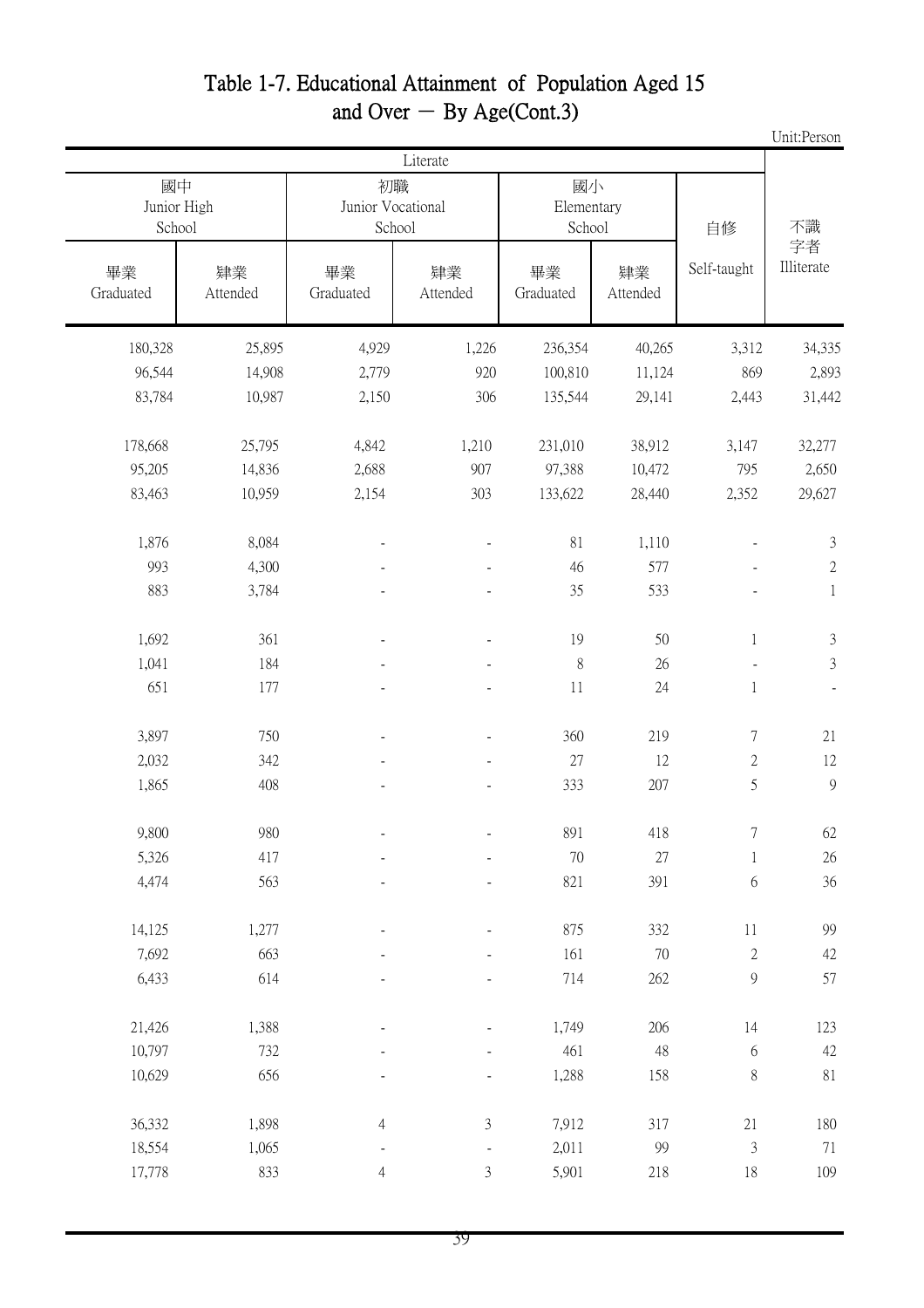## 表 1-7.滿15歲以上現住人口之教育程度-按年齡別分(續4)

單位:人

|              |           |             | 識字者     |                 |                |                 |                |  |  |
|--------------|-----------|-------------|---------|-----------------|----------------|-----------------|----------------|--|--|
| 年底別          | 性別        | 總計          | 合計      | 博士              |                | 碩士              |                |  |  |
|              |           |             |         |                 | Doctor         |                 | Master         |  |  |
| End of Year  | By<br>Sex | Grand Total | Total   | 畢業<br>Graduated | 肄業<br>Attended | 畢業<br>Graduated | 肄業<br>Attended |  |  |
| 50-54歲       | 計 Total   | 155,295     | 154,781 | 740             | 128            | 2,666           | 527            |  |  |
| 50-54Years   | 男 Male    | 78,374      | 78,256  | 601             | 94             | 1,845           | 329            |  |  |
|              | 女 Female  | 76,921      | 76,525  | 139             | 34             | 821             | 198            |  |  |
| 55-59歲       | 計 Total   | 134,782     | 133,510 | 515             | 66             | 1,567           | 241            |  |  |
| 55-59Years   | 男 Male    | 68,127      | 67,958  | 431             | 62             | 1,190           | 169            |  |  |
|              | 女 Female  | 66,655      | 65,552  | 84              | $\overline{4}$ | 377             | 72             |  |  |
| 60-64歲       | 計 Total   | 105,320     | 103,136 | 292             | 15             | 965             | 126            |  |  |
| 60-64Years   | 男 Male    | 52,615      | 52,456  | 250             | 12             | 754             | 81             |  |  |
|              | 女 Female  | 52,705      | 50,680  | 42              | 3              | 211             | 45             |  |  |
| 65歲以上        | 計 Total   | 222,930     | 195,114 | 275             | 9              | 803             | 87             |  |  |
| 65 Years of  | 男 Male    | 102,565     | 100,559 | 253             | $\overline{7}$ | 693             | 70             |  |  |
| Age and Over | 女 Female  | 120,365     | 94,555  | 22              | $\sqrt{2}$     | 110             | 17             |  |  |

資料來源:本市民政局。

備註:資料期間至101年12月31日。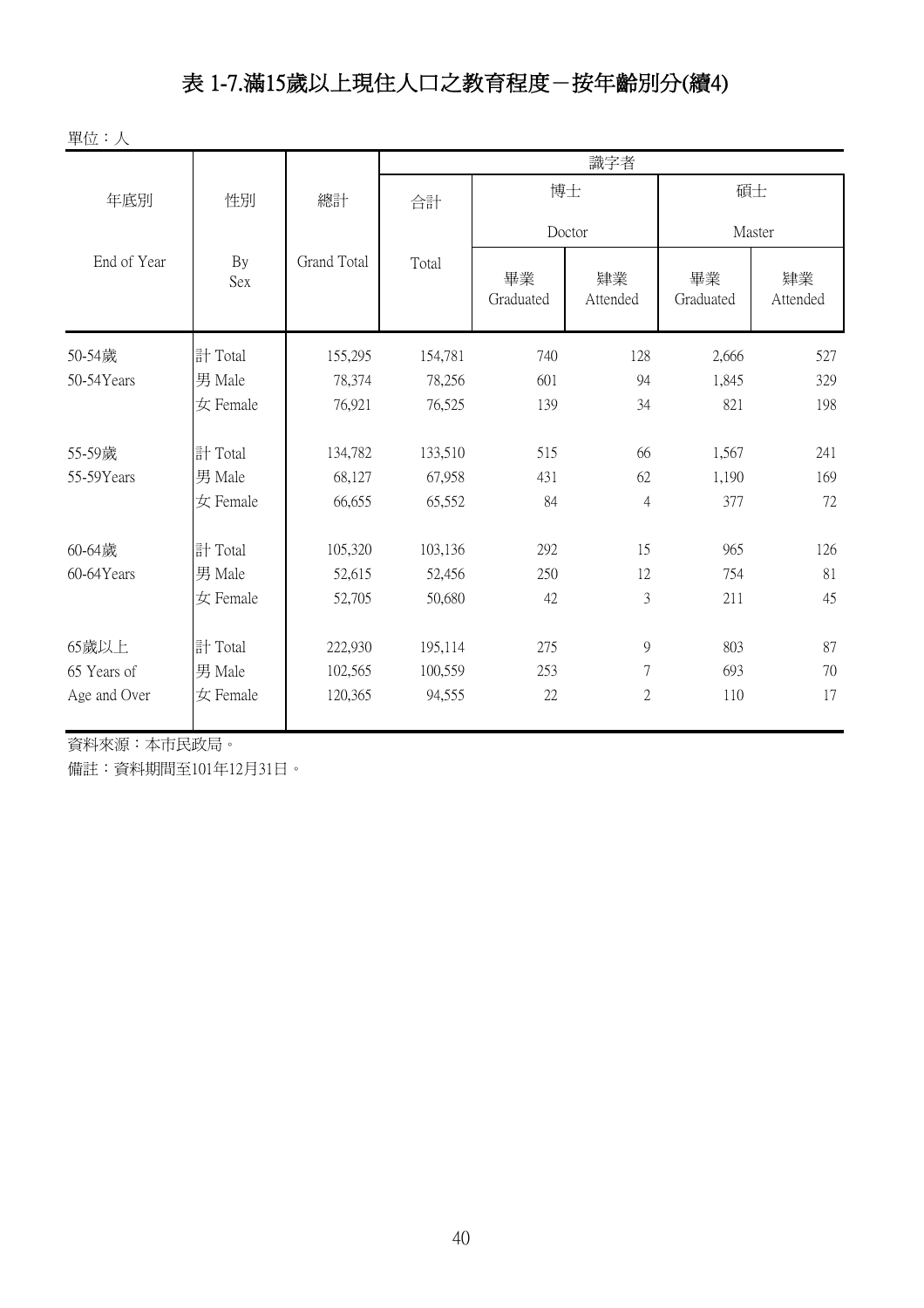#### Table 1-7. Educational Attainment of Population Aged 15 and Over  $-$  By Age(Cont.4)

Unit:Person

|                 | Literate             |                 |                         |                 |                |                |  |  |  |
|-----------------|----------------------|-----------------|-------------------------|-----------------|----------------|----------------|--|--|--|
|                 | 大學                   |                 | 專科<br>College<br>Junior |                 |                |                |  |  |  |
|                 | (含獨立學院)              |                 | 二、三年制                   | 五年制             |                |                |  |  |  |
|                 | University (College) |                 | 2,3 Years System        |                 | 5 Years System |                |  |  |  |
|                 |                      |                 |                         | 後二年             |                | 前三年            |  |  |  |
| 畢業<br>Graduated | 肄業<br>Attended       | 畢業<br>Graduated | 肄業<br>Attended          |                 | Final 2 Years  | First 3 Years  |  |  |  |
|                 |                      |                 |                         | 畢業<br>Graduated | 肄業<br>Attended | 肄業<br>Attended |  |  |  |
|                 |                      |                 |                         |                 |                |                |  |  |  |
| 12,184          | 813                  | 5,629           | 683                     | 9,079           | 410            | 24             |  |  |  |
| 6,932           | 393                  | 3,360           | 297                     | 5,874           | 280            | 21             |  |  |  |
| 5,252           | 420                  | 2,269           | 386                     | 3,205           | 130            | 3              |  |  |  |
|                 |                      |                 |                         |                 |                |                |  |  |  |
| 9,502           | 533                  | 3,828           | 422                     | 7,189           | 313            | 17             |  |  |  |
| 5,981           | 293                  | 2,421           | 212                     | 4,999           | 234            | 16             |  |  |  |
| 3,521           | 240                  | 1,407           | 210                     | 2,190           | 79             | $\mathbf{1}$   |  |  |  |
|                 |                      |                 |                         |                 |                |                |  |  |  |
| 7,101           | 303                  | 3,099           | 217                     | 4,166           | 160            | 5              |  |  |  |
| 4,723           | 193                  | 1,952           | 123                     | 2,915           | 123            | $\mathbf{2}$   |  |  |  |
| 2,378           | 110                  | 1,147           | 94                      | 1,251           | 37             | $\overline{3}$ |  |  |  |
|                 |                      |                 |                         |                 |                |                |  |  |  |
| 7,961           | 294                  | 4,332           | 213                     | 1,728           | 40             | 5              |  |  |  |
| 6,394           | 220                  | 2,959           | 163                     | 1,288           | 19             | 5              |  |  |  |
| 1,567           | 74                   | 1,373           | 50                      | 440             | 21             |                |  |  |  |
|                 |                      |                 |                         |                 |                |                |  |  |  |

Source:Bureau of Civil Affairs.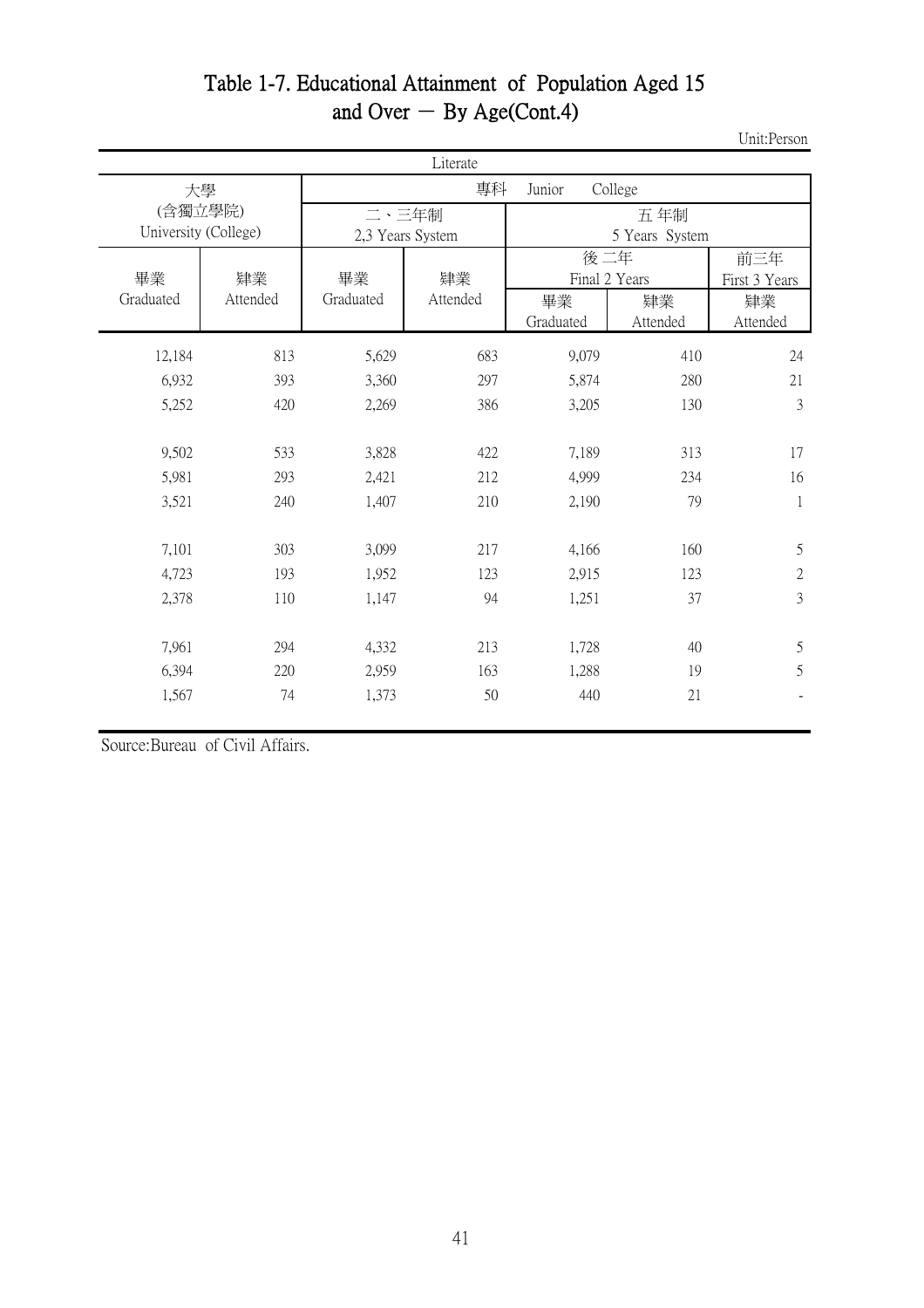#### 表1-7.滿15歲以上現住人口之教育程度-按年齡別分(續完)

單位:人

|              |                  | 識字者                         |                |                                   |                |  |  |  |
|--------------|------------------|-----------------------------|----------------|-----------------------------------|----------------|--|--|--|
| 年底別          | 性別               | 高中<br>Senior High<br>School |                | 高職<br>Senior Vocational<br>School |                |  |  |  |
| End of Year  | By<br><b>Sex</b> | 畢業<br>Graduated             | 肄業<br>Attended | 畢業<br>Graduated                   | 肄業<br>Attended |  |  |  |
| 50-54歲       | 計 Total          | 12,010                      | 1,558          | 36,204                            | 2,909          |  |  |  |
| 50-54Years   | 男 Male           | 6,287                       | 980            | 18,287                            | 1,712          |  |  |  |
|              | 女 Female         | 5,723                       | 578            | 17,917                            | 1,197          |  |  |  |
| 55-59歲       | 計 Total          | 9,614                       | 1,002          | 24,440                            | 1,831          |  |  |  |
| 55-59Years   | 男 Male           | 5,612                       | 647            | 12,868                            | 1,125          |  |  |  |
|              | 女 Female         | 4,002                       | 355            | 11,572                            | 706            |  |  |  |
| 60-64歲       | 計 Total          | 6,462                       | 668            | 11,979                            | 836            |  |  |  |
| 60-64Years   | 男 Male           | 4,050                       | 447            | 6,809                             | 536            |  |  |  |
|              | 女 Female         | 2,412                       | 221            | 5,170                             | 300            |  |  |  |
| 65歲以上        | 計 Total          | 8,195                       | 801            | 12,802                            | 867            |  |  |  |
| 65 Years of  | 男 Male           | 5,134                       | 576            | 9,746                             | 684            |  |  |  |
| Age and Over | 女 Female         | 3,061                       | 225            | 3,056                             | 183            |  |  |  |

資料來源:本市民政局。

備註:資料期間至101年12月31日。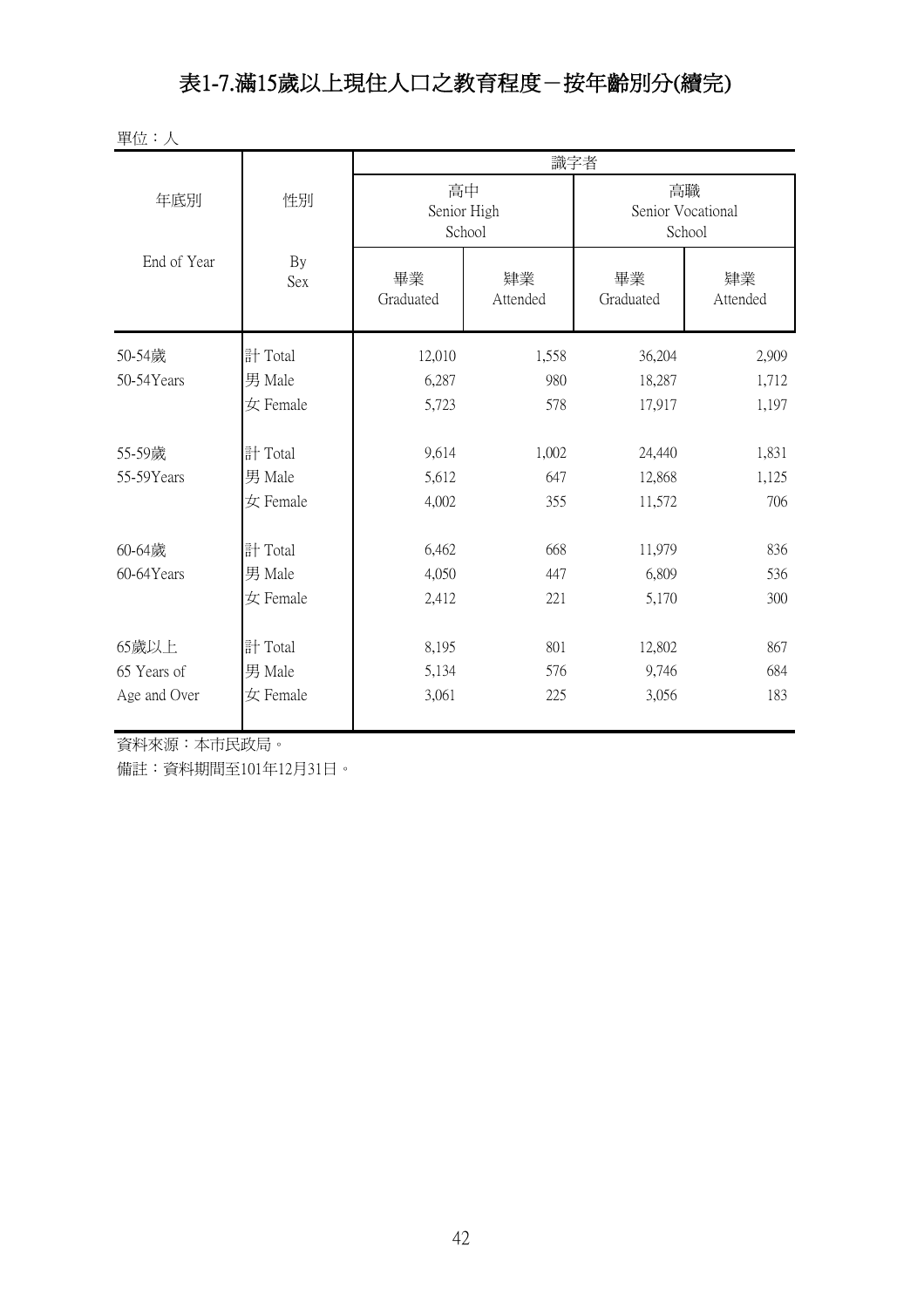#### Table1-7. Educational Attainment of Population Aged 15 and Over  $-$  By Age(Cont. End)

 Unit:Person 2,630 41,826 43 20 23,466 1,166 66 514 1,434 22,265 16 3 6,932 308 6 118 1,196 19,561 27 17 16,534 858 60 396 2,921 22,074 483 191 43,502 3,088 171 1,272 1,790 12,150 155 111 16,728 740 24 169 1,131 9,924 328 80 26,774 2,348 147 1,103 2,675 10,814 803 303 47,518 4,338 291 2,184 1,872 6,063 362 229 20,132 799 29 159 803 4,751 441 74 27,386 3,539 262 2,025 2,831 14,806 3,509 693 104,637 27,668 2,558 27,816 2,037 8,292 2,155 564 50,812 7,766 722 2,006 794 6,514 1,354 129 53,825 19,902 1,836 25,810 畢業 Graduated 肄業 Attended Literate 畢業 Graduated 肄業 Attended 畢業 Graduated 肄業 Attended 不識 字者 Illiterate 國中 Junior High School 初職 Junior Vocational School 國小 Elementary School 自修 Self-taught

Source:Bureau of Civil Affairs.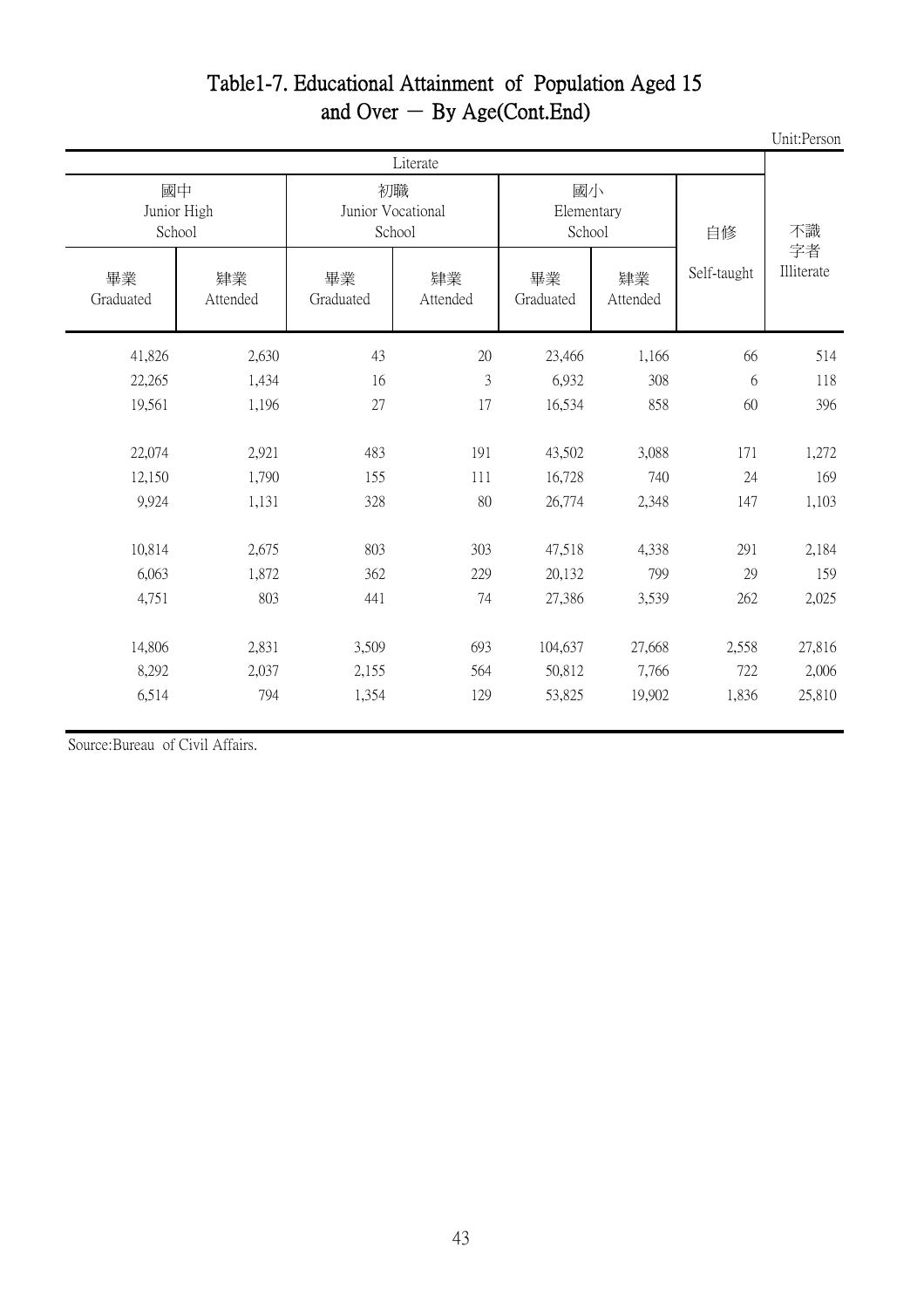# 表 1-8.滿15歲以上現住人口之教育程度-按區別分

單位:人

| 年底別         | 性別         | 總計          |           | 研究所             |              |
|-------------|------------|-------------|-----------|-----------------|--------------|
|             |            |             | 合計        | Graduate School |              |
|             |            |             |           |                 |              |
| End of Year | By         | Grand Total |           | 畢業              | 肄業           |
|             | Sex        |             | Total     | Graduated       | Attended     |
|             |            |             |           |                 |              |
| 民國97年 2008  | 計 Total    | 1,576,281   | 1,535,809 | 41,264          | 16,878       |
|             | 男 Male     | 792,575     | 788,860   | 28,060          | 9,813        |
|             | 女 Female   | 783,706     | 746,949   | 13,204          | 7,065        |
| 原臺南市        | 計 Total    | 639,197     | 627,876   | 23,557          | 8,439        |
|             | 男 Male     | 314,261     | 313,308   | 15,686          | 4,794        |
|             | 女 Female   | 324,936     | 314,568   | 7,871           | 3,645        |
| 原臺南縣        | 計 Total    | 937,084     | 907,933   | 17,707          | 8,439        |
|             | 男 Male     | 478,314     | 475,552   | 12,374          | 5,019        |
|             | 女 Female   | 458,770     | 432,381   | 5,333           | 3,420        |
|             |            |             |           |                 |              |
|             |            |             |           | 博士              |              |
| 年底別         | 性別         | 總計          | 合計        |                 |              |
|             |            |             |           | Doctor          |              |
| End of Year | By         | Grand Total | Total     | 畢業              | 肄業           |
|             | <b>Sex</b> |             |           | Graduated       | Attended     |
|             |            |             |           |                 |              |
| 民國98年 2009  | 計 Total    | 1,589,601   | 1,551,306 | 1,214           | 1,415        |
|             | 男 Male     | 797,037     | 793,668   | 925             | 1,015        |
|             | 女 Female   | 792,564     | 757,638   | 289             | 400          |
| 原臺南市        | 計 Total    | 645,612     | 634,926   | 764             | 834          |
|             | 男 Male     | 316,515     | 315,661   | 558             | 590          |
|             | 女 Female   | 329,097     | 319,265   | 206             | 244          |
| 原臺南縣        | 計 Total    | 943,989     | 916,380   | 450             | 581          |
|             | 男 Male     | 480,522     | 478,007   | 367             | 425          |
|             | 女 Female   | 463,467     | 438,373   | 83              | 156          |
| 民國99年 2010  | 計 Total    | 1,601,485   | 1,565,187 | 1,918           | 2,009        |
|             | 男 Male     | 801,843     | 798,733   | 1,476           |              |
|             | 女 Female   | 799,642     | 766,454   | 442             | 1,447<br>562 |
| 原臺南市        | 計 Total    | 651,972     | 641,854   | 1,191           | 1,177        |
|             | 男 Male     | 319,193     | 318,410   | 879             | 835          |
|             | 女 Female   | 332,779     |           | 312             | 342          |
|             |            |             | 323,444   |                 |              |
| 原臺南縣        | 計 Total    | 949,513     | 923,333   | 727             | 832          |
|             | 男 Male     | 482,650     | 480,323   | 597             | 612          |
|             | 女 Female   | 466,863     | 443,010   | 130             | 220          |
| 民國100年 2011 | 計 Total    | 1,612,494   | 1,578,159 | 4,828           | 2,716        |
|             | 男 Male     | 805,835     | 802,942   | 3,726           | 1,979        |
|             | 女 Female   | 806,659     | 775,217   | 1,102           | 737          |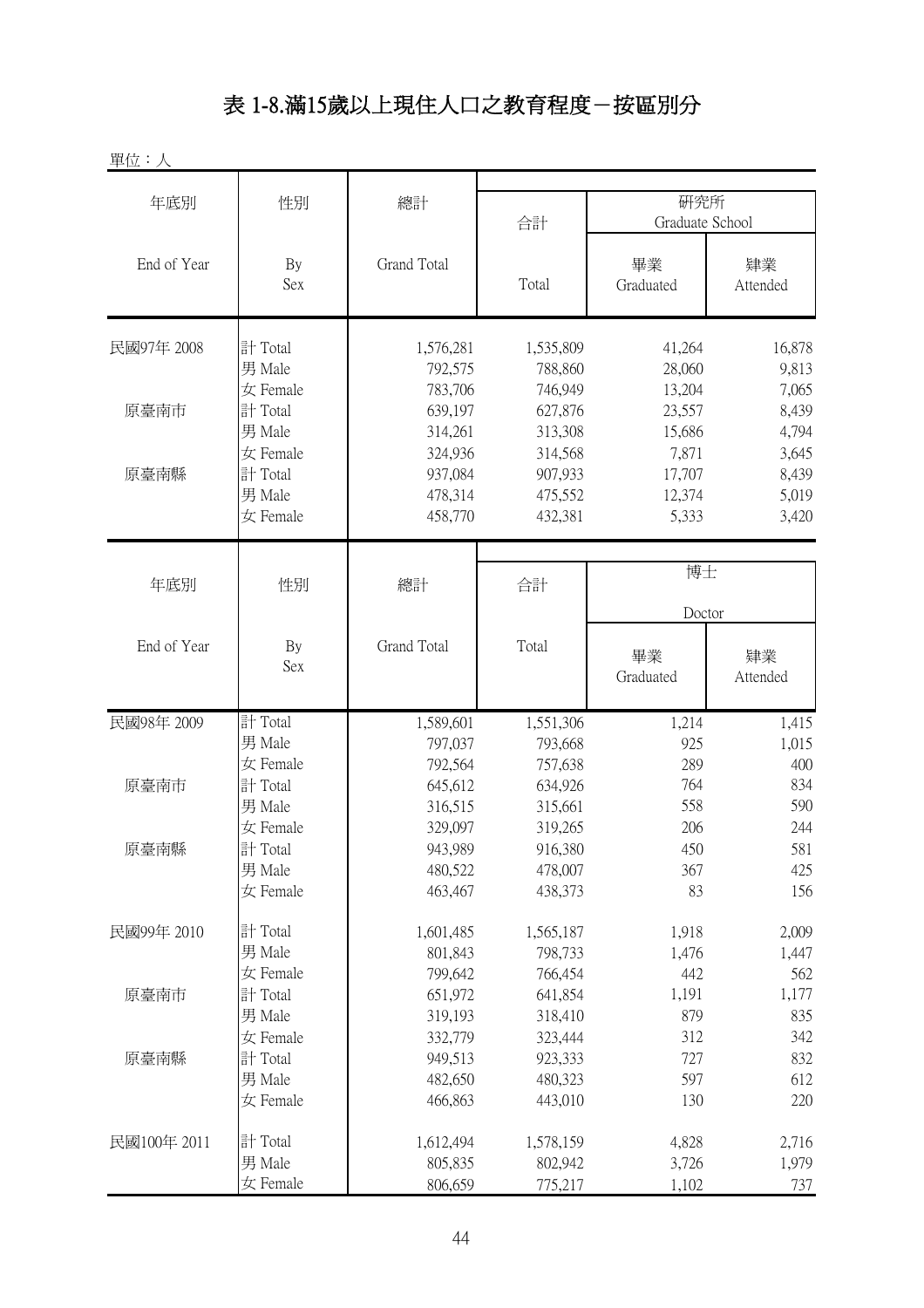#### Table 1-8. Educational Attainment of Population Aged 15 and Over  $-$  By District

Unit:Person

|          |           | 識字者Literate                       |                      |                  |          |                   |               |                      |
|----------|-----------|-----------------------------------|----------------------|------------------|----------|-------------------|---------------|----------------------|
|          |           | 大學(含獨立學院)<br>University (College) |                      |                  |          | 專科Junior College  |               |                      |
|          | 畢業        |                                   | 肄業                   | 畢業               | 肄業       | 後二年               | Final 2 Years | 前三年<br>First 3 Years |
|          | Graduated |                                   | Attended             | Graduated        | Attended | 畢業                | 肄業            | 肄業                   |
|          |           |                                   |                      |                  |          | Graduated         | Attended      | Attended             |
|          |           |                                   |                      |                  |          |                   |               |                      |
|          | 201,757   |                                   | 87,412               | 84,243           | 13,765   | 66,934            | 4,575         | 7,779                |
|          | 101,633   |                                   | 46,335               | 42,012           | 8,269    | 37,768            | 2,771         | 1,871                |
|          | 100,124   |                                   | 41,077               | 42,231           | 5,496    | 29,166            | 1,804         | 5,908                |
|          | 99,304    |                                   | 38,977               | 36,621           | 5,619    | 31,993            | 2,052         | 3,127                |
|          | 49,289    |                                   | 20,674               | 16,869           | 3,158    | 16,721            | 1,134         | 731                  |
|          | 50,015    |                                   | 18,303               | 19,752           | 2,461    | 15,272            | 918           | 2,396                |
|          | 102,453   |                                   | 48,435               | 47,622           | 8,146    | 34,941            | 2,523         | 4,652                |
|          | 52,344    |                                   | 25,661               | 25,143           | 5,111    | 21,047            | 1,637         | 1,140                |
|          | 50,109    |                                   | 22,774               | 22,479           | 3,035    | 13,894            | 886           | 3,512                |
|          |           | 識字者                               | Literate             |                  |          |                   |               |                      |
|          | 碩士        |                                   | 大學                   |                  | 專科       | College<br>Junior |               |                      |
|          |           |                                   | (含獨立學院)              | 二、三年制            |          | 五年制               |               |                      |
|          | Master    |                                   | University (College) | 2,3 Years System |          | 5 Years System    |               |                      |
| 畢業       |           | 畢業                                |                      |                  |          | 後二年               |               | 前三年                  |
| Graduate | 肄業        | Graduate                          | 肄業                   | 畢業               | 肄業       |                   | Final 2 Years | First 3 Years        |
| d        | Attended  | d                                 | Attended             | Graduated        | Attended | 畢業                | 肄業            | 肄業                   |
|          |           |                                   |                      |                  |          | Graduated         | Attended      | Attended             |
| 43,301   | 17,432    | 216,808                           | 88,339               | 84,332           | 13,549   | 65,804            | 4,449         | 7,919                |
| 29,013   | 9,985     | 108,361                           | 46,540               | 42,233           | 7,980    | 37,058            | 2,712         | 1,807                |
| 14,288   | 7,447     | 108,447                           | 41,799               | 42,099           | 5,569    | 28,746            | 1,737         | 6,112                |
| 24,399   | 8,682     | 105,850                           | 39,150               | 36,748           | 5,960    | 31,592            | 1,980         | 3,058                |
| 15,991   | 4,867     | 52,114                            | 20,485               | 16,976           | 3,265    | 16,426            | 1,101         | 713                  |
| 8,408    | 3,815     | 53,736                            | 18,665               | 19,772           | 2,695    | 15,166            | 879           | 2,345                |
| 18,902   | 8,750     | 110,958                           | 49,189               | 47,584           | 7,589    | 34,212            | 2,469         | 4,861                |
| 13,022   | 5,118     | 56,247                            | 26,055               | 25,257           | 4,715    | 20,632            | 1,611         | 1,094                |
| 5,880    | 3,632     | 54,711                            | 23,134               | 22,327           | 2,874    | 13,580            | 858           | 3,767                |
| 47,124   | 17,651    | 230,957                           | 93,445               | 84,599           | 13,680   | 64,986            | 4,450         | 7,618                |
| 31,115   | 9,907     | 114,975                           | 49,477               | 42,508           | 8,025    | 36,545            | 2,660         | 1,713                |
| 16,009   | 7,744     | 115,982                           | 43,968               | 42,091           | 5,655    | 28,441            | 1,790         | 5,905                |
| 26,297   | 8,810     | 111,851                           | 41,145               | 37,041           | 6,337    | 31,231            | 1,980         | 2,932                |
| 17,032   | 4,838     | 54,791                            | 21,718               | 17,162           | 3,409    | 16,201            | 1,088         | 659                  |
| 9,265    | 3,972     | 57,060                            | 19,427               | 19,879           | 2,928    | 15,030            | 892           | 2,273                |
| 20,827   | 8,841     | 119,106                           | 52,300               | 47,558           | 7,343    | 33,755            | 2,470         | 4,686                |
| 14,083   | 5,069     | 60,184                            | 27,759               | 25,346           | 4,616    | 20,344            | 1,572         | 1,054                |
| 6,744    | 3,772     | 58,922                            | 24,541               | 22,212           | 2,727    | 13,411            | 898           | 3,632                |
|          |           |                                   |                      |                  |          |                   |               |                      |
| 49,204   | 19,517    | 243,865                           | 96,946               | 84,898           | 14,445   | 64,487            | 4,345         | 7,376                |
| 31,654   | 11,013    | 120,676                           | 51,174               | 42,713           | 8,433    | 36,154            | 2,584         | 1,647                |
| 17,550   | 8,504     | 123,189                           | 45,772               | 42,185           | 6,012    | 28,333            | 1,761         | 5,729                |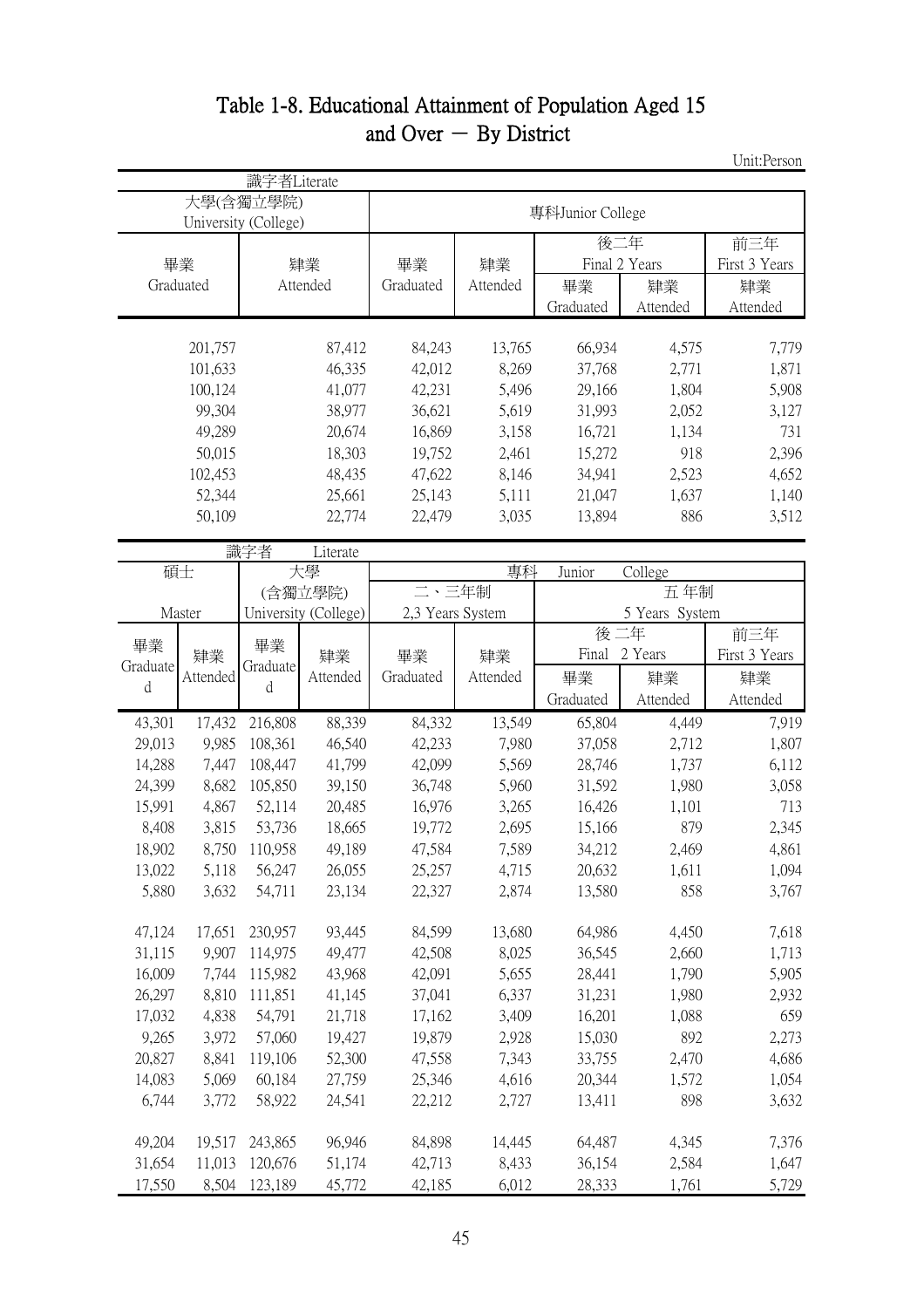# 表 1-8.滿15歲以上現住人口之教育程度-按區別分(續1)

單位:人

|             |                    |                    |                  |                          |                  | 識字者                        |  |  |
|-------------|--------------------|--------------------|------------------|--------------------------|------------------|----------------------------|--|--|
|             |                    | 高中                 |                  | 高職                       |                  | 國                          |  |  |
| 年底別         | 性別                 | Senior High School |                  | Senior Vocational School |                  | Junior                     |  |  |
|             |                    |                    |                  |                          |                  |                            |  |  |
| End of Year | By Sex             | 畢業                 | 肄業               | 畢業                       | 肄業               | 畢業                         |  |  |
|             |                    | Graduated          | Attended         | Graduated                | Attended         | Graduated                  |  |  |
|             |                    |                    |                  |                          |                  |                            |  |  |
| 民國97年 2008  | 計 Total            | 88,068             | 42,119           | 294,312                  | 64,456           | 190,287                    |  |  |
|             | 男 Male             | 46,748             | 22,243           | 154,364                  | 38,437           | 103,744                    |  |  |
|             | 女 Female           | 41,320             | 19,876           | 139,948                  | 26,019           | 86,543                     |  |  |
| 原臺南市        | 計 Total            | 40,955             | 19,214           | 113,217                  | 24,954           | 68,400                     |  |  |
|             | 男 Male             | 20,865             | 9,976            | 55,590                   | 14,593           | 36,038                     |  |  |
|             | 女 Female           | 20,090             | 9,238            | 57,627                   | 10,361           | 32,362                     |  |  |
| 原臺南縣        | 計 Total            | 47,113             | 22,905           | 181,095                  | 39,502           | 121,887                    |  |  |
|             | 男 Male             | 25,883             | 12,267           | 98,774                   | 23,844           | 67,706                     |  |  |
|             | 女 Female           | 21,230             | 10,638           | 82,321                   | 15,658           | 54,181                     |  |  |
|             |                    |                    |                  |                          |                  |                            |  |  |
|             |                    |                    | 識字者              |                          |                  |                            |  |  |
|             |                    | 高中                 |                  | 高職                       |                  | 國                          |  |  |
| 年底別         | 性別                 | Senior High School |                  | Senior Vocational School |                  | Junior                     |  |  |
|             |                    |                    |                  |                          |                  |                            |  |  |
| End of Year | By Sex             | 畢業                 | 肄業               | 畢業                       | 肄業               | 畢業                         |  |  |
|             |                    | Graduated          | Attended         | Graduated                | Attended         | Graduated                  |  |  |
|             |                    |                    |                  |                          |                  |                            |  |  |
| 民國98年 2009  | 計 Total            | 89,116             | 42,297           | 295,416                  | 65,209           | 189,470                    |  |  |
|             | 男 Male             | 47,055             | 22,168           | 155,270                  | 38,839           | 102,652                    |  |  |
|             | 女 Female           | 42,061             | 20,129           | 140,146                  | 26,370           | 86,818                     |  |  |
| 原臺南市        | 計 Total            | 41,222             | 19,417           | 113,206                  | 25,268           | 67,475                     |  |  |
|             | 男 Male             | 20,996             | 10,000           | 55,747                   | 14,726           | 35,350                     |  |  |
|             | 女 Female           | 20,226             | 9,417            | 57,459                   | 10,542           |                            |  |  |
| 原臺南縣        | 計 Total            |                    |                  |                          |                  |                            |  |  |
|             |                    |                    |                  |                          |                  | 32,125                     |  |  |
|             |                    | 47,894             | 22,880           | 182,210                  | 39,941           | 121,995                    |  |  |
|             | 男 Male             | 26,059             | 12,168           | 99,523                   | 24,113           |                            |  |  |
|             | 女 Female           | 21,835             | 10,712           | 82,687                   | 15,828           | 54,693                     |  |  |
| 民國99年 2010  | 計 Total            | 87,141             | 43,910           | 294,622                  | 66,859           | 67,302<br>185,077          |  |  |
|             | 男 Male             | 45,812             | 22,901           | 154,715                  | 39,837           | 99,627                     |  |  |
|             | 女 Female           | 41,329             | 21,009           | 139,907                  | 27,022           | 85,450                     |  |  |
| 原臺南市        | 計 Total            | 40,409             | 19,558           | 112,326                  |                  |                            |  |  |
|             | 男 Male             | 20,442             | 10,053           | 55,256                   | 26,308<br>15,284 |                            |  |  |
|             | 女 Female           | 19,967             | 9,505            | 57,070                   | 11,024           | 31,661                     |  |  |
| 原臺南縣        |                    |                    | 24,352           |                          |                  | 65,900<br>34,239           |  |  |
|             | 計 Total            | 46,732             |                  | 182,296                  | 40,551           | 119,177                    |  |  |
|             | 男 Male<br>女 Female | 25,370             | 12,848<br>11,504 | 99,459<br>82,837         | 24,553<br>15,998 |                            |  |  |
|             |                    | 21,362             |                  |                          |                  |                            |  |  |
| 民國100年 2011 | 計 Total            | 85,399             | 45,328           | 294,258                  | 68,238           | 180,328                    |  |  |
|             | 男 Male             | 44,555             | 23,829           | 154,225                  | 40,626           | 65,388<br>53,789<br>96,544 |  |  |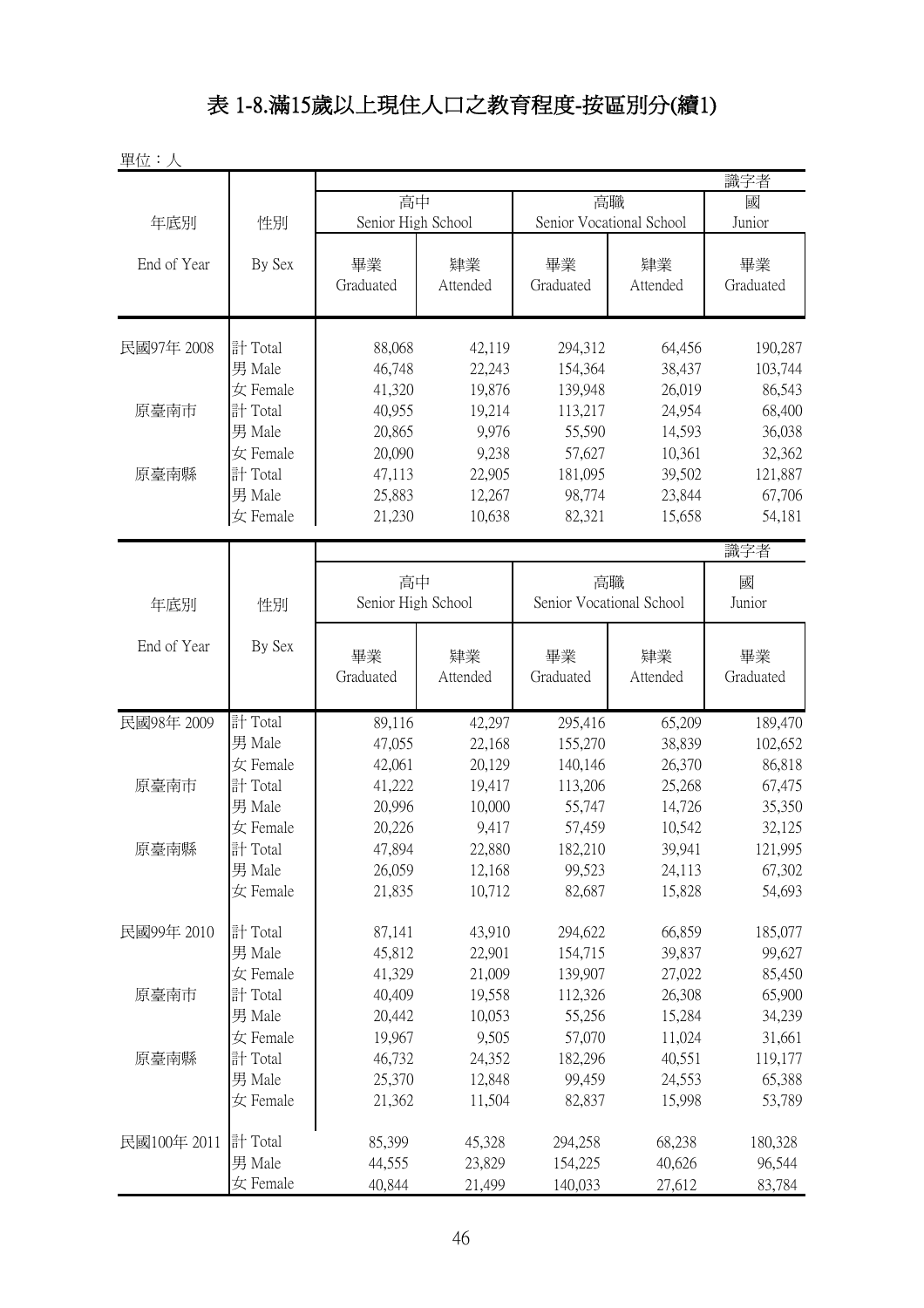|             |                          |          |                   |          |             | Unit:Person |
|-------------|--------------------------|----------|-------------------|----------|-------------|-------------|
|             | Literate                 |          |                   |          |             |             |
| (初)中        | 初職                       |          | 小學                |          |             |             |
| High School | Junior Vocational School |          | Elementary School |          | 自修          | 不識字者        |
|             |                          |          |                   |          |             |             |
| 肄業          | 畢業                       | 肄業       | 畢業                | 肄業       | Self-taught | Illiterate  |
| Attended    | Graduated                | Attended | Graduated         | Attended |             |             |
| 26,336      | 5,231                    | 1,197    | 251,661           | 43,768   | 3,767       | 40,472      |
| 15,599      | 3,048                    | 962      | 111,151           | 12,898   | 1,134       | 3,715       |
| 10,737      | 2,183                    | 235      | 140,510           | 30,870   | 2,633       | 36,757      |
| 10,485      | 2,136                    | 338      | 86,172            | 10,522   | 1,794       | 11,321      |
| 6,027       | 1,051                    | 237      | 36,244            | 3,154    | 477         | 953         |
| 4,458       | 1,085                    | 101      | 49,928            | 7,368    | 1,317       | 10,368      |
| 15,851      | 3,095                    | 859      | 165,489           | 33,246   | 1,973       | 29,151      |
| 9,572       | 1,997                    | 725      | 74,907            | 9,744    | 657         | 2,762       |
| 6,279       | 1,098                    | 134      | 90,582            | 23,502   | 1,316       | 26,389      |
|             | Literate                 |          |                   |          |             |             |
| (初)中        | 初職                       |          | 小學                |          |             |             |
| High School | Junior Vocational School |          | Elementary School |          | 自修          | 不識字者        |
| 肄業          | 畢業                       | 肄業       | 畢業                | 肄業       | Self-taught | Illiterate  |
| Attended    | Graduated                | Attended | Graduated         | Attended |             |             |
| 25,647      | 5,120                    | 1,187    | 246,968           | 42,670   | 3,644       | 38,295      |
| 14,991      | 2,956                    | 942      | 107,833           | 12,293   | 1,040       | 3,369       |
| 10,656      | 2,164                    | 245      | 139,135           | 30,377   | 2,604       | 34,926      |
| 10,406      | 2,083                    | 351      | 84,357            | 10,365   | 1,759       | 10,686      |
| 5,878       | 1,016                    | 239      | 35,125            | 3,053    | 445         | 854         |
| 4,528       | 1,067                    | 112      | 49,232            | 7,312    | 1,314       | 9,832       |
| 15,241      | 3,037                    | 836      | 162,611           | 32,305   | 1,885       | 27,609      |
| 9,113       | 1,940                    | 703      | 72,708            | 9,240    | 595         | 2,515       |
| 6,128       | 1,097                    | 133      | 89,903            | 23,065   | 1,290       | 25,094      |
| 25,937      | 5,007                    | 1,178    | 242,020           | 41,510   | 3,489       | 36,298      |
| 15,090      | 2,856                    | 913      | 104,478           | 11,694   | 962         | 3,110       |
| 10,847      | 2,151                    | 265      | 137,542           | 29,816   | 2,527       | 33,188      |
| 10,392      | 2,052                    | 357      | 82,553            | 10,307   | 1,700       | 10,118      |
| 5,877       | 989                      | 233      | 34,011            | 3,000    | 414         | 783         |
| 4,515       | 1,063                    | 124      | 48,542            | 7,307    | 1,286       | 9,335       |
| 15,545      | 2,955                    | 821      | 159,467           | 31,203   | 1,789       | 26,180      |
| 9,213       | 1,867                    | 680      | 70,467            | 8,694    | 548         | 2,327       |
| 6,332       | 1,088                    | 141      | 89,000            | 22,509   | 1,241       | 23,853      |
| 25,895      | 4,929                    | 1,226    | 236,354           | 40,265   | 3,312       | 34,335      |
| 14,908      | 2,779                    | 920      | 100,810           | 11,124   | 869         | 2,893       |
| 10,987      | 2,150                    | 306      | 135,544           | 29,141   | 2,443       | 31,442      |

#### Table 1-8. Educational Attainment of Population Aged 15 and Over  $-$  By District(Cont.1)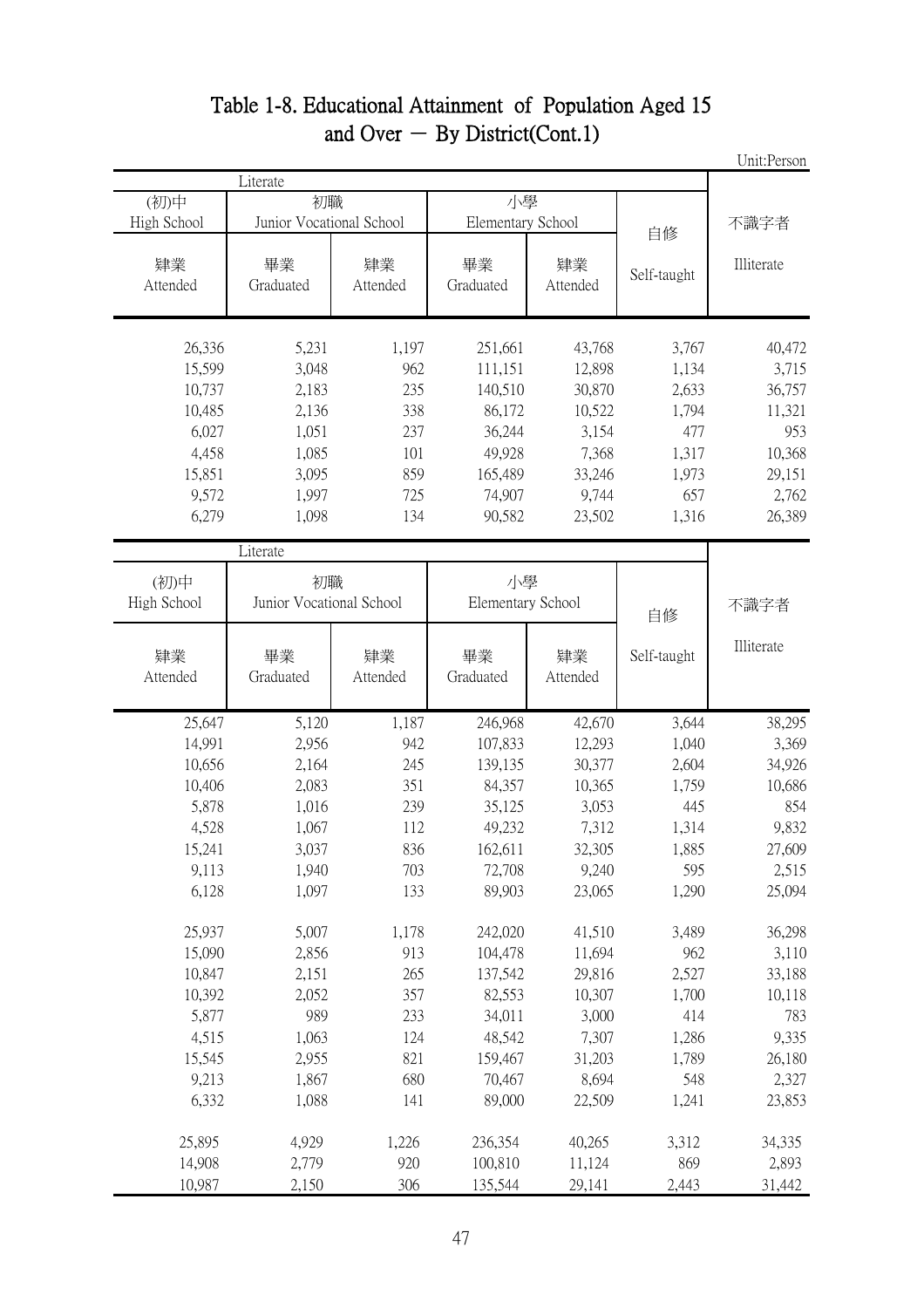## 表 1-8.滿15歲以上現住人口之教育程度-按區別分(續2)

| 單位:人         |          |             |           |                 |                |  |
|--------------|----------|-------------|-----------|-----------------|----------------|--|
| 年底別          | 性別       | 總計          | 合計        | 博士<br>Doctor    |                |  |
| End of Year  | By Sex   | Grand Total | Total     | 畢業<br>Graduated | 肄業<br>Attended |  |
| 民國101年 2012  | 計 Total  | 1,623,818   | 1,591,541 | 5,293           | 2,987          |  |
|              | 男 Male   | 810,450     | 807,800   | 4,069           | 2,148          |  |
|              | 女 Female | 813,368     | 783,741   | 1,224           | 839            |  |
| 新營區 Sinying  | 計 Total  | 66,998      | 65,607    | 141             | 129            |  |
|              | 男 Male   | 33,053      | 32,942    | 112             | 91             |  |
|              | 女 Female | 33,945      | 32,665    | 29              | 38             |  |
| 鹽水區 Yanshuei | 計 Total  | 23,495      | 22,423    | 32              | 24             |  |
|              | 男 Male   | 12,234      | 12,158    | 28              | 18             |  |
|              | 女 Female | 11,261      | 10,265    | 4               | 6              |  |
| 白河區 Baihe    | 計 Total  | 27,195      | 26,581    | 23              | 21             |  |
|              | 男 Male   | 14,290      | 14,216    | 16              | 16             |  |
|              | 女 Female | 12,905      | 12,365    | 7               | 5              |  |
| 柳營區 Liouying | 計 Total  | 19,777      | 18,662    | 23              | 23             |  |
|              | 男 Male   | 10,348      | 10,216    | 17              | 16             |  |
|              | 女 Female | 9,429       | 8,446     | 6               | $\overline{7}$ |  |
| 後壁區 Houbi    | 計 Total  | 22,661      | 21,666    | 22              | 19             |  |
|              | 男 Male   | 11,831      | 11,728    | 18              | 13             |  |
|              | 女 Female | 10,830      | 9,938     | $\overline{4}$  | 6              |  |
| 東山區 Dongshan | 計 Total  | 20,112      | 18,750    | 16              | 10             |  |
|              | 男 Male   | 10,681      | 10,554    | 13              | 7              |  |
|              | 女 Female | 9,431       | 8,196     | 3               | $\mathfrak{Z}$ |  |
| 麻豆區 Madou    | 計 Total  | 39,548      | 38,765    | 74              | 71             |  |
|              | 男 Male   | 20,100      | 20,047    | 60              | 51             |  |
|              | 女 Female | 19,448      | 18,718    | 14              | 20             |  |
| 下營區 Siaying  | 計 Total  | 22,729      | 21,764    | 20              | 15             |  |
|              | 男 Male   | 11,707      | 11,653    | 16              | 10             |  |
|              | 女 Female | 11,022      | 10,111    | 4               | 5              |  |
| 六甲區 Lioujia  | 計 Total  | 20,311      | 19,674    | 19              | 22             |  |
|              | 男 Male   | 10,542      | 10,477    | 16              | 15             |  |
|              | 女 Female | 9,769       | 9,197     | 3               | $\tau$         |  |
| 官田區 Guantian | 計 Total  | 19,421      | 18,654    | 11              | 14             |  |
|              | 男 Male   | 9,947       | 9,892     | 6               | 10             |  |
|              | 女 Female | 9,474       | 8,762     | 5               | $\overline{4}$ |  |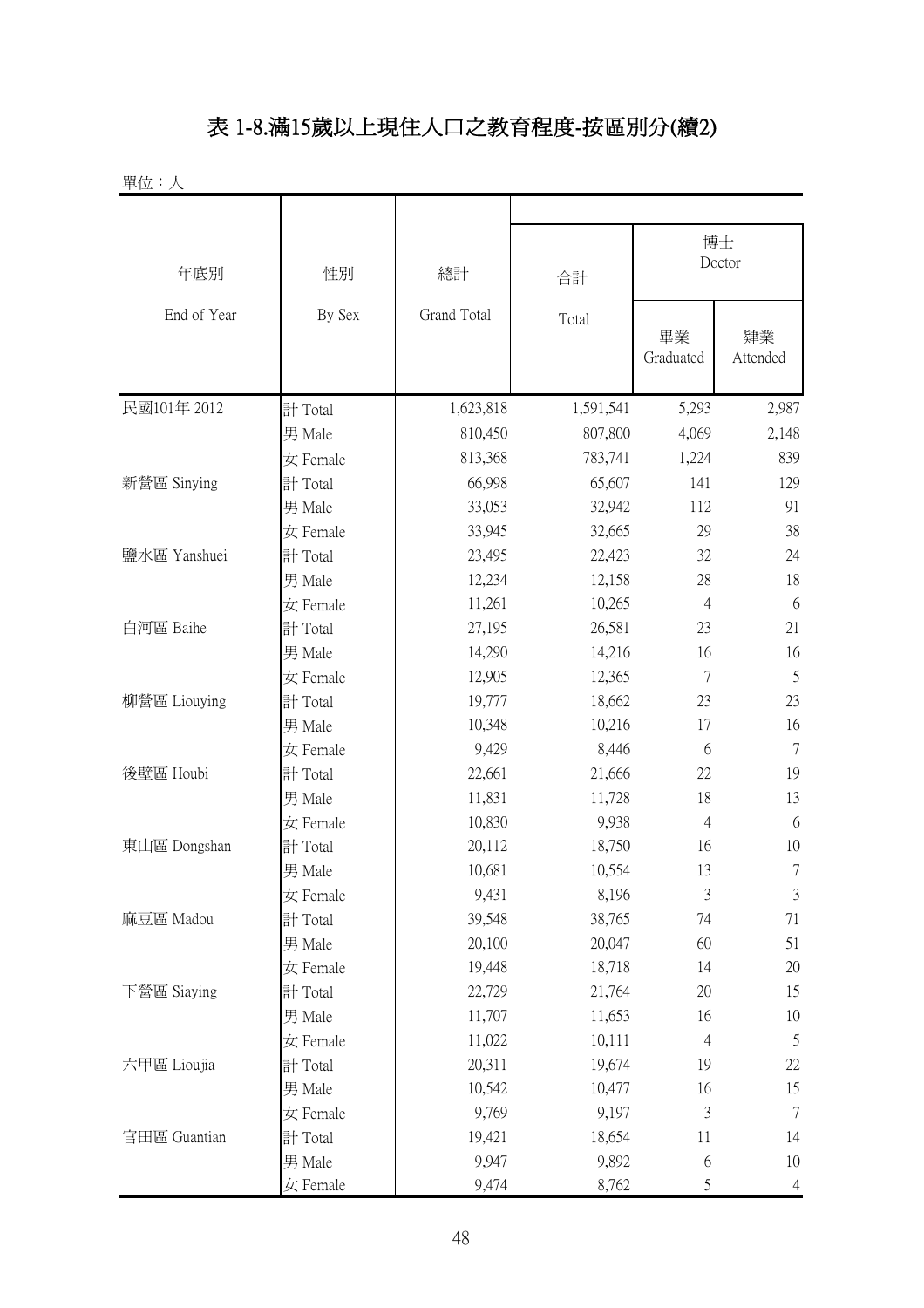## Table 1-8. Educational Attainment of Population Aged 15 and Over  $-$  By District(Cont.2)

Unit:Person

|           |          |                      | 識字者Literate |                  |          |                  |                |               |
|-----------|----------|----------------------|-------------|------------------|----------|------------------|----------------|---------------|
| 碩士        |          | 大學(含獨立學院)            |             |                  |          | 專科Junior College |                |               |
| Master    |          | University (College) |             | 二、三年制            |          |                  | 五年制            |               |
|           |          |                      |             | 2,3 Years System |          |                  | 5 Years System |               |
|           |          |                      |             |                  |          | 後二年              |                | 前三年           |
| 畢業        | 肄業       | 畢業                   | 肄業          | 畢業               | 肄業       | Final 2 Years    |                | First 3 Years |
| Graduated | Attended | Graduated            | Attended    | Graduated        | Attended | 畢業               | 肄業             | 肄業            |
|           |          |                      |             |                  |          | Graduated        | Attended       | Attended      |
| 53,569    | 21,122   | 257,764              | 100,962     | 85,252           | 14,843   | 64,250           | 4,241          | 7,329         |
| 34,096    | 12,029   | 126,755              | 53,388      | 43,007           | 8,517    | 35,763           | 2,515          | 1,681         |
| 19,473    | 9,093    | 131,009              | 47,574      | 42,245           | 6,326    | 28,487           | 1,726          | 5,648         |
| 2,796     | 1,171    | 12,183               | 4,425       | 4,404            | 614      | 3,359            | 177            | 421           |
| 1,750     | 643      | 6,220                | 2,323       | 2,436            | 411      | 1,878            | 106            | 97            |
| 1,046     | 528      | 5,963                | 2,102       | 1,968            | 203      | 1,481            | 71             | 324           |
| 460       | 226      | 2,542                | 1,268       | 960              | 215      | 967              | 90             | 180           |
| 291       | 135      | 1,336                | 675         | 532              | 148      | 621              | 55             | 73            |
| 169       | 91       | 1,206                | 593         | 428              | 67       | 346              | 35             | 107           |
| 471       | 186      | 2,635                | 1,213       | 1,045            | 210      | 755              | 72             | 108           |
| 320       | 98       | 1,324                | 639         | 615              | 139      | 477              | 48             | 28            |
| 151       | 88       | 1,311                | 574         | 430              | 71       | 278              | 24             | 80            |
| 394       | 199      | 2,281                | 1,159       | 797              | 167      | 700              | 69             | 115           |
| 261       | 118      | 1,154                | 630         | 457              | 120      | 434              | 52             | 22            |
| 133       | 81       | 1,127                | 529         | 340              | 47       | 266              | 17             | 93            |
| 341       | 203      | 2,306                | 1,142       | 996              | 211      | 793              | 66             | 126           |
| 224       | 110      | 1,172                | 627         | 595              | 134      | 504              | 47             | 26            |
| 117       | 93       | 1,134                | 515         | 401              | 77       | 289              | 19             | 100           |
| 260       | 107      | 1,690                | 857         | 649              | 154      | 514              | 54             | 96            |
| 165       | 61       | 864                  | 450         | 384              | 97       | 343              | 38             | 14            |
| 95        | 46       | 826                  | 407         | 265              | 57       | 171              | 16             | 82            |
| 1,120     | 474      | 6,035                | 2,216       | 1,858            | 245      | 1,290            | 68             | 179           |
| 750       | 273      | 3,133                | 1,246       | 1,025            | 158      | 766              | 44             | 28            |
| 370       | 201      | 2,902                | 970         | 833              | 87       | 524              | 24             | 151           |
| 430       | 204      | 2,704                | 1,198       | 935              | 176      | 638              | 63             | 117           |
| 272       | 108      | 1,329                | 661         | 546              | 125      | 431              | 49             | 25            |
| 158       | 96       | 1,375                | 537         | 389              | 51       | 207              | 14             | 92            |
| 482       | 190      | 2,584                | 1,159       | 850              | 183      | 699              | 53             | 146           |
| 319       | 114      | 1,325                | 622         | 479              | 129      | 425              | 39             | $20\,$        |
| 163       | 76       | 1,259                | 537         | 371              | 54       | 274              | 14             | 126           |
| 350       | 185      | 2,437                | 1,112       | 888              | 199      | 592              | 41             | 96            |
| 225       | 109      | 1,207                | 612         | 520              | 126      | 383              | 26             | 14            |
| 125       | 76       | 1,230                | 500         | 368              | 73       | 209              | 15             | 82            |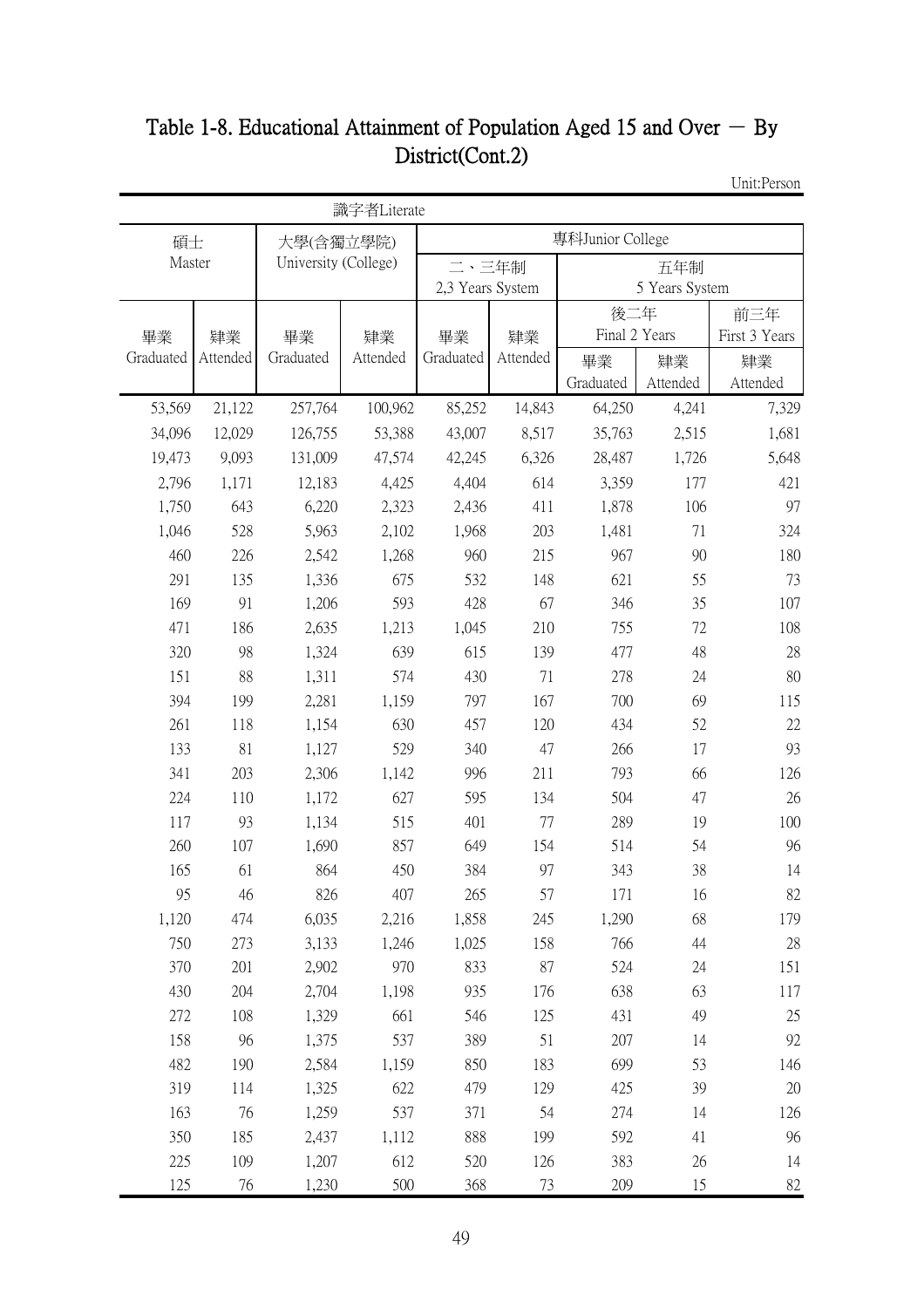## 表 1-8.滿15歲以上現住人口之教育程度-按區別分(續3)

|              |          |                          |                |                                | 識字者Literate    |                 |  |
|--------------|----------|--------------------------|----------------|--------------------------------|----------------|-----------------|--|
| 年底別          | 性別       | 高中<br>Senior High School |                | 高職<br>Senior Vocational School |                | 國<br>Junior     |  |
| End of Year  | By Sex   | 畢業<br>Graduated          | 肄業<br>Attended | 畢業<br>Graduated                | 肄業<br>Attended | 畢業<br>Graduated |  |
| 民國100年 2011  | 計 Total  | 82,976                   | 44,256         | 294,003                        | 69,110         | 178,668         |  |
|              | 男 Male   | 43,159                   | 23,411         | 153,956                        | 41,015         | 95,205          |  |
|              | 女 Female | 39,817                   | 20,845         | 140,047                        | 28,095         | 83,463          |  |
| 新營區 Sinying  | 計 Total  | 4,475                    | 2,416          | 12,097                         | 2,240          | 5,817           |  |
|              | 男 Male   | 2,220                    | 1,312          | 6,056                          | 1,363          | 2,674           |  |
|              | 女 Female | 2,255                    | 1,104          | 6,041                          | 877            | 3,143           |  |
| 鹽水區 Yanshuei | 計 Total  | 1,264                    | 678            | 3,895                          | 976            | 3,441           |  |
|              | 男 Male   | 686                      | 392            | 2,173                          | 618            | 2,057           |  |
|              | 女 Female | 578                      | 286            | 1,722                          | 358            | 1,384           |  |
| 白河區 Baihe    | 計 Total  | 1,047                    | 498            | 5,104                          | 1,273          | 3,767           |  |
|              | 男 Male   | 627                      | 287            | 2,982                          | 786            | 2,186           |  |
|              | 女 Female | 420                      | 211            | 2,122                          | 487            | 1,581           |  |
| 柳營區 Liouying | 計 Total  | 959                      | 611            | 3,369                          | 749            | 2,520           |  |
|              | 男 Male   | 520                      | 342            | 1,923                          | 498            | 1,471           |  |
|              | 女 Female | 439                      | 269            | 1,446                          | 251            | 1,049           |  |
| 後壁區 Houbi    | 計 Total  | 1,187                    | 585            | 3,997                          | 853            | 2,561           |  |
|              | 男 Male   | 671                      | 337            | 2,396                          | 551            | 1,449           |  |
|              | 女 Female | 516                      | 248            | 1,601                          | 302            | 1,112           |  |
| 東山區 Dongshan | 計 Total  | 727                      | 391            | 3,538                          | 938            | 3,241           |  |
|              | 男 Male   | 387                      | 211            | 2,080                          | 612            | 2,054           |  |
|              | 女 Female | 340                      | 180            | 1,458                          | 326            | 1,187           |  |
| 麻豆區 Madou    | 計 Total  | 1,544                    | 1,086          | 8,150                          | 1,518          | 4,221           |  |
|              | 男 Male   | 874                      | 623            | 4,541                          | 879            | 2,212           |  |
|              | 女 Female | 670                      | 463            | 3,609                          | 639            | 2,009           |  |
| 下營區 Siaying  | 計 Total  | 858                      | 591            | 4,035                          | 926            | 2,932           |  |
|              | 男 Male   | 471                      | 326            | 2,317                          | 584            | 1,694           |  |
|              | 女 Female | 387                      | 265            | 1,718                          | 342            | 1,238           |  |
| 六甲區 Lioujia  | 計 Total  | 890                      | 584            | 3,826                          | 801            | 2,356           |  |
|              | 男 Male   | 525                      | 324            | 2,214                          | 499            | 1,291           |  |
|              | 女 Female | 365                      | 260            | 1,612                          | 302            | 1,065           |  |
| 官田區 Guantian | 計 Total  | 691                      | 467            | 4,039                          | 834            | 2,264           |  |
|              | 男 Male   | 367                      | 259            | 2,360                          | 520            | 1,193           |  |
|              | 女 Female | 324                      | 208            | 1,679                          | 314            | 1,071           |  |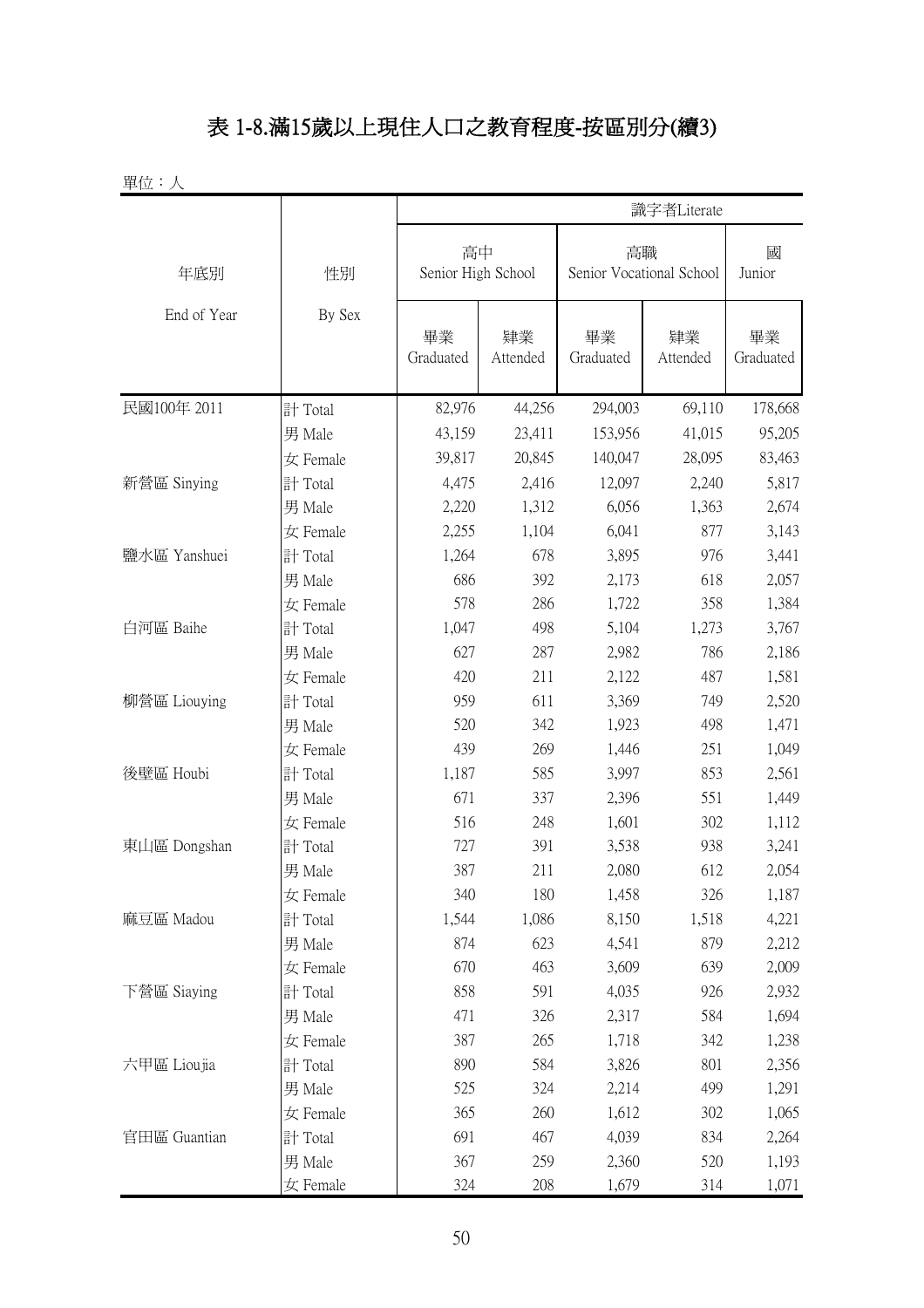| 不識字者       | 自修             |                | 小學<br>Elementary School |                | 初職<br>Junior Vocational School | (初)中<br>High School |
|------------|----------------|----------------|-------------------------|----------------|--------------------------------|---------------------|
| Illiterate | Self-taught    | 肄業<br>Attended | 畢業<br>Graduated         | 肄業<br>Attended | 畢業<br>Graduated                | 肄業<br>Attended      |
| 32,277     | 3,147          | 38,912         | 231,010                 | 1,210          | 4,842                          | 25,795              |
| 2,650      | 795            | 10,472         | 97,388                  | 907            | 2,688                          | 14,836              |
| 29,627     | 2,352          | 28,440         | 133,622                 | 303            | 2,154                          | 10,959              |
| 1,391      | 136            | 1,145          | 6,258                   | 11             | 169                            | 1,023               |
| 111        | $22\,$         | 331            | 2,284                   | $\, 8$         | 66                             | 539                 |
| 1,280      | 114            | 814            | 3,974                   | 3              | 103                            | 484                 |
| 1,072      | 43             | 794            | 3,947                   | 8              | 63                             | 350                 |
| 76         | 8              | 246            | 1,826                   | 6              | 22                             | 212                 |
| 996        | 35             | 548            | 2,121                   | $\overline{2}$ | 41                             | 138                 |
| 614        | 30             | 1,600          | 5,847                   | 50             | 140                            | 486                 |
| 74         | 13             | 472            | 2,705                   | 40             | 105                            | 293                 |
| 540        | 17             | 1,128          | 3,142                   | 10             | 35                             | 193                 |
| 1,115      | 37             | 655            | 3,457                   | 16             | 50                             | 312                 |
| 132        | 11             | 235            | 1,669                   | 12             | 37                             | 217                 |
| 983        | $26\,$         | 420            | 1,788                   | $\overline{4}$ | 13                             | 95                  |
| 995        | 63             | 1,304          | 4,382                   | 37             | 110                            | 362                 |
| 103        | $\mathcal{G}$  | 432            | 2,072                   | 30             | 65                             | 246                 |
| 892        | 54             | 872            | 2,310                   | $\overline{7}$ | 45                             | 116                 |
| 1,362      | 122            | 858            | 3,999                   | 31             | 88                             | 410                 |
| 127        | 91             | 275            | 2,083                   | 29             | 59                             | 237                 |
| 1,235      | 31             | 583            | 1,916                   | 2              | 29                             | 173                 |
| 783        | 62             | 1,120          | 6,544                   | 51             | 261                            | 578                 |
| 53         | 13             | 239            | 2,629                   | 45             | 93                             | 365                 |
| 730        | 49             | 881            | 3,915                   | 6              | 168                            | 213                 |
| 965        | 25             | 1,101          | 4,351                   | $22\,$         | 66                             | 357                 |
| 54         | $\overline{9}$ | 316            | 2,088                   | 20             | 36                             | 220                 |
| 911        | 16             | 785            | 2,263                   | $\sqrt{2}$     | 30                             | 137                 |
| 637        | 44             | 717            | 3,686                   | 12             | 44                             | 327                 |
| 65         | 11             | 235            | 1,649                   | 12             | 24                             | 190                 |
| 572        | 33             | 482            | 2,037                   |                | $20\,$                         | 137                 |
| 767        | 46             | 769            | 3,249                   | 15             | 58                             | 297                 |
| 55         | 24             | 278            | 1,422                   | $11\,$         | $32\,$                         | 188                 |
| $712\,$    | 22             | 491            | 1,827                   | $\overline{4}$ | 26                             | 109                 |

#### Unit:Person Table 1-8. Educational Attainment of Population Aged 15 and Over  $-$  By District(Cont.3)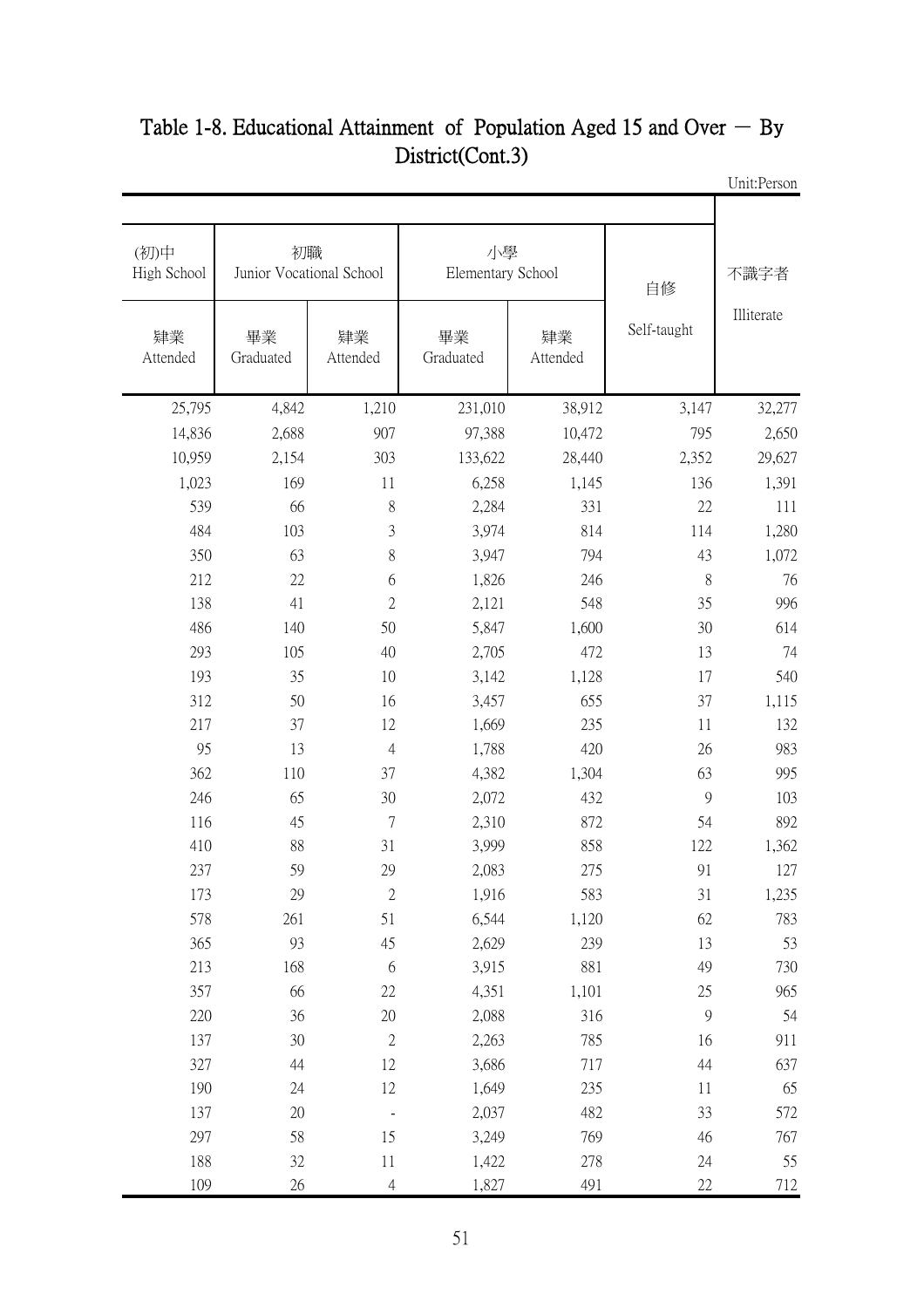## 表 1-8.滿15歲以上現住人口之教育程度-按區別分(續4)

單位:人

| 年底別           | 性別       | 總計          | 合計     | 博士<br>Doctor    |                |  |
|---------------|----------|-------------|--------|-----------------|----------------|--|
| End of Year   | By Sex   | Grand Total | Total  | 畢業<br>Graduated | 肄業<br>Attended |  |
| 大內區 Danei     | 計 Total  | 9,411       | 9,118  | $\overline{4}$  | $\overline{4}$ |  |
|               | 男 Male   | 5,029       | 4,999  | 3               | $\overline{4}$ |  |
|               | 女 Female | 4,382       | 4,119  | 1               |                |  |
| 佳里區 Jiali     | 計 Total  | 51,517      | 50,466 | 82              | 56             |  |
|               | 男 Male   | 25,411      | 25,333 | 67              | 39             |  |
|               | 女 Female | 26,106      | 25,133 | 15              | 17             |  |
| 學甲區 Syuejia   | 計 Total  | 24,214      | 23,882 | 31              | 17             |  |
|               | 男 Male   | 12,370      | 12,338 | 24              | 11             |  |
|               | 女 Female | 11,844      | 11,544 | $\tau$          | 6              |  |
| 西港區 Sigang    | 計 Total  | 22,196      | 21,427 | 16              | 12             |  |
|               | 男 Male   | 11,280      | 11,255 | 14              | 8              |  |
|               | 女 Female | 10,916      | 10,172 | $\mathfrak{2}$  | $\overline{4}$ |  |
| 七股區 Cigu      | 計 Total  | 21,242      | 20,193 | 11              | $\tau$         |  |
|               | 男 Male   | 11,060      | 10,981 | $\mathcal{G}$   | $\tau$         |  |
|               | 女 Female | 10,182      | 9,212  | $\overline{2}$  |                |  |
| 將軍區 Jiangjyun | 計 Total  | 19,128      | 18,138 | 13              | $\tau$         |  |
|               | 男 Male   | 9,707       | 9,637  | $\overline{7}$  | $\mathfrak s$  |  |
|               | 女 Female | 9,421       | 8,501  | 6               | $\sqrt{2}$     |  |
| 北門區 Beimen    | 計 Total  | 10,808      | 10,460 | 5               | $\mathfrak{Z}$ |  |
|               | 男 Male   | 5,460       | 5,430  | 4               | $\mathbf{2}$   |  |
|               | 女 Female | 5,348       | 5,030  |                 |                |  |
| 新化區 Sinhua    | 計 Total  | 38,312      | 37,649 | 80              | 34             |  |
|               | 男 Male   | 19,480      | 19,390 | 62              | 26             |  |
|               | 女 Female | 18,832      | 18,259 | 18              | 8              |  |
| 善化區 Shanhua   | 計 Total  | 38,017      | 37,056 | 71              | 65             |  |
|               | 男 Male   | 19,131      | 19,051 | 55              | 49             |  |
|               | 女 Female | 18,886      | 18,005 | 16              | 16             |  |
| 新市區 Sinshih   | 計 Total  | 29,929      | 29,506 | 40              | 33             |  |
|               | 男 Male   | 14,993      | 14,968 | 32              | 24             |  |
|               | 女 Female | 14,936      | 14,538 | 8               | 9              |  |
| 安定區 Anding    | 計 Total  | 26,333      | 24,956 | 19              | 34             |  |
|               | 男 Male   | 13,570      | 13,443 | 18              | 27             |  |
|               | 女 Female | 12,763      | 11,513 | 1               | $\tau$         |  |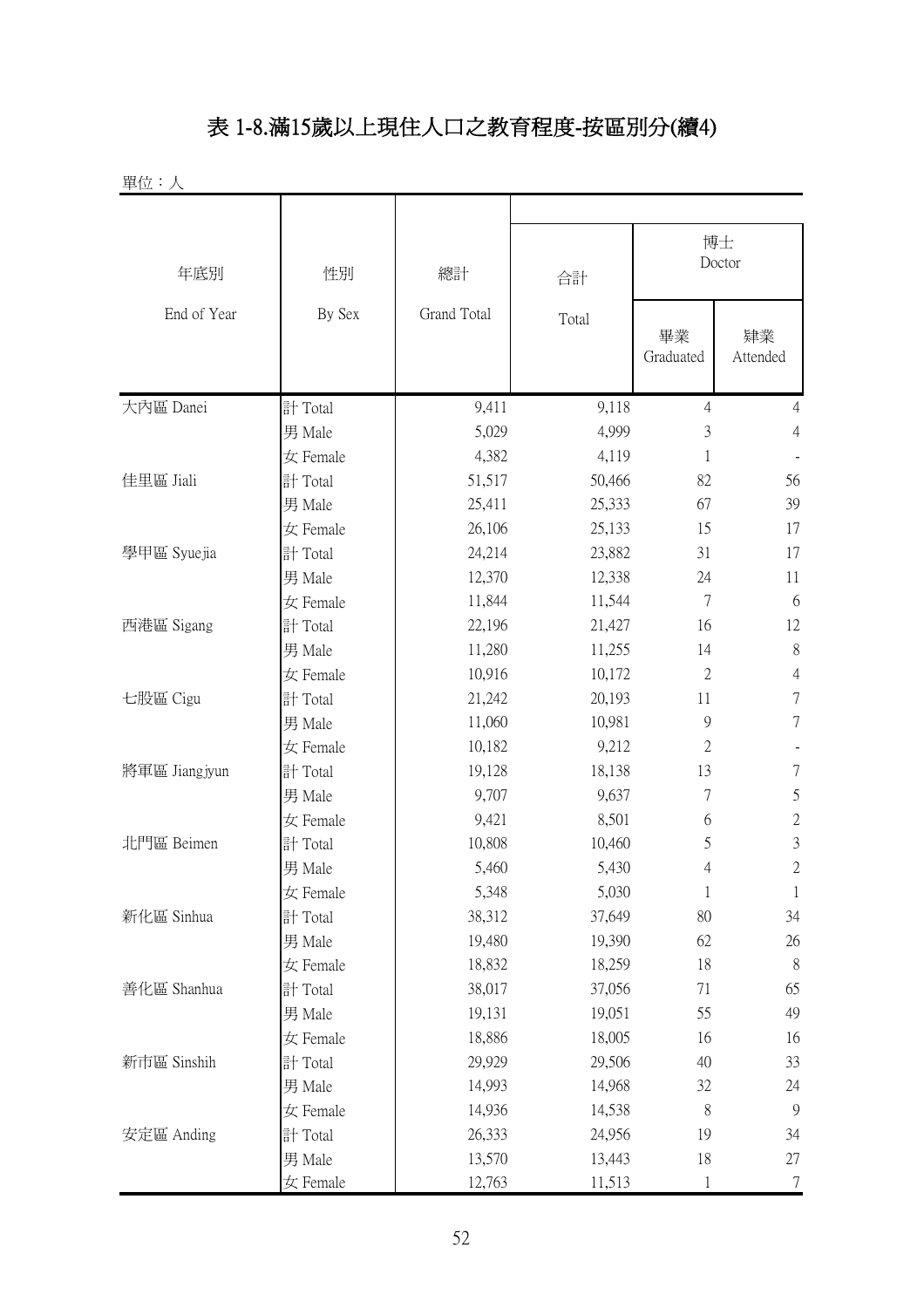## Table 1-8. Educational Attainment of Population Aged 15 and Over  $-$  By District(Cont.4)

Unit:Person

|           |          |                      | 識字者Literate |                  |          |               |                |               |  |  |
|-----------|----------|----------------------|-------------|------------------|----------|---------------|----------------|---------------|--|--|
| 碩士        |          | 大學(含獨立學院)            |             | 專科Junior College |          |               |                |               |  |  |
| Master    |          | University (College) |             | 二、三年制            |          |               | 五年制            |               |  |  |
|           |          |                      |             | 2,3 Years System |          |               | 5 Years System |               |  |  |
|           |          |                      |             |                  |          | 後二年           |                | 前三年           |  |  |
| 畢業        | 肄業       | 畢業                   | 肄業          | 畢業               | 肄業       | Final 2 Years |                | First 3 Years |  |  |
| Graduated | Attended | Graduated            | Attended    | Graduated        | Attended | 畢業            | 肄業             | 肄業            |  |  |
|           |          |                      |             |                  |          | Graduated     | Attended       | Attended      |  |  |
| 99        | 61       | 763                  | 341         | 428              | 76       | 210           | 13             | 39            |  |  |
| 66        | 38       | 380                  | 173         | 248              | 51       | 147           | 8              | 7             |  |  |
| 33        | 23       | 383                  | 168         | 180              | 25       | 63            | 5              | 32            |  |  |
| 1,569     | 662      | 8,141                | 3,130       | 2,472            | 350      | 1,612         | 123            | 197           |  |  |
| 992       | 379      | 4,061                | 1,652       | 1,359            | 192      | 923           | 78             | 48            |  |  |
| 577       | 283      | 4,080                | 1,478       | 1,113            | 158      | 689           | 45             | 149           |  |  |
| 513       | 230      | 3,105                | 1,272       | 970              | 240      | 842           | 42             | 114           |  |  |
| 336       | 130      | 1,608                | 692         | 566              | 135      | 516           | 26             | 26            |  |  |
| 177       | 100      | 1,497                | 580         | 404              | 105      | 326           | 16             | 88            |  |  |
| 364       | 193      | 2,678                | 1,363       | 880              | 159      | 511           | 50             | 84            |  |  |
| 248       | 100      | 1,367                | 711         | 481              | 88       | 313           | 29             | 20            |  |  |
| 116       | 93       | 1,311                | 652         | 399              | 71       | 198           | 21             | 64            |  |  |
| 236       | 116      | 1,813                | 983         | 629              | 113      | 474           | 44             | 79            |  |  |
| 170       | 67       | 867                  | 543         | 341              | 72       | 323           | 28             | 14            |  |  |
| 66        | 49       | 946                  | 440         | 288              | 41       | 151           | 16             | 65            |  |  |
| 232       | 124      | 1,672                | 858         | 585              | 117      | 395           | 49             | 61            |  |  |
| 177       | 75       | 804                  | 424         | 307              | 66       | 235           | 26             | 16            |  |  |
| 55        | 49       | 868                  | 434         | 278              | 51       | 160           | 23             | 45            |  |  |
| 144       | 79       | 1,008                | 459         | 346              | 76       | 249           | 26             | 52            |  |  |
| 96        | 50       | 504                  | 244         | 180              | 44       | 160           | 17             | 10            |  |  |
| 48        | 29       | 504                  | 215         | 166              | 32       | 89            | 9              | 42            |  |  |
| 978       | 453      | 5,397                | 2,171       | 1,918            | 328      | 1,211         | 70             | 177           |  |  |
| 621       | 263      | 2,720                | 1,152       | 1,004            | 197      | 728           | 38             | 40            |  |  |
| 357       | 190      | 2,677                | 1,019       | 914              | 131      | 483           | 32             | 137           |  |  |
| 1,381     | 467      | 6,007                | 2,194       | 2,409            | 321      | 1,380         | 87             | 172           |  |  |
| 941       | 289      | 3,062                | 1,108       | 1,280            | 207      | 823           | 57             | 26            |  |  |
| 440       | 178      | 2,945                | 1,086       | 1,129            | 114      | 557           | 30             | 146           |  |  |
| 824       | 336      | 4,663                | 1,950       | 1,995            | 346      | 947           | 59             | 108           |  |  |
| 556       | 207      | 2,306                | 1,017       | 1,079            | 214      | 539           | 37             | 29            |  |  |
| 268       | 129      | 2,357                | 933         | 916              | 132      | 408           | 22             | 79            |  |  |
| 489       | 241      | 3,217                | 1,563       | 1,240            | 220      | 622           | 44             | 88            |  |  |
| 333       | 140      | 1,618                | 830         | 660              | 151      | 396           | 29             | 15            |  |  |
| 156       | 101      | 1,599                | 733         | 580              | 69       | 226           | 15             | 73            |  |  |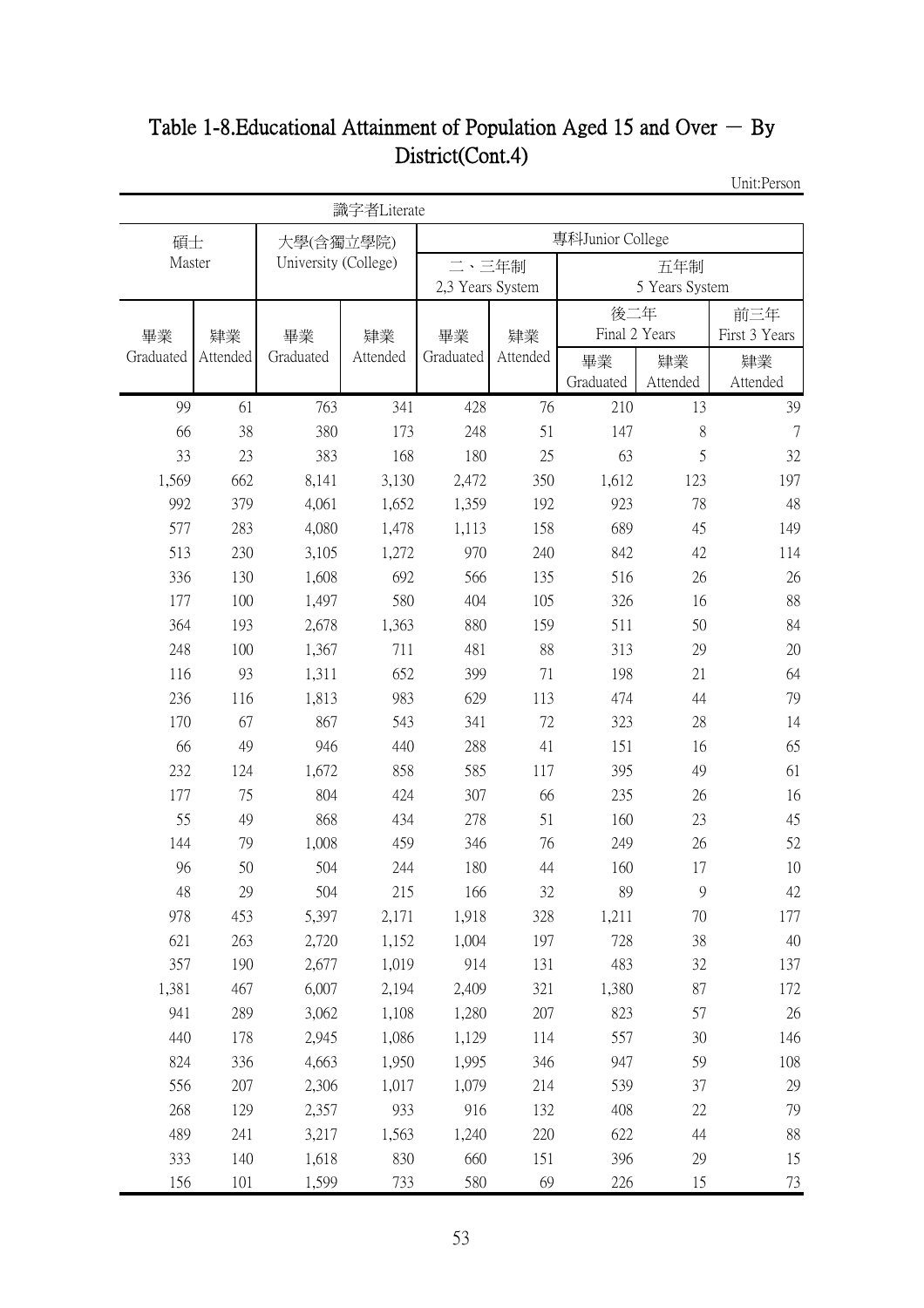## 表 1-8.滿15歲以上現住人口之教育程度-按區別分(續5)

|               |          |                          |                | 識字者Literate     |                          |                 |
|---------------|----------|--------------------------|----------------|-----------------|--------------------------|-----------------|
| 年底別           | 性別       | 高中<br>Senior High School |                | 高職              | Senior Vocational School | 國<br>Junior     |
| End of Year   | By Sex   | 畢業<br>Graduated          | 肄業<br>Attended | 畢業<br>Graduated | 肄業<br>Attended           | 畢業<br>Graduated |
| 大內區 Danei     | 計 Total  | 361                      | 174            | 1,897           | 385                      | 1,212           |
|               | 男 Male   | 211                      | 93             | 1,201           | 238                      | 696             |
|               | 女 Female | 150                      | 81             | 696             | 147                      | 516             |
| 佳里區 Jiali     | 計 Total  | 2,609                    | 1,514          | 10,191          | 1,963                    | 5,990           |
|               | 男 Male   | 1,489                    | 806            | 5,254           | 1,150                    | 3,126           |
|               | 女 Female | 1,120                    | 708            | 4,937           | 813                      | 2,864           |
| 學甲區 Syuejia   | 計 Total  | 1,057                    | 357            | 5,276           | 929                      | 3,067           |
|               | 男 Male   | 625                      | 205            | 2,960           | 543                      | 1,720           |
|               | 女 Female | 432                      | 152            | 2,316           | 386                      | 1,347           |
| 西港區 Sigang    | 計 Total  | 821                      | 434            | 4,339           | 1,136                    | 3,316           |
|               | 男 Male   | 455                      | 235            | 2,292           | 658                      | 1,939           |
|               | 女 Female | 366                      | 199            | 2,047           | 478                      | 1,377           |
| 七股區 Cigu      | 計 Total  | 945                      | 459            | 3,630           | 969                      | 4,017           |
|               | 男 Male   | 556                      | 269            | 1,969           | 584                      | 2,476           |
|               | 女 Female | 389                      | 190            | 1,661           | 385                      | 1,541           |
| 將軍區 Jiangjyun | 計 Total  | 895                      | 411            | 3,450           | 784                      | 3,235           |
|               | 男 Male   | 531                      | 235            | 1,913           | 465                      | 1,977           |
|               | 女 Female | 364                      | 176            | 1,537           | 319                      | 1,258           |
| 北門區 Beimen    | 計 Total  | 423                      | 191            | 1,973           | 433                      | 1,837           |
|               | 男 Male   | 237                      | 117            | 1,063           | 267                      | 1,125           |
|               | 女 Female | 186                      | 74             | 910             | 166                      | 712             |
| 新化區 Sinhua    | 計 Total  | 1,386                    | 858            | 7,154           | 2,095                    | 4,933           |
|               | 男 Male   | 700                      | 434            | 3,859           | 1,273                    | 2,722           |
|               | 女 Female | 686                      | 424            | 3,295           | 822                      | 2,211           |
| 善化區 Shanhua   | 計 Total  | 1,299                    | 1,120          | 7,455           | 1,353                    | 3,814           |
|               | 男 Male   | 672                      | 579            | 4,134           | 828                      | 1,888           |
|               | 女 Female | 627                      | 541            | 3,321           | 525                      | 1,926           |
| 新市區 Sinshih   | 計 Total  | 917                      | 863            | 5,700           | 1,365                    | 3,540           |
|               | 男 Male   | 466                      | 439            | 3,056           | 781                      | 1,776           |
|               | 女 Female | 451                      | 424            | 2,644           | 584                      | 1,764           |
| 安定區 Anding    | 計 Total  | 986                      | 610            | 5,100           | 1,216                    | 3,688           |
|               | 男 Male   | 506                      | 316            | 2,928           | 735                      | 2,105           |
|               | 女 Female | 480                      | 294            | 2,172           | 481                      | 1,583           |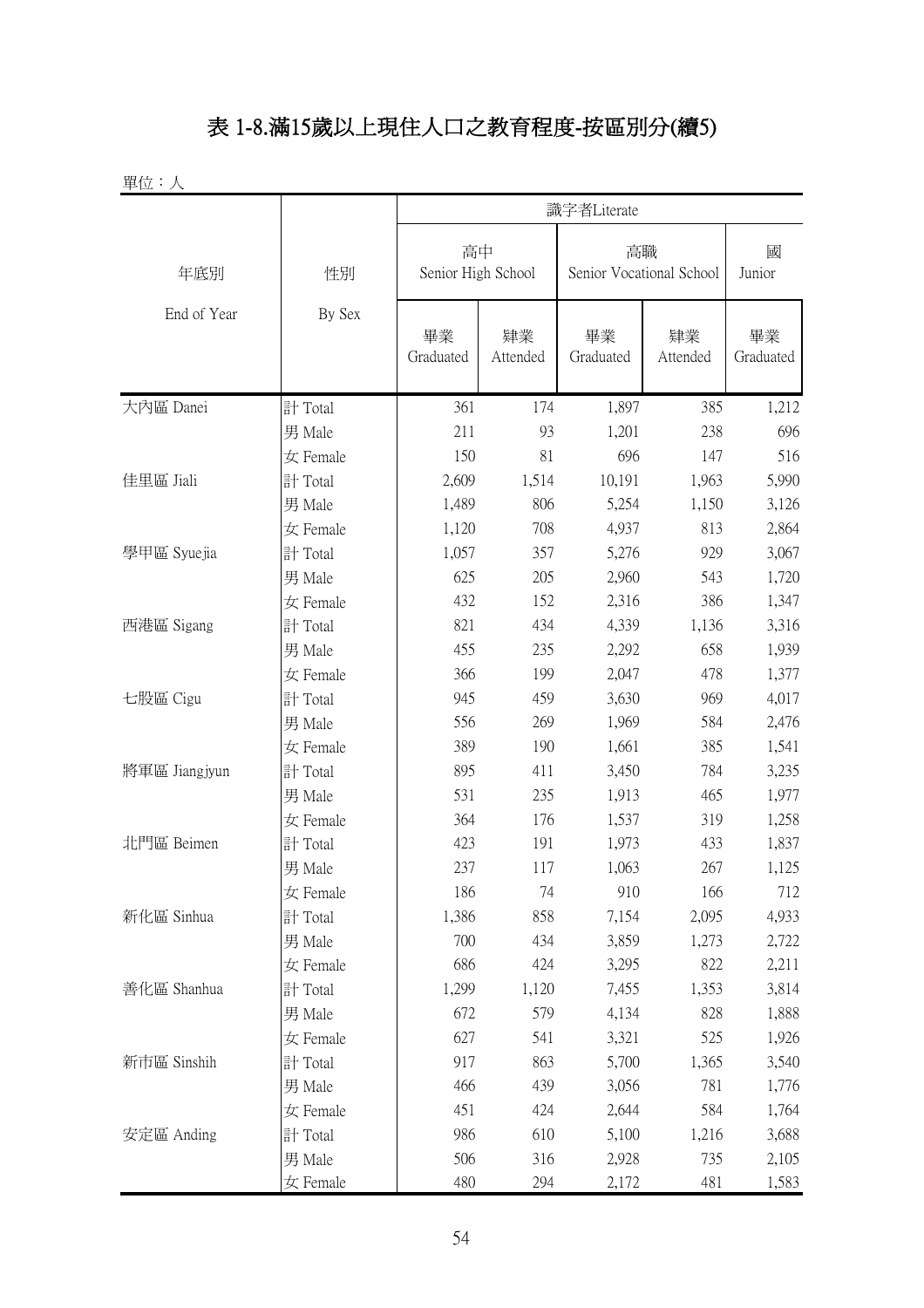| 不識字者       | 自修             |                | 小學<br>Elementary School |                | 初職<br>Junior Vocational School | (初)中<br>High School |
|------------|----------------|----------------|-------------------------|----------------|--------------------------------|---------------------|
| Illiterate | Self-taught    | 肄業<br>Attended | 畢業<br>Graduated         | 肄業<br>Attended | 畢業<br>Graduated                | 肄業<br>Attended      |
| 293        | 10             | 391            | 2,470                   | 9              | 31                             | 140                 |
| 30         | $\mathbf{1}$   | 97             | 1,211                   | 9              | $22\,$                         | 95                  |
| 263        | $\overline{9}$ | 294            | 1,259                   | $\blacksquare$ | 9                              | 45                  |
| 1,051      | 79             | 1,296          | 7,433                   | 52             | 178                            | 767                 |
| 78         | 11             | 211            | 2,904                   | 45             | 90                             | 457                 |
| 973        | 68             | 1,085          | 4,529                   | $\overline{7}$ | 88                             | 310                 |
| 332        | 34             | 1,253          | 4,050                   | $\overline{7}$ | 68                             | 408                 |
| 32         | 5              | 220            | 1,695                   | 6              | 36                             | 253                 |
| 300        | 29             | 1,033          | 2,355                   | $\mathbf{1}$   | 32                             | 155                 |
| 769        | 39             | 769            | 3,826                   | 12             | 44                             | 381                 |
| 25         | 5              | 204            | 1,829                   | 10             | 23                             | 226                 |
| 744        | 34             | 565            | 1,997                   | $\mathbf{2}$   | 21                             | 155                 |
| 1,049      | 44             | 1,220          | 3,960                   | 16             | 31                             | 397                 |
| 79         | 26             | 307            | 2,064                   | 13             | 21                             | 255                 |
| 970        | 18             | 913            | 1,896                   | 3              | 10                             | 142                 |
| 990        | 35             | 876            | 3,966                   | 19             | 46                             | 308                 |
| 70         | $\overline{7}$ | 229            | 1,923                   | 16             | 37                             | 162                 |
| 920        | 28             | 647            | 2,043                   | 3              | 9                              | 146                 |
| 348        | 11             | 578            | 2,333                   | 12             | 22                             | 200                 |
| 30         | 3              | 120            | 1,051                   | 9              | 11                             | 116                 |
| 318        | 8              | 458            | 1,282                   | 3              | 11                             | 84                  |
| 663        | 49             | 1,006          | 6,609                   | $25\,$         | 91                             | 626                 |
| 90         | 15             | 249            | 2,823                   | 21             | 71                             | 372                 |
| 573        | 34             | 757            | 3,786                   | $\overline{4}$ | 20                             | 254                 |
| 961        | 39             | 967            | 5,681                   | 20             | 105                            | 649                 |
| 80         | $\overline{7}$ | 255            | 2,324                   | 16             | 64                             | 387                 |
| 881        | 32             | 712            | 3,357                   | $\overline{4}$ | 41                             | 262                 |
| 423        | 47             | 825            | 4,355                   | 17             | 61                             | 515                 |
| 25         | $\mathcal{G}$  | 211            | 1,844                   | 15             | 46                             | 285                 |
| 398        | 38             | 614            | 2,511                   | $\sqrt{2}$     | 15                             | 230                 |
| 1,377      | 47             | 749            | 4,302                   | 12             | 44                             | 425                 |
| 127        | 15             | 236            | 2,075                   | $12\,$         | 32                             | 266                 |
| 1,250      | 32             | 513            | 2,227                   |                | 12                             | 159                 |

#### Unit:Person Table 1-8. Educational Attainment of Population Aged 15 and Over  $-$  By District(Cont.5)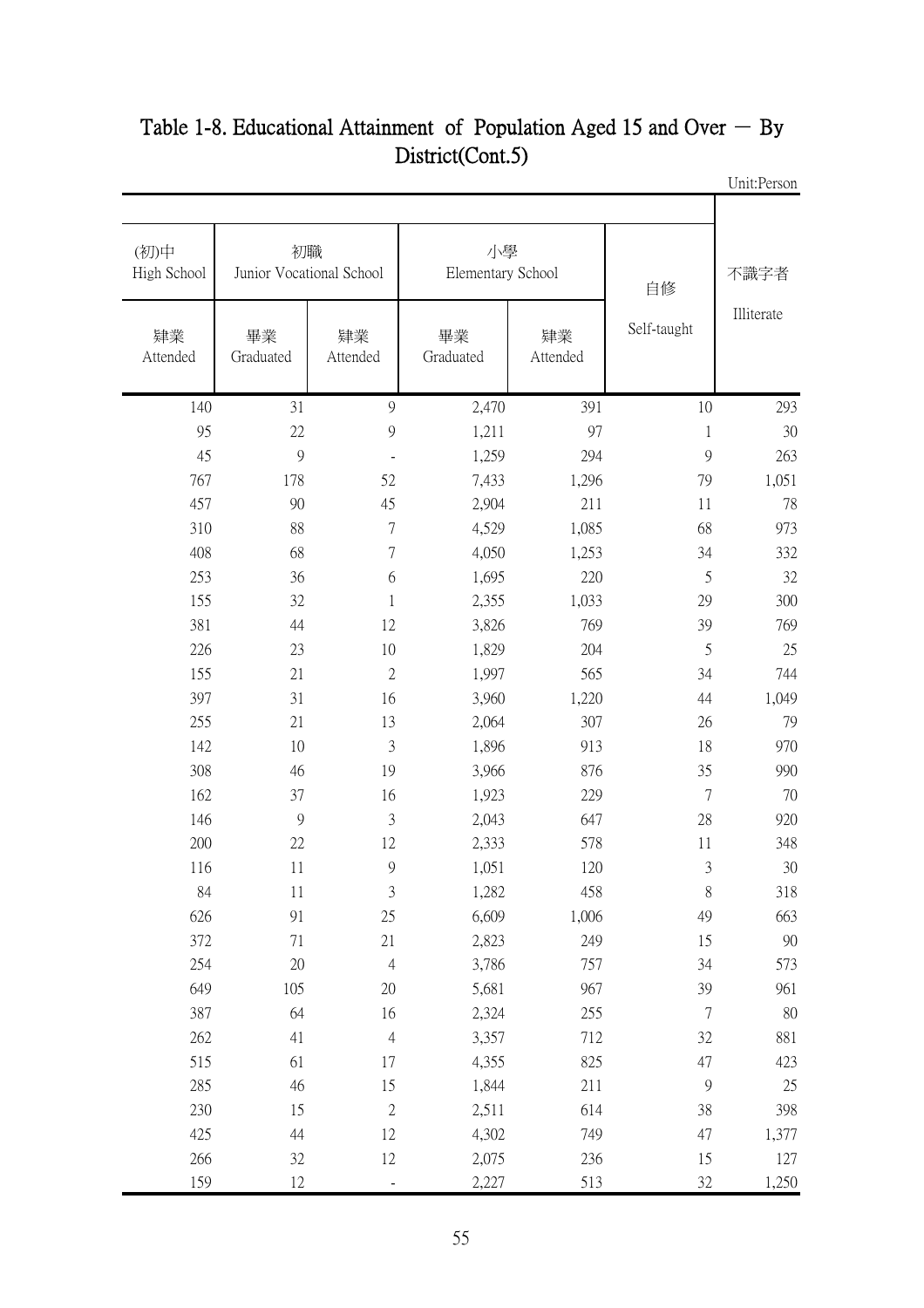# 表 1-8.滿15歲以上現住人口之教育程度-按區別分(續6)

| 單位:人          |          |             |         |                 |                |
|---------------|----------|-------------|---------|-----------------|----------------|
|               |          |             |         |                 |                |
|               |          |             |         |                 | 博士<br>Doctor   |
| 年底別           | 性別       | 總計          | 合計      |                 |                |
| End of Year   | By Sex   | Grand Total | Total   | 畢業<br>Graduated | 肄業<br>Attended |
| 山上區 Shanshang | 計 Total  | 6,895       | 6,638   | $\overline{7}$  | 6              |
|               | 男 Male   | 3,608       | 3,599   | 6               | $\mathfrak{Z}$ |
|               | 女 Female | 3,287       | 3,039   | 1               | $\mathfrak{Z}$ |
| 玉井區 Yujing    | 計 Total  | 13,353      | 13,226  | 12              | $8\,$          |
|               | 男 Male   | 6,946       | 6,927   | 11              | 5              |
|               | 女 Female | 6,407       | 6,299   | 1               | $\mathfrak{Z}$ |
| 楠西區 Nansi     | 計 Total  | 9,175       | 8,831   | 4               | $\sqrt{2}$     |
|               | 男 Male   | 4,865       | 4,826   | 4               | $\sqrt{2}$     |
|               | 女 Female | 4,310       | 4,005   |                 |                |
| 南化區 Nanhua    | 計 Total  | 7,922       | 7,786   | 3               | $8\,$          |
|               | 男 Male   | 4,314       | 4,300   | 1               | $\tau$         |
|               | 女 Female | 3,608       | 3,486   | 2               | 1              |
| 左鎮區 Zuojhen   | 計 Total  | 4,877       | 4,828   | 5               | $\mathfrak{Z}$ |
|               | 男 Male   | 2,740       | 2,733   | 4               | $\mathbf{2}$   |
|               | 女 Female | 2,137       | 2,095   | 1               | $\mathbf{1}$   |
| 仁德區 Rende     | 計 Total  | 62,612      | 61,513  | 105             | 97             |
|               | 男 Male   | 31,804      | 31,692  | 90              | 70             |
|               | 女 Female | 30,808      | 29,821  | 15              | 27             |
| 歸仁區 Gueiren   | 計 Total  | 57,139      | 56,616  | 82              | 70             |
|               | 男 Male   | 28,871      | 28,825  | 70              | 51             |
|               | 女 Female | 28,268      | 27,791  | 12              | 19             |
| 關廟區 Guanmiao  | 計 Total  | 31,102      | 30,456  | 27              | 25             |
|               | 男 Male   | 16,076      | 16,024  | 24              | 20             |
|               | 女 Female | 15,026      | 14,432  | 3               | $\mathfrak s$  |
| 龍崎區 Longci    | 計 Total  | 3,990       | 3,950   | 1               | $\sqrt{2}$     |
|               | 男 Male   | 2,165       | 2,160   | 1               | $\sqrt{2}$     |
|               | 女 Female | 1,825       | 1,790   |                 |                |
| 永康區 Yongkang  | 計 Total  | 190,367     | 188,315 | 624             | 371            |
|               | 男 Male   | 93,488      | 93,334  | 487             | 279            |
|               | 女 Female | 96,879      | 94,981  | 137             | 92             |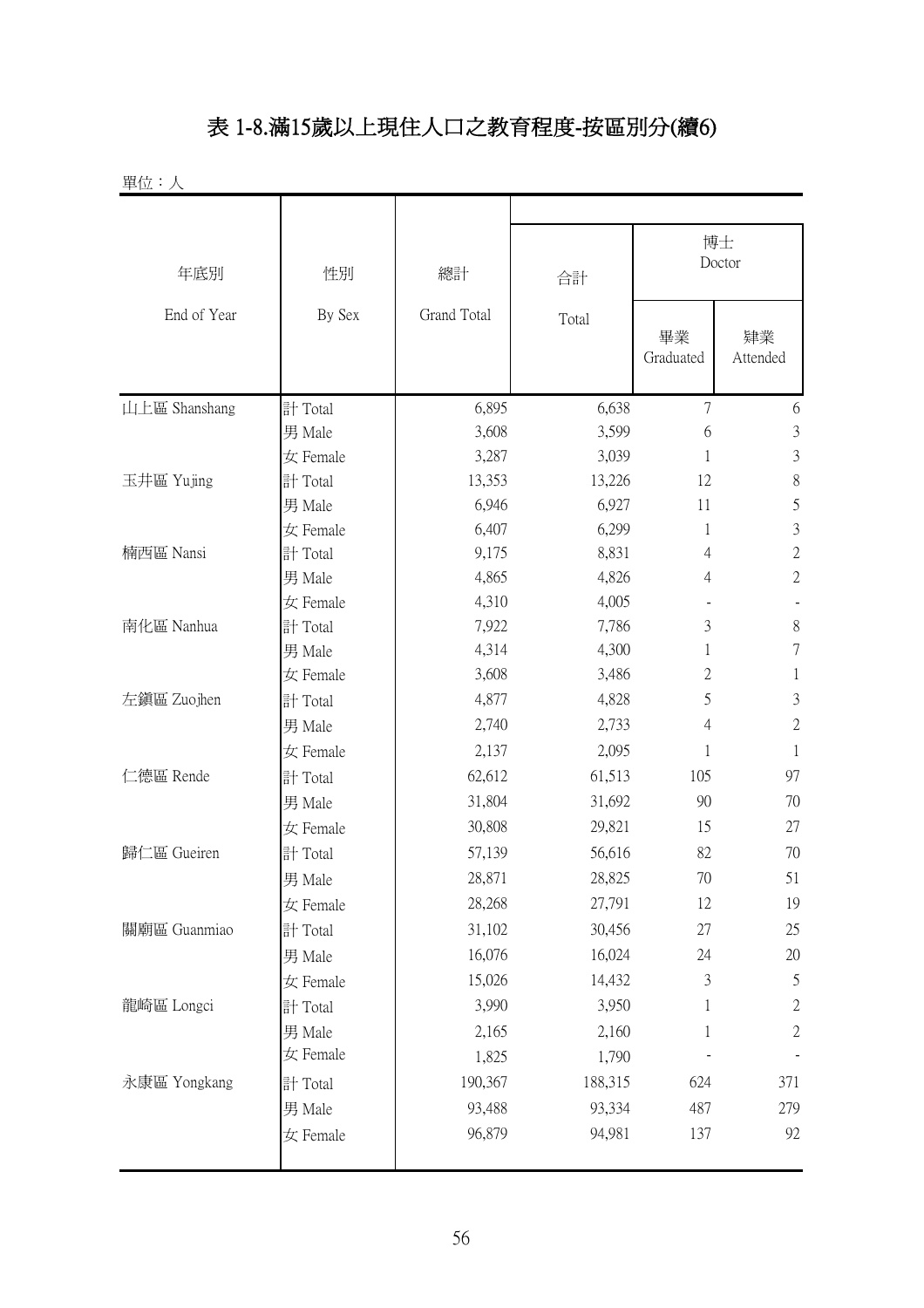## Table 1-8. Educational Attainment of Population Aged 15 and Over  $-$  By District(Cont.6)

Unit:Person

| 專科Junior College<br>碩士<br>大學(含獨立學院)<br>Master<br>University (College)<br>二、三年制<br>五年制<br>2,3 Years System<br>5 Years System<br>後二年<br>前三年<br>Final 2 Years<br>First 3 Years<br>畢業<br>畢業<br>肄業<br>肄業<br>畢業<br>肄業<br>Graduated<br>Graduated<br>Attended<br>Graduated<br>Attended<br>Attended<br>畢業<br>肄業<br>肄業<br>Graduated<br>Attended<br>Attended<br>101<br>48<br>731<br>388<br>301<br>60<br>206<br>13<br>21<br>8<br>73<br>26<br>349<br>187<br>163<br>47<br>136<br>6<br>5<br>28<br>15<br>22<br>382<br>201<br>138<br>13<br>70<br>213<br>97<br>1,357<br>611<br>514<br>101<br>374<br>22<br>61<br>135<br>61<br>694<br>318<br>69<br>17<br>10<br>295<br>246<br>78<br>5<br>51<br>36<br>663<br>293<br>219<br>32<br>128<br>84<br>46<br>784<br>417<br>271<br>52<br>250<br>23<br>38<br>19<br>54<br>28<br>380<br>221<br>148<br>32<br>11<br>170<br>30<br>18<br>404<br>196<br>20<br>80<br>27<br>123<br>$\overline{4}$<br>68<br>42<br>367<br>55<br>176<br>20<br>29<br>612<br>241<br>5<br>46<br>20<br>297<br>194<br>142<br>37<br>117<br>11<br>22<br>22<br>315<br>173<br>99<br>18<br>59<br>9<br>24<br>$8\,$<br>36<br>23<br>26<br>106<br>7<br>266<br>176<br>172<br>$\mathfrak{Z}$<br>88<br>24<br>14<br>138<br>103<br>17<br>76<br>6<br>5<br>12<br>9<br>128<br>88<br>69<br>9<br>30<br>1<br>1,638<br>671<br>3,810<br>3,582<br>289<br>9,780<br>470<br>2,464<br>132<br>297<br>74<br>70<br>1,102<br>407<br>4,861<br>2,038<br>1,926<br>1,491<br>536<br>4,919<br>1,772<br>973<br>58<br>264<br>1,656<br>173<br>219<br>1,389<br>667<br>3,759<br>2,766<br>392<br>8,663<br>2,079<br>130<br>277<br>926<br>376<br>4,289<br>1,977<br>234<br>1,241<br>85<br>56<br>1,434<br>463<br>291<br>4,374<br>1,782<br>1,332<br>158<br>838<br>45<br>221<br>541<br>1,701<br>158<br>88<br>245<br>3,586<br>1,150<br>916<br>122<br>356<br>154<br>1,786<br>859<br>635<br>102<br>51<br>30<br>575<br>185<br>91<br>1,800<br>842<br>56<br>37<br>515<br>341<br>92<br>38<br>18<br>252<br>146<br>26<br>89<br>6<br>12<br>114<br>68<br>$\sqrt{2}$<br>24<br>13<br>81<br>18<br>58<br>134<br>$\overline{4}$<br>5<br>$\sqrt{2}$<br>14<br>78<br>33<br>8<br>31<br>118<br>10<br>6,813<br>2,517<br>33,166<br>13,110<br>11,476<br>1,524<br>8,174<br>523<br>975<br>7,005<br>4,424<br>1,481<br>5,646<br>880<br>16,238<br>4,498<br>327<br>232<br>2,389<br>1,036<br>16,928<br>6,105<br>5,830<br>644<br>3,676<br>196<br>743 |  | 識字者Literate |  |  |  |
|---------------------------------------------------------------------------------------------------------------------------------------------------------------------------------------------------------------------------------------------------------------------------------------------------------------------------------------------------------------------------------------------------------------------------------------------------------------------------------------------------------------------------------------------------------------------------------------------------------------------------------------------------------------------------------------------------------------------------------------------------------------------------------------------------------------------------------------------------------------------------------------------------------------------------------------------------------------------------------------------------------------------------------------------------------------------------------------------------------------------------------------------------------------------------------------------------------------------------------------------------------------------------------------------------------------------------------------------------------------------------------------------------------------------------------------------------------------------------------------------------------------------------------------------------------------------------------------------------------------------------------------------------------------------------------------------------------------------------------------------------------------------------------------------------------------------------------------------------------------------------------------------------------------------------------------------------------------------------------------------------------------------------------------------------------------------------------------------------------------------------------------------------------------------------------------------------------------------------------------------------------------------------------------------------------------------------------------------------|--|-------------|--|--|--|
|                                                                                                                                                                                                                                                                                                                                                                                                                                                                                                                                                                                                                                                                                                                                                                                                                                                                                                                                                                                                                                                                                                                                                                                                                                                                                                                                                                                                                                                                                                                                                                                                                                                                                                                                                                                                                                                                                                                                                                                                                                                                                                                                                                                                                                                                                                                                                   |  |             |  |  |  |
|                                                                                                                                                                                                                                                                                                                                                                                                                                                                                                                                                                                                                                                                                                                                                                                                                                                                                                                                                                                                                                                                                                                                                                                                                                                                                                                                                                                                                                                                                                                                                                                                                                                                                                                                                                                                                                                                                                                                                                                                                                                                                                                                                                                                                                                                                                                                                   |  |             |  |  |  |
|                                                                                                                                                                                                                                                                                                                                                                                                                                                                                                                                                                                                                                                                                                                                                                                                                                                                                                                                                                                                                                                                                                                                                                                                                                                                                                                                                                                                                                                                                                                                                                                                                                                                                                                                                                                                                                                                                                                                                                                                                                                                                                                                                                                                                                                                                                                                                   |  |             |  |  |  |
|                                                                                                                                                                                                                                                                                                                                                                                                                                                                                                                                                                                                                                                                                                                                                                                                                                                                                                                                                                                                                                                                                                                                                                                                                                                                                                                                                                                                                                                                                                                                                                                                                                                                                                                                                                                                                                                                                                                                                                                                                                                                                                                                                                                                                                                                                                                                                   |  |             |  |  |  |
|                                                                                                                                                                                                                                                                                                                                                                                                                                                                                                                                                                                                                                                                                                                                                                                                                                                                                                                                                                                                                                                                                                                                                                                                                                                                                                                                                                                                                                                                                                                                                                                                                                                                                                                                                                                                                                                                                                                                                                                                                                                                                                                                                                                                                                                                                                                                                   |  |             |  |  |  |
|                                                                                                                                                                                                                                                                                                                                                                                                                                                                                                                                                                                                                                                                                                                                                                                                                                                                                                                                                                                                                                                                                                                                                                                                                                                                                                                                                                                                                                                                                                                                                                                                                                                                                                                                                                                                                                                                                                                                                                                                                                                                                                                                                                                                                                                                                                                                                   |  |             |  |  |  |
|                                                                                                                                                                                                                                                                                                                                                                                                                                                                                                                                                                                                                                                                                                                                                                                                                                                                                                                                                                                                                                                                                                                                                                                                                                                                                                                                                                                                                                                                                                                                                                                                                                                                                                                                                                                                                                                                                                                                                                                                                                                                                                                                                                                                                                                                                                                                                   |  |             |  |  |  |
|                                                                                                                                                                                                                                                                                                                                                                                                                                                                                                                                                                                                                                                                                                                                                                                                                                                                                                                                                                                                                                                                                                                                                                                                                                                                                                                                                                                                                                                                                                                                                                                                                                                                                                                                                                                                                                                                                                                                                                                                                                                                                                                                                                                                                                                                                                                                                   |  |             |  |  |  |
|                                                                                                                                                                                                                                                                                                                                                                                                                                                                                                                                                                                                                                                                                                                                                                                                                                                                                                                                                                                                                                                                                                                                                                                                                                                                                                                                                                                                                                                                                                                                                                                                                                                                                                                                                                                                                                                                                                                                                                                                                                                                                                                                                                                                                                                                                                                                                   |  |             |  |  |  |
|                                                                                                                                                                                                                                                                                                                                                                                                                                                                                                                                                                                                                                                                                                                                                                                                                                                                                                                                                                                                                                                                                                                                                                                                                                                                                                                                                                                                                                                                                                                                                                                                                                                                                                                                                                                                                                                                                                                                                                                                                                                                                                                                                                                                                                                                                                                                                   |  |             |  |  |  |
|                                                                                                                                                                                                                                                                                                                                                                                                                                                                                                                                                                                                                                                                                                                                                                                                                                                                                                                                                                                                                                                                                                                                                                                                                                                                                                                                                                                                                                                                                                                                                                                                                                                                                                                                                                                                                                                                                                                                                                                                                                                                                                                                                                                                                                                                                                                                                   |  |             |  |  |  |
|                                                                                                                                                                                                                                                                                                                                                                                                                                                                                                                                                                                                                                                                                                                                                                                                                                                                                                                                                                                                                                                                                                                                                                                                                                                                                                                                                                                                                                                                                                                                                                                                                                                                                                                                                                                                                                                                                                                                                                                                                                                                                                                                                                                                                                                                                                                                                   |  |             |  |  |  |
|                                                                                                                                                                                                                                                                                                                                                                                                                                                                                                                                                                                                                                                                                                                                                                                                                                                                                                                                                                                                                                                                                                                                                                                                                                                                                                                                                                                                                                                                                                                                                                                                                                                                                                                                                                                                                                                                                                                                                                                                                                                                                                                                                                                                                                                                                                                                                   |  |             |  |  |  |
|                                                                                                                                                                                                                                                                                                                                                                                                                                                                                                                                                                                                                                                                                                                                                                                                                                                                                                                                                                                                                                                                                                                                                                                                                                                                                                                                                                                                                                                                                                                                                                                                                                                                                                                                                                                                                                                                                                                                                                                                                                                                                                                                                                                                                                                                                                                                                   |  |             |  |  |  |
|                                                                                                                                                                                                                                                                                                                                                                                                                                                                                                                                                                                                                                                                                                                                                                                                                                                                                                                                                                                                                                                                                                                                                                                                                                                                                                                                                                                                                                                                                                                                                                                                                                                                                                                                                                                                                                                                                                                                                                                                                                                                                                                                                                                                                                                                                                                                                   |  |             |  |  |  |
|                                                                                                                                                                                                                                                                                                                                                                                                                                                                                                                                                                                                                                                                                                                                                                                                                                                                                                                                                                                                                                                                                                                                                                                                                                                                                                                                                                                                                                                                                                                                                                                                                                                                                                                                                                                                                                                                                                                                                                                                                                                                                                                                                                                                                                                                                                                                                   |  |             |  |  |  |
|                                                                                                                                                                                                                                                                                                                                                                                                                                                                                                                                                                                                                                                                                                                                                                                                                                                                                                                                                                                                                                                                                                                                                                                                                                                                                                                                                                                                                                                                                                                                                                                                                                                                                                                                                                                                                                                                                                                                                                                                                                                                                                                                                                                                                                                                                                                                                   |  |             |  |  |  |
|                                                                                                                                                                                                                                                                                                                                                                                                                                                                                                                                                                                                                                                                                                                                                                                                                                                                                                                                                                                                                                                                                                                                                                                                                                                                                                                                                                                                                                                                                                                                                                                                                                                                                                                                                                                                                                                                                                                                                                                                                                                                                                                                                                                                                                                                                                                                                   |  |             |  |  |  |
|                                                                                                                                                                                                                                                                                                                                                                                                                                                                                                                                                                                                                                                                                                                                                                                                                                                                                                                                                                                                                                                                                                                                                                                                                                                                                                                                                                                                                                                                                                                                                                                                                                                                                                                                                                                                                                                                                                                                                                                                                                                                                                                                                                                                                                                                                                                                                   |  |             |  |  |  |
|                                                                                                                                                                                                                                                                                                                                                                                                                                                                                                                                                                                                                                                                                                                                                                                                                                                                                                                                                                                                                                                                                                                                                                                                                                                                                                                                                                                                                                                                                                                                                                                                                                                                                                                                                                                                                                                                                                                                                                                                                                                                                                                                                                                                                                                                                                                                                   |  |             |  |  |  |
|                                                                                                                                                                                                                                                                                                                                                                                                                                                                                                                                                                                                                                                                                                                                                                                                                                                                                                                                                                                                                                                                                                                                                                                                                                                                                                                                                                                                                                                                                                                                                                                                                                                                                                                                                                                                                                                                                                                                                                                                                                                                                                                                                                                                                                                                                                                                                   |  |             |  |  |  |
|                                                                                                                                                                                                                                                                                                                                                                                                                                                                                                                                                                                                                                                                                                                                                                                                                                                                                                                                                                                                                                                                                                                                                                                                                                                                                                                                                                                                                                                                                                                                                                                                                                                                                                                                                                                                                                                                                                                                                                                                                                                                                                                                                                                                                                                                                                                                                   |  |             |  |  |  |
|                                                                                                                                                                                                                                                                                                                                                                                                                                                                                                                                                                                                                                                                                                                                                                                                                                                                                                                                                                                                                                                                                                                                                                                                                                                                                                                                                                                                                                                                                                                                                                                                                                                                                                                                                                                                                                                                                                                                                                                                                                                                                                                                                                                                                                                                                                                                                   |  |             |  |  |  |
|                                                                                                                                                                                                                                                                                                                                                                                                                                                                                                                                                                                                                                                                                                                                                                                                                                                                                                                                                                                                                                                                                                                                                                                                                                                                                                                                                                                                                                                                                                                                                                                                                                                                                                                                                                                                                                                                                                                                                                                                                                                                                                                                                                                                                                                                                                                                                   |  |             |  |  |  |
|                                                                                                                                                                                                                                                                                                                                                                                                                                                                                                                                                                                                                                                                                                                                                                                                                                                                                                                                                                                                                                                                                                                                                                                                                                                                                                                                                                                                                                                                                                                                                                                                                                                                                                                                                                                                                                                                                                                                                                                                                                                                                                                                                                                                                                                                                                                                                   |  |             |  |  |  |
|                                                                                                                                                                                                                                                                                                                                                                                                                                                                                                                                                                                                                                                                                                                                                                                                                                                                                                                                                                                                                                                                                                                                                                                                                                                                                                                                                                                                                                                                                                                                                                                                                                                                                                                                                                                                                                                                                                                                                                                                                                                                                                                                                                                                                                                                                                                                                   |  |             |  |  |  |
|                                                                                                                                                                                                                                                                                                                                                                                                                                                                                                                                                                                                                                                                                                                                                                                                                                                                                                                                                                                                                                                                                                                                                                                                                                                                                                                                                                                                                                                                                                                                                                                                                                                                                                                                                                                                                                                                                                                                                                                                                                                                                                                                                                                                                                                                                                                                                   |  |             |  |  |  |
|                                                                                                                                                                                                                                                                                                                                                                                                                                                                                                                                                                                                                                                                                                                                                                                                                                                                                                                                                                                                                                                                                                                                                                                                                                                                                                                                                                                                                                                                                                                                                                                                                                                                                                                                                                                                                                                                                                                                                                                                                                                                                                                                                                                                                                                                                                                                                   |  |             |  |  |  |
|                                                                                                                                                                                                                                                                                                                                                                                                                                                                                                                                                                                                                                                                                                                                                                                                                                                                                                                                                                                                                                                                                                                                                                                                                                                                                                                                                                                                                                                                                                                                                                                                                                                                                                                                                                                                                                                                                                                                                                                                                                                                                                                                                                                                                                                                                                                                                   |  |             |  |  |  |
|                                                                                                                                                                                                                                                                                                                                                                                                                                                                                                                                                                                                                                                                                                                                                                                                                                                                                                                                                                                                                                                                                                                                                                                                                                                                                                                                                                                                                                                                                                                                                                                                                                                                                                                                                                                                                                                                                                                                                                                                                                                                                                                                                                                                                                                                                                                                                   |  |             |  |  |  |
|                                                                                                                                                                                                                                                                                                                                                                                                                                                                                                                                                                                                                                                                                                                                                                                                                                                                                                                                                                                                                                                                                                                                                                                                                                                                                                                                                                                                                                                                                                                                                                                                                                                                                                                                                                                                                                                                                                                                                                                                                                                                                                                                                                                                                                                                                                                                                   |  |             |  |  |  |
|                                                                                                                                                                                                                                                                                                                                                                                                                                                                                                                                                                                                                                                                                                                                                                                                                                                                                                                                                                                                                                                                                                                                                                                                                                                                                                                                                                                                                                                                                                                                                                                                                                                                                                                                                                                                                                                                                                                                                                                                                                                                                                                                                                                                                                                                                                                                                   |  |             |  |  |  |
|                                                                                                                                                                                                                                                                                                                                                                                                                                                                                                                                                                                                                                                                                                                                                                                                                                                                                                                                                                                                                                                                                                                                                                                                                                                                                                                                                                                                                                                                                                                                                                                                                                                                                                                                                                                                                                                                                                                                                                                                                                                                                                                                                                                                                                                                                                                                                   |  |             |  |  |  |
|                                                                                                                                                                                                                                                                                                                                                                                                                                                                                                                                                                                                                                                                                                                                                                                                                                                                                                                                                                                                                                                                                                                                                                                                                                                                                                                                                                                                                                                                                                                                                                                                                                                                                                                                                                                                                                                                                                                                                                                                                                                                                                                                                                                                                                                                                                                                                   |  |             |  |  |  |
|                                                                                                                                                                                                                                                                                                                                                                                                                                                                                                                                                                                                                                                                                                                                                                                                                                                                                                                                                                                                                                                                                                                                                                                                                                                                                                                                                                                                                                                                                                                                                                                                                                                                                                                                                                                                                                                                                                                                                                                                                                                                                                                                                                                                                                                                                                                                                   |  |             |  |  |  |
|                                                                                                                                                                                                                                                                                                                                                                                                                                                                                                                                                                                                                                                                                                                                                                                                                                                                                                                                                                                                                                                                                                                                                                                                                                                                                                                                                                                                                                                                                                                                                                                                                                                                                                                                                                                                                                                                                                                                                                                                                                                                                                                                                                                                                                                                                                                                                   |  |             |  |  |  |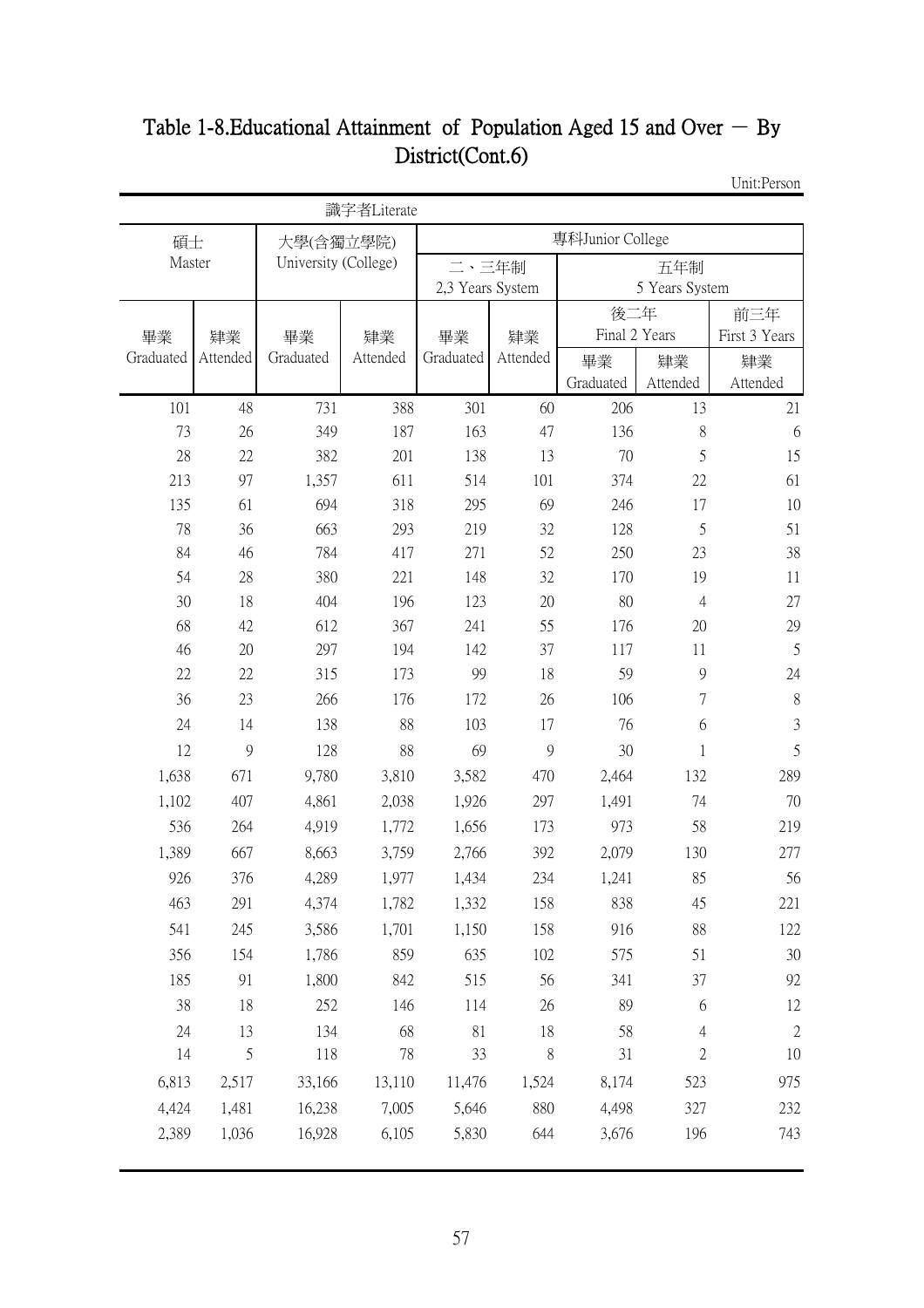## 表 1-8.滿15歲以上現住人口之教育程度-按區別分(續7)

|               |                                                                                                                                               |                          | 識字者Literate    |                                |                |                 |
|---------------|-----------------------------------------------------------------------------------------------------------------------------------------------|--------------------------|----------------|--------------------------------|----------------|-----------------|
| 年底別           | 性別                                                                                                                                            | 高中<br>Senior High School |                | 高職<br>Senior Vocational School |                | 國<br>Junior     |
| End of Year   | By Sex                                                                                                                                        | 畢業<br>Graduated          | 肄業<br>Attended | 畢業<br>Graduated                | 肄業<br>Attended | 畢業<br>Graduated |
| 山上區 Shanshang | 計 Total                                                                                                                                       | 267                      | 164            | 1,380                          | 300            | 844             |
|               | 男 Male                                                                                                                                        | 157                      | 94             | 835                            | 197            | 469             |
|               | 女 Female                                                                                                                                      | 110                      | 70             | 545                            | 103            | 375             |
| 玉井區 Yujing    | 計 Total                                                                                                                                       | 553                      | 295            | 2,653                          | 664            | 1,807           |
|               | 男 Male                                                                                                                                        | 315                      | 145            | 1,551                          | 427            | 1,044           |
|               | 女 Female                                                                                                                                      | 238                      | 150            | 1,102                          | 237            | 763             |
| 楠西區 Nansi     | 計 Total                                                                                                                                       | 330                      | 185            | 1,578                          | 493            | 1,443           |
|               | 89<br>男 Male<br>195<br>135<br>96<br>女 Female<br>計 Total<br>248<br>149<br>135<br>74<br>男 Male<br>113<br>75<br>女 Female<br>73<br>170<br>計 Total | 955                      | 318            | 873                            |                |                 |
|               |                                                                                                                                               |                          |                | 623                            | 175            | 570             |
| 南化區 Nanhua    |                                                                                                                                               |                          |                | 1,392                          | 412            | 1,323           |
|               |                                                                                                                                               |                          |                | 860                            | 268            | 833             |
|               |                                                                                                                                               |                          |                | 532                            | 144            | 490             |
| 左鎮區 Zuojhen   |                                                                                                                                               |                          |                | 784                            | 203            | 871             |
|               | 男 Male                                                                                                                                        | 97                       | 42             | 507                            | 124            | 570             |
|               | 女 Female                                                                                                                                      | 73                       | 31             | 277                            | 79             | 301             |
| 仁德區 Rende     | 計 Total                                                                                                                                       | 3,030                    | 1,480          | 12,042                         | 2,672          | 7,265           |
|               | 男 Male                                                                                                                                        | 1,684                    | 776            | 6,593                          | 1,596          | 3,799           |
|               | 女 Female                                                                                                                                      | 1,346                    | 704            | 5,449                          | 1,076          | 3,466           |
| 歸仁區 Gueiren   | 計 Total                                                                                                                                       | 2,715                    | 1,768          | 11,849                         | 2,320          | 6,845           |
|               | 男 Male                                                                                                                                        | 1,475                    | 929            | 6,580                          | 1,369          | 3,462           |
|               | 女 Female                                                                                                                                      | 1,240                    | 839            | 5,269                          | 951            | 3,383           |
| 關廟區 Guanmiao  | 計 Total                                                                                                                                       | 1,364                    | 707            | 6,063                          | 1,306          | 4,322           |
|               | 男 Male                                                                                                                                        | 769                      | 378            | 3,586                          | 764            | 2,449           |
|               | 女 Female                                                                                                                                      | 595                      | 329            | 2,477                          | 542            | 1,873           |
| 龍崎區 Longci    | 計 Total                                                                                                                                       | 124                      | 41             | 703                            | 131            | 734             |
|               | 男 Male                                                                                                                                        | 65                       | 21             | 426                            | 84             | 474             |
|               | 女 Female                                                                                                                                      | 59                       | 20             | 277                            | 47             | 260             |
| 永康區 Yongkang  | 計 Total                                                                                                                                       | 10,093                   | 5,459          | 36,439                         | 9,239          | 18,292          |
|               | 男 Male                                                                                                                                        | 5,089                    | 2,840          | 17,855                         | 5,511          | 9,012           |
|               | 女 Female                                                                                                                                      | 5,004                    | 2,619          | 18,584                         | 3,728          | 9,280           |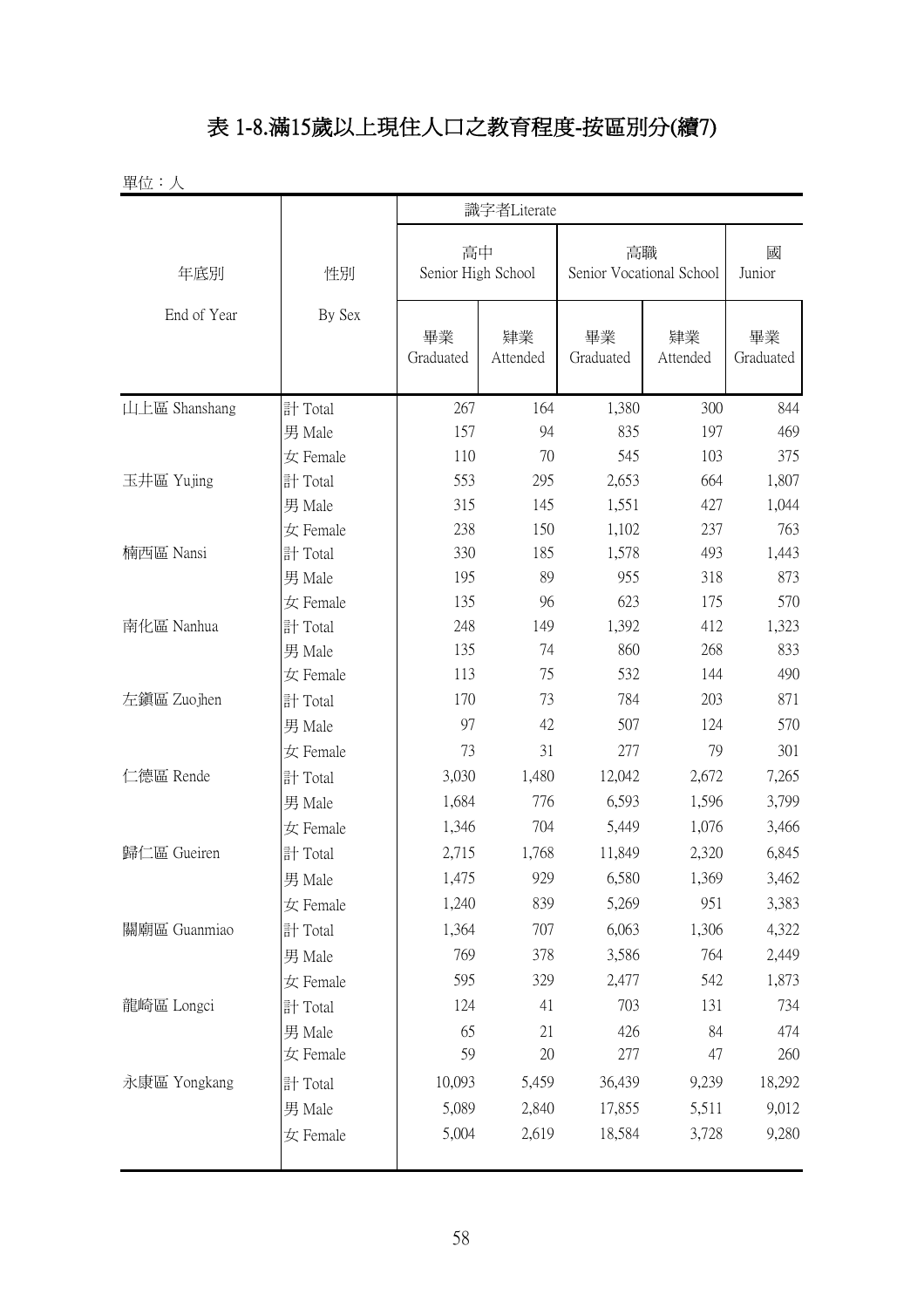| 不識字者       | 自修                       |                | 小學<br>Elementary School |                | 初職<br>Junior Vocational School | (初)中<br>High School |
|------------|--------------------------|----------------|-------------------------|----------------|--------------------------------|---------------------|
| Illiterate | Self-taught              | 肄業<br>Attended | 畢業<br>Graduated         | 肄業<br>Attended | 畢業<br>Graduated                | 肄業<br>Attended      |
| 257        | 8                        | 304            | 1,326                   | 11             | 21                             | 131                 |
|            |                          | 116            | 611                     | 9              | $20\,$                         | 87                  |
| 248        | $8\,$                    | 188            | 715                     | $\overline{2}$ | $\,1$                          | 44                  |
| 127        | 12                       | 674            | 2,749                   | 48             | 147                            | 254                 |
| 19         | $\mathbf{2}$             | 183            | 1,102                   | 38             | 125                            | 134                 |
| 108        | 10                       | 491            | 1,647                   | 10             | $22\,$                         | 120                 |
| 344        | 23                       | 420            | 2,115                   | 20             | 56                             | 197                 |
| 39         | 8                        | 145            | 985                     | 20             | 47                             | 122                 |
| 305        | 15                       | 275            | 1,130                   | $\blacksquare$ | $\overline{9}$                 | 75                  |
| 136        | 6                        | 333            | 2,056                   | 36             | 67                             | 143                 |
| 14         | $\mathbf{2}$             | 84             | 987                     | 29             | 61                             | 90                  |
| 122        | $\overline{4}$           | 249            | 1,069                   | $\tau$         | 6                              | 53                  |
| 49         | $\mathbf{2}$             | 210            | 1,562                   | $8\,$          | 29                             | 88                  |
|            | $\overline{\phantom{m}}$ | 55             | 771                     | 7              | 25                             | 60                  |
| 42         | $\mathbf{2}$             | 155            | 791                     | $\mathbf{1}$   | $\overline{4}$                 | 28                  |
| 1,099      | 106                      | 1,533          | 9,285                   | 52             | 150                            | 860                 |
| 112        | 31                       | 383            | 3,753                   | 42             | 97                             | 512                 |
| 987        | 75                       | 1,150          | 5,532                   | 10             | 53                             | 348                 |
| 523        | 90                       | 1,354          | 8,498                   | 37             | 143                            | 723                 |
| 46         | 15                       | 323            | 3,374                   | 29             | 106                            | 424                 |
| 477        | 75                       | 1,031          | 5,124                   | $\,$ $\,$      | 37                             | 299                 |
| 646        | 32                       | 1,007          | 6,528                   | 34             | 50                             | 484                 |
| 52         | $\sqrt{2}$               | 276            | 2,862                   | 31             | 39                             | 276                 |
| 594        | 30                       | 731            | 3,666                   | $\mathfrak{Z}$ | 11                             | 208                 |
| 40         | $\overline{4}$           | 235            | 1,187                   | $10\,$         | 14                             | 63                  |
|            | $\sqrt{2}$               | 49             | 572                     | $\,$ $\,$      | 13                             | 41                  |
| 35         | $\overline{2}$           | 186            | 615                     | $\sqrt{2}$     | $\mathbf{1}$                   | 22                  |
| 2,052      | 277                      | 2,904          | 22,631                  | 116            | 420                            | 3,172               |
| 154        | 79                       | 669            | 8,651                   | 79             | 238                            | 1,814               |
| 1,898      | 198                      | 2,235          | 13,980                  | 37             | 182                            | 1,358               |

#### Unit:Person Table 1-8. Educational Attainment of Population Aged 15 and Over  $-$  By District(Cont.7)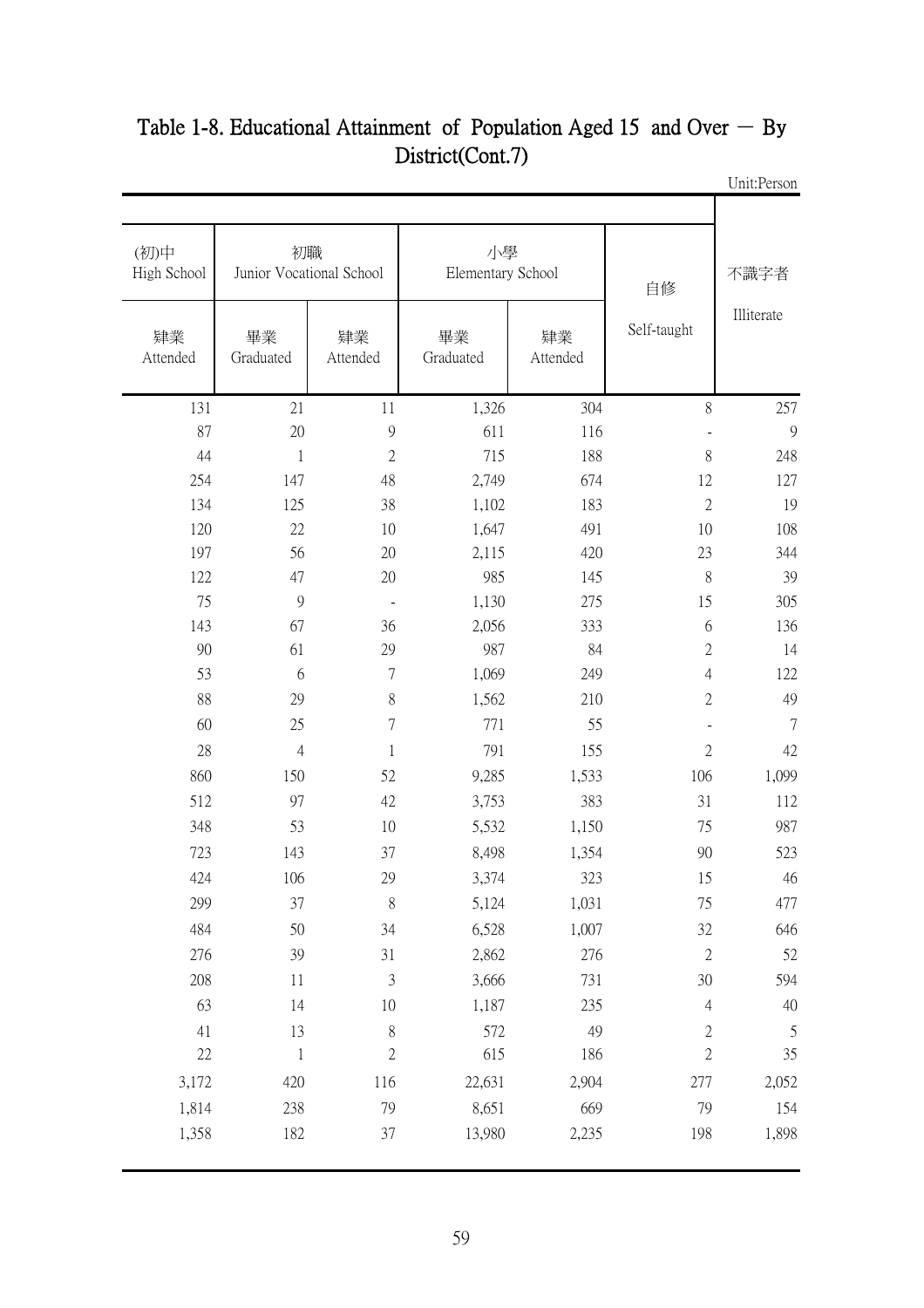#### 表 1-8.滿15歲以上現住人口之教育程度-按區別分(續8)

| 單位:人             |          |                    |         |                 |                |
|------------------|----------|--------------------|---------|-----------------|----------------|
| 年底別              | 性別       | 總計                 | 合計      |                 | 博士<br>Doctor   |
| End of Year      | By Sex   | <b>Grand Total</b> | Total   | 畢業<br>Graduated | 肄業<br>Attended |
| 東<br>區 East      | 計 Total  | 160,909            | 159,711 | 1,781           | 691            |
|                  | 男 Male   | 76,158             | 76,069  | 1,342           | 470            |
|                  | 女 Female | 84,751             | 83,642  | 439             | 221            |
| 區 South<br>南     | 計 Total  | 111,781            | 109,802 | 313             | 168            |
|                  | 男 Male   | 55,676             | 55,483  | 238             | 134            |
|                  | 女 Female | 56,105             | 54,319  | 75              | 34             |
| 北<br>區 North     | 計 Total  | 113,248            | 111,965 | 705             | 363            |
|                  | 男 Male   | 55,046             | 54,966  | 541             | 253            |
|                  | 女 Female | 58,202             | 56,999  | 164             | 110            |
| 安南區 Annan        | 計 Total  | 154,995            | 151,377 | 194             | 191            |
|                  | 男 Male   | 78,150             | 77,891  | 155             | 141            |
|                  | 女 Female | 76,845             | 73,486  | 39              | 50             |
| 安平區 Anping       | 計 Total  | 53,776             | 53,457  | 227             | 137            |
|                  | 男 Male   | 25,320             | 25,304  | 180             | 101            |
|                  | 女 Female | 28,456             | 28,153  | 47              | 36             |
| 中西區 West Central | 計 Total  | 68,323             | 67,673  | 450             | 225            |
|                  | 男 Male   | 32,999             | 32,959  | 318             | 159            |
|                  | 女 Female | 35,324             | 34,714  | 132             | 66             |

資料來源:本市民政局。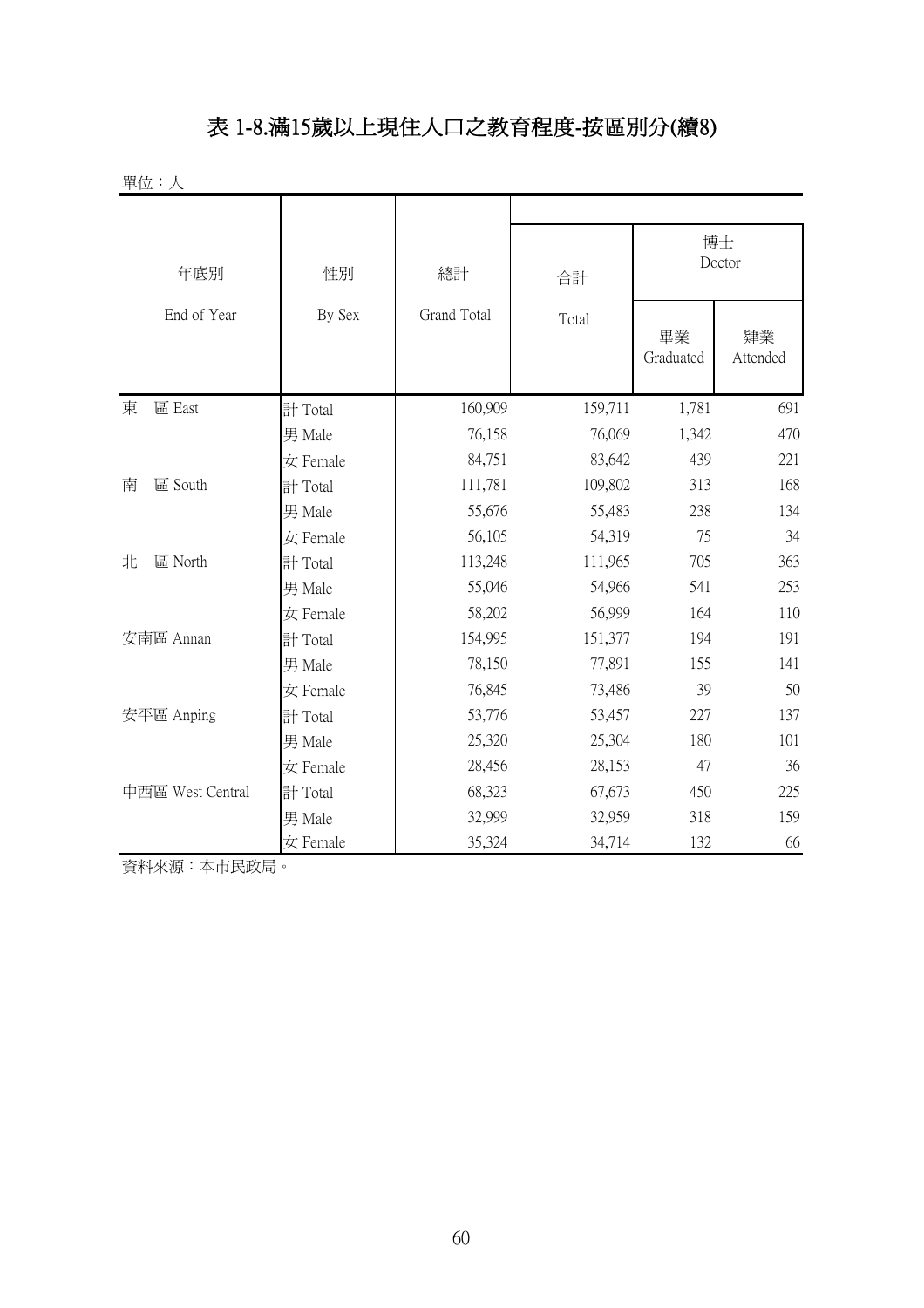#### Table 1-8. Educational Attainment of Population Aged 15 and Over  $-$  By District(Cont.8)

Unit:Person

|           |          |                      | 識字者Literate |                  |          |               |                |               |  |  |
|-----------|----------|----------------------|-------------|------------------|----------|---------------|----------------|---------------|--|--|
| 碩士        |          | 大學(含獨立學院)            |             | 專科Junior College |          |               |                |               |  |  |
| Master    |          | University (College) |             | 二、三年制            |          |               | 五年制            |               |  |  |
|           |          |                      |             | 2,3 Years System |          |               | 5 Years System |               |  |  |
|           |          |                      |             |                  |          | 後二年           |                | 前三年           |  |  |
| 畢業        | 肄業       | 畢業                   | 肄業          | 畢業               | 肄業       | Final 2 Years |                | First 3 Years |  |  |
| Graduated | Attended | Graduated            | Attended    | Graduated        | Attended | 畢業            | 肄業             | 肄業            |  |  |
|           |          |                      |             |                  |          | Graduated     | Attended       | Attended      |  |  |
| 10,375    | 3,615    | 36,061               | 11,285      | 11,715           | 3,568    | 8,807         | 363            | 766           |  |  |
| 6,232     | 1,913    | 17,214               | 5,875       | 5,262            | 1,730    | 4,201         | 175            | 213           |  |  |
| 4,143     | 1,702    | 18,847               | 5,410       | 6,453            | 1,838    | 4,606         | 188            | 553           |  |  |
| 3,385     | 1,508    | 18,046               | 7,292       | 4,947            | 751      | 4,738         | 375            | 387           |  |  |
| 2,186     | 865      | 8,899                | 3,915       | 2,419            | 427      | 2,631         | 223            | 97            |  |  |
| 1,199     | 643      | 9,147                | 3,377       | 2,528            | 324      | 2,107         | 152            | 290           |  |  |
| 5,612     | 1,859    | 22,051               | 7,168       | 6,734            | 921      | 5,355         | 363            | 447           |  |  |
| 3,485     | 1,051    | 10,697               | 3,838       | 3,160            | 504      | 2,744         | 204            | 76            |  |  |
| 2,127     | 808      | 11,354               | 3,330       | 3,574            | 417      | 2,611         | 159            | 371           |  |  |
| 3,660     | 1,637    | 22,959               | 10,572      | 6,851            | 1,181    | 5,049         | 451            | 608           |  |  |
| 2,413     | 999      | 11,026               | 5,581       | 3,322            | 675      | 2,772         | 251            | 117           |  |  |
| 1,247     | 638      | 11,933               | 4,991       | 3,529            | 506      | 2,277         | 200            | 491           |  |  |
| 2,141     | 753      | 9,608                | 3,882       | 3,253            | 399      | 2,916         | 163            | 274           |  |  |
| 1,299     | 428      | 4,513                | 1,981       | 1,391            | 212      | 1,480         | 72             | 81            |  |  |
| 842       | 325      | 5,095                | 1,901       | 1,862            | 187      | 1,436         | 91             | 193           |  |  |
| 3,542     | 1,269    | 13,981               | 4,245       | 3,911            | 439      | 3,791         | 202            | 260           |  |  |
| 2,204     | 686      | 6,879                | 2,212       | 1,786            | 232      | 1,962         | 111            | 74            |  |  |
| 1,338     | 583      | 7,102                | 2,033       | 2,125            | 207      | 1,829         | 91             | 186           |  |  |

Source:Bureau of Civil Affairs.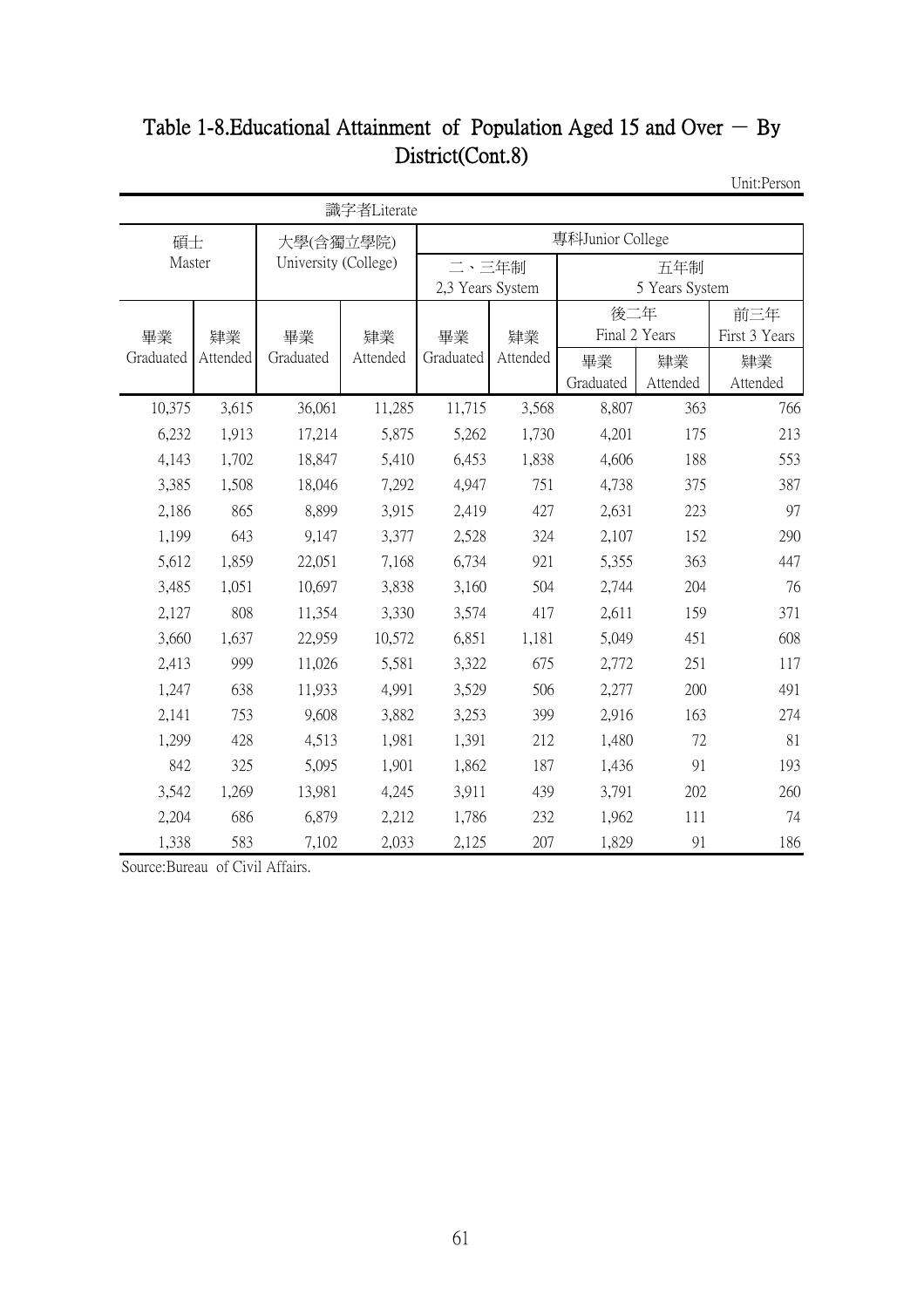#### 表 1-8.滿15歲以上現住人口之教育程度-按區別分(續完)

| 單位:人             |          |                          |                |                                |                |                 |
|------------------|----------|--------------------------|----------------|--------------------------------|----------------|-----------------|
|                  |          |                          | 識字者Literate    |                                |                |                 |
| 年底別              | 性別       | 高中<br>Senior High School |                | 高職<br>Senior Vocational School | 國<br>Junior    |                 |
| End of Year      | By Sex   | 畢業<br>Graduated          | 肄業<br>Attended | 畢業<br>Graduated                | 肄業<br>Attended | 畢業<br>Graduated |
| 東<br>區 East      | 計 Total  | 9,214                    | 5,693          | 23,256                         | 5,971          | 9,594           |
|                  | 男 Male   | 4,307                    | 2,873          | 10,537                         | 3,374          | 4,224           |
|                  | 女 Female | 4,907                    | 2,820          | 12,719                         | 2,597          | 5,370           |
| 區 South<br>南     | 計 Total  | 6,681                    | 2,658          | 19,970                         | 4,537          | 13,081          |
|                  | 男 Male   | 3,490                    | 1,412          | 10,409                         | 2,607          | 6,802           |
|                  | 女 Female | 3,191                    | 1,246          | 9,561                          | 1,930          | 6,279           |
| 區 North<br>北     | 計 Total  | 6,650                    | 3,078          | 18,784                         | 4,497          | 9,610           |
|                  | 男 Male   | 3,372                    | 1,599          | 9,249                          | 2,638          | 4,802           |
|                  | 女 Female | 3,278                    | 1,479          | 9,535                          | 1,859          | 4,808           |
| 安南區 Annan        | 計 Total  | 7,896                    | 4,119          | 27,699                         | 8,003          | 20,397          |
|                  | 男 Male   | 4,221                    | 2,192          | 14,473                         | 4,678          | 11,444          |
|                  | 女 Female | 3,675                    | 1,927          | 13,226                         | 3,325          | 8,953           |
| 安平區 Anping       | 計 Total  | 3,459                    | 1,721          | 10,128                         | 2,440          | 5,234           |
|                  | 男 Male   | 1,598                    | 879            | 4,552                          | 1,369          | 2,561           |
|                  | 女 Female | 1,861                    | 842            | 5,576                          | 1,071          | 2,673           |
| 中西區 West Central | 計 Total  | 4,841                    | 1,768          | 11,068                         | 2,186          | 5,237           |
|                  | 男 Male   | 2,394                    | 927            | 5,317                          | 1,259          | 2,556           |
|                  | 女 Female | 2,447                    | 841            | 5,751                          | 927            | 2,681           |

資料來源:本市民政局。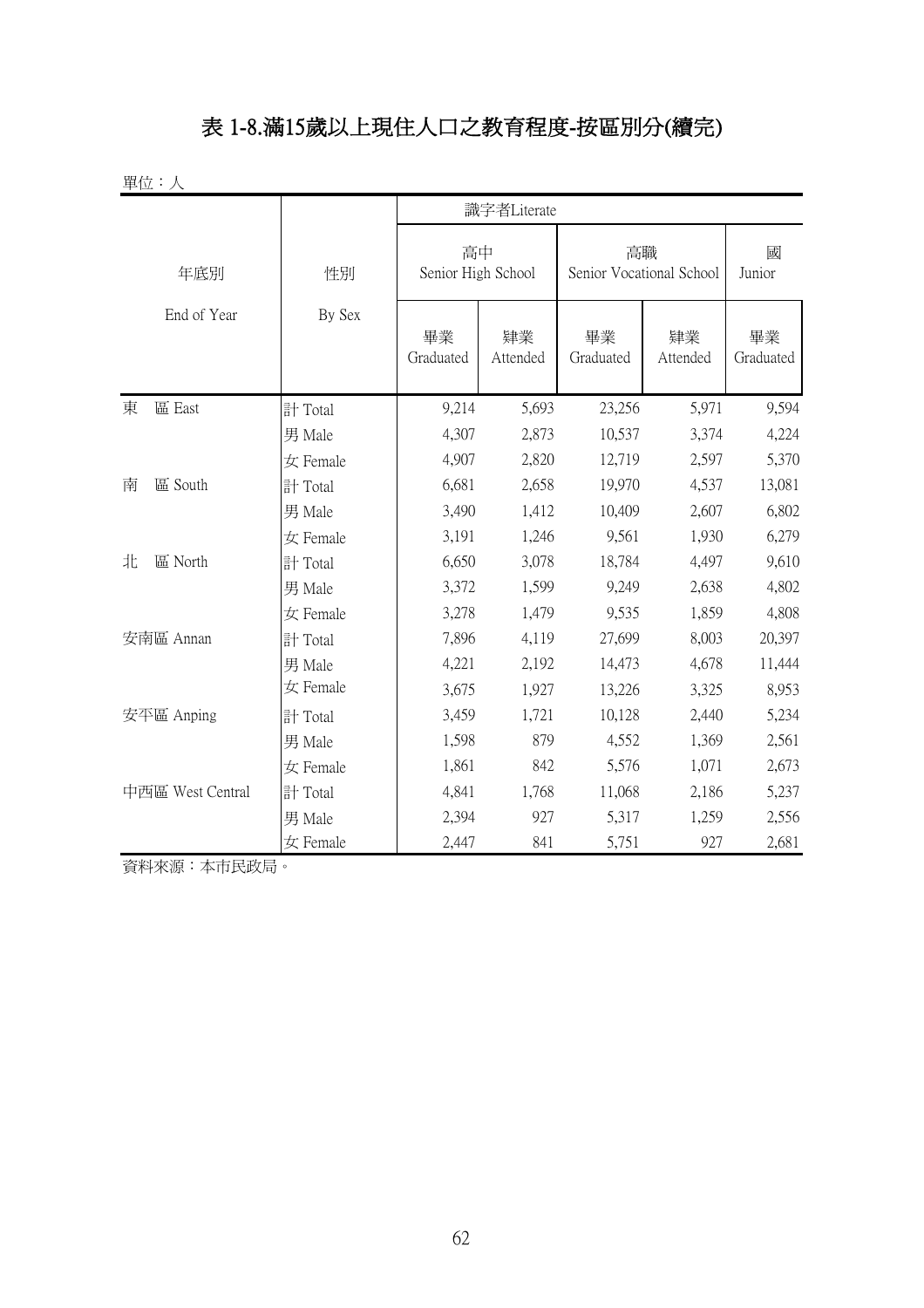| <b>CHILL CLUCH</b> |             |                |                         |                                |                 |                     |
|--------------------|-------------|----------------|-------------------------|--------------------------------|-----------------|---------------------|
| 不識字者               | 自修          |                | 小學<br>Elementary School | 初職<br>Junior Vocational School |                 | (初)中<br>High School |
| Illiterate         | Self-taught | 肄業<br>Attended | 畢業<br>Graduated         | 肄業<br>Attended                 | 畢業<br>Graduated | 肄業<br>Attended      |
| 1,198              | 201         | 1,651          | 12,373                  | 70                             | 530             | 2,131               |
| 89                 | 61          | 493            | 4,286                   | 46                             | 229             | 1,012               |
| 1,109              | 140         | 1,158          | 8,087                   | 24                             | 301             | 1,119               |
| 1,979              | 609         | 1,953          | 16,359                  | 50                             | 297             | 1,697               |
| 193                | 134         | 603            | 6,848                   | 36                             | 150             | 958                 |
| 1,786              | 475         | 1,350          | 9,511                   | 14                             | 147             | 739                 |
| 1,283              | 293         | 1,715          | 13,711                  | 52                             | 369             | 1,628               |
| 80                 | 55          | 453            | 5,144                   | 34                             | 166             | 901                 |
| 1,203              | 238         | 1,262          | 8,567                   | 18                             | 203             | 727                 |
| 3,618              | 263         | 3,376          | 22,730                  | 63                             | 233             | 3,245               |
| 259                | 65          | 892            | 10,376                  | 53                             | 134             | 1,911               |
| 3,359              | 198         | 2,484          | 12,354                  | 10                             | 99              | 1,334               |
| 319                | 67          | 487            | 5,276                   | 11                             | 107             | 774                 |
| 16                 | 5           | 133            | 2,014                   | $8\,$                          | 42              | 405                 |
| 303                | 62          | 354            | 3,262                   | 3                              | 65              | 369                 |
| 650                | 112         | 763            | 7,919                   | 138                            | 439             | 887                 |
| 40                 | 19          | 217            | 2,882                   | 53                             | 204             | 508                 |
| 610                | 93          | 546            | 5,037                   | 85                             | 235             | 379                 |

#### Unit:Person Table 1-8. Educational Attainment of Population Aged 15 and Over  $-$  By District(Cont.End)

Source:Bureau of Civil Affairs.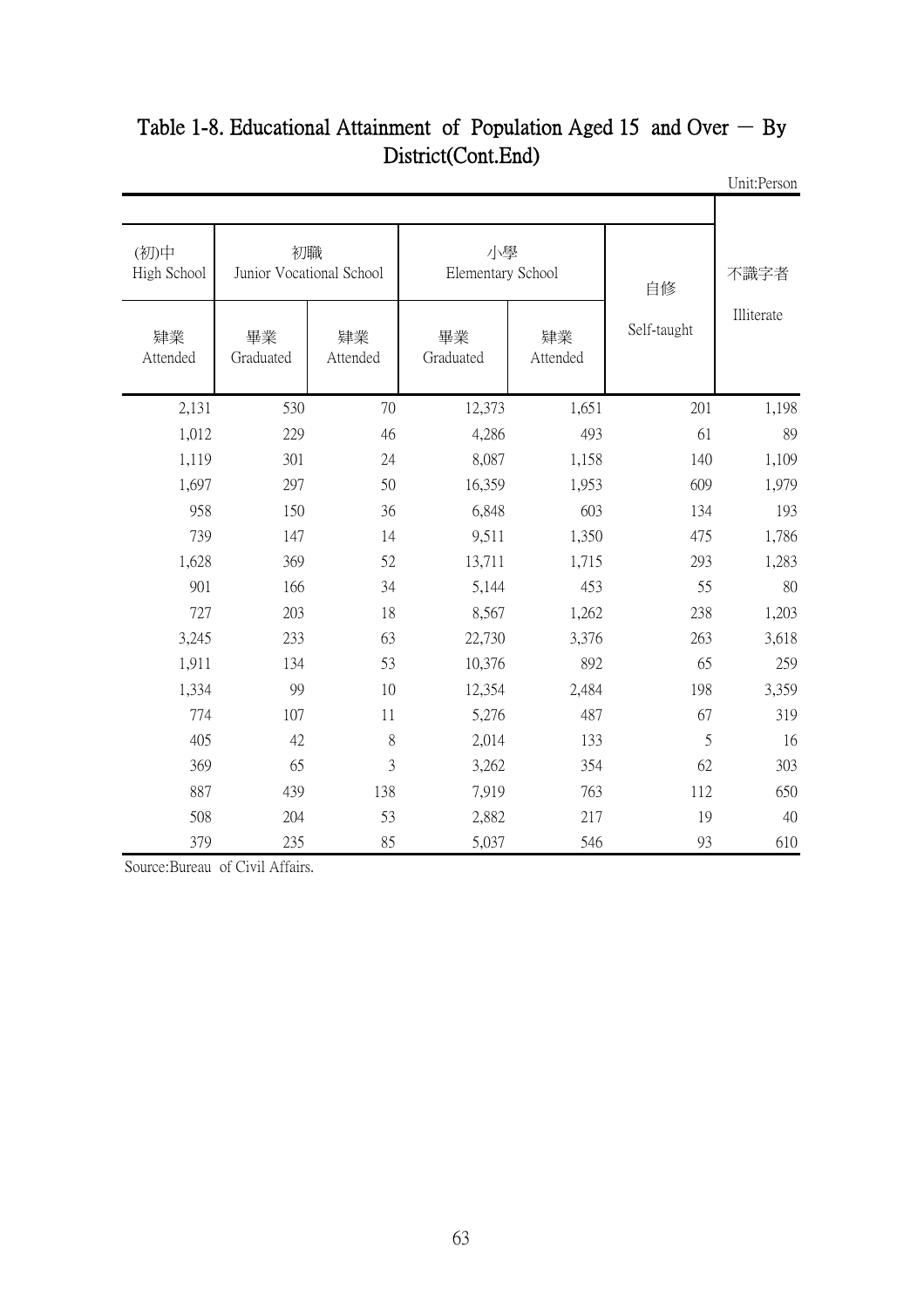## 表 1-9.現住人口之婚姻狀況-按年齡別分

單位:人

| 年底別及年齡別                                         |            | 總計<br>Grand Total |             | 未婚<br>Single |               |                |  |
|-------------------------------------------------|------------|-------------------|-------------|--------------|---------------|----------------|--|
| End of Year & Range of Age                      | 計<br>Total | 男<br>Male         | 女<br>Female | 合計<br>Total  | 男<br>Male     | 女<br>Female    |  |
| 民國97年<br>2008                                   | 1,873,005  | 947,401           | 925,604     | 837,362      | 453,354       | 384,008        |  |
| 原臺南市                                            | 768,453    | 381,567           | 386,886     | 363,163      | 192,759       | 170,404        |  |
| 原臺南縣                                            | 1,104,552  | 565,834           | 538,718     | 474,199      | 260,595       | 213,604        |  |
| 民國98年 2009                                      | 1,875,406  | 946,116           | 929,290     | 835,796      | 452,048       | 383,748        |  |
| 原臺南市                                            | 771,060    | 381,857           | 389,203     | 363,345      | 192,562       | 170,783        |  |
| 原臺南縣                                            | 1,104,346  | 564,259           | 540,087     | 472,451      | 259,486       | 212,965        |  |
| 民國99年 2010                                      | 1,873,794  | 944,044           | 929,750     | 829,087      | 448,475       | 380,612        |  |
| 原臺南市                                            | 772,273    | 381,903           | 390,370     | 361,320      | 191,464       | 169,856        |  |
| 原臺南縣                                            | 1,101,521  | 562,141           | 539,380     | 467,767      | 257,011       | 210,756        |  |
| 民國100年 2011                                     | 1,876,960  | 943,899           | 933,061     | 823,036      | 445,147       | 377,889        |  |
| 民國101年 2012                                     | 1,881,645  | 945,004           | 936,641     | 822,103      | 444,482       | 377,621        |  |
| 未滿15歲 Under 15 Years                            | 257,827    | 134,554           | 123,273     | 257,827      | 134,554       | 123,273        |  |
| 歲<br>15-19<br>15-19 Years                       | 126,330    | 65,455            | 60,875      | 126,112      | 65,413        | 60,699         |  |
| $20 - 24$<br>20-24 Years<br>歲                   | 130,374    | 67,641            | 62,733      | 126,455      | 66,535        | 59,920         |  |
| 歲<br>$25 - 29$<br>25-29 Years                   | 138,979    | 70,555            | 68,424      | 110,646      | 61,119        | 49,527         |  |
| 30-34 Years<br>30-34<br>歲                       | 165,130    | 83,394            | 81,736      | 81,496       | 48,488        | 33,008         |  |
| 歲<br>35-39 Years<br>35-39                       | 147,643    | 73,599            | 74,044      | 42,725       | 24,819        | 17,906         |  |
| 40-44<br>歲<br>40-44 Years                       | 143,855    | 71,378            | 72,477      | 26,549       | 15,011        | 11,538         |  |
| 45-49<br>歲<br>45-49<br>Years                    | 153,180    | 76,747            | 76,433      | 19,036       | 11,035        | 8,001          |  |
| 50-54<br>歲<br>50-54 Years                       | 155,295    | 78,374            | 76,921      | 13,385       | 7,938         | 5,447          |  |
| 55-59<br>歲<br>55-59 Years                       | 134,782    | 68,127            | 66,655      | 7,846        | 4,504         | 3,342          |  |
| 歲<br>60-64 Years<br>60-64                       | 105,320    | 52,615            | 52,705      | 4,255        | 2,142         | 2,113          |  |
| 歲<br>65-69<br>65-69 Years                       | 60,462     | 29,047            | 31,415      | 1,730        | 812           | 918            |  |
| 70-74 歲<br>70-74 Years                          | 57,791     | 26,638            | 31,153      | 1,372        | 632           | 740            |  |
| 75-79 歲<br>75-79 Years                          | 47,561     | 21,093            | 26,468      | 914          | 408           | 506            |  |
| 80-84 歲<br>80-84 Years                          | 34,118     | 15,856            | 18,262      | 840          | 477           | 363            |  |
| 85-89 歲<br>85-89 Years                          | 16,476     | 7,426             | 9,050       | 619          | 410           | 209            |  |
| 90-94 歲<br>90-94 Years                          | 5,355      | 2,095             | 3,260       | 225          | 143           | 82             |  |
| 95-99 歲<br>95-99 Years                          | 1,039      | 358               | 681         | 58           | 33            | 25             |  |
| 歲<br>以<br>100<br>上<br>100 Years of Age and Over | 128        | 52                | 76          | 13           | $\mathcal{G}$ | $\overline{4}$ |  |

資料來源:本市民政局。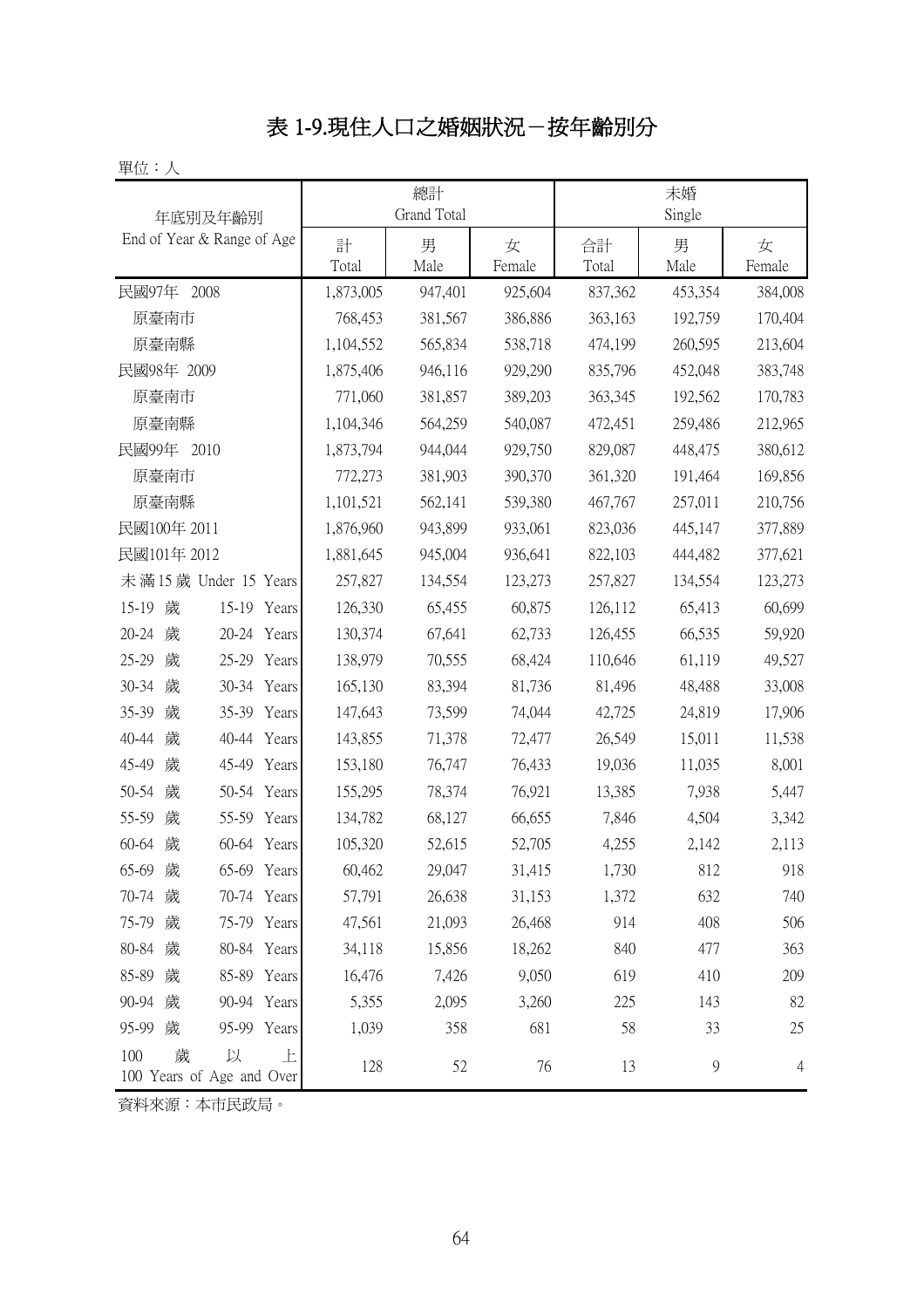Table 1-9. The Marital Status of the Population  $-$  By Age

|             |               |             |                |                |                |             |               | Unit: Person   |
|-------------|---------------|-------------|----------------|----------------|----------------|-------------|---------------|----------------|
|             | 有偶<br>Married |             |                | 離婚<br>Divorce  |                |             | 喪偶<br>Widowed |                |
| 合計<br>Total | 男<br>Male     | 女<br>Female | 合計<br>Total    | 男<br>Male      | 女<br>Female    | 合計<br>Total | 男<br>Male     | 女<br>Female    |
| 831,786     | 423,199       | 408,587     | 100,958        | 48,588         | 52,370         | 102,899     | 22,260        | 80,639         |
| 326,046     | 162,218       | 163,828     | 44,125         | 19,653         | 24,472         | 35,119      | 6,937         | 28,182         |
| 505,740     | 260,981       | 244,759     | 56,833         | 28,935         | 27,898         | 67,780      | 15,323        | 52,457         |
| 828,996     | 420,703       | 408,293     | 105,839        | 50,863         | 54,976         | 104,775     | 22,502        | 82,273         |
| 325,999     | 161,852       | 164,147     | 45,956         | 20,416         | 25,540         | 35,760      | 7,027         | 28,733         |
| 502,997     | 258,851       | 244,146     | 59,883         | 30,447         | 29,436         | 69,015      | 15,475        | 53,540         |
| 827,482     | 419,595       | 407,887     | 110,396        | 53,106         | 57,290         | 106,829     | 22,868        | 83,961         |
| 326,460     | 161,984       | 164,476     | 47,831         | 21,281         | 26,550         | 36,662      | 7,174         | 29,488         |
| 501,022     | 257,611       | 243,411     | 62,565         | 31,825         | 30,740         | 70,167      | 15,694        | 54,473         |
| 830,485     | 420,557       | 409,928     | 114,795        | 55,192         | 59,603         | 108,644     | 23,003        | 85,641         |
| 829,882     | 419,959       | 409,923     | 119,205        | 57,310         | 61,895         | 110,455     | 23,253        | 87,202         |
|             |               |             |                |                |                |             |               |                |
| 195         | 39            | 156         | 23             | $\mathfrak{Z}$ | 20             |             |               |                |
| 3,431       | 984           | 2,447       | 484            | 122            | 362            | 4           |               | $\overline{4}$ |
| 25,100      | 8,494         | 16,606      | 3,127          | 932            | 2,195          | 106         | 10            | 96             |
| 73,797      | 31,292        | 42,505      | 9,482          | 3,585          | 5,897          | 355         | 29            | 326            |
| 89,857      | 42,266        | 47,591      | 14,259         | 6,416          | 7,843          | 802         | 98            | 704            |
| 97,596      | 47,531        | 50,065      | 18,027         | 8,597          | 9,430          | 1683        | 239           | 1,444          |
| 109,348     | 54,658        | 54,690      | 21,276         | 10,537         | 10,739         | 3520        | 517           | 3,003          |
| 114,474     | 58,940        | 55,534      | 20,988         | 10,455         | 10,533         | 6448        | 1,041         | 5,407          |
| 101,750     | 54,058        | 47,692      | 15,690         | 7,990          | 7,700          | 9496        | 1,575         | 7,921          |
| 79,569      | 43,577        | 35,992      | 9,034          | 4,832          | 4,202          | 12462       | 2,064         | 10,398         |
| 44,254      | 24,450        | 19,804      | 3,263          | 1,813          | 1,450          | 11215       | 1,972         | 9,243          |
| 39,336      | 21,850        | 17,486      | 1,724          | 947            | 777            | 15359       | 3,209         | 12,150         |
| 27,954      | 15,946        | 12,008      | 825            | 418            | 407            | 17868       | 4,321         | 13,547         |
| 16,265      | 10,576        | 5,689       | 613            | 406            | 207            | 16400       | 4,397         | 12,003         |
| 5,677       | 4,254         | 1,423       | 301            | 203            | 98             | 9879        | 2,559         | 7,320          |
| 1,138       | 930           | 208         | $77\,$         | 48             | 29             | 3915        | 974           | 2,941          |
| 125         | 100           | 25          | 8              | $\overline{4}$ | $\overline{4}$ | 848         | 221           | 627            |
| 16          | 14            | $\sqrt{2}$  | $\overline{4}$ | $\sqrt{2}$     | $\mathbf{2}$   | 95          | 27            | 68             |

Source:Bureau of Civil Affairs.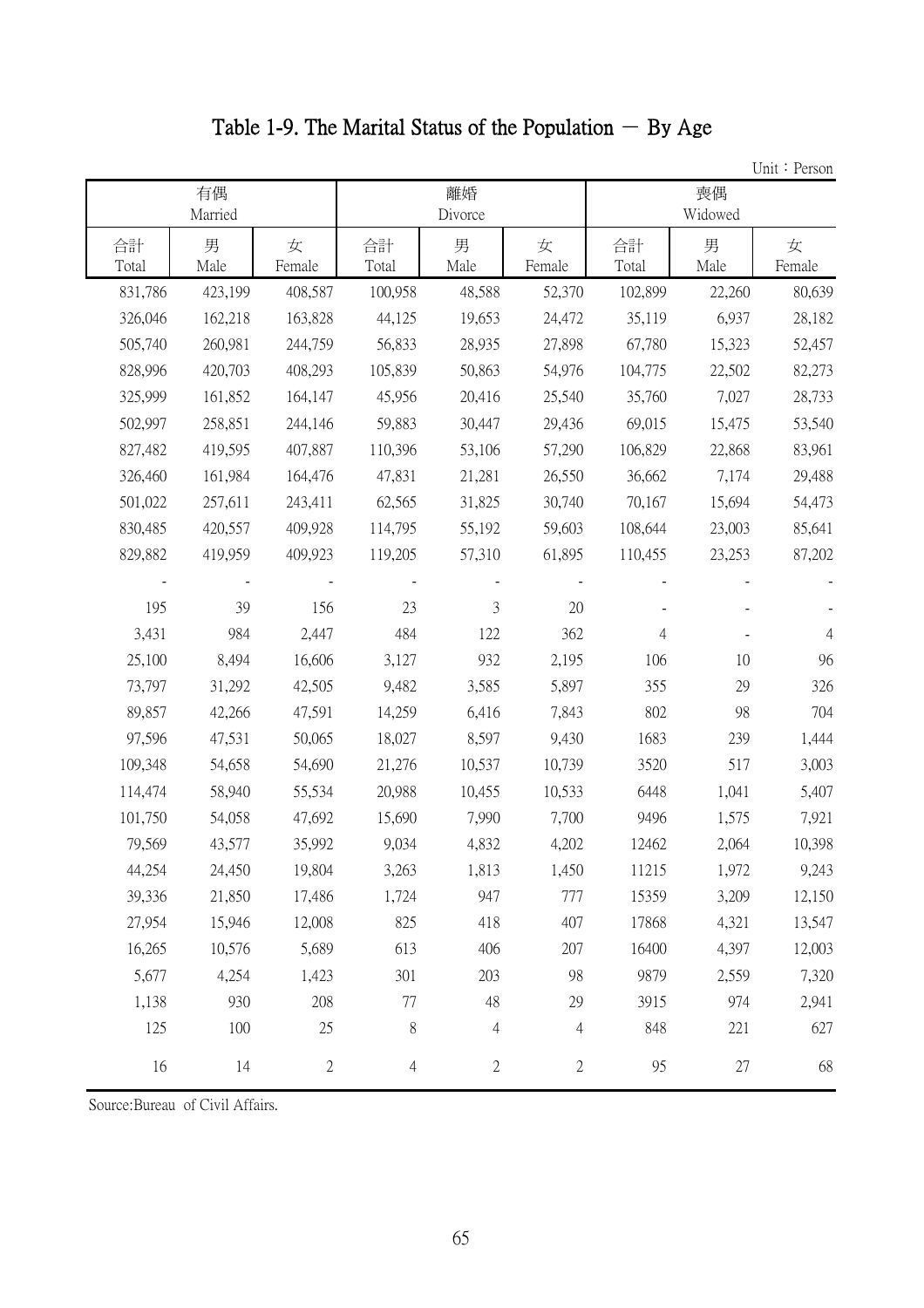## 表 1-10.現住人口之婚姻狀況-按區別分

|                           |                        | 總計                 |                    |                    | 未婚                 |                    |
|---------------------------|------------------------|--------------------|--------------------|--------------------|--------------------|--------------------|
| 年底別及區別                    |                        | Grand Total        |                    |                    | Single             |                    |
| End of Year & District    | 計                      | 男                  | 女                  | 合計                 | 男                  | 女                  |
|                           | Total                  | Male               | Female             | Total              | Male               | Female             |
| 民國97年 2008                | 1,873,005              | 947,401            | 925,604            | 837,362            | 453,354            | 384,008            |
| 原臺南市<br>原臺南縣              | 768,453                | 381,567            | 386,886            | 363,163            | 192,759<br>260,595 | 170,404            |
| 民國98年 2009                | 1,104,552<br>1,875,406 | 565,834<br>946,116 | 538,718<br>929,290 | 474,199<br>835,796 | 452,048            | 213,604<br>383,748 |
|                           | 771,060                |                    |                    |                    |                    |                    |
| 原臺南市                      |                        | 381,857<br>564,259 | 389,203<br>540,087 | 363,345            | 192,562<br>259,486 | 170,783<br>212,965 |
| 原臺南縣<br>民國99年<br>2010     | 1,104,346<br>1,873,794 | 944,044            | 929,750            | 472,451<br>829,087 | 448,475            | 380,612            |
| 原臺南市                      | 772,273                | 381,903            | 390,370            | 361,320            | 191,464            | 169,856            |
| 原臺南縣                      | 1,101,521              | 562,141            | 539,380            | 467,767            | 257,011            | 210,756            |
| 民國100年 2011               | 1,876,960              | 943,899            | 933,061            | 823,036            | 445,147            | 377,889            |
| 民國101年 2012               | 1,881,645              | 945,004            | 936,641            | 822,103            | 444,482            | 377,621            |
| 新營區 Sinying               | 78,475                 | 39,029             | 39,446             | 35,041             | 18,825             | 16,216             |
|                           | 26,695                 |                    |                    |                    |                    | 4,701              |
| 鹽水區 Yanshuei<br>白河區 Baihe | 30,602                 | 13,889<br>16,036   | 12,806<br>14,566   | 10,600<br>11,610   | 5,899              | 5,160              |
| 柳營區 Liouying              | 22,160                 | 11,575             | 10,585             | 8,631              | 6,450<br>4,850     | 3,781              |
|                           |                        |                    |                    |                    |                    |                    |
| 後壁區 Houbi                 | 25,280                 | 13,176             | 12,104             | 9,095<br>8,085     | 5,076              | 4,019              |
| 東山區 Dongshan<br>麻豆區 Madou | 22,529                 | 11,929             | 10,600<br>22,227   | 18,721             | 4,567              | 3,518<br>8,392     |
|                           | 45,377                 | 23,150             |                    |                    | 10,329             |                    |
| 下營區 Siaying               | 25,612                 | 13,231             | 12,381             | 9,840              | 5,505              | 4,335              |
| 六甲區 Lioujia               | 23,346                 | 12,123             | 11,223             | 9,624              | 5,310              | 4,314              |
| 官田區 Guantian              | 21,912                 | 11,198<br>5,627    | 10,714             | 8,714              | 4,837              | 3,877              |
| 大內區 Danei                 | 10,537                 |                    | 4,910              | 3,670              | 2,125              | 1,545              |
| 佳里區 Jiali                 | 59,289                 | 29,443             | 29,846             | 25,471             | 13,710             | 11,761             |
| 學甲區 Syuejia               | 27,414                 | 14,018             | 13,396             | 11,359             | 6,285              | 5,074              |
| 西港區 Sigang                | 25,034                 | 12,701             | 12,333             | 10,411             | 5,624              | 4,787              |
| 七股區 Cigu                  | 24,225                 | 12,632             | 11,593             | 9,401              | 5,392              | 4,009              |
| 將軍區 Jiangjyun             | 21,005                 | 10,673             | 10,332             | 7,674              | 4,276              | 3,398              |
| 北門區 Beimen                | 12,083                 | 6,116<br>22,533    | 5,967              | 4,445              | 2,481              | 1,964              |
| 新化區 Sinhua                | 43,940                 |                    | 21,407             | 18,714             | 10,432             | 8,282              |
| 善化區 Shanhua               | 44,619                 | 22,484             | 22,135             | 18,830             | 10,182             | 8,648              |
| 新市區 Sinshih               | 35,187                 | 17,697             | 17,490             | 15,541             | 8,375              | 7,166              |
| 安定區 Anding                | 30,298                 | 15,656             | 14,642             | 12,613             | 7,036              | 5,577              |
| 山上區 Shanshang             | 7,696                  | 4,026              | 3,670              | 2,933              | 1,654              | 1,279              |
| 玉井區 Yujing                | 15,058                 | 7,835              | 7,223              | 5,737              | 3,225              | 2,512              |
| 楠西區 Nansi                 | 10,272                 | 5,455              | 4,817              | 3,735              | 2,132              | 1,603              |
| 南化區 Nanhua                | 8,814                  | 4,818              | 3,996              | 3,111              | 1,810              | 1,301              |
| 左鎮區 Zuojhen               | 5,294                  | 2,964              | 2,330              | 1,642              | 1,012              | 630                |
| 仁德區 Rende                 | 71,270                 | 36,402             | 34,868             | 30,343             | 16,767             | 13,576             |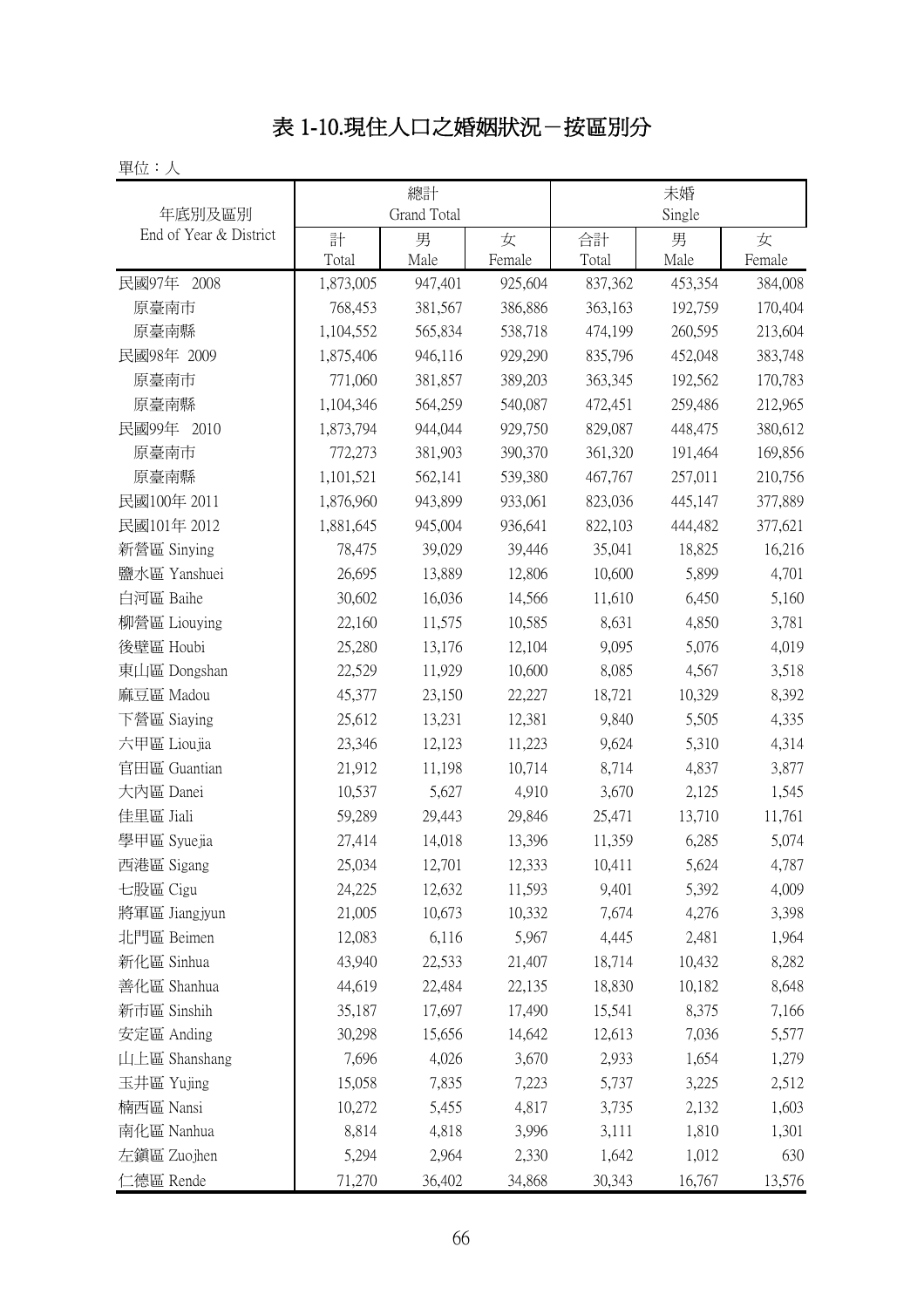# Table 1-10. The Marital Status of the Population  $-$  By District

|         |         |         |         |         |        |         |         | Unit: Person |
|---------|---------|---------|---------|---------|--------|---------|---------|--------------|
|         | 有偶      |         |         | 離婚      |        |         | 喪偶      |              |
|         | Married |         |         | Divorce |        |         | Widowed |              |
| 合計      | 男       | 女       | 合計      | 男       | 女      | 合計      | 男       | 女            |
| Total   | Male    | Female  | Total   | Male    | Female | Total   | Male    | Female       |
| 831,786 | 423,199 | 408,587 | 100,958 | 48,588  | 52,370 | 102,899 | 22,260  | 80,639       |
| 326,046 | 162,218 | 163,828 | 44,125  | 19,653  | 24,472 | 35,119  | 6,937   | 28,182       |
| 505,740 | 260,981 | 244,759 | 56,833  | 28,935  | 27,898 | 67,780  | 15,323  | 52,457       |
| 828,996 | 420,703 | 408,293 | 105,839 | 50,863  | 54,976 | 104,775 | 22,502  | 82,273       |
| 325,999 | 161,852 | 164,147 | 45,956  | 20,416  | 25,540 | 35,760  | 7,027   | 28,733       |
| 502,997 | 258,851 | 244,146 | 59,883  | 30,447  | 29,436 | 69,015  | 15,475  | 53,540       |
| 827,482 | 419,595 | 407,887 | 110,396 | 53,106  | 57,290 | 106,829 | 22,868  | 83,961       |
| 326,460 | 161,984 | 164,476 | 47,831  | 21,281  | 26,550 | 36,662  | 7,174   | 29,488       |
| 501,022 | 257,611 | 243,411 | 62,565  | 31,825  | 30,740 | 70,167  | 15,694  | 54,473       |
| 830,485 | 420,557 | 409,928 | 114,795 | 55,192  | 59,603 | 108,644 | 23,003  | 85,641       |
| 829,882 | 419,959 | 409,923 | 119,205 | 57,310  | 61,895 | 110,455 | 23,253  | 87,202       |
| 34,169  | 17,136  | 17,033  | 4,705   | 2,109   | 2,596  | 4,560   | 959     | 3,601        |
| 12,071  | 6,504   | 5,567   | 1,730   | 933     | 797    | 2,294   | 553     | 1,741        |
| 14,227  | 7,742   | 6,485   | 1,918   | 1,151   | 767    | 2,847   | 693     | 2,154        |
| 10,359  | 5,494   | 4,865   | 1,360   | 788     | 572    | 1,810   | 443     | 1,367        |
| 12,422  | 6,666   | 5,756   | 1,397   | 855     | 542    | 2,366   | 579     | 1,787        |
| 11,053  | 6,005   | 5,048   | 1,358   | 863     | 495    | 2,033   | 494     | 1,539        |
| 21,085  | 10,902  | 10,183  | 2,284   | 1,189   | 1,095  | 3,287   | 730     | 2,557        |
| 12,290  | 6,411   | 5,879   | 1,332   | 770     | 562    | 2,150   | 545     | 1,605        |
| 10,759  | 5,615   | 5,144   | 1,213   | 715     | 498    | 1,750   | 483     | 1,267        |
| 10,048  | 5,187   | 4,861   | 1,307   | 733     | 574    | 1,843   | 441     | 1,402        |
| 5,121   | 2,798   | 2,323   | 724     | 458     | 266    | 1,022   | 246     | 776          |
| 26,829  | 13,406  | 13,423  | 3,288   | 1,580   | 1,708  | 3,701   | 747     | 2,954        |
| 12,227  | 6,429   | 5,798   | 1,546   | 807     | 739    | 2,282   | 497     | 1,785        |
| 11,492  | 5,937   | 5,555   | 1,456   | 780     | 676    | 1,675   | 360     | 1315         |
| 10,877  | 5,734   | 5,143   | 1,755   | 1,006   | 749    | 2,192   | 500     | 1,692        |
| 9,878   | 5,218   | 4,660   | 1,405   | 774     | 631    | 2,048   | 405     | 1,643        |
| 5,745   | 2,935   | 2,810   | 756     | 458     | 298    | 1,137   | 242     | 895          |
| 19,657  | 10,007  | 9,650   | 2,788   | 1,513   | 1,275  | 2,781   | 581     | 2,200        |
| 20,605  | 10,443  | 10,162  | 2,351   | 1,248   | 1,103  | 2,833   | 611     | 2,222        |
| 15,934  | 7,975   | 7,959   | 1,824   | 938     | 886    | 1,888   | 409     | 1,479        |
| 14,050  | 7,283   | 6,767   | 1,604   | 901     | 703    | 2,031   | 436     | 1,595        |
| 3,648   | 1,923   | 1,725   | 499     | 299     | 200    | 616     | 150     | 466          |
| 7,040   | 3,725   | 3,315   | 965     | 547     | 418    | 1,316   | 338     | 978          |
| 4,900   | 2,664   | 2,236   | 708     | 444     | 264    | 929     | 215     | 714          |
| 4,356   | 2,434   | 1,922   | 542     | 328     | 214    | 805     | 246     | 559          |
| 2,589   | 1,490   | 1,099   | 474     | 301     | 173    | 589     | 161     | 428          |
| 32,446  | 16,607  | 15,839  | 4,551   | 2,198   | 2,353  | 3,930   | 830     | 3,100        |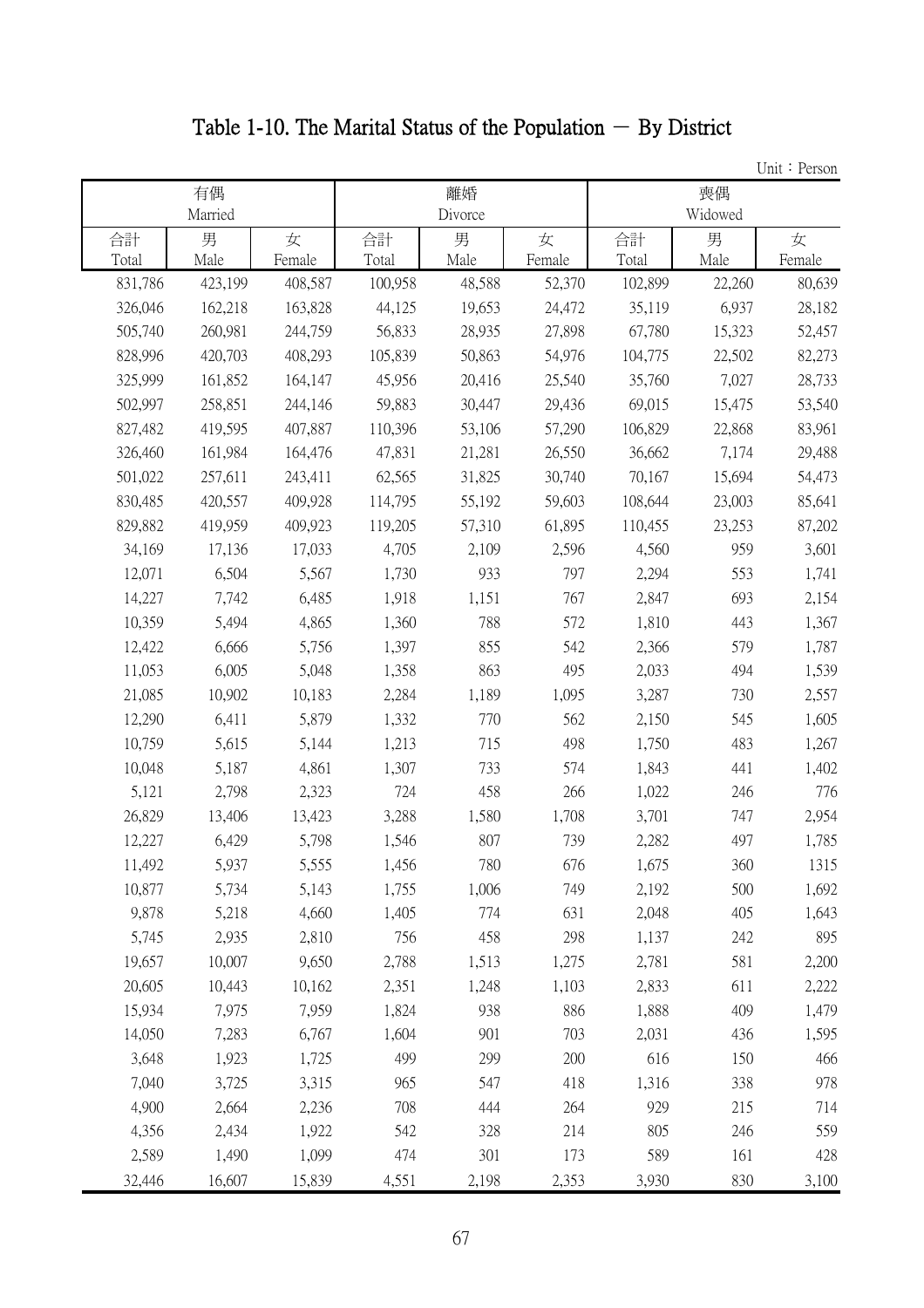#### 表 1-10.現住人口之婚姻狀況-按區別分(續)

單位:人

| 年底別及區別                 |         | 總計<br>Grand Total |         | 未婚<br>Single |        |        |
|------------------------|---------|-------------------|---------|--------------|--------|--------|
| End of Year & District | 計       | 男                 | 女       | 合計           | 男      | 女      |
|                        | Total   | Male              | Female  | Total        | Male   | Female |
| 歸仁區 Gueiren            | 66,655  | 33,935            | 32,720  | 29,852       | 16,522 | 13,330 |
| 關廟區 Guanmiao           | 35,353  | 18,316            | 17,037  | 14,426       | 8,077  | 6,349  |
| 龍崎區 Longci             | 4,325   | 2,349             | 1,976   | 1,288        | 749    | 539    |
| 永康區 Yongkang           | 224,303 | 111,219           | 113,084 | 102,827      | 55,512 | 47,315 |
| 東<br>區 East            | 192,972 | 93,011            | 99,961  | 90,590       | 47,049 | 43,541 |
| 南<br>區 South           | 126,018 | 63,011            | 63,007  | 56,726       | 30,540 | 26,186 |
| 北<br>區 North           | 132,233 | 64,890            | 67,343  | 60,165       | 31,595 | 28,570 |
| 安南區 Annan              | 182,749 | 92,644            | 90,105  | 85,217       | 46,412 | 38,805 |
| 安平區 Anping             | 64,348  | 30,760            | 33,588  | 30,185       | 15,505 | 14,680 |
| 中西區 West Central       | 78,666  | 38,453            | 40,213  | 35,236       | 18,355 | 16,881 |

資料來源:本市民政局。

備註:資料期間至101年12月31日。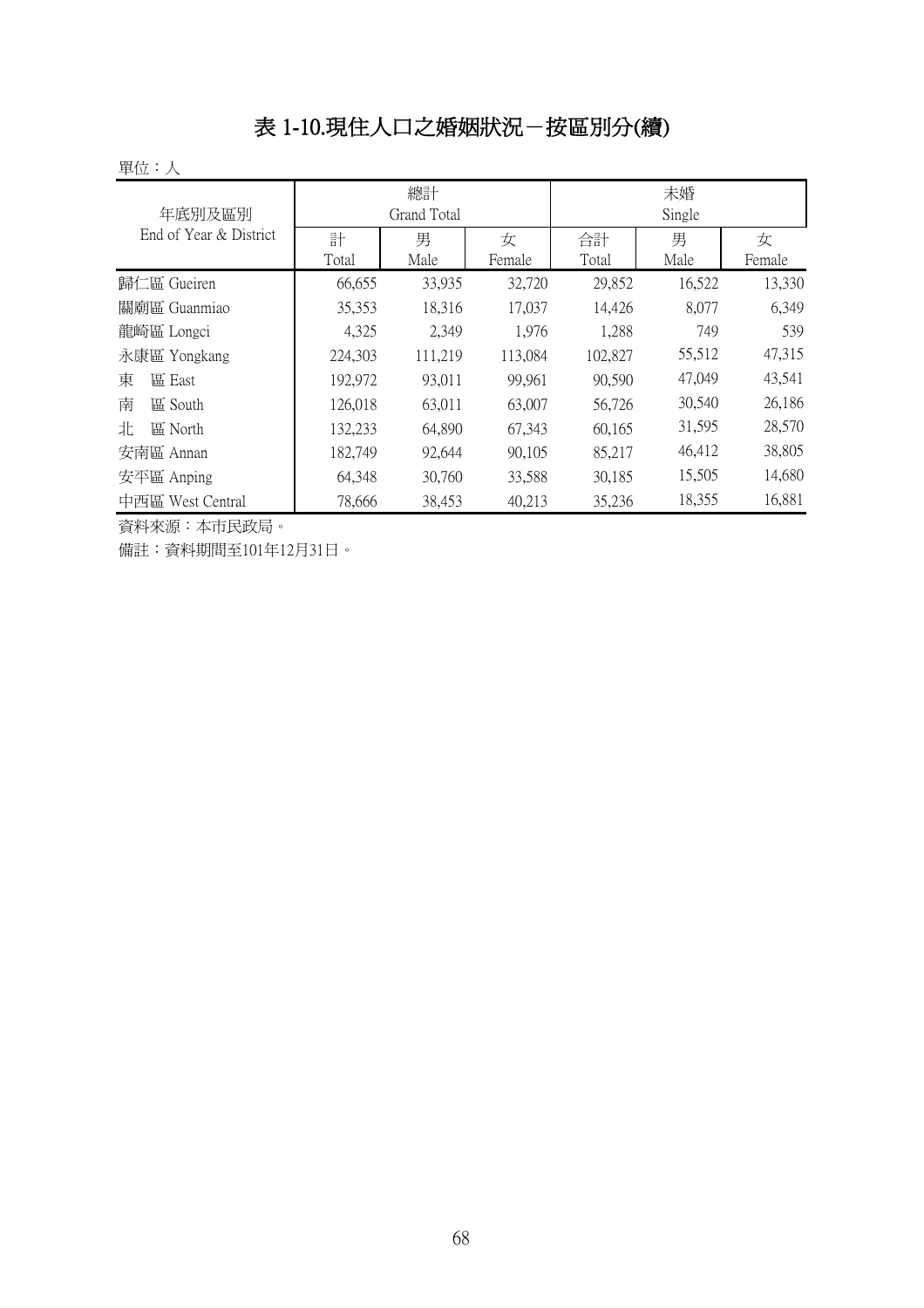# Table 1-10. The Marital Status of the Population  $-$  By District(Cont)

Unit: Person

|             | 有偶<br>Married |             | 離婚<br>Divorce |           |             | 喪偶<br>Widowed |           |             |  |
|-------------|---------------|-------------|---------------|-----------|-------------|---------------|-----------|-------------|--|
| 合計<br>Total | 男<br>Male     | 女<br>Female | 合計<br>Total   | 男<br>Male | 女<br>Female | 合計<br>Total   | 男<br>Male | 女<br>Female |  |
| 29,746      | 14,869        | 14,877      | 3,799         | 1,874     | 1,925       | 3,258         | 670       | 2,588       |  |
| 16,486      | 8,534         | 7,952       | 1,931         | 1,098     | 833         | 2,510         | 607       | 1,903       |  |
| 2,280       | 1,285         | 995         | 310           | 193       | 117         | 447           | 122       | 325         |  |
| 96,001      | 47,328        | 48,673      | 16,128        | 6,694     | 9,434       | 9,347         | 1,685     | 7,662       |  |
| 82,754      | 39,765        | 42,989      | 11,642        | 4,743     | 6,899       | 7,986         | 1,454     | 6,532       |  |
| 53,212      | 26,952        | 26,260      | 8,867         | 4,098     | 4,769       | 7,213         | 1,421     | 5,792       |  |
| 56,229      | 28,012        | 28,217      | 8,748         | 3,999     | 4,749       | 7,091         | 1,284     | 5,807       |  |
| 78,027      | 39,136        | 38,891      | 10,962        | 5,361     | 5,601       | 8,543         | 1,735     | 6,808       |  |
| 26,217      | 12,770        | 13,447      | 5,439         | 2,035     | 3,404       | 2,507         | 450       | 2,057       |  |
| 33,053      | 16,638        | 16,415      | 5,539         | 2,529     | 3,010       | 4,838         | 931       | 3,907       |  |

Source:Bureau of Civil Affairs.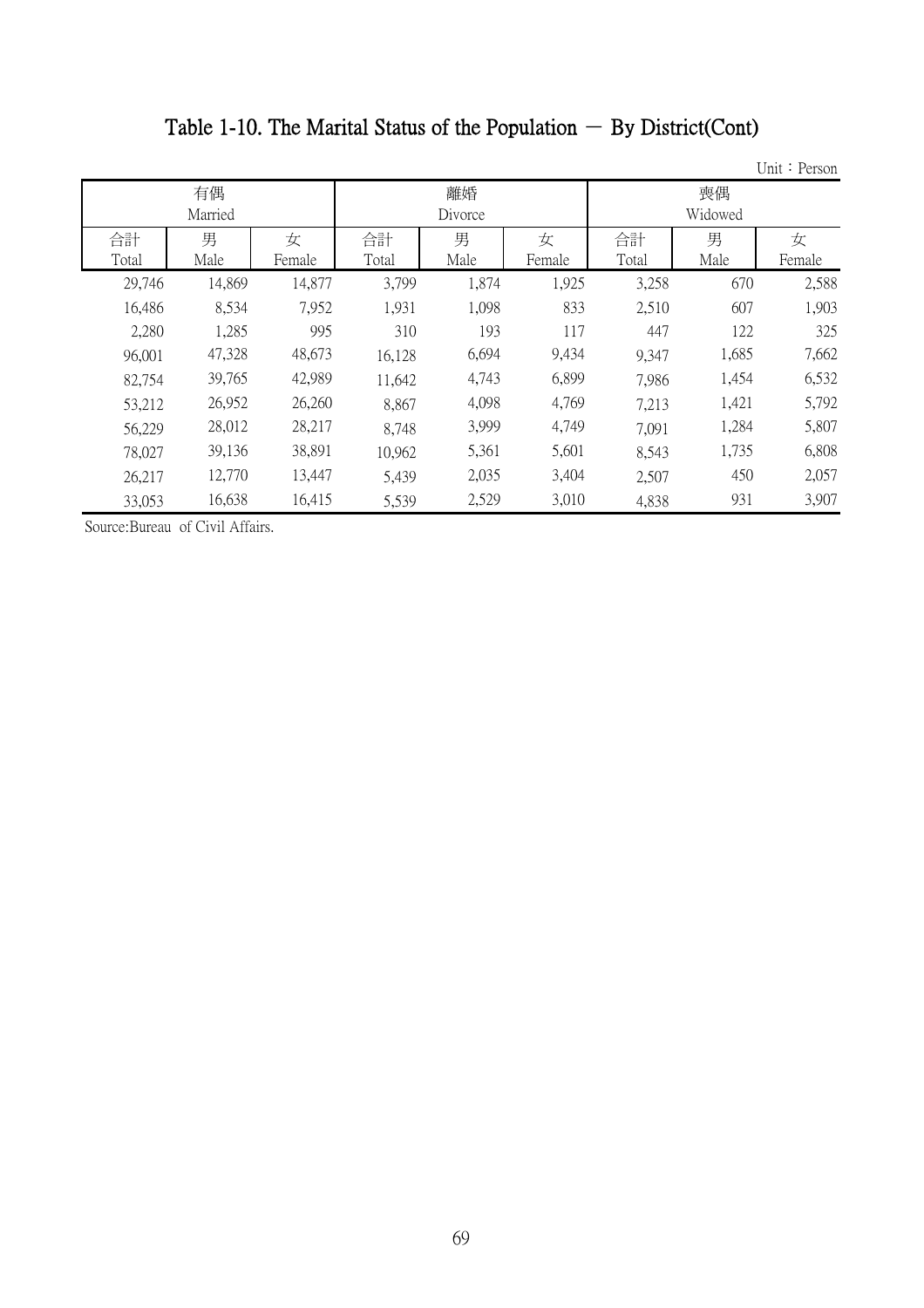# 表 1-11.現住原住民戶口數

#### 單位:人

|                        |                | 戶數(戶) Num. of Household |                | 人     |                |
|------------------------|----------------|-------------------------|----------------|-------|----------------|
| 年底別及區別                 | 合計             | 平地原住民                   | 山地原住民          |       | 合計             |
| End of Year & District | Total          | Aborigines in           | Aborigines in  | 計     | 男              |
|                        |                | Plains                  | Mountains      | Total | Male           |
| 民國97年 2008             | 1,596          | 737                     | 859            | 5,271 | 2,158          |
| 原臺南市                   | 598            | 295                     | 303            | 1,867 | 771            |
| 原臺南縣                   | 998            | 442                     | 556            | 3,404 | 1,387          |
| 民國98年 2009             | 1,702          | 778                     | 924            | 5,531 | 2,268          |
| 原臺南市                   | 644            | 304                     | 340            | 2,002 | 841            |
| 原臺南縣                   | 1,058          | 474                     | 584            | 3,529 | 1,427          |
| 民國99年 2010             | 1,802          | 819                     | 983            | 5,828 | 2,376          |
| 原臺南市                   | 686            | 329                     | 357            | 2,122 | 879            |
| 原臺南縣                   | 1,116          | 490                     | 626            | 3,706 | 1,497          |
| 民國100年 2011            | 1,917          | 863                     | 1,054          | 6,113 | 2,536          |
| 民國101年 2012            | 2,023          | 919                     | 1,104          | 6,424 | 2,663          |
| 新營區 Sinying            | 68             | 39                      | 29             | 220   | 94             |
| 鹽水區 Yanshuei           | 16             | 9                       | $\overline{7}$ | 67    | 27             |
| 白河區 Baihe              | 21             | $\overline{4}$          | 17             | 55    | 19             |
| 柳營區 Liouying           | 14             | $\overline{7}$          | $\overline{7}$ | 45    | 14             |
| 後壁區 Houbi              | 10             | 3                       | $\sqrt{ }$     | 39    | 12             |
| 東山區 Dongshan           | 11             | 7                       | 4              | 60    | 16             |
| 麻豆區 Madou              | 19             | 8                       | 11             | 85    | 27             |
| 下營區 Siaying            | 16             | $\overline{7}$          | 9              | 64    | 24             |
| 六甲區 Lioujia            | 5              | $\overline{3}$          | $\overline{2}$ | 44    | 13             |
| 官田區 Guantian           | 44             | 24                      | 20             | 123   | 50             |
| 大內區 Danei              | $\mathbf{1}$   |                         | $\mathbf{1}$   | 21    | 6              |
| 佳里區 Jiali              | 33             | 16                      | 17             | 131   | 55             |
| 學甲區 Syuejia            | $\,$ $\,$      | 4                       | 4              | 48    | 11             |
| 西港區 Sigang             | 8              | $\mathfrak{2}$          | 6              | 31    | 11             |
| 七股區 Cigu               | 10             | 4                       | 6              | 44    | 15             |
| 將軍區 Jiangjyun          | 12             | 5                       | $\overline{7}$ | 36    | 14             |
| 北門區 Beimen             | 5              | 3                       | $\overline{2}$ | 13    | $\overline{4}$ |
| 新化區 Sinhua             | 41             | 19                      | 22             | 134   | 60             |
| 善化區 Shanhua            | 61             | 35                      | 26             | 196   | 77             |
| 新市區 Sinshih            | 17             | 12                      | 5              | 78    | 29             |
| 安定區 Anding             | 24             | 7                       | 17             | 98    | 36             |
| 山上區 Shanshang          | 5              | 4                       | $\mathbf{1}$   | 14    | $\overline{7}$ |
| 玉井區 Yujing             | 12             | 4                       | 8              | 51    | 16             |
| 楠西區 Nansi              | $\mathbf{2}$   | 1                       | 1              | 14    | 5              |
| 南化區 Nanhua             | $\overline{7}$ | 2                       | 5              | 21    | 5              |
| 左鎮區 Zuojhen            | 1              |                         | 1              | 13    | $\mathfrak{Z}$ |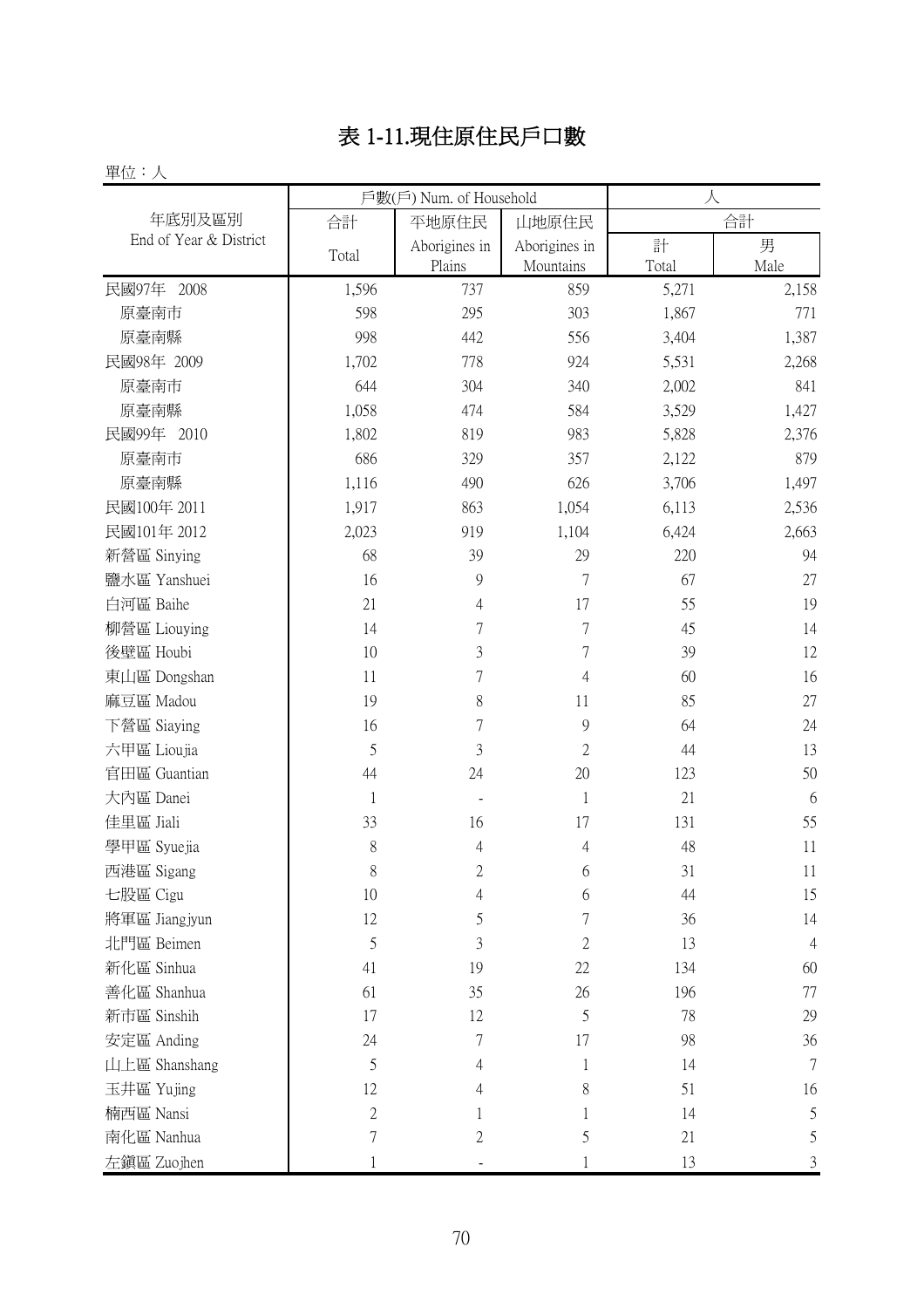# Table 1-11. Number of Households of the Aborigines

| $\Box$           | 數        |                            | 人                |                  | Population(Person)            |                |
|------------------|----------|----------------------------|------------------|------------------|-------------------------------|----------------|
| Total            |          | 平地原住民 Aborigines in Plains |                  |                  | 山地原住民 Aborigines in Mountains |                |
| 女                | 小計       | 男                          | 女                | 小計               | 男                             | 女              |
| Female           | Subtotal | Male                       | Female           | Subtotal         | Male                          | Female         |
| 3,113            | 2,407    | 1,022                      | 1,385            | 2,864            | 1,136                         | 1,728          |
| 1,096            | 921      | 395                        | 526              | 946              | 376                           | 570            |
| 2,017            | 1,486    | 627                        | 859              | 1,918            | 760                           | 1,158          |
| 3,263            | 2,501    | 1,052                      | 1,449            | 3,030            | 1,216                         | 1,814          |
| 1,161            | 952      | 405                        | 547              | 1,050            | 436                           | 614            |
| 2,102            | 1,549    | 647                        | 902              | 1,980            | 780                           | 1,200          |
| 3,452            | 2,650    | 1,111                      | 1,539            | 3,178            | 1,265                         | 1,913          |
| 1,243            | 1,013    | 422                        | 591              | 1,109            | 457                           | 652            |
| 2,209            | 1,637    | 689                        | 948              | 2,069            | 808                           | 1,261          |
| 3,577            | 2,744    | 1,150                      | 1,594            | 3,369            | 1,386                         | 1,983          |
| 3,761            | 2,883    | 1,214                      | 1,669            | 3,541            | 1,449                         | 2,092          |
| 126              | 121      | 57                         | 64               | 99               | 37                            | 62             |
| 40               | 38       | 18                         | $20\,$           | 29               | $\mathcal{G}$                 | $20\,$         |
| 36               | 9        | $\mathbf 1$                | $\,$ $\,$        | 46               | 18                            | 28             |
| 31               | 26       | 10                         | 16               | 19               | 4                             | 15             |
| $27\,$           | 18       | $\,$ $\,$                  | 10               | 21               | 4                             | 17             |
| 44               | 29       | 10                         | 19               | 31               | 6                             | 25             |
| 58               | 30       | 10                         | $20\,$           | 55               | 17                            | 38             |
| 40               | $22\,$   | $\overline{7}$             | 15               | 42               | 17                            | 25             |
| 31               | 24       | 9                          | 15               | $20\,$           | $\overline{4}$                | 16             |
| 73               | 63       | 31                         | $32\,$           | 60               | 19                            | 41             |
| 15               | 12       | 4                          | $\,$ $\,$        | 9                | $\overline{2}$                | 7              |
| 76               | 67       | 29                         | 38               | 64               | 26                            | 38             |
| 37               | $20\,$   | $\overline{2}$             | 18               | 28               | 9                             | 19             |
| 20               | 9        | 1                          | 8                | 22               | 10                            | 12             |
| 29               | 17       | 5                          | 12               | $27\,$           | 10                            | 17             |
| $22\,$           | $17\,$   | $\overline{7}$             | $10\,$           | 19               | 7                             | 12             |
| $\boldsymbol{9}$ | $\, 8$   | 3                          | 5                | $\mathfrak s$    | $\mathbf{1}$                  | $\overline{4}$ |
| 74               | 64       | 28                         | 36               | 70               | 32                            | 38             |
| 119              | 106      | 41                         | 65               | 90               | 36                            | 54             |
| 49               | 48       | 19                         | 29               | 30               | 10                            | 20             |
| 62               | 34       | 13                         | 21               | 64               | 23                            | 41             |
| $\boldsymbol{7}$ | 10       | 5                          | 5                | $\overline{4}$   | $\sqrt{2}$                    | $\sqrt{2}$     |
| 35               | 14       | 4                          | 10               | 37               | 12                            | 25             |
| $\boldsymbol{9}$ | $8\,$    | 1                          | $\boldsymbol{7}$ | $\boldsymbol{6}$ | 4                             | $\sqrt{2}$     |
| 16               | 4        | 1                          | $\sqrt{3}$       | $17\,$           | 4                             | 13             |
| 10               | 6        |                            | $6\,$            | $\sqrt{ }$       | 3                             | $\overline{4}$ |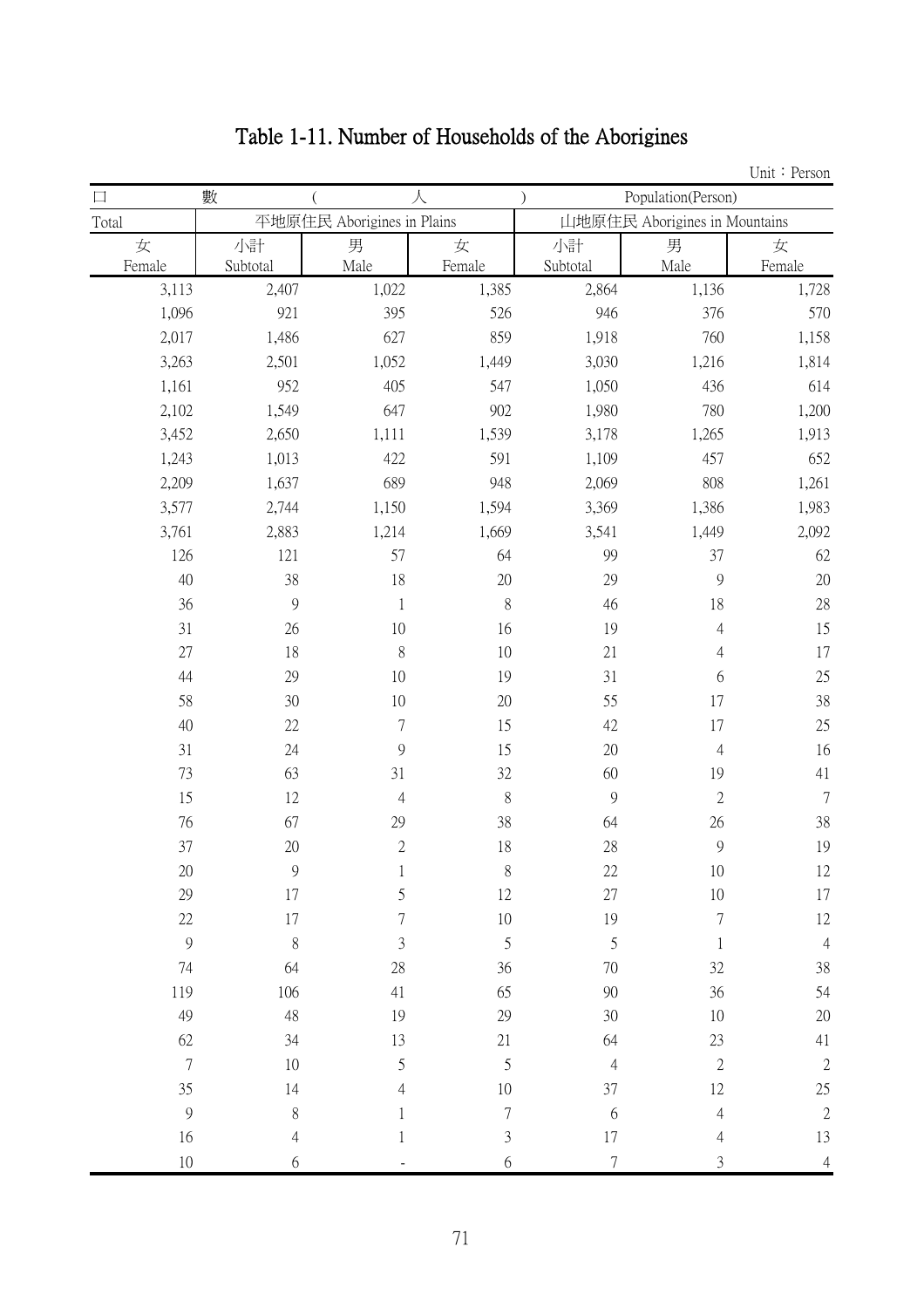#### 表 1-11.現住原住民戶口數(續)

#### 單位:人

|                        |       | 戶數(戶) Num. of Household |               |       |      |
|------------------------|-------|-------------------------|---------------|-------|------|
| 年底別及區別                 | 合計    | 平地原住民                   | 山地原住民         |       | 合計   |
| End of Year & District | Total | Aborigines in           | Aborigines in | 計     | 男    |
|                        |       | Plains                  | Mountains     | Total | Male |
| 仁德區 Rende              | 111   | 38                      | 73            | 322   | 147  |
| 歸仁區 Gueiren            | 93    | 39                      | 54            | 288   | 142  |
| 關廟區 Guanmiao           | 16    | 10                      | 6             | 53    | 24   |
| 龍崎區 Longci             |       |                         |               | 5     | 2    |
| 永康區 Yongkang           | 556   | 221                     | 335           | 1,682 | 724  |
| 東<br>區 East            | 246   | 107                     | 139           | 749   | 326  |
| 南<br>區 South           | 110   | 50                      | 60            | 329   | 134  |
| 北<br>區 North           | 150   | 87                      | 63            | 401   | 156  |
| 安南區 Annan              | 136   | 67                      | 69            | 449   | 199  |
| 安平區 Anping             | 88    | 45                      | 43            | 247   | 105  |
| 中西區 West Central       | 45    | 25                      | 20            | 154   | 54   |

資料來源:本市民政局。

備註:資料期間至101年12月31日。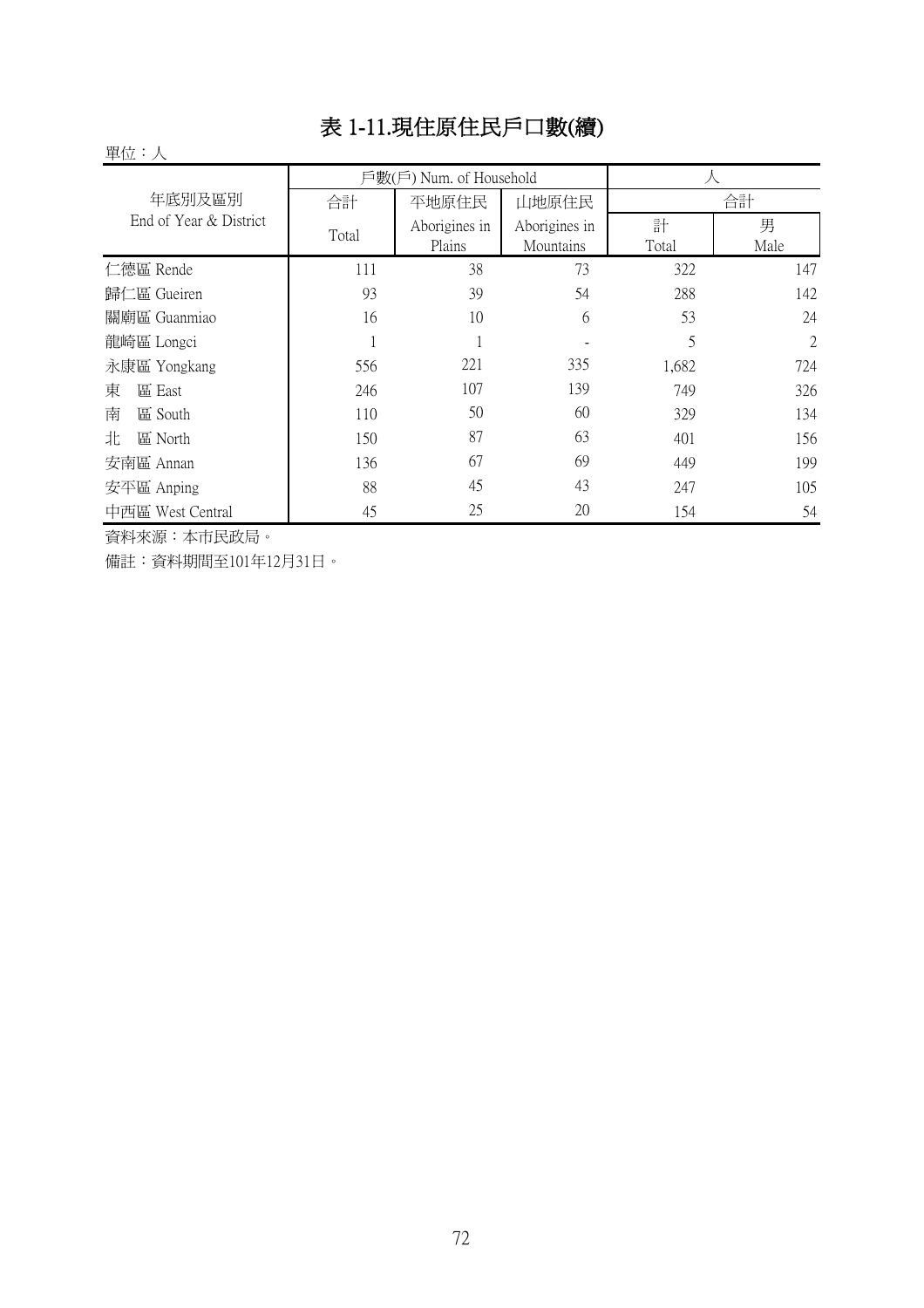|        |          |                            |        |                |                               | Unit: Person   |
|--------|----------|----------------------------|--------|----------------|-------------------------------|----------------|
|        | 數        |                            |        |                | Population(Person)            |                |
| Total  |          | 平地原住民 Aborigines in Plains |        |                | 山地原住民 Aborigines in Mountains |                |
| 女      | 小計       | 男                          | 女      | 小計             | 男                             | 女              |
| Female | Subtotal | Male                       | Female | Subtotal       | Male                          | Female         |
| 175    | 120      | 54                         | 66     | 202            | 93                            | 109            |
| 146    | 103      | 57                         | 46     | 185            | 85                            | 100            |
| 29     | 28       | 12                         | 16     | 25             | 12                            | 13             |
| 3      | 3        | $\overline{2}$             |        | $\overline{2}$ |                               | $\mathfrak{2}$ |
| 958    | 697      | 301                        | 396    | 985            | 423                           | 562            |
| 423    | 323      | 147                        | 176    | 426            | 179                           | 247            |
| 195    | 145      | 61                         | 84     | 184            | 73                            | 111            |
| 245    | 213      | 76                         | 137    | 188            | 80                            | 108            |
| 250    | 214      | 94                         | 120    | 235            | 105                           | 130            |
| 142    | 123      | 58                         | 65     | 124            | 47                            | 77             |
| 100    | 90       | 28                         | 62     | 64             | 26                            | 38             |

# Table 1-11. Number of Households of the Aborigines (Cont)

Source:Bureau of Civil Affairs.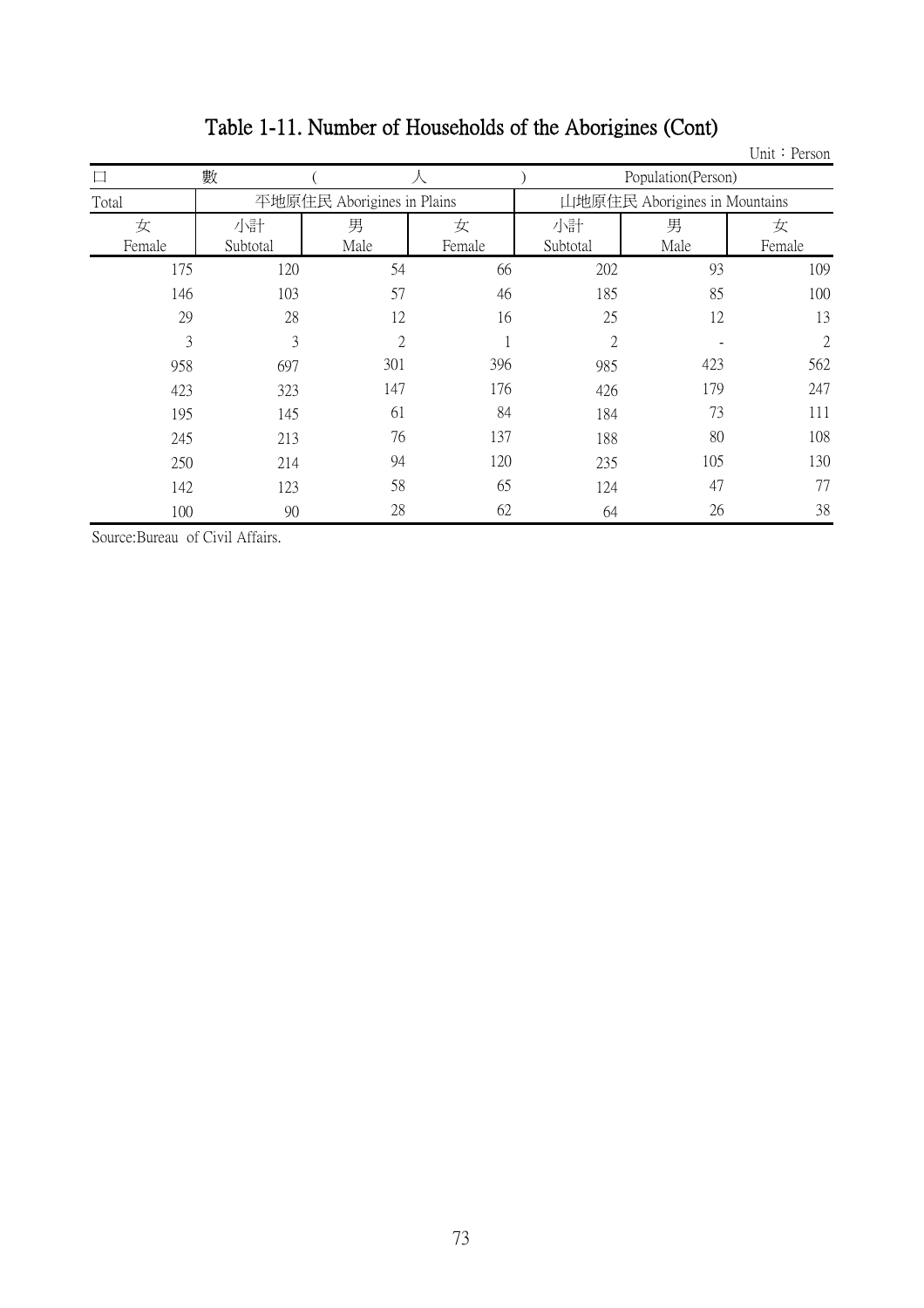#### 表 1-12. 臺南市受理一般戶政案件

單位:件

| 年及地區別<br>End of Year & Distric |              | 發給國民身分證<br>Issued Identity Card | 填發戶口名簿<br>Filled Out Album of<br>Household Register | 核發戶籍謄本(張)<br>Issued Household<br>Registration<br>Transcript | 辦理印鑑<br>Transaction of Seal |
|--------------------------------|--------------|---------------------------------|-----------------------------------------------------|-------------------------------------------------------------|-----------------------------|
| 民國 99年底                        | End of 2010  | 194,533                         | 60,962                                              | 871,824                                                     | 150,850                     |
| 民國 100年底                       | End of 2011  | 200,120                         | 62,631                                              | 925,945                                                     | 156,596                     |
| 民國 101年底                       | End of 2012  | 194,799                         | 62,156                                              | 927,547                                                     | 159,502                     |
| 新營區                            | Sinying      | 7,632                           | 2,785                                               | 40,603                                                      | 6,189                       |
| 鹽水區                            | Yanshuei     | 2,374                           | 748                                                 | 13,537                                                      | 2,161                       |
| 白河區                            | Baihe        | 2,546                           | 1,090                                               | 14,914                                                      | 2,591                       |
| 柳營區                            | Liouying     | 1,642                           | 780                                                 | 10,019                                                      | 1,807                       |
| 後壁區                            | Houbi        | 2,032                           | 677                                                 | 10,450                                                      | 2,154                       |
| 東山區                            | Dongshan     | 1,714                           | 517                                                 | 9,107                                                       | 2,080                       |
| 麻豆區                            | Madou        | 3,708                           | 1,081                                               | 22,412                                                      | 3,795                       |
| 下營區                            | Siaying      | 1,862                           | 479                                                 | 9,686                                                       | 1,734                       |
| 六甲區                            | Lioujia      | 1,834                           | 576                                                 | 9,521                                                       | 1,699                       |
| 官田區                            | Guantian     | 1,878                           | 536                                                 | 10,721                                                      | 1,577                       |
| 大內區                            | Danei        | 793                             | 232                                                 | 5,370                                                       | 1,240                       |
| 佳里區                            | Jiali        | 5,367                           | 2,126                                               | 29,264                                                      | 4,797                       |
| 學甲區                            | Syuejia      | 2,052                           | 642                                                 | 9,748                                                       | 1,916                       |
| 西港區                            | Sigang       | 2,107                           | 638                                                 | 11,828                                                      | 1,857                       |
| 七股區                            | Cigu         | 1,845                           | 578                                                 | 8,783                                                       | 1,907                       |
| 將軍區                            | Jiangjyun    | 1,695                           | 490                                                 | 9,909                                                       | 1,580                       |
| 北門區                            | Beimen       | 964                             | 260                                                 | 7,539                                                       | 884                         |
| 新化區                            | Sinhua       | 4,186                           | 1,223                                               | 22,935                                                      | 3,644                       |
| 善化區                            | Shanhua      | 4,482                           | 1,431                                               | 19,004                                                      | 3,840                       |
| 新市區                            | Sinshih      | 3,548                           | 951                                                 | 16,031                                                      | 2,974                       |
| 安定區                            | Anding       | 2,698                           | 580                                                 | 11,722                                                      | 2,550                       |
| 山上區                            | Shanshang    | 658                             | 168                                                 | 3,343                                                       | 754                         |
| 玉井區                            | Yujing       | 1,269                           | 400                                                 | 10,186                                                      | 1,307                       |
| 楠西區                            | Nansi        | 732                             | 205                                                 | 4,654                                                       | 978                         |
| 南化區                            | Nanhua       | 685                             | 233                                                 | 4,302                                                       | 1,016                       |
| 左鎭區                            | Zuojhen      | 381                             | 136                                                 | 1,867                                                       | 447                         |
| 仁德區                            | Rende        | 9,025                           | 2,421                                               | 37,091                                                      | 6,401                       |
| 歸仁區                            | Gueiren      | 7,006                           | 1,815                                               | 33,277                                                      | 5,588                       |
| 關廟區                            | Guanmiao     | 2,731                           | 702                                                 | 16,013                                                      | 2,804                       |
| 龍崎區                            | Longci       | 326                             | 64                                                  | 1,706                                                       | 402                         |
| 永康區                            | Yongkang     | 27,493                          | 8,763                                               | 88,981                                                      | 18,308                      |
| 區<br>東                         | East         | 21,616                          | 7,760                                               | 86,591                                                      | 16,550                      |
| 南<br>區                         | South        | 13,757                          | 4,058                                               | 61,560                                                      | 10,197                      |
| 北<br>區                         | North        | 14,787                          | 4,760                                               | 67,535                                                      | 11,996                      |
| 安南區                            | Annan        | 20,445                          | 5,883                                               | 122,320                                                     | 15,625                      |
| 安平區                            | Anping       | 8,058                           | 3,026                                               | 38,579                                                      | 6,245                       |
| 中西區                            | West Central | 8,871                           | 3,342                                               | 46,439                                                      | 7,908                       |

資料來源:本市民政局。